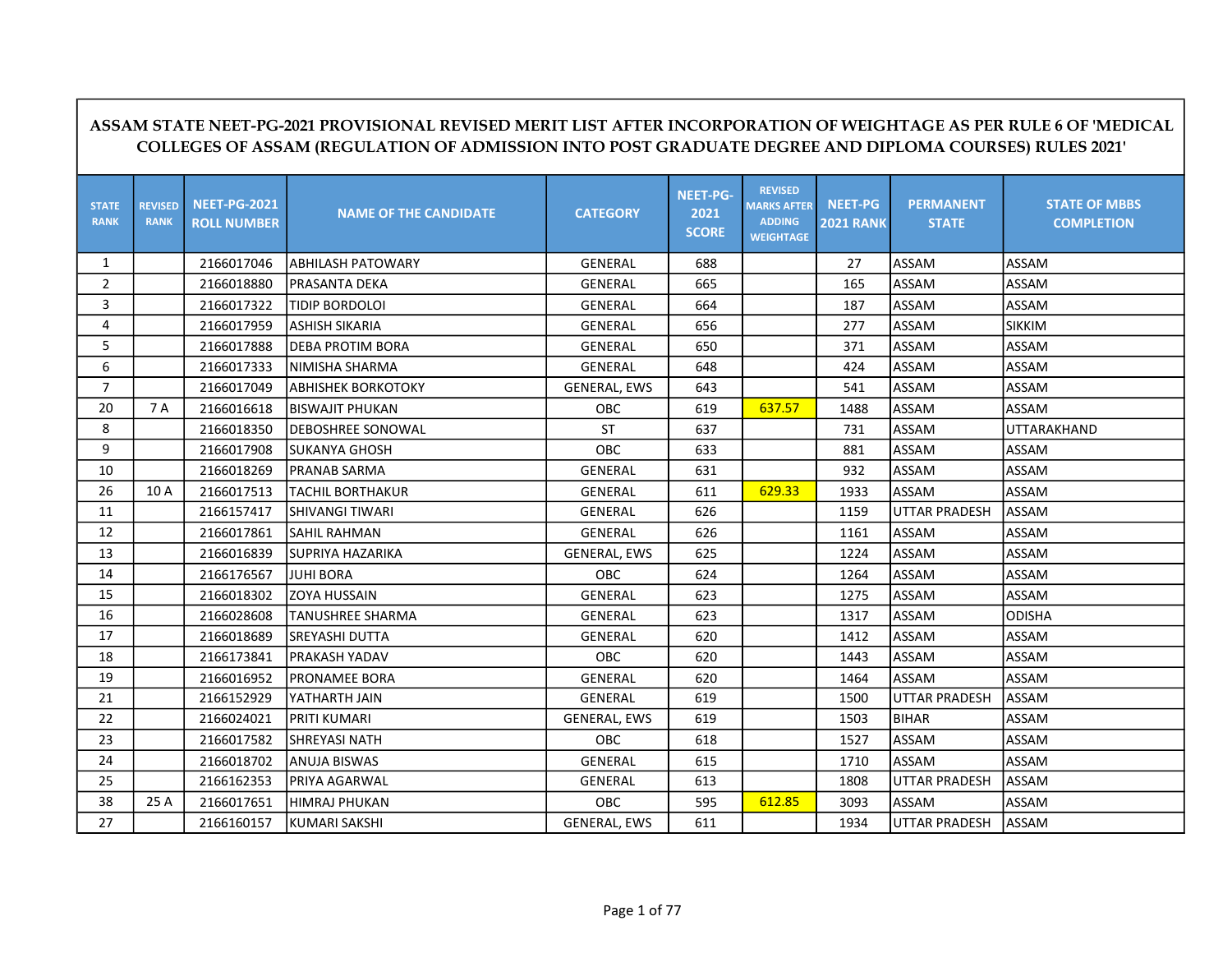| <b>STATE</b><br><b>RANK</b> | <b>REVISED</b><br><b>RANK</b> | <b>NEET-PG-2021</b><br><b>ROLL NUMBER</b> | <b>NAME OF THE CANDIDATE</b> | <b>CATEGORY</b>     | <b>NEET-PG-</b><br>2021<br><b>SCORE</b> | <b>REVISED</b><br><b>MARKS AFTER</b><br><b>ADDING</b><br><b>WEIGHTAGE</b> | <b>NEET-PG</b><br><b>2021 RANK</b> | <b>PERMANENT</b><br><b>STATE</b> | <b>STATE OF MBBS</b><br><b>COMPLETION</b> |
|-----------------------------|-------------------------------|-------------------------------------------|------------------------------|---------------------|-----------------------------------------|---------------------------------------------------------------------------|------------------------------------|----------------------------------|-------------------------------------------|
| 28                          |                               | 2166018097                                | <b>HRIDEEP KUMAR DAS</b>     | GENERAL             | 611                                     |                                                                           | 1944                               | ASSAM                            | ASSAM                                     |
| 29                          |                               | 2166017237                                | AKTAR HUSSAIN BARBHUIYA      | GENERAL             | 610                                     |                                                                           | 2003                               | ASSAM                            | ASSAM                                     |
| 30                          |                               | 2166156388                                | <b>VIVEK MISHRA</b>          | GENERAL             | 609                                     |                                                                           | 2102                               | UTTAR PRADESH                    | ASSAM                                     |
| 31                          |                               | 2166017758                                | <b>MANISHA PAUL</b>          | <b>OBC</b>          | 604                                     |                                                                           | 2448                               | ASSAM                            | ASSAM                                     |
| 32                          |                               | 2166017744                                | lMOUSUMI MEHTAZ              | GENERAL             | 603                                     |                                                                           | 2524                               | ASSAM                            | ASSAM                                     |
| 33                          |                               | 2166071233                                | <b>ATHULS</b>                | <b>GENERAL</b>      | 600                                     |                                                                           | 2724                               | KERALA                           | ASSAM                                     |
| 34                          |                               | 2166016935                                | <b>GARGEE GOGOI</b>          | OBC                 | 599                                     |                                                                           | 2831                               | ASSAM                            | ASSAM                                     |
| 35                          |                               | 2166017027                                | <b>TANBIR MONZOOR</b>        | GENERAL             | 599                                     |                                                                           | 2832                               | ASSAM                            | ASSAM                                     |
| 36                          |                               | 2166017313                                | İKHUSBOO BIHANI              | GENERAL             | 598                                     |                                                                           | 2850                               | ASSAM                            | CHHATTISGARH                              |
| 37                          |                               | 2166017142                                | JYOTISMITA HAZARIKA          | GENERAL             | 597                                     |                                                                           | 2925                               | ASSAM                            | ASSAM                                     |
| 39                          |                               | 2166017307                                | HIMANGSHU RAJBONGSHI         | OBC                 | 594                                     |                                                                           | 3228                               | ASSAM                            | ASSAM                                     |
| 40                          |                               | 2166018647                                | MAMOONA CHOUDHURY            | GENERAL             | 591                                     |                                                                           | 3462                               | ASSAM                            | ASSAM                                     |
| 41                          |                               | 2166169397                                | SUDESHDEEP SINHA             | GENERAL             | 591                                     |                                                                           | 3469                               | ASSAM                            | UTTARAKHAND                               |
| 42                          |                               | 2166176959                                | <b>VINOD KUMAR</b>           | <b>OBC</b>          | 590                                     |                                                                           | 3549                               | ASSAM                            | ASSAM                                     |
| 43                          |                               | 2166016852                                | SHRUTI KASHYAP               | <b>GENERAL</b>      | 590                                     |                                                                           | 3655                               | ASSAM                            | ASSAM                                     |
| 44                          |                               | 2166018547                                | <b>BINAYAK GUPTA</b>         | GENERAL             | 589                                     |                                                                           | 3669                               | ASSAM                            | ASSAM                                     |
| 45                          |                               | 2166017021                                | <b>LEENA BHARALI</b>         | SC                  | 589                                     |                                                                           | 3719                               | ASSAM                            | ASSAM                                     |
| 46                          |                               | 2166017135                                | <b>SAMEN SAHA</b>            | GENERAL, EWS        | 584                                     |                                                                           | 4200                               | <b>ASSAM</b>                     | ASSAM                                     |
| 47                          |                               | 2166017418                                | AAKANKSHA                    | GENERAL             | 582                                     |                                                                           | 4361                               | <b>BIHAR</b>                     | ASSAM                                     |
| 48                          |                               | 2166018805                                | IARINDAM DAS                 | SC                  | 581                                     |                                                                           | 4426                               | ASSAM                            | ASSAM                                     |
| 49                          |                               | 2166018567                                | SATAKSHI SHOME PURKAYASTHA   | <b>GENERAL, EWS</b> | 581                                     |                                                                           | 4507                               | ASSAM                            | ASSAM                                     |
| 70                          | 49 A                          | 2166018821                                | <b>PRATIK BARUAH</b>         | <b>OBC</b>          | 563                                     | 579.89                                                                    | 6512                               | ASSAM                            | ASSAM                                     |
| 50                          |                               | 2166017848                                | <b>PARASH TALUKDAR</b>       | GENERAL             | 578                                     |                                                                           | 4745                               | ASSAM                            | ASSAM                                     |
| 51                          |                               | 2166018503                                | IPRAYASHI PATOWARY           | GENERAL             | 578                                     |                                                                           | 4786                               | ASSAM                            | ASSAM                                     |
| 52                          |                               | 2166018557                                | <b>VAISHALI DEBSIKDAR</b>    | <b>GENERAL</b>      | 576                                     |                                                                           | 4934                               | ASSAM                            | ASSAM                                     |
| 80                          | 52 A                          | 2166017895                                | SAIFUL ALOM                  | <b>GENERAL, EWS</b> | 559                                     | 575.77                                                                    | 7062                               | ASSAM                            | ASSAM                                     |
| 53                          |                               | 2166018558                                | <b>ANKITA NATH</b>           | <b>OBC</b>          | 574                                     |                                                                           | 5250                               | ASSAM                            | ASSAM                                     |
| 54                          |                               | 2166017610                                | HIMAKSHI UZIR                | GENERAL             | 573                                     |                                                                           | 5291                               | ASSAM                            | ASSAM                                     |
| 55                          |                               | 2166018436                                | NISHANT GOENKA               | GENERAL             | 573                                     |                                                                           | 5329                               | ASSAM                            | ASSAM                                     |
| 56                          |                               | 2166018456                                | <b>INILESH KHAKHOLIA</b>     | GENERAL             | 572                                     |                                                                           | 5391                               | ASSAM                            | ASSAM                                     |
| 57                          |                               | 2166018485                                | ASHAPURNA GOSWAMI            | <b>GENERAL, EWS</b> | 572                                     |                                                                           | 5470                               | ASSAM                            | ASSAM                                     |
| 58                          |                               | 2166016770                                | NAVIL FARZAD ISLAM           | GENERAL             | 572                                     |                                                                           | 5472                               | ASSAM                            | ASSAM                                     |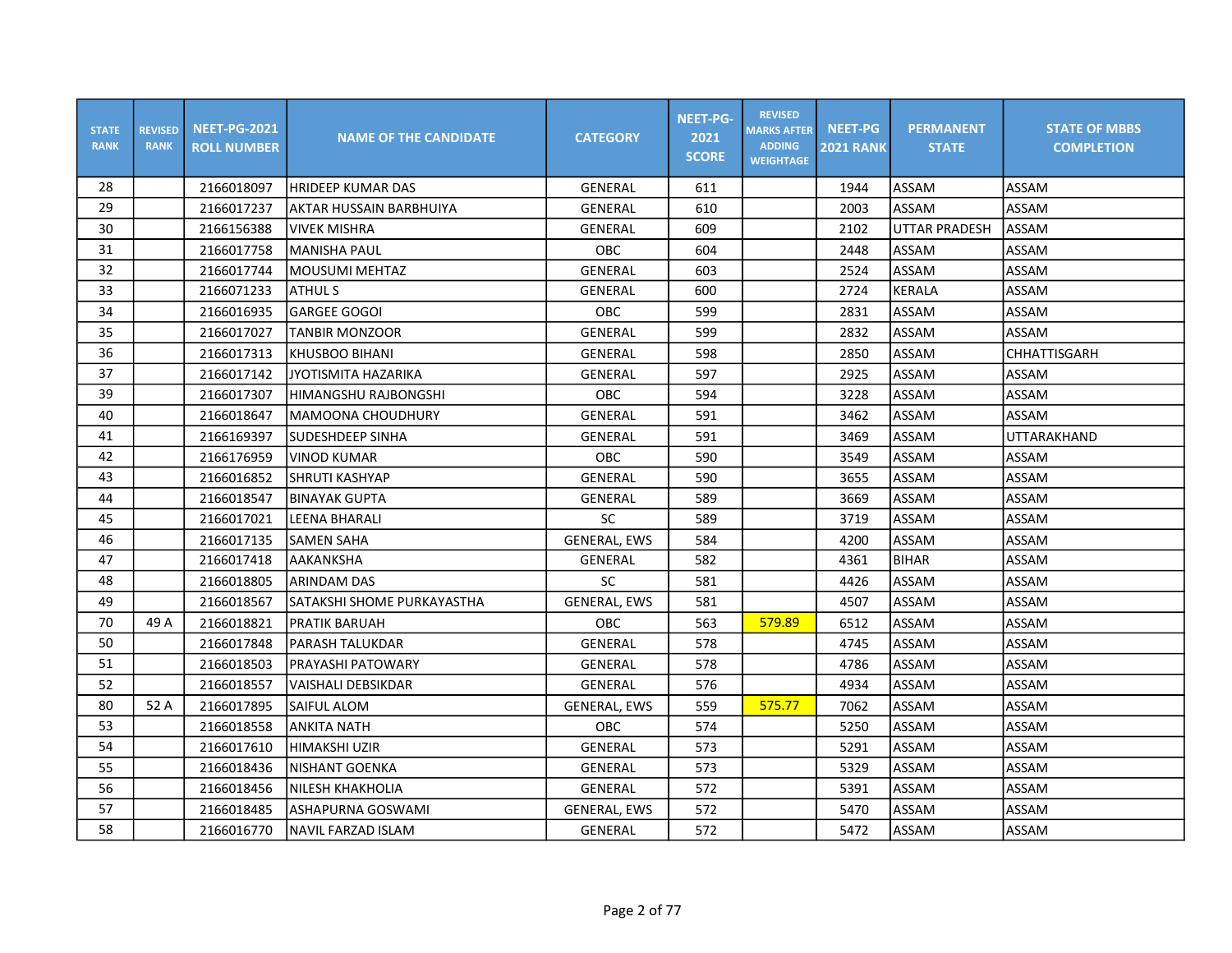| <b>STATE</b><br><b>RANK</b> | <b>REVISED</b><br><b>RANK</b> | <b>NEET-PG-2021</b><br><b>ROLL NUMBER</b> | <b>NAME OF THE CANDIDATE</b>   | <b>CATEGORY</b>     | <b>NEET-PG-</b><br>2021<br><b>SCORE</b> | <b>REVISED</b><br><b>MARKS AFTER</b><br><b>ADDING</b><br><b>WEIGHTAGE</b> | <b>NEET-PG</b><br><b>2021 RANK</b> | <b>PERMANENT</b><br><b>STATE</b> | <b>STATE OF MBBS</b><br><b>COMPLETION</b> |
|-----------------------------|-------------------------------|-------------------------------------------|--------------------------------|---------------------|-----------------------------------------|---------------------------------------------------------------------------|------------------------------------|----------------------------------|-------------------------------------------|
| 86                          | 58 A                          | 2166018092                                | SOMNATH SAHA ROY               | GENERAL             | 555                                     | 571.65                                                                    | 7577                               | ASSAM                            | ASSAM                                     |
| 59                          |                               | 2166016645                                | <b>DHURJYOTI NATH</b>          | <b>OBC</b>          | 571                                     |                                                                           | 5548                               | ASSAM                            | ASSAM                                     |
| 125                         | 59 A                          | 2166016621                                | <b>HIRAK JYOTI TALUKDAR</b>    | OBC.                | 538                                     | 570.28                                                                    | 10261                              | ASSAM                            | ASSAM                                     |
| 60                          |                               | 2166016942                                | PRIYANKA GOSWAMI               | <b>GENERAL, EWS</b> | 569                                     |                                                                           | 5769                               | ASSAM                            | ASSAM                                     |
| 61                          |                               | 2166018643                                | PRIYA DAS                      | <b>SC</b>           | 568                                     |                                                                           | 5863                               | ASSAM                            | ASSAM                                     |
| 62                          |                               | 2166018881                                | PRIYAM SARMAH                  | GENERAL             | 567                                     |                                                                           | 6038                               | ASSAM                            | ASSAM                                     |
| 63                          |                               | 2166043555                                | <b>SANYAM RATHI</b>            | GENERAL             | 567                                     |                                                                           | 6072                               | <b>HARYANA</b>                   | ASSAM                                     |
| 64                          |                               | 2166177010                                | ASHAPURNA BHAGAWATI            | GENERAL             | 566                                     |                                                                           | 6201                               | ASSAM                            | ASSAM                                     |
| 65                          |                               | 2166033182                                | NITESH KUMAR YADAV             | OBC                 | 565                                     |                                                                           | 6302                               | DELHI                            | ASSAM                                     |
| 66                          |                               | 2166018525                                | NILUFA AHMED LASKAR            | <b>GENERAL, EWS</b> | 565                                     |                                                                           | 6305                               | ASSAM                            | ASSAM                                     |
| 67                          |                               | 2166017850                                | SUMANA SARMA                   | <b>GENERAL</b>      | 565                                     |                                                                           | 6331                               | ASSAM                            | ASSAM                                     |
| 68                          |                               | 2166018827                                | <b>RUPAMJIT BHARALI</b>        | <b>OBC</b>          | 564                                     |                                                                           | 6472                               | ASSAM                            | ASSAM                                     |
| 69                          |                               | 2166017086                                | <b>COSMI BORA</b>              | <b>OBC</b>          | 564                                     |                                                                           | 6499                               | ASSAM                            | ASSAM                                     |
| 71                          |                               | 2166018730                                | JAHANGIR ALOM                  | <b>GENERAL, EWS</b> | 563                                     |                                                                           | 6518                               | ASSAM                            | ASSAM                                     |
| 72                          |                               | 2166017463                                | <b>ASIF AFSAR</b>              | <b>GENERAL</b>      | 563                                     |                                                                           | 6523                               | ASSAM                            | ASSAM                                     |
| 73                          |                               | 2166017886                                | HARE KRISHNA DEKA              | <b>OBC</b>          | 563                                     |                                                                           | 6524                               | ASSAM                            | ASSAM                                     |
| 74                          |                               | 2166017580                                | ARINDOM KAUSHIK BORA           | OBC                 | 563                                     |                                                                           | 6567                               | ASSAM                            | ASSAM                                     |
| 75                          |                               | 2166018386                                | KASTURI KASHYAP                | <b>GENERAL, EWS</b> | 561                                     |                                                                           | 6834                               | ASSAM                            | ASSAM                                     |
| 76                          |                               | 2166018443                                | <b>SUBHRASMITA BHOI</b>        | GENERAL             | 560                                     |                                                                           | 6882                               | ASSAM                            | ASSAM                                     |
| 77                          |                               | 2166018587                                | PIYALEE NATH                   | <b>GENERAL</b>      | 560                                     |                                                                           | 6975                               | ASSAM                            | ASSAM                                     |
| 78                          |                               | 2166018177                                | <b>SOMALI PAUL</b>             | <b>GENERAL</b>      | 560                                     |                                                                           | 7018                               | ASSAM                            | ASSAM                                     |
| 79                          |                               | 2166042673                                | SAGARIKA SAHA                  | GENERAL             | 560                                     |                                                                           | 7044                               | ASSAM                            | ASSAM                                     |
| 113                         | 79 A                          | 2166017976                                | <b>JINKU OZAH</b>              | <b>OBC</b>          | 542                                     | 558.26                                                                    | 9575                               | ASSAM                            | ASSAM                                     |
| 81                          |                               | 2166018765                                | <b>TRIVARNA DEY</b>            | <b>GENERAL, EWS</b> | 557                                     |                                                                           | 7287                               | ASSAM                            | ASSAM                                     |
| 82                          |                               | 2166177180                                | AINDRILA SINGHA ROY            | GENERAL             | 557                                     |                                                                           | 7387                               | ASSAM                            | ASSAM                                     |
| 83                          |                               | 2166116428                                | <b>SUBHAM DAS</b>              | GENERAL             | 556                                     |                                                                           | 7521                               | ASSAM                            | ASSAM                                     |
| 84                          |                               | 2166017120                                | RAJDEEP PARASHAR               | <b>GENERAL, EWS</b> | 556                                     |                                                                           | 7522                               | ASSAM                            | ASSAM                                     |
| 85                          |                               | 2166017460                                | <b>AMIT SAHANI</b>             | <b>OBC</b>          | 555                                     |                                                                           | 7572                               | ASSAM                            | ASSAM                                     |
| 87                          |                               | 2166018454                                | <b>LUISH BORBORUAH</b>         | <b>OBC</b>          | 555                                     |                                                                           | 7620                               | ASSAM                            | ASSAM                                     |
| 88                          |                               | 2166017170                                | SHEIKH MD IMTIAZ HUSSAIN       | <b>GENERAL, EWS</b> | 555                                     |                                                                           | 7647                               | ASSAM                            | ASSAM                                     |
| 89                          |                               | 2166018203                                | SYED ADAM MOUSUM               | <b>GENERAL</b>      | 555                                     |                                                                           | 7701                               | ASSAM                            | ASSAM                                     |
| 90                          |                               | 2166018208                                | <b>HOSNI MOBAROK CHOUDHERY</b> | <b>GENERAL, EWS</b> | 554                                     |                                                                           | 7803                               | ASSAM                            | <b>OTHERS</b>                             |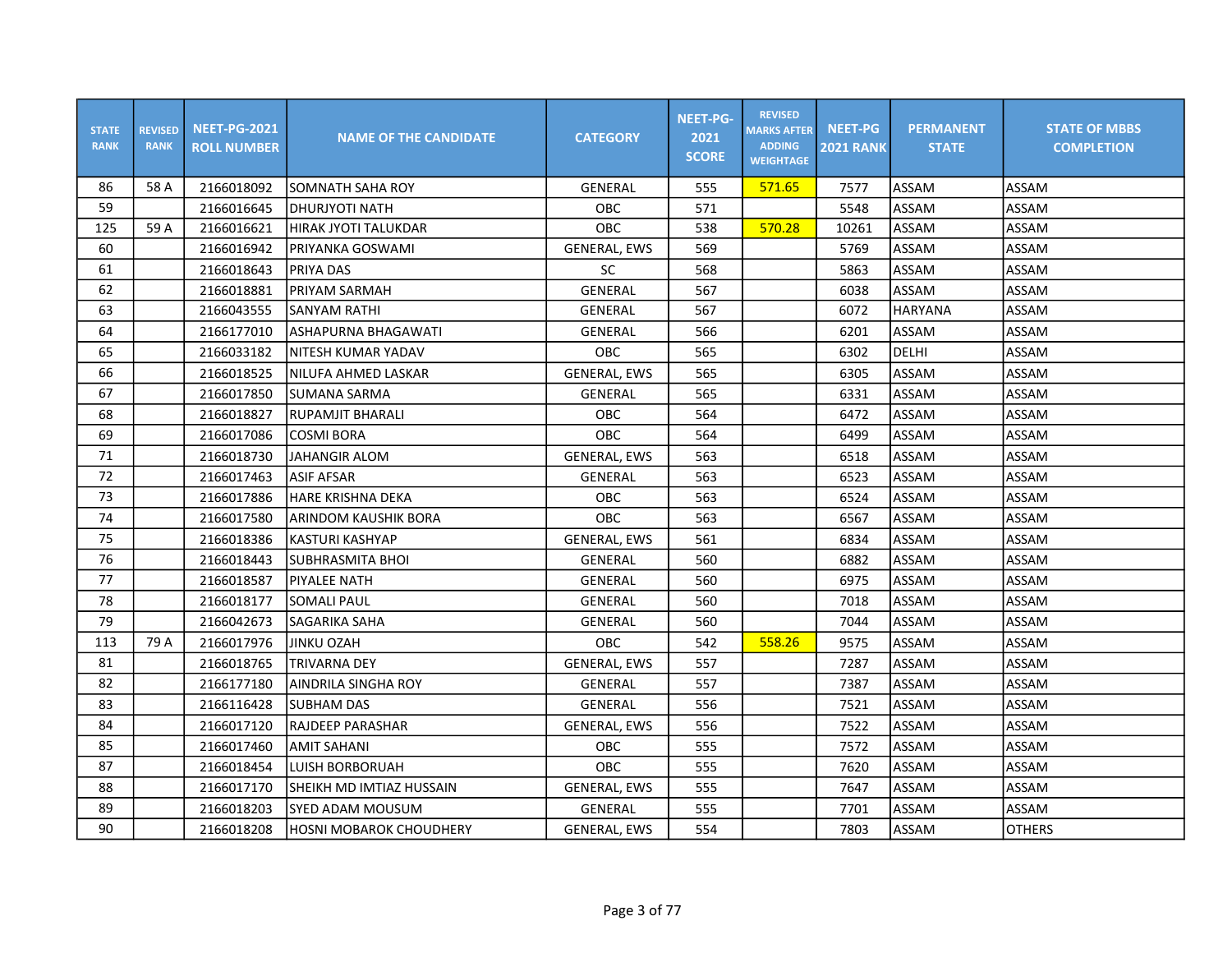| <b>STATE</b><br><b>RANK</b> | <b>REVISED</b><br><b>RANK</b> | <b>NEET-PG-2021</b><br><b>ROLL NUMBER</b> | <b>NAME OF THE CANDIDATE</b> | <b>CATEGORY</b>     | <b>NEET-PG-</b><br>2021<br><b>SCORE</b> | <b>REVISED</b><br><b>MARKS AFTER</b><br><b>ADDING</b><br><b>WEIGHTAGE</b> | <b>NEET-PG</b><br><b>2021 RANK</b> | <b>PERMANENT</b><br><b>STATE</b> | <b>STATE OF MBBS</b><br><b>COMPLETION</b> |
|-----------------------------|-------------------------------|-------------------------------------------|------------------------------|---------------------|-----------------------------------------|---------------------------------------------------------------------------|------------------------------------|----------------------------------|-------------------------------------------|
| 91                          |                               | 2166069688                                | ALKA C M                     | <b>OBC</b>          | 553                                     |                                                                           | 7924                               | <b>KERALA</b>                    | ASSAM                                     |
| 92                          |                               | 2166017125                                | <b>DEBASHREE KARMAKAR</b>    | OBC                 | 552                                     |                                                                           | 7971                               | ASSAM                            | ASSAM                                     |
| 93                          |                               | 2166017427                                | <b>RAHUL DAS</b>             | SC                  | 552                                     |                                                                           | 7990                               | <b>ASSAM</b>                     | ASSAM                                     |
| 94                          |                               | 2166172983                                | ARINDAM ROY CHOUDHURY        | <b>GENERAL</b>      | 552                                     |                                                                           | 8086                               | <b>ASSAM</b>                     | ASSAM                                     |
| 129                         | 94 A                          | 2166016871                                | <b>ASHIM CHAMUAH</b>         | OBC                 | 535                                     | 551.05                                                                    | 10650                              | ASSAM                            | ASSAM                                     |
| 95                          |                               | 2166017887                                | <b>NABARUN DHAR</b>          | <b>GENERAL</b>      | 551                                     |                                                                           | 8121                               | <b>ASSAM</b>                     | ASSAM                                     |
| 96                          |                               | 2166032057                                | <b>KUNAL DAWAR</b>           | <b>GENERAL, EWS</b> | 551                                     |                                                                           | 8196                               | DELHI                            | ASSAM                                     |
| 97                          |                               | 2166018673                                | ANDOLIKA R                   | GENERAL             | 550                                     |                                                                           | 8418                               | ASSAM                            | <b>SIKKIM</b>                             |
| 98                          |                               | 2166016794                                | lMADHUMITA CHAKRABORTY       | GENERAL             | 549                                     |                                                                           | 8493                               | <b>ASSAM</b>                     | <b>ASSAM</b>                              |
| 99                          |                               | 2166017970                                | <b>BIDISHA DEVI</b>          | GENERAL             | 549                                     |                                                                           | 8538                               | ASSAM                            | ASSAM                                     |
| 100                         |                               | 2166018336                                | <b>AMARTYA BHUYAN</b>        | GENERAL             | 549                                     |                                                                           | 8547                               | <b>ASSAM</b>                     | ASSAM                                     |
| 101                         |                               | 2166164790                                | AMIT JAJODIA                 | GENERAL             | 549                                     |                                                                           | 8571                               | ASSAM                            | DELHI                                     |
| 102                         |                               | 2166167738                                | <b>SHIVANGI PANDEY</b>       | GENERAL             | 546                                     |                                                                           | 8958                               | <b>UTTAR PRADESH</b>             | ASSAM                                     |
| 103                         |                               | 2166018159                                | PRITISHA GOSWAMI             | <b>GENERAL</b>      | 546                                     |                                                                           | 9004                               | ASSAM                            | ASSAM                                     |
| 104                         |                               | 2166044611                                | <b>RAHUL MOR</b>             | GENERAL             | 545                                     |                                                                           | 9048                               | HARYANA                          | ASSAM                                     |
| 105                         |                               | 2166018781                                | DIBYAJIT CHAKRAVARTY         | GENERAL             | 545                                     |                                                                           | 9097                               | <b>ASSAM</b>                     | ASSAM                                     |
| 106                         |                               | 2166018496                                | ADIBA NASEEM                 | GENERAL             | 545                                     |                                                                           | 9139                               | <b>ASSAM</b>                     | ASSAM                                     |
| 107                         |                               | 2166018563                                | <b>PUJA DAS</b>              | <b>GENERAL</b>      | 545                                     |                                                                           | 9221                               | ASSAM                            | ASSAM                                     |
| 108                         |                               | 2166016934                                | <b>MONIKA NARAIN</b>         | GENERAL             | 544                                     |                                                                           | 9257                               | <b>ASSAM</b>                     | <b>TRIPURA</b>                            |
| 109                         |                               | 2166018716                                | ROUNAK BHATTACHARJEE         | GENERAL             | 544                                     |                                                                           | 9333                               | ASSAM                            | ASSAM                                     |
| 110                         |                               | 2166016817                                | PORIMOLLIKA BORUAH           | <b>OBC</b>          | 543                                     |                                                                           | 9431                               | ASSAM                            | ASSAM                                     |
| 111                         |                               | 2166017973                                | <b>JAGRITI BORAH</b>         | OBC                 | 543                                     |                                                                           | 9434                               | ASSAM                            | ASSAM                                     |
| 152                         | 111 A                         | 2166017097                                | <b>HARSHIT MURARKA</b>       | <b>GENERAL</b>      | 527                                     | 542.81                                                                    | 12032                              | ASSAM                            | ASSAM                                     |
| 153                         | 111B                          | 2166017052                                | <b>SUBHAM KASHYAP</b>        | GENERAL             | 527                                     | 542.81                                                                    | 12074                              | <b>ASSAM</b>                     | ASSAM                                     |
| 156                         | 111 C                         | 2166017002                                | <b>MANASWITA KASHYAP</b>     | GENERAL             | 527                                     | 542.81                                                                    | 12139                              | <b>ASSAM</b>                     | ASSAM                                     |
| 112                         |                               | 2166017525                                | <b>ANGANA NATH</b>           | <b>OBC</b>          | 542                                     |                                                                           | 9531                               | <b>ASSAM</b>                     | ASSAM                                     |
| 114                         |                               | 2166018722                                | MOGBUL HUSSAIN               | GENERAL, PH, EWS    | 542                                     |                                                                           | 9617                               | ASSAM                            | ASSAM                                     |
| 115                         |                               | 2166067522                                | SONU C                       | <b>OBC</b>          | 541                                     |                                                                           | 9668                               | <b>KERALA</b>                    | ASSAM                                     |
| 116                         |                               | 2166017320                                | DWAIPAYAN CHAKRABORTY        | GENERAL             | 541                                     |                                                                           | 9779                               | <b>ASSAM</b>                     | ASSAM                                     |
| 161                         | 116 A                         | 2166017033                                | <b>PRERANA DAS</b>           | SC                  | 525                                     | 540.75                                                                    | 12388                              | <b>ASSAM</b>                     | ASSAM                                     |
| 117                         |                               | 2166018860                                | ABDUL KALAM AZAD             | GENERAL             | 540                                     |                                                                           | 9851                               | <b>ASSAM</b>                     | ASSAM                                     |
| 118                         |                               | 2166017627                                | ZULKARNINE AHMED             | <b>GENERAL, EWS</b> | 540                                     |                                                                           | 9903                               | <b>ASSAM</b>                     | ASSAM                                     |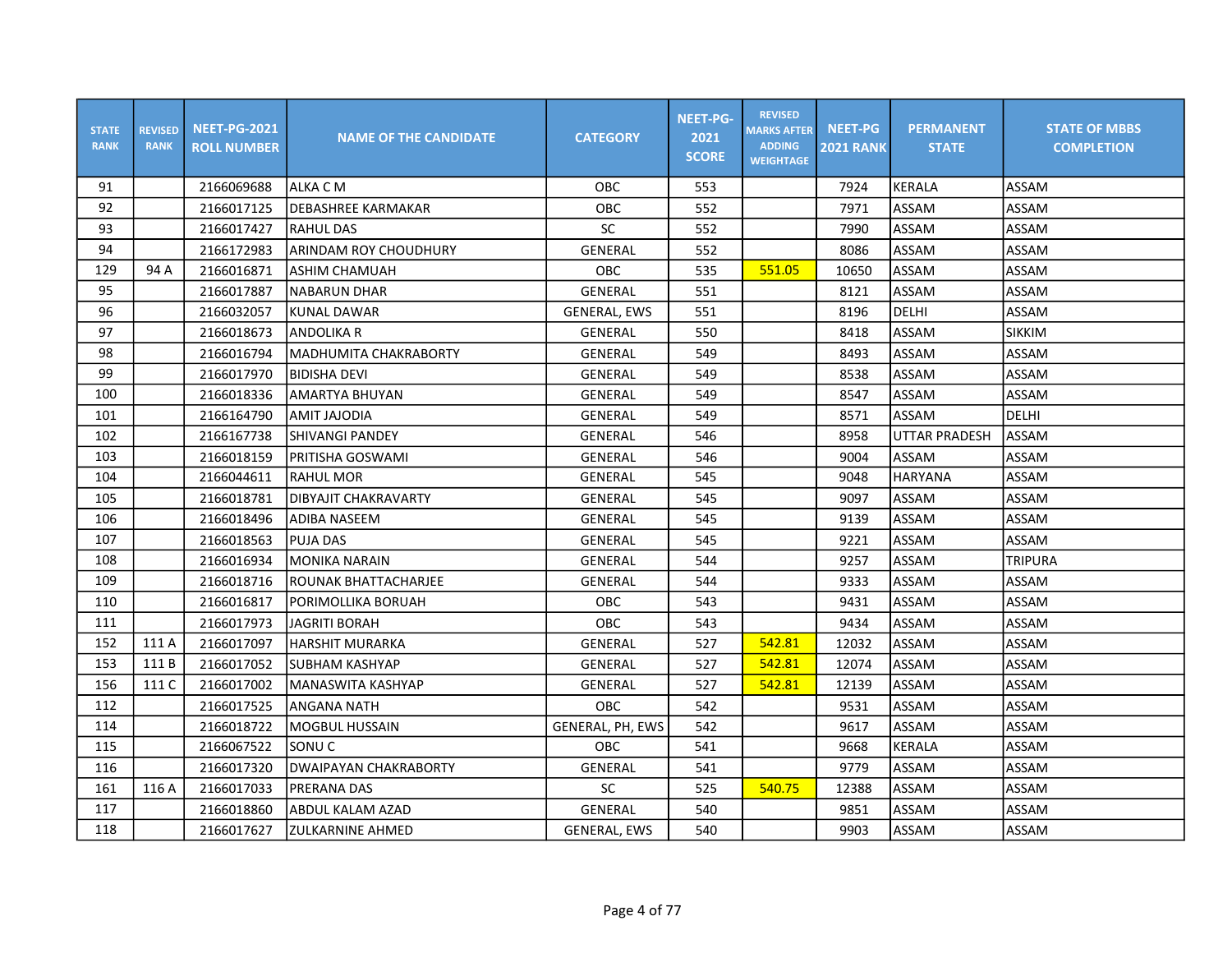| <b>STATE</b><br><b>RANK</b> | <b>REVISED</b><br><b>RANK</b> | <b>NEET-PG-2021</b><br><b>ROLL NUMBER</b> | <b>NAME OF THE CANDIDATE</b> | <b>CATEGORY</b>     | <b>NEET-PG-</b><br>2021<br><b>SCORE</b> | <b>REVISED</b><br><b>MARKS AFTER</b><br><b>ADDING</b><br><b>WEIGHTAGE</b> | <b>NEET-PG</b><br><b>2021 RANK</b> | <b>PERMANENT</b><br><b>STATE</b> | <b>STATE OF MBBS</b><br><b>COMPLETION</b> |
|-----------------------------|-------------------------------|-------------------------------------------|------------------------------|---------------------|-----------------------------------------|---------------------------------------------------------------------------|------------------------------------|----------------------------------|-------------------------------------------|
| 119                         |                               | 2166018384                                | SANGHAMITRA HAZARIKA         | OBC                 | 540                                     |                                                                           | 10010                              | <b>ASSAM</b>                     | ASSAM                                     |
| 120                         |                               | 2166016806                                | <b>APARAJITA ROY</b>         | GENERAL             | 540                                     |                                                                           | 10031                              | ASSAM                            | ASSAM                                     |
| 121                         |                               | 2166018332                                | SOUMISTHA DAS                | <b>GENERAL</b>      | 539                                     |                                                                           | 10153                              | <b>ASSAM</b>                     | ASSAM                                     |
| 122                         |                               | 2166018506                                | PRIYA DUTTA                  | <b>OBC</b>          | 539                                     |                                                                           | 10158                              | ASSAM                            | ASSAM                                     |
| 166                         | 122 A                         | 2166017009                                | <b>LEARY NAMPUI</b>          | ST                  | 523                                     | 538.69                                                                    | 12883                              | <b>ASSAM</b>                     | ASSAM                                     |
| 123                         |                               | 2166018318                                | RAJARSHI BORPATRAGOHAIN      | OBC                 | 538                                     |                                                                           | 10257                              | <b>ASSAM</b>                     | ASSAM                                     |
| 124                         |                               | 2166017600                                | KAKALI BASAK                 | <b>GENERAL</b>      | 538                                     |                                                                           | 10259                              | ASSAM                            | ASSAM                                     |
| 126                         |                               | 2166016620                                | MANISHA TIWARI KUMAR         | SC                  | 538                                     |                                                                           | 10321                              | <b>ASSAM</b>                     | ASSAM                                     |
| 127                         |                               | 2166017140                                | IMANAS CHOUDHURY             | GENERAL             | 537                                     |                                                                           | 10336                              | <b>ASSAM</b>                     | <b>ASSAM</b>                              |
| 128                         |                               | 2166018620                                | <b>ORKO PAUL</b>             | GENERAL             | 537                                     |                                                                           | 10425                              | <b>ASSAM</b>                     | ASSAM                                     |
| 177                         | 128 A                         | 2166018472                                | <b>ANKIT KUMAR CHOUDHURY</b> | GENERAL             | 520                                     | 535.6                                                                     | 13491                              | <b>ASSAM</b>                     | ASSAM                                     |
| 130                         |                               | 2166018482                                | RIMLI KAUSHIK BARUA          | GENERAL             | 535                                     |                                                                           | 10746                              | <b>ASSAM</b>                     | ASSAM                                     |
| 131                         |                               | 2166016904                                | <b>NUPOOR GOGOI</b>          | OBC                 | 535                                     |                                                                           | 10756                              | <b>ASSAM</b>                     | ASSAM                                     |
| 132                         |                               | 2166018256                                | <b>PUJA GOGOI</b>            | <b>OBC</b>          | 534                                     |                                                                           | 10848                              | <b>ASSAM</b>                     | ASSAM                                     |
| 133                         |                               | 2166175233                                | SURBHI SAXENA                | GENERAL             | 534                                     |                                                                           | 10888                              | <b>ASSAM</b>                     | MAHARASHTRA                               |
| 186                         | 133 A                         | 2166017000                                | SOFIUR RAHMAN                | <b>GENERAL, EWS</b> | 517                                     | 532.51                                                                    | 13893                              | <b>ASSAM</b>                     | ASSAM                                     |
| 134                         |                               | 2166017679                                | <b>JAYANTA JYOTI SAIKIA</b>  | <b>GENERAL, EWS</b> | 532                                     |                                                                           | 11111                              | <b>ASSAM</b>                     | ASSAM                                     |
| 135                         |                               | 2166017222                                | <b>ARIJIT BAGCHI</b>         | <b>GENERAL</b>      | 532                                     |                                                                           | 11162                              | ASSAM                            | ASSAM                                     |
| 136                         |                               | 2166016864                                | RUPJYOTI DUTTA               | OBC                 | 532                                     |                                                                           | 11216                              | <b>ASSAM</b>                     | ASSAM                                     |
| 137                         |                               | 2166017846                                | <b>ASHABARI DAS</b>          | SC                  | 532                                     |                                                                           | 11246                              | ASSAM                            | ASSAM                                     |
| 138                         |                               | 2166018931                                | TAIYEEBUR RAHMAN MAZUMDER    | <b>GENERAL, EWS</b> | 530                                     |                                                                           | 11542                              | ASSAM                            | ASSAM                                     |
| 139                         |                               | 2166017509                                | lpaulomee BHARALI            | <b>OBC</b>          | 530                                     |                                                                           | 11553                              | <b>ASSAM</b>                     | ASSAM                                     |
| 140                         |                               | 2166177199                                | SHEIKH MAHMUDUL HASSAN       | <b>GENERAL, EWS</b> | 530                                     |                                                                           | 11627                              | <b>ASSAM</b>                     | ASSAM                                     |
| 141                         |                               | 2166018750                                | <b>SHWETA SHARMA</b>         | <b>GENERAL, EWS</b> | 530                                     |                                                                           | 11659                              | <b>ASSAM</b>                     | ASSAM                                     |
| 193                         | 141 A                         | 2166016617                                | <b>GOPIKA MISSONG</b>        | <b>ST</b>           | 514                                     | 529.42                                                                    | 14518                              | <b>ASSAM</b>                     | ASSAM                                     |
| 142                         |                               | 2166017405                                | KAUSHIK GOSWAMI              | <b>GENERAL</b>      | 529                                     |                                                                           | 11705                              | <b>ASSAM</b>                     | ASSAM                                     |
| 143                         |                               | 2166018364                                | DEBOJANI BORA                | <b>OBC</b>          | 529                                     |                                                                           | 11764                              | ASSAM                            | ASSAM                                     |
| 144                         |                               | 2166018585                                | <b>SUSHMITA DEY</b>          | GENERAL             | 529                                     |                                                                           | 11766                              | ASSAM                            | ASSAM                                     |
| 145                         |                               | 2166016924                                | NILANJANA DAS                | SC                  | 529                                     |                                                                           | 11768                              | ASSAM                            | ASSAM                                     |
| 146                         |                               | 2166016843                                | POOJAPREETI GOYARI           | <b>ST</b>           | 529                                     |                                                                           | 11785                              | ASSAM                            | ASSAM                                     |
| 147                         |                               | 2166018751                                | <b>ABHISHEK BANIK</b>        | <b>GENERAL, EWS</b> | 529                                     |                                                                           | 11797                              | <b>ASSAM</b>                     | ASSAM                                     |
| 148                         |                               | 2166176904                                | PRIYAL AGARWAL               | GENERAL             | 529                                     |                                                                           | 11820                              | ASSAM                            | ASSAM                                     |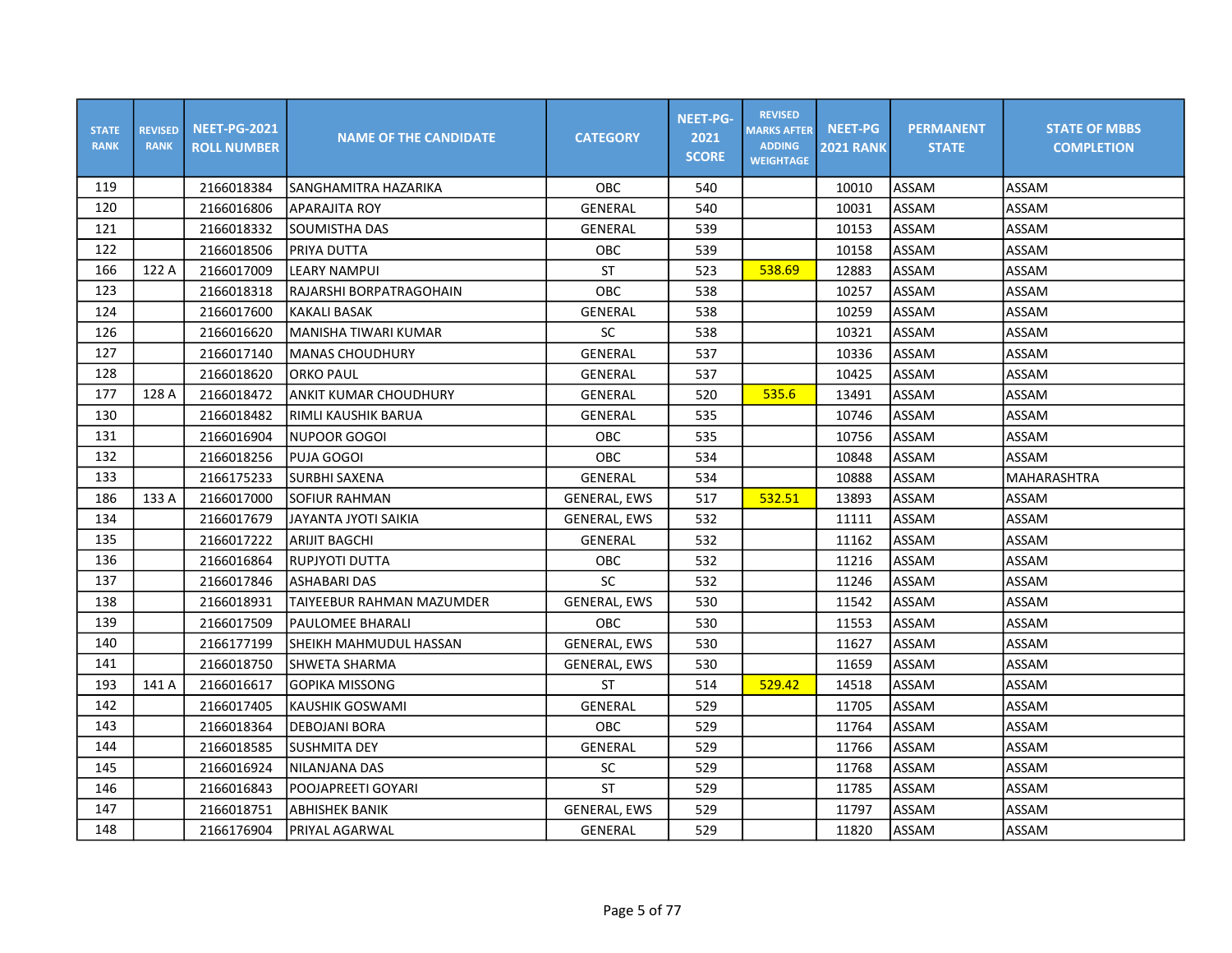| <b>STATE</b><br><b>RANK</b> | <b>REVISED</b><br><b>RANK</b> | <b>NEET-PG-2021</b><br><b>ROLL NUMBER</b> | <b>NAME OF THE CANDIDATE</b> | <b>CATEGORY</b>     | <b>NEET-PG-</b><br>2021<br><b>SCORE</b> | <b>REVISED</b><br><b>MARKS AFTER</b><br><b>ADDING</b><br><b>WEIGHTAGE</b> | <b>NEET-PG</b><br><b>2021 RANK</b> | <b>PERMANENT</b><br><b>STATE</b> | <b>STATE OF MBBS</b><br><b>COMPLETION</b> |
|-----------------------------|-------------------------------|-------------------------------------------|------------------------------|---------------------|-----------------------------------------|---------------------------------------------------------------------------|------------------------------------|----------------------------------|-------------------------------------------|
| 198                         | 148 A                         | 2166017007                                | <b>KOMAL AGARWAL</b>         | GENERAL             | 513                                     | 528.39                                                                    | 14730                              | ASSAM                            | ASSAM                                     |
| 149                         |                               | 2166018636                                | <b>ROBINA DAS</b>            | <b>SC</b>           | 528                                     |                                                                           | 11947                              | ASSAM                            | ASSAM                                     |
| 150                         |                               | 2166018312                                | DHARITREE SARMA              | <b>GENERAL</b>      | 528                                     |                                                                           | 11958                              | ASSAM                            | ASSAM                                     |
| 151                         |                               | 2166018840                                | NAYANIKA KALITA              | <b>GENERAL, EWS</b> | 527                                     |                                                                           | 12010                              | ASSAM                            | ASSAM                                     |
| 154                         |                               | 2166017166                                | <b>PRANGANA SARMAH</b>       | <b>GENERAL</b>      | 527                                     |                                                                           | 12077                              | ASSAM                            | ASSAM                                     |
| 155                         |                               | 2166017975                                | <b>BARASHA BORTHAKUR</b>     | GENERAL             | 527                                     |                                                                           | 12078                              | ASSAM                            | ASSAM                                     |
| 157                         |                               | 2166018768                                | NAIRITA PATGIRI              | GENERAL             | 526                                     |                                                                           | 12253                              | ASSAM                            | ASSAM                                     |
| 158                         |                               | 2166017511                                | <b>SMITA SARMA</b>           | GENERAL             | 526                                     |                                                                           | 12334                              | ASSAM                            | ASSAM                                     |
| 159                         |                               | 2166153940                                | <b>APOORVA</b>               | <b>GENERAL, EWS</b> | 526                                     |                                                                           | 12337                              | UTTAR PRADESH                    | ASSAM                                     |
| 160                         |                               | 2166018132                                | <b>NAYANA DEY</b>            | GENERAL             | 526                                     |                                                                           | 12364                              | ASSAM                            | ASSAM                                     |
| 162                         |                               | 2166017283                                | ABHIRUP BAGCHI               | GENERAL             | 525                                     |                                                                           | 12507                              | ASSAM                            | KARNATAKA                                 |
| 163                         |                               | 2166018439                                | PRIYAKSHI BORAH              | <b>GENERAL</b>      | 525                                     |                                                                           | 12610                              | ASSAM                            | <b>SIKKIM</b>                             |
| 164                         |                               | 2166016834                                | PORINEETA GOGOI              | OBC                 | 524                                     |                                                                           | 12643                              | ASSAM                            | ASSAM                                     |
| 165                         |                               | 2166018701                                | SAYANTAN BHATTACHARJEE       | GENERAL             | 523                                     |                                                                           | 12882                              | ASSAM                            | ASSAM                                     |
| 167                         |                               | 2166103618                                | AVINISH KUMAR SINGH          | OBC                 | 522                                     |                                                                           | 12984                              | <b>ODISHA</b>                    | ASSAM                                     |
| 168                         |                               | 2166018864                                | <b>SHAHIN ARA</b>            | <b>OBC</b>          | 521                                     |                                                                           | 13100                              | ASSAM                            | ASSAM                                     |
| 169                         |                               | 2166017218                                | <b>SOURAV CHAKRABORTY</b>    | <b>GENERAL</b>      | 521                                     |                                                                           | 13119                              | ASSAM                            | ASSAM                                     |
| 170                         |                               | 2166016922                                | BIRANGANA CHARAIMURIYA       | OBC                 | 521                                     |                                                                           | 13227                              | ASSAM                            | MEGHALAYA                                 |
| 225                         | 170 A                         | 2166017579                                | MONOMIKA THAOSEN             | <b>ST</b>           | 505                                     | 520.15                                                                    | 16498                              | ASSAM                            | ASSAM                                     |
| 171                         |                               | 2166018082                                | MAMADUL ISLAM                | <b>GENERAL, EWS</b> | 520                                     |                                                                           | 13303                              | ASSAM                            | ASSAM                                     |
| 172                         |                               | 2166162725                                | SUMAYYA HASAN                | GENERAL, EWS        | 520                                     |                                                                           | 13316                              | UTTAR PRADESH                    | ASSAM                                     |
| 173                         |                               | 2166018523                                | MOHAMMED QUASIM LASKAR       | <b>GENERAL, EWS</b> | 520                                     |                                                                           | 13394                              | ASSAM                            | ASSAM                                     |
| 174                         |                               | 2166018790                                | <b>AKANKSHA KALITA</b>       | <b>GENERAL</b>      | 520                                     |                                                                           | 13398                              | ASSAM                            | ASSAM                                     |
| 175                         |                               | 2166177024                                | <b>PRIYANKA GUPTA</b>        | OBC                 | 520                                     |                                                                           | 13459                              | ASSAM                            | ASSAM                                     |
| 176                         |                               | 2166018693                                | <b>ARPITA DEB</b>            | <b>GENERAL</b>      | 520                                     |                                                                           | 13488                              | ASSAM                            | ASSAM                                     |
| 178                         |                               | 2166016819                                | PURNAKSHI BHATTACHARYYA      | <b>GENERAL, EWS</b> | 519                                     |                                                                           | 13550                              | ASSAM                            | ASSAM                                     |
| 179                         |                               | 2166016588                                | ANKITA SAHA                  | GENERAL             | 519                                     |                                                                           | 13618                              | ASSAM                            | ASSAM                                     |
| 180                         |                               | 2166017890                                | YASHDEEP DAS                 | SC                  | 519                                     |                                                                           | 13642                              | ASSAM                            | MADHYA PRADESH                            |
| 181                         |                               | 2166017116                                | <b>AMAN NEOPANE</b>          | <b>GENERAL, EWS</b> | 519                                     |                                                                           | 13662                              | ASSAM                            | ASSAM                                     |
| 182                         |                               | 2166018696                                | SAIKAT CHAKRABARTY           | GENERAL             | 518                                     |                                                                           | 13709                              | ASSAM                            | ASSAM                                     |
| 183                         |                               | 2166016997                                | <b>ELORA BORGOHAIN</b>       | OBC                 | 518                                     |                                                                           | 13761                              | ASSAM                            | ASSAM                                     |
| 184                         |                               | 2166016847                                | <b>TRISHNA DAS</b>           | <b>GENERAL</b>      | 518                                     |                                                                           | 13783                              | ASSAM                            | ASSAM                                     |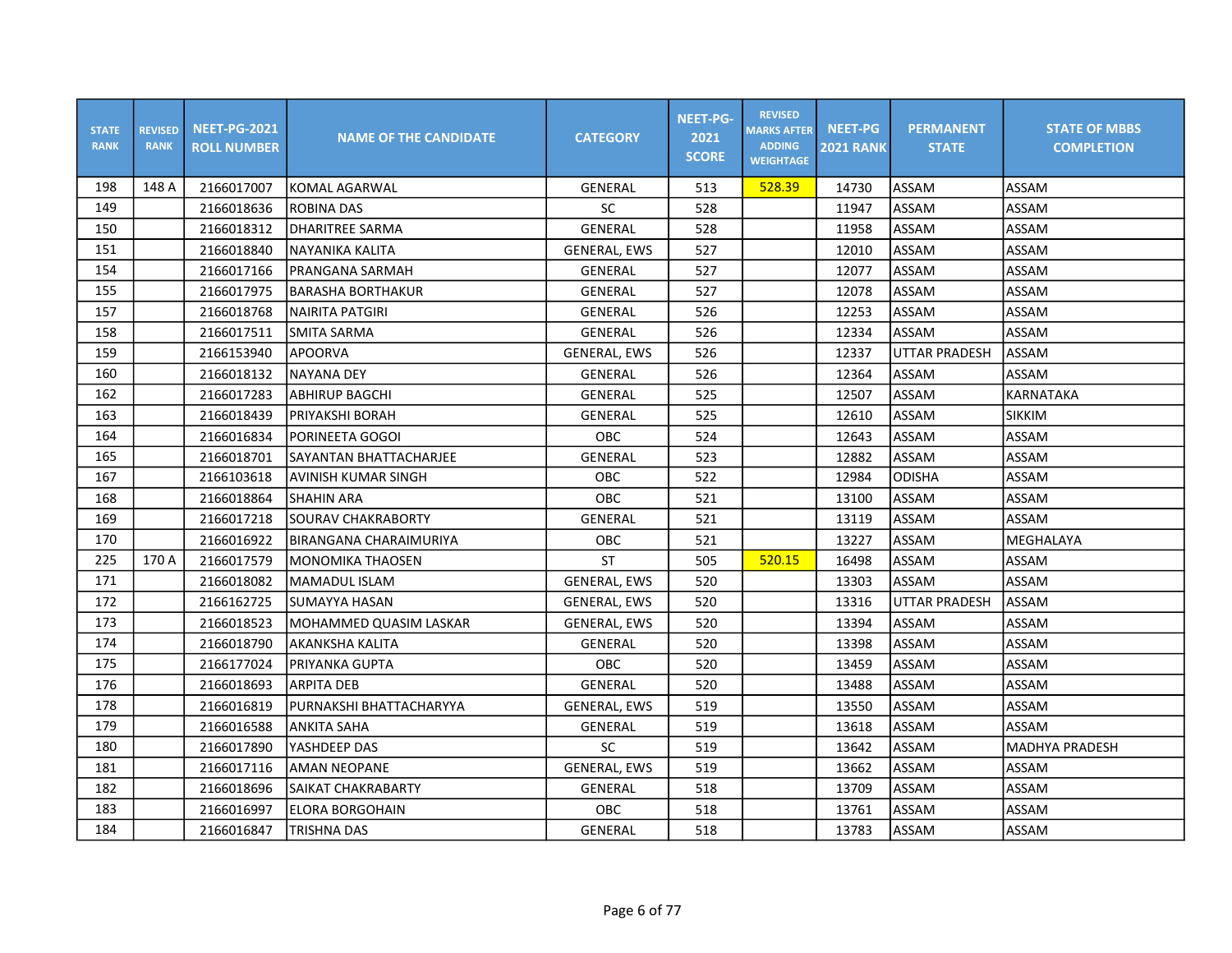| <b>STATE</b><br><b>RANK</b> | <b>REVISED</b><br><b>RANK</b> | <b>NEET-PG-2021</b><br><b>ROLL NUMBER</b> | <b>NAME OF THE CANDIDATE</b> | <b>CATEGORY</b>     | <b>NEET-PG-</b><br>2021<br><b>SCORE</b> | <b>REVISED</b><br><b>MARKS AFTER</b><br><b>ADDING</b><br><b>WEIGHTAGE</b> | <b>NEET-PG</b><br><b>2021 RANK</b> | <b>PERMANENT</b><br><b>STATE</b> | <b>STATE OF MBBS</b><br><b>COMPLETION</b> |
|-----------------------------|-------------------------------|-------------------------------------------|------------------------------|---------------------|-----------------------------------------|---------------------------------------------------------------------------|------------------------------------|----------------------------------|-------------------------------------------|
| 185                         |                               | 2166017431                                | <b>TANVI PAUL</b>            | OBC                 | 518                                     |                                                                           | 13866                              | ASSAM                            | ASSAM                                     |
| 187                         |                               | 2166018352                                | PRIYAM DEKA                  | GENERAL             | 517                                     |                                                                           | 13965                              | ASSAM                            | ASSAM                                     |
| 188                         |                               | 2166016915                                | SHANTANU CHETIA              | OBC                 | 517                                     |                                                                           | 13975                              | ASSAM                            | ASSAM                                     |
| 189                         |                               | 2166017214                                | <b>MAHMOODUL KARIM</b>       | <b>GENERAL, EWS</b> | 516                                     |                                                                           | 14189                              | <b>ASSAM</b>                     | ASSAM                                     |
| 190                         |                               | 2166018794                                | <b>PRAKASH SAIKIA</b>        | <b>GENERAL, EWS</b> | 515                                     |                                                                           | 14344                              | ASSAM                            | ASSAM                                     |
| 191                         |                               | 2166018216                                | <b>DEEPJYOTI TALUKDAR</b>    | GENERAL             | 515                                     |                                                                           | 14345                              | <b>ASSAM</b>                     | ASSAM                                     |
| 192                         |                               | 2166018695                                | JASMINE SULTANA LASKAR       | <b>GENERAL, EWS</b> | 515                                     |                                                                           | 14349                              | ASSAM                            | ASSAM                                     |
| 194                         |                               | 2166018839                                | <b>PUBERUN BORAH</b>         | OBC                 | 514                                     |                                                                           | 14574                              | ASSAM                            | ASSAM                                     |
| 195                         |                               | 2166017477                                | LISHA LAMA                   | <b>OBC</b>          | 514                                     |                                                                           | 14575                              | <b>ASSAM</b>                     | ASSAM                                     |
| 196                         |                               | 2166018648                                | <b>JABIN SULTANA LASKAR</b>  | <b>GENERAL, EWS</b> | 514                                     |                                                                           | 14577                              | <b>ASSAM</b>                     | ASSAM                                     |
| 197                         |                               | 2166017889                                | <b>KAUSHIK MEDHI</b>         | OBC                 | 513                                     |                                                                           | 14677                              | <b>ASSAM</b>                     | ASSAM                                     |
| 199                         |                               | 2166017554                                | KANKANA SAGAR TALUKDAR       | SC                  | 513                                     |                                                                           | 14743                              | <b>ASSAM</b>                     | ASSAM                                     |
| 248                         | 199 A                         | 2166017595                                | <b>JIA UR RAHMAN</b>         | GENERAL             | 498                                     | 512.94                                                                    | 17884                              | ASSAM                            | ASSAM                                     |
| 200                         |                               | 2166017602                                | PARTHA PRATIM BORAH          | <b>OBC</b>          | 512                                     |                                                                           | 14825                              | ASSAM                            | ASSAM                                     |
| 201                         |                               | 2166165556                                | <b>RISHAV BAJAJ</b>          | <b>GENERAL, EWS</b> | 512                                     |                                                                           | 14946                              | ASSAM                            | <b>JHARKHAND</b>                          |
| 202                         |                               | 2166018606                                | <b>SUSHMITA SINGHA</b>       | <b>OBC</b>          | 511                                     |                                                                           | 15010                              | <b>ASSAM</b>                     | ASSAM                                     |
| 203                         |                               | 2166017232                                | <b>DIP JYOTI DAS</b>         | GENERAL             | 511                                     |                                                                           | 15017                              | <b>ASSAM</b>                     | ASSAM                                     |
| 204                         |                               | 2166018509                                | <b>SAHIL AGARWAL</b>         | GENERAL             | 511                                     |                                                                           | 15186                              | <b>ASSAM</b>                     | ASSAM                                     |
| 205                         |                               | 2166017814                                | NIRUPAM KALITA               | <b>GENERAL</b>      | 510                                     |                                                                           | 15202                              | ASSAM                            | KARNATAKA                                 |
| 206                         |                               | 2166028757                                | <b>SUHANI DHAR</b>           | GENERAL             | 510                                     |                                                                           | 15372                              | ASSAM                            | ASSAM                                     |
| 207                         |                               | 2166053175                                | <b>ANWESHA BAYAN</b>         | GENERAL             | 510                                     |                                                                           | 15391                              | ASSAM                            | KARNATAKA                                 |
| 208                         |                               | 2166018568                                | IDEBARAJ SHOME PURKAYASTHA   | <b>GENERAL, EWS</b> | 510                                     |                                                                           | 15456                              | ASSAM                            | MEGHALAYA                                 |
| 256                         | 208 A                         | 2166017031                                | ANIRVAN GAUTAM               | GENERAL             | 495                                     | 509.85                                                                    | 18699                              | ASSAM                            | ASSAM                                     |
| 209                         |                               | 2166177016                                | <b>KULEN KALITA</b>          | <b>GENERAL, EWS</b> | 509                                     |                                                                           | 15491                              | ASSAM                            | ASSAM                                     |
| 210                         |                               | 2166017147                                | <b>CHINMOY CHAKRABORTY</b>   | GENERAL             | 509                                     |                                                                           | 15624                              | <b>WEST BENGAL</b>               | ASSAM                                     |
| 211                         |                               | 2166018638                                | NICKY CHOUDHURY              | GENERAL             | 507                                     |                                                                           | 15850                              | ASSAM                            | ASSAM                                     |
| 212                         |                               | 2166176965                                | <b>ANURAG GAUTAM</b>         | GENERAL             | 507                                     |                                                                           | 15903                              | <b>BIHAR</b>                     | ASSAM                                     |
| 213                         |                               | 2166018432                                | <b>JYOTISHMITA PATHAK</b>    | OBC                 | 507                                     |                                                                           | 15918                              | ASSAM                            | ASSAM                                     |
| 214                         |                               | 2166018463                                | <b>BIRINCHI BANDAN BORAH</b> | GENERAL             | 507                                     |                                                                           | 16010                              | ASSAM                            | ASSAM                                     |
| 266                         | 214 A                         | 2166177186                                | <b>RAJA PEGU</b>             | <b>ST</b>           | 492                                     | 506.76                                                                    | 19182                              | ASSAM                            | ASSAM                                     |
| 267                         | 214 B                         | 2166016718                                | <b>MRIDU PABAN RAJKHOWA</b>  | OBC                 | 492                                     | 506.76                                                                    | 19215                              | <b>ASSAM</b>                     | ASSAM                                     |
| 215                         |                               | 2166017234                                | <b>DILDAR REZZAK</b>         | <b>GENERAL, EWS</b> | 506                                     |                                                                           | 16030                              | <b>ASSAM</b>                     | ASSAM                                     |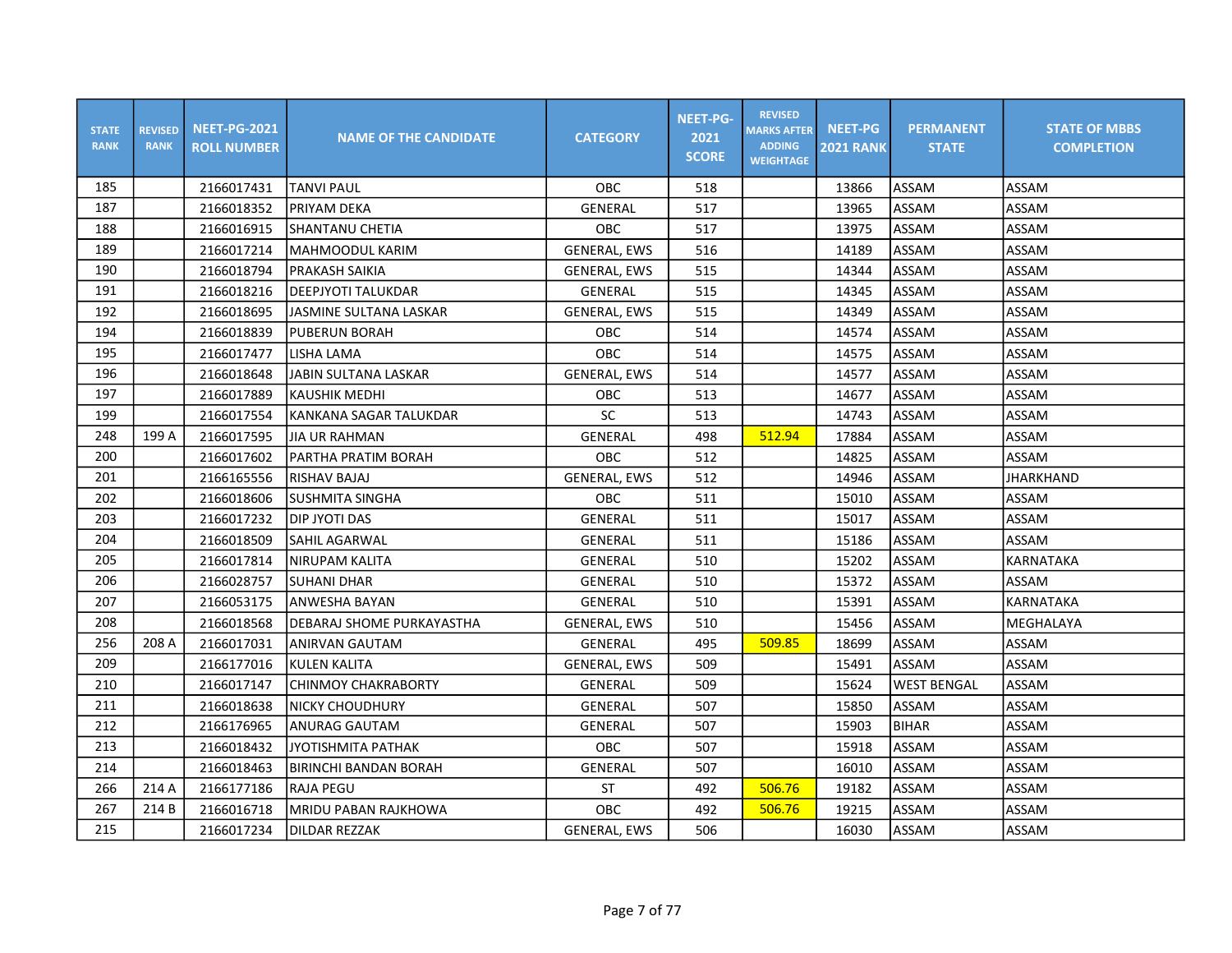| <b>STATE</b><br><b>RANK</b> | <b>REVISED</b><br><b>RANK</b> | <b>NEET-PG-2021</b><br><b>ROLL NUMBER</b> | <b>NAME OF THE CANDIDATE</b> | <b>CATEGORY</b>     | <b>NEET-PG-</b><br>2021<br><b>SCORE</b> | <b>REVISED</b><br><b>MARKS AFTER</b><br><b>ADDING</b><br><b>WEIGHTAGE</b> | <b>NEET-PG</b><br><b>2021 RANK</b> | <b>PERMANENT</b><br><b>STATE</b> | <b>STATE OF MBBS</b><br><b>COMPLETION</b> |
|-----------------------------|-------------------------------|-------------------------------------------|------------------------------|---------------------|-----------------------------------------|---------------------------------------------------------------------------|------------------------------------|----------------------------------|-------------------------------------------|
| 216                         |                               | 2166017178                                | SITALAKSHMI SRINIVASAN       | <b>GENERAL</b>      | 506                                     |                                                                           | 16132                              | ASSAM                            | ASSAM                                     |
| 217                         |                               | 2166017054                                | <b>HIMAKSHI BORO</b>         | <b>ST</b>           | 506                                     |                                                                           | 16133                              | <b>ASSAM</b>                     | ASSAM                                     |
| 218                         |                               | 2166017225                                | HIMASREE THAKURIA            | OBC                 | 506                                     |                                                                           | 16208                              | <b>ASSAM</b>                     | ASSAM                                     |
| 219                         |                               | 2166018488                                | SWASTIKA SAIKIA              | <b>GENERAL</b>      | 506                                     |                                                                           | 16227                              | <b>ASSAM</b>                     | MEGHALAYA                                 |
| 220                         |                               | 2166017699                                | <b>MD BASIR UDDIN</b>        | <b>GENERAL, EWS</b> | 505                                     |                                                                           | 16256                              | ASSAM                            | ASSAM                                     |
| 221                         |                               | 2166018450                                | <b>RASHMITA GOGOI</b>        | <b>GENERAL</b>      | 505                                     |                                                                           | 16269                              | <b>ASSAM</b>                     | ASSAM                                     |
| 222                         |                               | 2166018069                                | <b>AKBAR ALI</b>             | <b>GENERAL, EWS</b> | 505                                     |                                                                           | 16365                              | ASSAM                            | ASSAM                                     |
| 223                         |                               | 2166016874                                | TUSHMI GOGOI                 | <b>OBC</b>          | 505                                     |                                                                           | 16404                              | ASSAM                            | ASSAM                                     |
| 224                         |                               | 2166160526                                | <b>SUSHANT SINGH</b>         | GENERAL             | 505                                     |                                                                           | 16497                              | <b>UTTAR PRADESH</b>             | <b>ASSAM</b>                              |
| 226                         |                               | 2166017045                                | <b>RUPAK DAS</b>             | SC                  | 505                                     |                                                                           | 16531                              | ASSAM                            | ASSAM                                     |
| 227                         |                               | 2166060892                                | <b>APARNA G</b>              | GENERAL             | 505                                     |                                                                           | 16549                              | <b>KERALA</b>                    | ASSAM                                     |
| 228                         |                               | 2166018682                                | <b>ANURAG DUTTA</b>          | <b>GENERAL, EWS</b> | 504                                     |                                                                           | 16564                              | <b>ASSAM</b>                     | ASSAM                                     |
| 229                         |                               | 2166017361                                | <b>OREYJEET DAS</b>          | OBC                 | 504                                     |                                                                           | 16640                              | <b>ASSAM</b>                     | ASSAM                                     |
| 230                         |                               | 2166171310                                | PUNAM SARMA                  | GENERAL             | 504                                     |                                                                           | 16710                              | ASSAM                            | <b>OTHERS</b>                             |
| 231                         |                               | 2166018526                                | ABU SAYEED SALMAN CHOUDHURY  | <b>GENERAL, EWS</b> | 503                                     |                                                                           | 16815                              | ASSAM                            | ASSAM                                     |
| 232                         |                               | 2166017058                                | <b>BANDANA BASUMATARY</b>    | <b>ST</b>           | 502                                     |                                                                           | 17082                              | <b>ASSAM</b>                     | ASSAM                                     |
| 233                         |                               | 2166018660                                | <b>SUSMITA PAUL</b>          | OBC                 | 502                                     |                                                                           | 17105                              | ASSAM                            | ASSAM                                     |
| 234                         |                               | 2166101371                                | HIMANKA RAJ SHARMA           | GENERAL             | 501                                     |                                                                           | 17168                              | ASSAM                            | ASSAM                                     |
| 235                         |                               | 2166018933                                | <b>PORAGMONI BORA</b>        | OBC                 | 500                                     |                                                                           | 17482                              | <b>ASSAM</b>                     | ASSAM                                     |
| 236                         |                               | 2166018465                                | POOJA DEVI                   | OBC                 | 500                                     |                                                                           | 17504                              | <b>ASSAM</b>                     | ASSAM                                     |
| 237                         |                               | 2166150293                                | SHUBHADIP CHAKRABORTY        | GENERAL             | 500                                     |                                                                           | 17506                              | <b>TRIPURA</b>                   | ASSAM                                     |
| 238                         |                               | 2166016893                                | İMRIGAKHI BORDOLOI           | GENERAL             | 500                                     |                                                                           | 17589                              | ASSAM                            | ASSAM                                     |
| 289                         | 238 A                         | 2166017066                                | <b>ANURAG BORKOTOKY</b>      | GENERAL             | 485                                     | 499.55                                                                    | 20885                              | ASSAM                            | ASSAM                                     |
| 239                         |                               | 2166017764                                | <b>ABDUL ALIM AHMED</b>      | GENERAL             | 499                                     |                                                                           | 17650                              | ASSAM                            | ASSAM                                     |
| 240                         |                               | 2166016836                                | <b>BRAGHU MISHRA</b>         | <b>GENERAL, EWS</b> | 499                                     |                                                                           | 17666                              | RAJASTHAN                        | ASSAM                                     |
| 241                         |                               | 2166017943                                | <b>PRASENJIT PATHAK</b>      | OBC                 | 499                                     |                                                                           | 17672                              | <b>ASSAM</b>                     | ASSAM                                     |
| 242                         |                               | 2166043567                                | KRITIKA SANGANERIA           | GENERAL             | 499                                     |                                                                           | 17730                              | HARYANA                          | ASSAM                                     |
| 243                         |                               | 2166031633                                | PRAKASH SRIVASTAV            | <b>GENERAL</b>      | 499                                     |                                                                           | 17780                              | <b>ASSAM</b>                     | <b>OTHERS</b>                             |
| 244                         |                               | 2166017059                                | <b>ROHAN DAMANI</b>          | GENERAL             | 499                                     |                                                                           | 17800                              | ASSAM                            | ASSAM                                     |
| 245                         |                               | 2166018341                                | SAMADRITA BORKAKOTY          | GENERAL             | 499                                     |                                                                           | 17812                              | ASSAM                            | ASSAM                                     |
| 246                         |                               | 2166174513                                | <b>RONAK KUNDU</b>           | <b>GENERAL</b>      | 498                                     |                                                                           | 17852                              | <b>ASSAM</b>                     | ASSAM                                     |
| 247                         |                               | 2166018686                                | <b>ROSHAN DEB</b>            | GENERAL             | 498                                     |                                                                           | 17863                              | ASSAM                            | ASSAM                                     |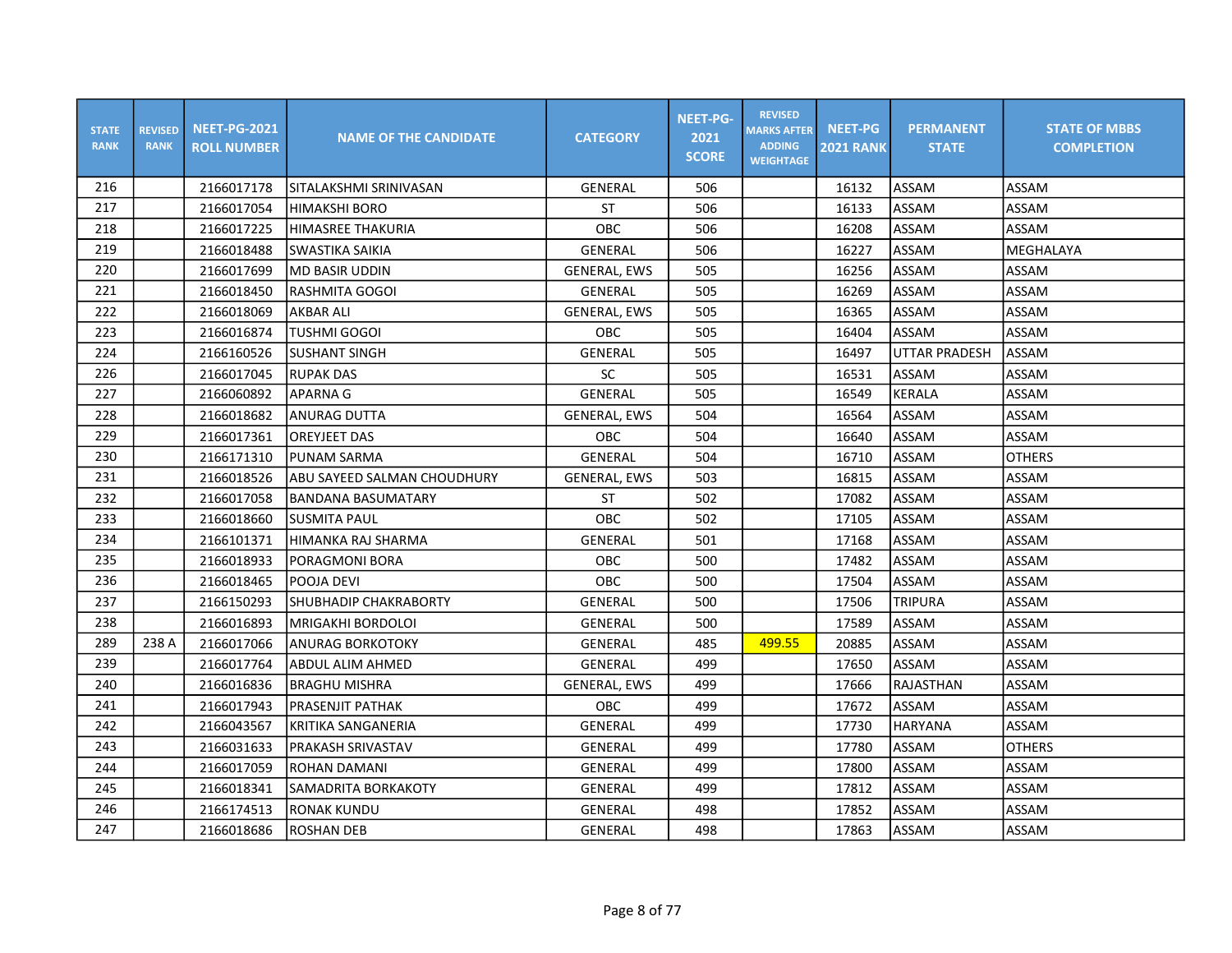| <b>STATE</b><br><b>RANK</b> | <b>REVISED</b><br><b>RANK</b> | <b>NEET-PG-2021</b><br><b>ROLL NUMBER</b> | <b>NAME OF THE CANDIDATE</b> | <b>CATEGORY</b>     | <b>NEET-PG-</b><br>2021<br><b>SCORE</b> | <b>REVISED</b><br><b>MARKS AFTER</b><br><b>ADDING</b><br><b>WEIGHTAGE</b> | <b>NEET-PG</b><br><b>2021 RANK</b> | <b>PERMANENT</b><br><b>STATE</b> | <b>STATE OF MBBS</b><br><b>COMPLETION</b> |
|-----------------------------|-------------------------------|-------------------------------------------|------------------------------|---------------------|-----------------------------------------|---------------------------------------------------------------------------|------------------------------------|----------------------------------|-------------------------------------------|
| 249                         |                               | 2166017654                                | KHANJAN NATH                 | <b>OBC</b>          | 498                                     |                                                                           | 17923                              | <b>ASSAM</b>                     | ASSAM                                     |
| 250                         |                               | 2166018888                                | SUBHALAKSHMI SAIKIA          | GENERAL             | 497                                     |                                                                           | 18123                              | ASSAM                            | ASSAM                                     |
| 251                         |                               | 2166017978                                | <b>PARIKH CHOUDHURY</b>      | SC                  | 497                                     |                                                                           | 18147                              | ASSAM                            | ASSAM                                     |
| 252                         |                               | 2166018441                                | DHARMISTHA BARUAH            | <b>GENERAL</b>      | 497                                     |                                                                           | 18238                              | ASSAM                            | ASSAM                                     |
| 253                         |                               | 2166018458                                | <b>HRISHIKESH GOSWAMI</b>    | <b>GENERAL</b>      | 496                                     |                                                                           | 18385                              | ASSAM                            | ASSAM                                     |
| 254                         |                               | 2166018865                                | SANYUKTA PAUL                | GENERAL             | 496                                     |                                                                           | 18457                              | ASSAM                            | <b>MADHYA PRADESH</b>                     |
| 255                         |                               | 2166017742                                | JANNATUL FERDOWSH            | GENERAL             | 495                                     |                                                                           | 18660                              | ASSAM                            | ASSAM                                     |
| 310                         | 255 A                         | 2166018796                                | AZHARUL ISLAM LASKAR         | GENERAL             | 480                                     | 494.4                                                                     | 22023                              | ASSAM                            | ASSAM                                     |
| 313                         | 255 B                         | 2166017194                                | MASIHA TABEYEEN              | GENERAL             | 480                                     | 494.4                                                                     | 22087                              | ASSAM                            | ASSAM                                     |
| 257                         |                               | 2166016846                                | PRAYASHI KASHYAP             | GENERAL             | 494                                     |                                                                           | 18725                              | ASSAM                            | ASSAM                                     |
| 258                         |                               | 2166028639                                | ABUL KALAM AZAD              | <b>GENERAL, EWS</b> | 494                                     |                                                                           | 18798                              | ASSAM                            | <b>OTHERS</b>                             |
| 259                         |                               | 2166176787                                | KHUSHBOO KOTHARI             | GENERAL             | 494                                     |                                                                           | 18874                              | ASSAM                            | ASSAM                                     |
| 260                         |                               | 2166018317                                | ABHISHEK BORUAH              | GENERAL             | 494                                     |                                                                           | 18884                              | ASSAM                            | ASSAM                                     |
| 261                         |                               | 2166176765                                | IMD TAUHIDUL ISLAM LASKAR    | GENERAL             | 494                                     |                                                                           | 18927                              | ASSAM                            | <b>BIHAR</b>                              |
| 262                         |                               | 2166018062                                | RIPANKAR BARMAN              | GENERAL             | 493                                     |                                                                           | 18944                              | ASSAM                            | ASSAM                                     |
| 263                         |                               | 2166176670                                | WASFIYA MAZID                | GENERAL             | 493                                     |                                                                           | 19019                              | ASSAM                            | ASSAM                                     |
| 264                         |                               | 2166018257                                | NAMRATA KUTUM                | ST                  | 493                                     |                                                                           | 19120                              | ASSAM                            | ASSAM                                     |
| 265                         |                               | 2166017075                                | MEGHA CHALIHA                | GENERAL             | 492                                     |                                                                           | 19145                              | ASSAM                            | ASSAM                                     |
| 268                         |                               | 2166016875                                | RAJASHREE CHOUDHURY          | GENERAL             | 492                                     |                                                                           | 19228                              | ASSAM                            | ASSAM                                     |
| 269                         |                               | 2166174540                                | <b>PRANTIK DEB</b>           | GENERAL             | 492                                     |                                                                           | 19266                              | ASSAM                            | ASSAM                                     |
| 270                         |                               | 2166101120                                | KUMAR JYOTI DEB              | OBC                 | 491                                     |                                                                           | 19403                              | ASSAM                            | ASSAM                                     |
| 271                         |                               | 2166177039                                | KIRONMOYEE BARUA             | <b>GENERAL, EWS</b> | 491                                     |                                                                           | 19414                              | ASSAM                            | ASSAM                                     |
| 272                         |                               | 2166018593                                | <b>JOYDEEP NATH</b>          | OBC                 | 491                                     |                                                                           | 19465                              | ASSAM                            | ASSAM                                     |
| 273                         |                               | 2166018471                                | <b>JADAV PEGU</b>            | ST                  | 490                                     |                                                                           | 19581                              | ASSAM                            | ASSAM                                     |
| 274                         |                               | 2166018803                                | <b>KAKOLI BAISHYA</b>        | SC                  | 490                                     |                                                                           | 19621                              | ASSAM                            | <b>ASSAM</b>                              |
| 275                         |                               | 2166016911                                | <b>CHANDAN GOGOI</b>         | OBC                 | 490                                     |                                                                           | 19685                              | ASSAM                            | ASSAM                                     |
| 276                         |                               | 2166027948                                | MRIDUSHI BANSAL              | GENERAL             | 490                                     |                                                                           | 19712                              | <b>DELHI</b>                     | ASSAM                                     |
| 277                         |                               | 2166017548                                | TASHRIFA NAZNIN              | GENERAL             | 489                                     |                                                                           | 19883                              | ASSAM                            | ASSAM                                     |
| 278                         |                               | 2166018449                                | <b>NIKITA BORA</b>           | GENERAL             | 489                                     |                                                                           | 19953                              | <b>ASSAM</b>                     | <b>KARNATAKA</b>                          |
| 279                         |                               | 2166164377                                | <b>NANI AKU</b>              | ST                  | 489                                     |                                                                           | 19978                              | ARUNACHAL<br>PRADESH             | ASSAM                                     |
| 280                         |                               | 2166176881                                | CHANDAMITA BHAGABATI         | GENERAL             | 489                                     |                                                                           | 20009                              | ASSAM                            | ASSAM                                     |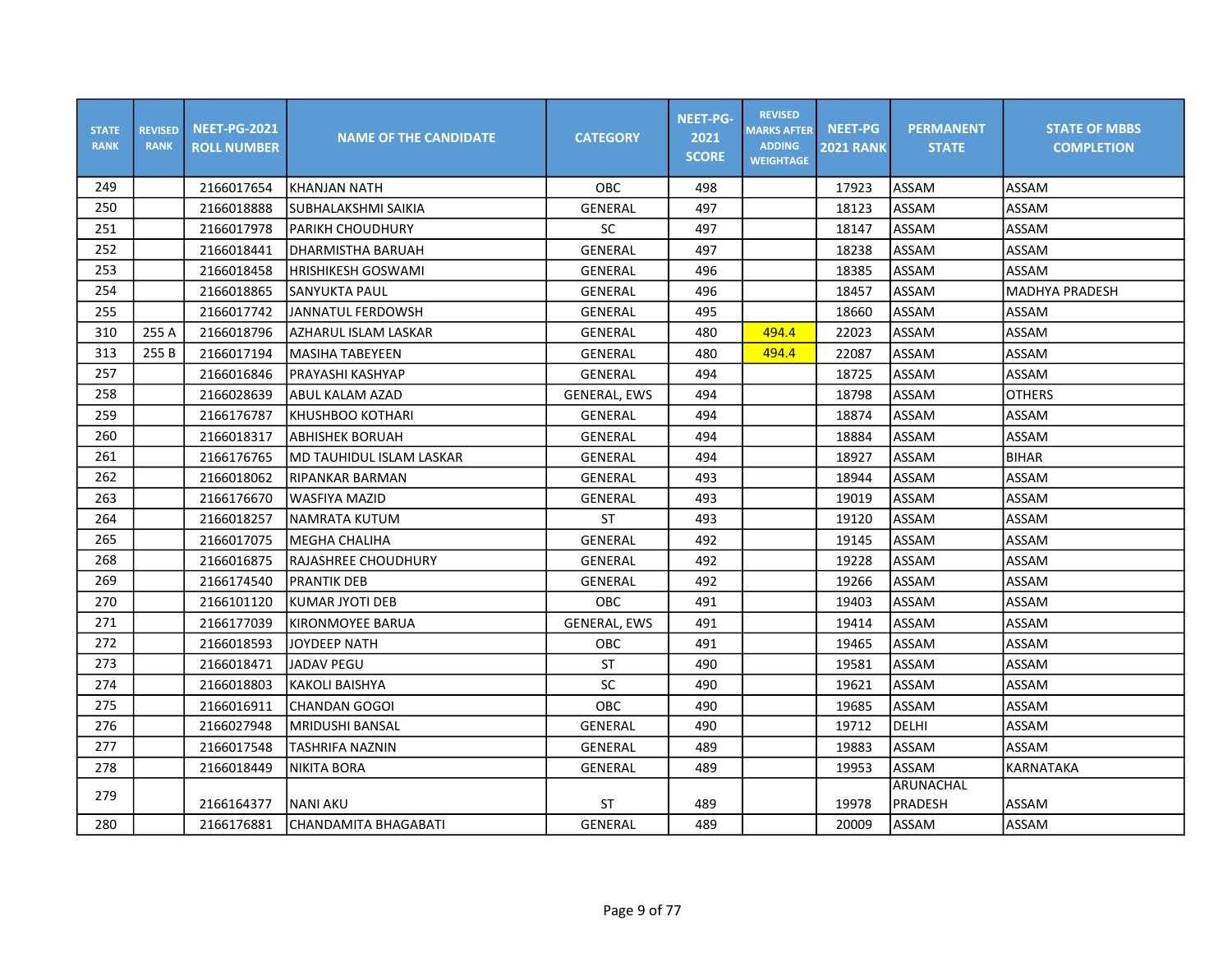| <b>STATE</b><br><b>RANK</b> | <b>REVISED</b><br><b>RANK</b> | <b>NEET-PG-2021</b><br><b>ROLL NUMBER</b> | <b>NAME OF THE CANDIDATE</b>   | <b>CATEGORY</b>     | <b>NEET-PG-</b><br>2021<br><b>SCORE</b> | <b>REVISED</b><br><b>MARKS AFTER</b><br><b>ADDING</b><br><b>WEIGHTAGE</b> | <b>NEET-PG</b><br><b>2021 RANK</b> | <b>PERMANENT</b><br><b>STATE</b> | <b>STATE OF MBBS</b><br><b>COMPLETION</b> |
|-----------------------------|-------------------------------|-------------------------------------------|--------------------------------|---------------------|-----------------------------------------|---------------------------------------------------------------------------|------------------------------------|----------------------------------|-------------------------------------------|
| 281                         |                               | 2166174595                                | RISHAV SARMAH                  | GENERAL             | 489                                     |                                                                           | 20064                              | ASSAM                            | ASSAM                                     |
| 282                         |                               | 2166029740                                | VARSHA PILLAI                  | GENERAL             | 488                                     |                                                                           | 20100                              | KERALA                           | ASSAM                                     |
| 283                         |                               | 2166018514                                | PRANAMI GOGOI                  | <b>GENERAL</b>      | 488                                     |                                                                           | 20177                              | ASSAM                            | <b>KARNATAKA</b>                          |
| 284                         |                               | 2166018834                                | AMINUL AKTHAR LASKAR           | GENERAL             | 487                                     |                                                                           | 20351                              | ASSAM                            | ASSAM                                     |
| 285                         |                               | 2166018104                                | <b>SUSWETA CHAKRABORTY</b>     | GENERAL             | 487                                     |                                                                           | 20352                              | ASSAM                            | ASSAM                                     |
| 342                         | 285 A                         | 2166017136                                | <b>SAKET SARAF</b>             | <b>GENERAL</b>      | 472                                     | 486.16                                                                    | 23864                              | ASSAM                            | ASSAM                                     |
| 286                         |                               | 2166017655                                | NAYANA SARMA                   | <b>GENERAL</b>      | 486                                     |                                                                           | 20632                              | ASSAM                            | MEGHALAYA                                 |
| 287                         |                               | 2166016823                                | ISIDHARTH SHARMA               | GENERAL             | 486                                     |                                                                           | 20638                              | ASSAM                            | ASSAM                                     |
| 348                         | 287 A                         | 2166017091                                | SIDHARTHA DEY                  | OBC                 | 471                                     | 485.13                                                                    | 24129                              | ASSAM                            | ASSAM                                     |
| 288                         |                               | 2166017342                                | DEEPANWITA RAY                 | SC                  | 485                                     |                                                                           | 20826                              | ASSAM                            | ASSAM                                     |
| 290                         |                               | 2166018918                                | SOURAV TALUKDAR                | SC                  | 484                                     |                                                                           | 21010                              | ASSAM                            | ASSAM                                     |
| 291                         |                               | 2166018641                                | MUSLIMA FIRDAUS KHAN           | <b>GENERAL, EWS</b> | 484                                     |                                                                           | 21139                              | ASSAM                            | ASSAM                                     |
| 292                         |                               | 2166018469                                | <b>NABAJIT BORAH</b>           | OBC                 | 484                                     |                                                                           | 21146                              | ASSAM                            | ASSAM                                     |
| 293                         |                               | 2166177013                                | SUPRATICK DUTTA                | OBC                 | 483                                     |                                                                           | 21243                              | ASSAM                            | ASSAM                                     |
| 294                         |                               | 2166049677                                | PRIYANKA BAISHYA               | GENERAL             | 483                                     |                                                                           | 21292                              | ASSAM                            | ASSAM                                     |
| 295                         |                               | 2166016917                                | DIBASHJYOTI DUTTA              | GENERAL             | 483                                     |                                                                           | 21296                              | ASSAM                            | ASSAM                                     |
| 296                         |                               | 2166016978                                | PARASHABINA SHYAM              | <b>ST</b>           | 483                                     |                                                                           | 21369                              | ASSAM                            | ASSAM                                     |
| 297                         |                               | 2166163872                                | PRIYANKA BARMAN                | <b>OBC</b>          | 483                                     |                                                                           | 21388                              | ASSAM                            | ASSAM                                     |
| 298                         |                               | 2166097878                                | REKIBUDDIN AHMED               | <b>GENERAL</b>      | 482                                     |                                                                           | 21440                              | ASSAM                            | ASSAM                                     |
| 299                         |                               | 2166017295                                | lMIFTAUL AHMED                 | <b>GENERAL, EWS</b> | 482                                     |                                                                           | 21459                              | ASSAM                            | ASSAM                                     |
| 300                         |                               | 2166173244                                | İKASHMINA KUMAR                | <b>OBC</b>          | 482                                     |                                                                           | 21535                              | ASSAM                            | ASSAM                                     |
| 301                         |                               | 2166018725                                | SANGEETASRI KAUSHIK            | <b>GENERAL, EWS</b> | 482                                     |                                                                           | 21581                              | ASSAM                            | ASSAM                                     |
| 302                         |                               | 2166018435                                | NATASHA SAHA                   | <b>GENERAL, EWS</b> | 482                                     |                                                                           | 21631                              | ASSAM                            | ASSAM                                     |
| 303                         |                               | 2166016908                                | ANANNYA INDRA KASHYAP          | GENERAL             | 482                                     |                                                                           | 21692                              | ASSAM                            | <b>SIKKIM</b>                             |
| 352                         | 303 A                         | 2166017956                                | PALLAB SAIKIA                  | <b>GENERAL</b>      | 467                                     | 481.01                                                                    | 25188                              | ASSAM                            | ASSAM                                     |
| 304                         |                               | 2166165216                                | RITU HAZARIKA                  | GENERAL             | 481                                     |                                                                           | 21701                              | ASSAM                            | UTTAR PRADESH                             |
| 305                         |                               | 2166017157                                | <b>DEBORSEE NARAYAN KALITA</b> | GENERAL             | 481                                     |                                                                           | 21714                              | ASSAM                            | ASSAM                                     |
| 306                         |                               | 2166017067                                | <b>SUDIPTA BORAH</b>           | GENERAL             | 481                                     |                                                                           | 21871                              | ASSAM                            | ASSAM                                     |
| 307                         |                               | 2166091661                                | AJAY KUMAR JHA                 | GENERAL             | 480                                     |                                                                           | 21908                              | <b>BIHAR</b>                     | ASSAM                                     |
| 308                         |                               | 2166017569                                | <b>SHABBIR AHMED</b>           | <b>GENERAL, EWS</b> | 480                                     |                                                                           | 21929                              | ASSAM                            | ASSAM                                     |
| 309                         |                               | 2166018375                                | ALFRED BARUAH                  | GENERAL             | 480                                     |                                                                           | 21955                              | ASSAM                            | ASSAM                                     |
| 311                         |                               | 2166029639                                | <b>CHESTA GOYAL</b>            | GENERAL             | 480                                     |                                                                           | 22052                              | DELHI                            | ASSAM                                     |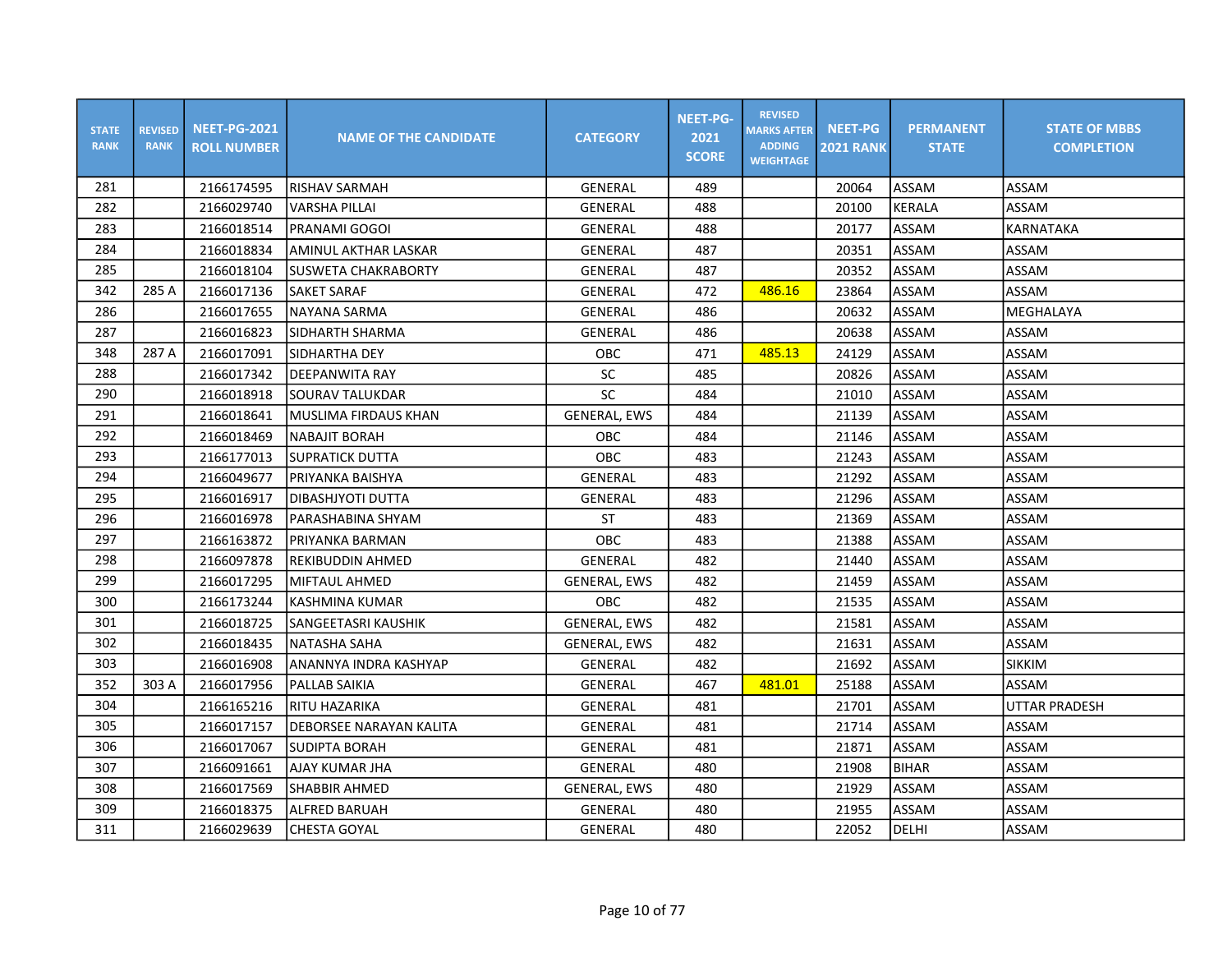| <b>STATE</b><br><b>RANK</b> | <b>REVISED</b><br><b>RANK</b> | <b>NEET-PG-2021</b><br><b>ROLL NUMBER</b> | <b>NAME OF THE CANDIDATE</b> | <b>CATEGORY</b>     | <b>NEET-PG-</b><br>2021<br><b>SCORE</b> | <b>REVISED</b><br><b>MARKS AFTER</b><br><b>ADDING</b><br><b>WEIGHTAGE</b> | <b>NEET-PG</b><br><b>2021 RANK</b> | <b>PERMANENT</b><br><b>STATE</b> | <b>STATE OF MBBS</b><br><b>COMPLETION</b> |
|-----------------------------|-------------------------------|-------------------------------------------|------------------------------|---------------------|-----------------------------------------|---------------------------------------------------------------------------|------------------------------------|----------------------------------|-------------------------------------------|
| 312                         |                               | 2166018897                                | PARTHAJYOTI TALUKDAR         | OBC                 | 480                                     |                                                                           | 22079                              | ASSAM                            | ASSAM                                     |
| 314                         |                               | 2166018119                                | <b>DIPU SARMAH</b>           | <b>GENERAL, EWS</b> | 479                                     |                                                                           | 22229                              | ASSAM                            | ASSAM                                     |
| 315                         |                               | 2166100665                                | CHANDANA DEKA                | GENERAL             | 479                                     |                                                                           | 22342                              | ASSAM                            | ASSAM                                     |
| 316                         |                               | 2166017828                                | PRIYANGSHU PRABAL CHOUDHURY  | GENERAL             | 479                                     |                                                                           | 22348                              | ASSAM                            | KARNATAKA                                 |
| 317                         |                               | 2166176586                                | <b>DIPON KUMAR DAS</b>       | SC                  | 478                                     |                                                                           | 22409                              | ASSAM                            | ASSAM                                     |
| 318                         |                               | 2166017412                                | <b>MASUMI AHMED</b>          | <b>GENERAL</b>      | 478                                     |                                                                           | 22412                              | ASSAM                            | ASSAM                                     |
| 319                         |                               | 2166017224                                | <b>DIPAJIT DAS</b>           | SC                  | 478                                     |                                                                           | 22445                              | ASSAM                            | ASSAM                                     |
| 320                         |                               | 2166017242                                | PORISHMITA BARUAH            | GENERAL             | 478                                     |                                                                           | 22458                              | ASSAM                            | ASSAM                                     |
| 321                         |                               | 2166016851                                | NILOTPAL SAIKIA              | <b>OBC</b>          | 478                                     |                                                                           | 22511                              | ASSAM                            | ASSAM                                     |
| 322                         |                               | 2166176843                                | ISUDESHNA BORGOHAIN          | OBC                 | 478                                     |                                                                           | 22513                              | ASSAM                            | ASSAM                                     |
| 365                         | 322 A                         | 2166017065                                | RAVINA TOSHNIWAL             | <b>GENERAL</b>      | 464                                     | 477.92                                                                    | 26124                              | ASSAM                            | ASSAM                                     |
| 323                         |                               | 2166017653                                | <b>KAVERI BORA</b>           | <b>OBC</b>          | 477                                     |                                                                           | 22629                              | ASSAM                            | ASSAM                                     |
| 324                         |                               | 2166018564                                | DEEXA SINHA                  | <b>GENERAL</b>      | 477                                     |                                                                           | 22758                              | ASSAM                            | <b>TRIPURA</b>                            |
| 325                         |                               | 2166018609                                | PANCHAM DEB                  | <b>GENERAL, EWS</b> | 477                                     |                                                                           | 22785                              | ASSAM                            | ASSAM                                     |
| 326                         |                               | 2166176871                                | HAFIZUL ISLAM PATHAN         | <b>GENERAL, EWS</b> | 476                                     |                                                                           | 22975                              | ASSAM                            | ASSAM                                     |
| 327                         |                               | 2166018711                                | SAMADRITA PAUL CHOUDHURY     | GENERAL             | 476                                     |                                                                           | 23089                              | ASSAM                            | ASSAM                                     |
| 328                         |                               | 2166016927                                | <b>SARITA SAH</b>            | OBC                 | 475                                     |                                                                           | 23150                              | ASSAM                            | ASSAM                                     |
| 329                         |                               | 2166018271                                | <b>MANASH DAS</b>            | SC                  | 475                                     |                                                                           | 23238                              | <b>ASSAM</b>                     | ASSAM                                     |
| 330                         |                               | 2166018029                                | NIMISHA KASHYAP              | GENERAL             | 475                                     |                                                                           | 23340                              | ASSAM                            | <b>MAHARASHTRA</b>                        |
| 331                         |                               | 2166018692                                | <b>SUMIT KUMAR SINGH</b>     | SC                  | 475                                     |                                                                           | 23373                              | <b>UTTAR PRADESH</b>             | ASSAM                                     |
| 332                         |                               | 2166017680                                | MANABENDRA MEDHI             | <b>GENERAL</b>      | 474                                     |                                                                           | 23486                              | <b>ASSAM</b>                     | ASSAM                                     |
| 333                         |                               | 2166018474                                | lstuti singh                 | GENERAL             | 474                                     |                                                                           | 23514                              | UTTAR PRADESH                    | ASSAM                                     |
| 334                         |                               | 2166018452                                | <b>ABHISHEK KHANDELIA</b>    | GENERAL             | 473                                     |                                                                           | 23630                              | ASSAM                            | ASSAM                                     |
| 335                         |                               | 2166017159                                | <b>PARIJAT SAHA</b>          | OBC                 | 473                                     |                                                                           | 23737                              | ASSAM                            | ASSAM                                     |
| 336                         |                               | 2166018026                                | <b>JUPITA DEKA</b>           | <b>GENERAL</b>      | 473                                     |                                                                           | 23738                              | ASSAM                            | ASSAM                                     |
| 337                         |                               | 2166175344                                | SAMUJJWAL BHATTACHARJEE      | <b>GENERAL</b>      | 473                                     |                                                                           | 23787                              | ASSAM                            | ASSAM                                     |
| 382                         | 337 A                         | 2166017057                                | <b>ROHIT SAHA</b>            | GENERAL             | 459                                     | 472.77                                                                    | 27397                              | ASSAM                            | ASSAM                                     |
| 338                         |                               | 2166018813                                | <b>BEGUM SHAHNAZ YEASMIN</b> | GENERAL             | 472                                     |                                                                           | 23827                              | ASSAM                            | ASSAM                                     |
| 339                         |                               | 2166017830                                | YOGRAJ SARMA                 | GENERAL             | 472                                     |                                                                           | 23830                              | ASSAM                            | ASSAM                                     |
| 340                         |                               | 2166172630                                | ABHISHEK BHOWAL              | OBC                 | 472                                     |                                                                           | 23838                              | ASSAM                            | ASSAM                                     |
| 341                         |                               | 2166176937                                | ASHWINI BURAGOHAIN           | OBC                 | 472                                     |                                                                           | 23854                              | ASSAM                            | ASSAM                                     |
| 343                         |                               | 2166017201                                | <b>REHENA AKTARA</b>         | GENERAL             | 472                                     |                                                                           | 23957                              | ASSAM                            | <b>UTTAR PRADESH</b>                      |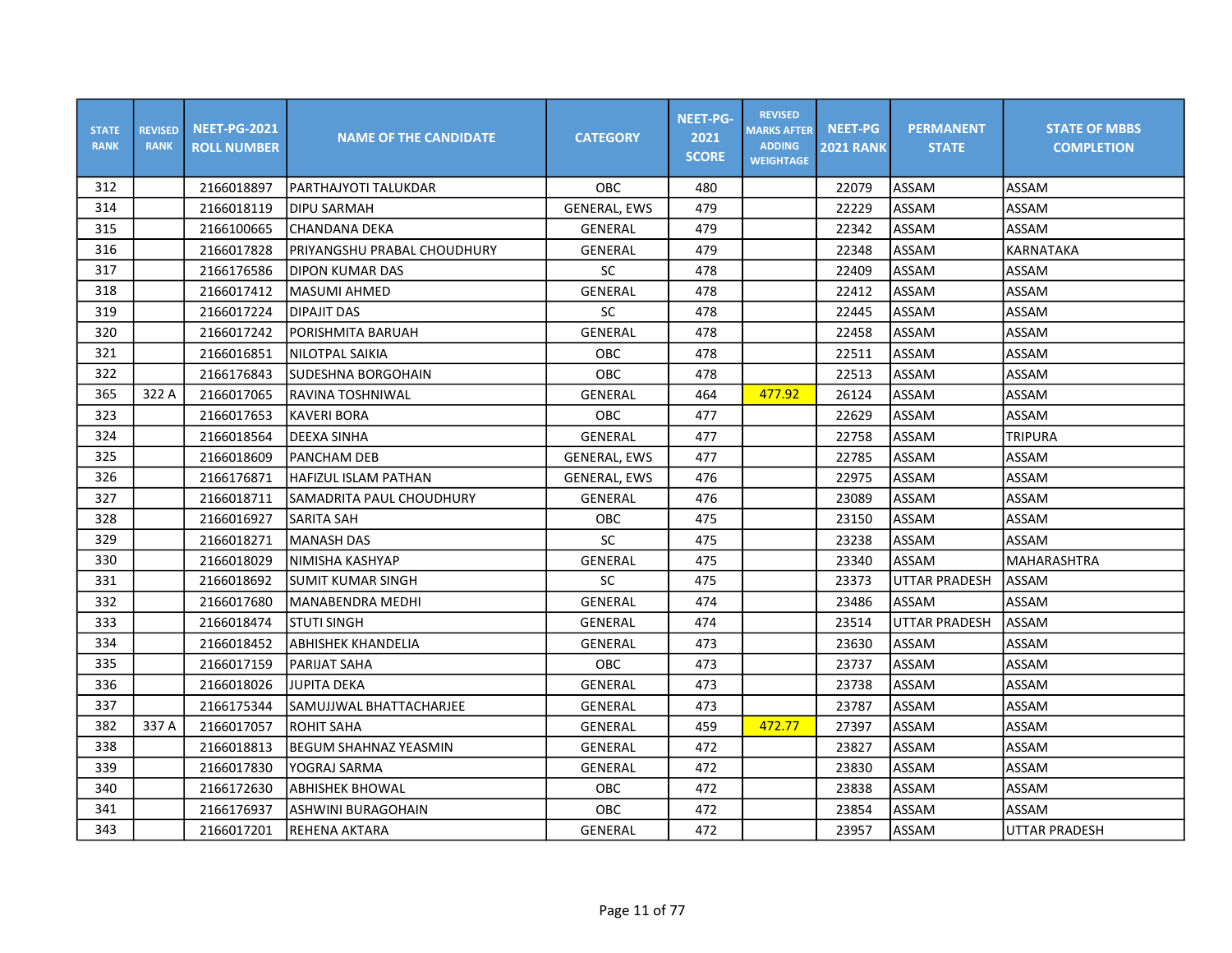| <b>STATE</b><br><b>RANK</b> | <b>REVISED</b><br><b>RANK</b> | <b>NEET-PG-2021</b><br><b>ROLL NUMBER</b> | <b>NAME OF THE CANDIDATE</b>   | <b>CATEGORY</b>     | <b>NEET-PG-</b><br>2021<br><b>SCORE</b> | <b>REVISED</b><br><b>MARKS AFTER</b><br><b>ADDING</b><br><b>WEIGHTAGE</b> | <b>NEET-PG</b><br><b>2021 RANK</b> | <b>PERMANENT</b><br><b>STATE</b> | <b>STATE OF MBBS</b><br><b>COMPLETION</b> |
|-----------------------------|-------------------------------|-------------------------------------------|--------------------------------|---------------------|-----------------------------------------|---------------------------------------------------------------------------|------------------------------------|----------------------------------|-------------------------------------------|
| 344                         |                               | 2166018409                                | IMOHSINA SIDDIQUE              | GENERAL             | 472                                     |                                                                           | 24022                              | ASSAM                            | ASSAM                                     |
| 345                         |                               | 2166017340                                | SUMANA CHOWDHURY               | GENERAL             | 472                                     |                                                                           | 24023                              | ASSAM                            | ASSAM                                     |
| 346                         |                               | 2166017806                                | <b>SOMESH SAHA</b>             | <b>GENERAL</b>      | 472                                     |                                                                           | 24034                              | ASSAM                            | ASSAM                                     |
| 347                         |                               | 2166018617                                | <b>IMRAN BAHAR MAZARBHUIYA</b> | <b>GENERAL, EWS</b> | 471                                     |                                                                           | 24076                              | ASSAM                            | ASSAM                                     |
| 349                         |                               | 2166064961                                | AISHA HASSAN                   | <b>OBC</b>          | 470                                     |                                                                           | 24323                              | <b>KERALA</b>                    | ASSAM                                     |
| 350                         |                               | 2166018808                                | KAUSTAV KUMAR DAS              | <b>GENERAL</b>      | 470                                     |                                                                           | 24630                              | ASSAM                            | ASSAM                                     |
| 400                         | 350 A                         | 2166016821                                | <b>VIVEK PRASAD SAH</b>        | OBC                 | 455                                     | 468.65                                                                    | 28307                              | ASSAM                            | <b>ASSAM</b>                              |
| 408                         | 350 B                         | 2166017840                                | ARADHANA SAIKIA                | OBC                 | 455                                     | 468.65                                                                    | 28643                              | ASSAM                            | ASSAM                                     |
| 351                         |                               | 2166174354                                | NIKITA KARMAKAR                | GENERAL             | 468                                     |                                                                           | 24967                              | ASSAM                            | ASSAM                                     |
| 353                         |                               | 2166027940                                | <b>SAPAN VERMA</b>             | GENERAL             | 467                                     |                                                                           | 25235                              | <b>BIHAR</b>                     | ASSAM                                     |
| 354                         |                               | 2166018878                                | <b>SUKANYA KALITA</b>          | GENERAL             | 467                                     |                                                                           | 25248                              | ASSAM                            | ASSAM                                     |
| 355                         |                               | 2166018385                                | UTTARA RABIDAS                 | SC                  | 467                                     |                                                                           | 25310                              | ASSAM                            | ASSAM                                     |
| 416                         | 355 A                         | 2166018372                                | MIRANDA BORAH                  | OBC                 | 453                                     | 466.59                                                                    | 28935                              | ASSAM                            | ASSAM                                     |
| 356                         |                               | 2166018415                                | <b>MALOY MOHAN DEKA</b>        | OBC                 | 466                                     |                                                                           | 25440                              | ASSAM                            | ASSAM                                     |
| 357                         |                               | 2166018109                                | DANIEL NOWAJ MAJUMDER          | GENERAL             | 466                                     |                                                                           | 25442                              | ASSAM                            | ASSAM                                     |
| 358                         |                               | 2166016932                                | <b>BEAUTY BORO</b>             | ST                  | 466                                     |                                                                           | 25541                              | ASSAM                            | ASSAM                                     |
| 359                         |                               | 2166016704                                | PRAGJYOTISH BORA               | OBC                 | 466                                     |                                                                           | 25555                              | ASSAM                            | ASSAM                                     |
| 360                         |                               | 2166017047                                | İSUBHALAKHIMI SAIKIA           | OBC                 | 466                                     |                                                                           | 25587                              | ASSAM                            | ASSAM                                     |
| 425                         | 360 A                         | 2166018357                                | <b>HIMALAY CHHETRY</b>         | OBC                 | 452                                     | 465.56                                                                    | 29229                              | ASSAM                            | ASSAM                                     |
| 426                         | 360 B                         | 2166016788                                | ABHIJEET DHAR                  | SC                  | 452                                     | 465.56                                                                    | 29276                              | ASSAM                            | ASSAM                                     |
| 361                         |                               | 2166018893                                | IGAUTAM PRASAD                 | <b>OBC</b>          | 465                                     |                                                                           | 25637                              | ASSAM                            | ASSAM                                     |
| 362                         |                               | 2166016958                                | INAVNEET BORGOHAIN             | OBC                 | 465                                     |                                                                           | 25766                              | ASSAM                            | ASSAM                                     |
| 363                         |                               | 2166163013                                | <b>ANANYA DUTTA</b>            | OBC                 | 465                                     |                                                                           | 25826                              | ASSAM                            | <b>KARNATAKA</b>                          |
| 364                         |                               | 2166017127                                | <b>SUDEEP SAHA</b>             | GENERAL             | 464                                     |                                                                           | 26101                              | ASSAM                            | ASSAM                                     |
| 432                         | 364 A                         | 2166017311                                | <b>KAUSHIK BAISWAS</b>         | GENERAL             | 450                                     | 463.5                                                                     | 29827                              | ASSAM                            | ASSAM                                     |
| 437                         | 364 B                         | 2166016933                                | <b>DEVASREE KALITA</b>         | <b>OBC</b>          | 450                                     | 463.5                                                                     | 29995                              | ASSAM                            | ASSAM                                     |
| 366                         |                               | 2166053300                                | <b>MADHABI ROY</b>             | <b>OBC</b>          | 463                                     |                                                                           | 26181                              | ASSAM                            | <b>OTHERS</b>                             |
| 367                         |                               | 2166028794                                | JAYA TRIPATHI                  | GENERAL             | 463                                     |                                                                           | 26203                              | ASSAM                            | MEGHALAYA                                 |
| 368                         |                               | 2166017667                                | LIPIKA SARMA                   | GENERAL             | 463                                     |                                                                           | 26213                              | ASSAM                            | ASSAM                                     |
| 369                         |                               | 2166017858                                | <b>EUNUS SELIM</b>             | GENERAL             | 463                                     |                                                                           | 26259                              | ASSAM                            | ASSAM                                     |
| 370                         |                               | 2166176596                                | <b>MEGHNA DEKA</b>             | GENERAL             | 463                                     |                                                                           | 26366                              | ASSAM                            | ASSAM                                     |
| 371                         |                               | 2166016826                                | RIMA PHUKAN                    | OBC                 | 463                                     |                                                                           | 26370                              | ASSAM                            | ASSAM                                     |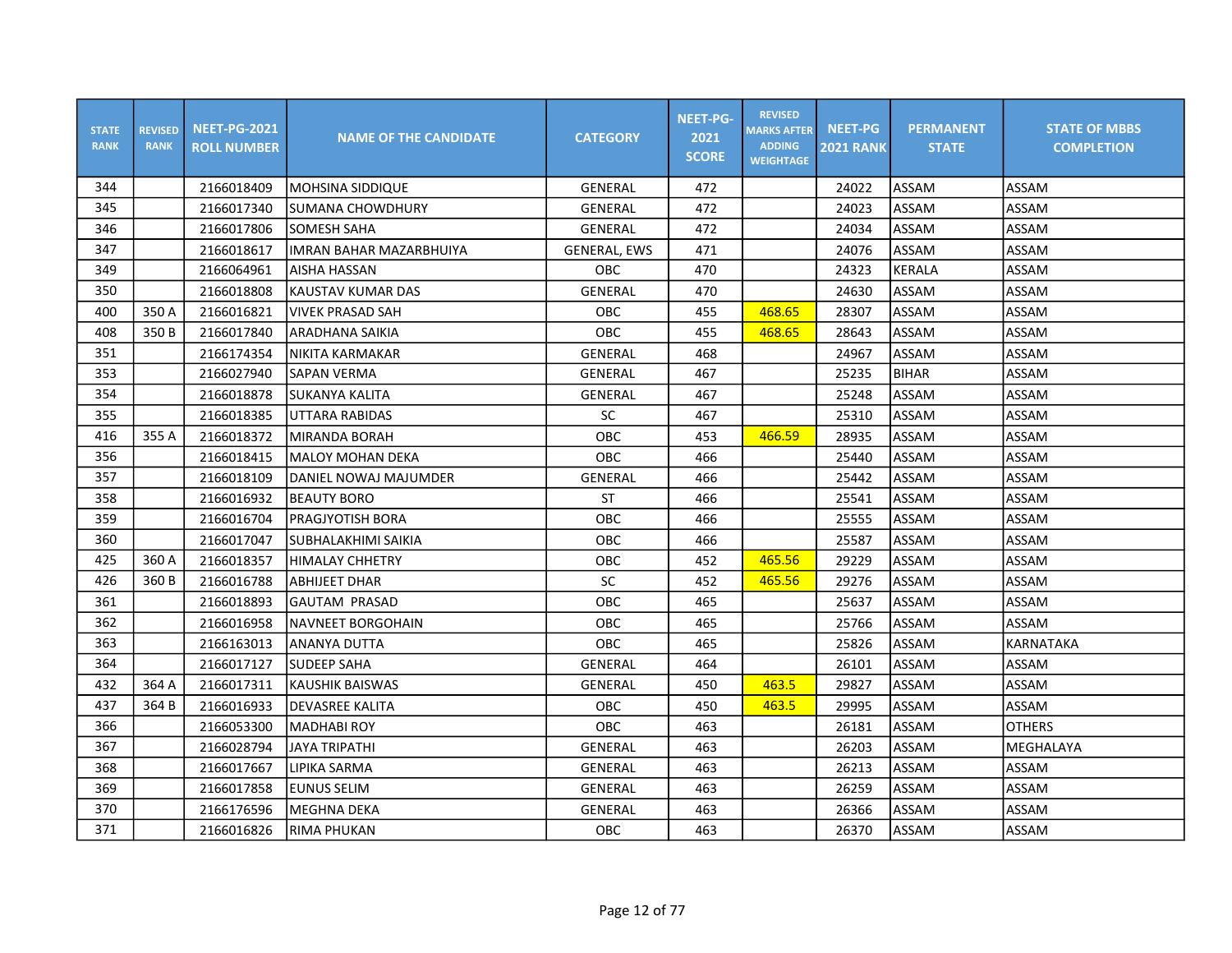| <b>STATE</b><br><b>RANK</b> | <b>REVISED</b><br><b>RANK</b> | <b>NEET-PG-2021</b><br><b>ROLL NUMBER</b> | <b>NAME OF THE CANDIDATE</b> | <b>CATEGORY</b>     | <b>NEET-PG-</b><br>2021<br><b>SCORE</b> | <b>REVISED</b><br><b>MARKS AFTER</b><br><b>ADDING</b><br><b>WEIGHTAGE</b> | <b>NEET-PG</b><br><b>2021 RANK</b> | <b>PERMANENT</b><br><b>STATE</b> | <b>STATE OF MBBS</b><br><b>COMPLETION</b> |
|-----------------------------|-------------------------------|-------------------------------------------|------------------------------|---------------------|-----------------------------------------|---------------------------------------------------------------------------|------------------------------------|----------------------------------|-------------------------------------------|
| 372                         |                               | 2166017847                                | <b>TAPASH KUMAR KALITA</b>   | GENERAL             | 463                                     |                                                                           | 26448                              | ASSAM                            | ASSAM                                     |
| 373                         |                               | 2166018181                                | <b>SUMMY SINHA</b>           | <b>OBC</b>          | 462                                     |                                                                           | 26469                              | ASSAM                            | ASSAM                                     |
| 374                         |                               | 2166092114                                | <b>KRITIKA AGARWAL</b>       | <b>GENERAL</b>      | 462                                     |                                                                           | 26505                              | ASSAM                            | <b>MAHARASHTRA</b>                        |
| 375                         |                               | 2166018927                                | <b>SUBHANKAR DAS</b>         | <b>OBC</b>          | 462                                     |                                                                           | 26512                              | ASSAM                            | ASSAM                                     |
| 376                         |                               | 2166176537                                | TSHETIJ RAI                  | OBC                 | 462                                     |                                                                           | 26665                              | <b>SIKKIM</b>                    | ASSAM                                     |
| 440                         | 376 A                         | 2166016798                                | <b>SUSHMITA NATH</b>         | OBC                 | 448                                     | 461.44                                                                    | 30367                              | ASSAM                            | ASSAM                                     |
| 377                         |                               | 2166027670                                | <b>FARHA YESMIN</b>          | GENERAL             | 461                                     |                                                                           | 26689                              | ASSAM                            | ASSAM                                     |
| 378                         |                               | 2166018744                                | ANUPJYOTI SARMA              | GENERAL             | 461                                     |                                                                           | 26842                              | ASSAM                            | ASSAM                                     |
| 379                         |                               | 2166023532                                | NITU SINGH                   | <b>GENERAL, EWS</b> | 460                                     |                                                                           | 27239                              | ASSAM                            | ASSAM                                     |
| 380                         |                               | 2166174454                                | NAZRANA NASRIN SULTANA       | GENERAL             | 460                                     |                                                                           | 27257                              | ASSAM                            | <b>SIKKIM</b>                             |
| 381                         |                               | 2166112128                                | SANDEEP RAWAT                | GENERAL             | 459                                     |                                                                           | 27388                              | RAJASTHAN                        | ASSAM                                     |
| 383                         |                               | 2166018837                                | PRIYANKA GOUTAM              | OBC                 | 459                                     |                                                                           | 27522                              | ASSAM                            | ASSAM                                     |
| 384                         |                               | 2166017351                                | <b>HRIDOYJEET CHOUDHURY</b>  | GENERAL             | 459                                     |                                                                           | 27537                              | ASSAM                            | ASSAM                                     |
| 461                         | 384 A                         | 2166018934                                | PARTHA PRATIM PATOWARY       | GENERAL             | 445                                     | 458.35                                                                    | 31110                              | ASSAM                            | ASSAM                                     |
| 385                         |                               | 2166165768                                | ROOPSHEKHAR MOHAN            | OBC                 | 458                                     |                                                                           | 27603                              | ASSAM                            | ASSAM                                     |
| 386                         |                               | 2166017197                                | ARAFAT ABDULLAH              | GENERAL             | 458                                     |                                                                           | 27605                              | ASSAM                            | ASSAM                                     |
| 387                         |                               | 2166017733                                | KINNARESH SHARMA             | GENERAL             | 458                                     |                                                                           | 27634                              | ASSAM                            | ASSAM                                     |
| 388                         |                               | 2166018389                                | JAHNAVI MAHANTA              | <b>GENERAL</b>      | 458                                     |                                                                           | 27719                              | ASSAM                            | ASSAM                                     |
| 389                         |                               | 2166017337                                | KAMAL KRISHNA PATOWARY       | GENERAL             | 458                                     |                                                                           | 27728                              | ASSAM                            | ASSAM                                     |
| 390                         |                               |                                           |                              |                     |                                         |                                                                           |                                    | <b>ARUNACHAL</b>                 |                                           |
|                             |                               | 2166172866                                | <b>BAMIN NENKHA</b>          | ST                  | 458                                     |                                                                           | 27742                              | <b>PRADESH</b>                   | ASSAM                                     |
| 391                         |                               | 2166016931                                | PRANTIKA GOGOI               | <b>GENERAL</b>      | 458                                     |                                                                           | 27765                              | ASSAM                            | ASSAM                                     |
| 468                         | 391 A                         | 2166017453                                | İNIKUMANI MAZUMDAR           | OBC                 | 444                                     | 457.32                                                                    | 31624                              | ASSAM                            | ASSAM                                     |
| 392                         |                               | 2166017376                                | <b>NURUL HASSAN</b>          | <b>GENERAL</b>      | 457                                     |                                                                           | 27908                              | ASSAM                            | ASSAM                                     |
| 393                         |                               | 2166017432                                | <b>TANNABI DEKA</b>          | <b>GENERAL</b>      | 457                                     |                                                                           | 27922                              | ASSAM                            | MEGHALAYA                                 |
| 394                         |                               | 2166018368                                | <b>GAUROV JYOTI NATH</b>     | OBC                 | 457                                     |                                                                           | 27961                              | ASSAM                            | ASSAM                                     |
| 395                         |                               | 2166176512                                | PRIYANKA DAS                 | <b>ST</b>           | 457                                     |                                                                           | 27982                              | ASSAM                            | ASSAM                                     |
| 396                         |                               | 2166017444                                | <b>DIKSHA DAS</b>            | <b>OBC</b>          | 457                                     |                                                                           | 28007                              | ASSAM                            | ASSAM                                     |
| 397                         |                               | 2166018858                                | <b>MANISHA CHHETRI</b>       | <b>GENERAL</b>      | 456                                     |                                                                           | 28029                              | ASSAM                            | ASSAM                                     |
| 398                         |                               | 2166016943                                | <b>DISHA AGARWAL</b>         | GENERAL             | 456                                     |                                                                           | 28102                              | ASSAM                            | ASSAM                                     |
| 399                         |                               | 2166018674                                | WAHIDA SULTANA               | <b>GENERAL, EWS</b> | 456                                     |                                                                           | 28193                              | ASSAM                            | ASSAM                                     |
| 483                         | 399 A                         | 2166017076                                | <b>SUSHMITA DAS</b>          | GENERAL             | 442                                     | 455.26                                                                    | 32078                              | ASSAM                            | ASSAM                                     |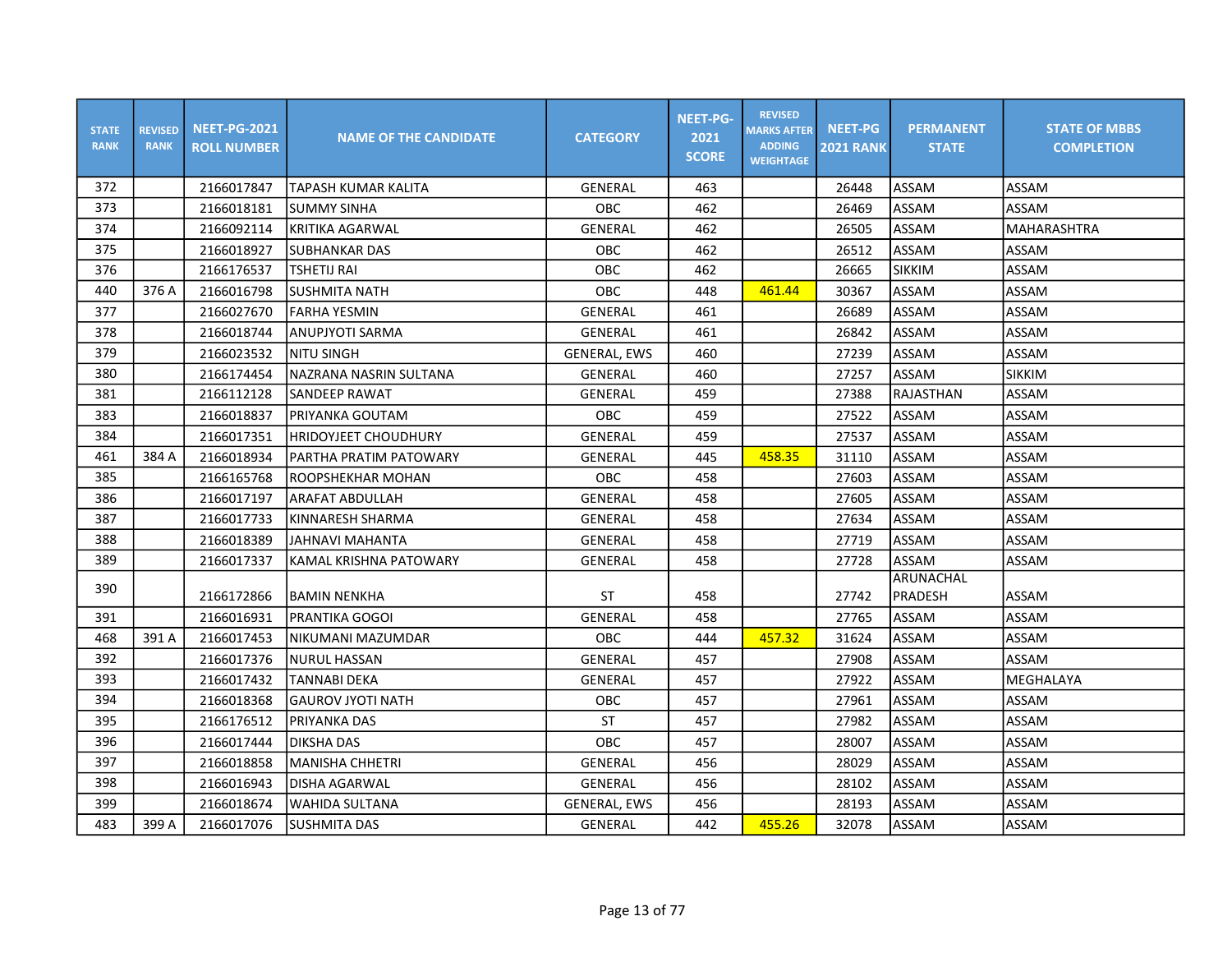| <b>STATE</b><br><b>RANK</b> | <b>REVISED</b><br><b>RANK</b> | <b>NEET-PG-2021</b><br><b>ROLL NUMBER</b> | <b>NAME OF THE CANDIDATE</b> | <b>CATEGORY</b>     | <b>NEET-PG-</b><br>2021<br><b>SCORE</b> | <b>REVISED</b><br><b>MARKS AFTER</b><br><b>ADDING</b><br><b>WEIGHTAGE</b> | <b>NEET-PG</b><br><b>2021 RANK</b> | <b>PERMANENT</b><br><b>STATE</b> | <b>STATE OF MBBS</b><br><b>COMPLETION</b> |
|-----------------------------|-------------------------------|-------------------------------------------|------------------------------|---------------------|-----------------------------------------|---------------------------------------------------------------------------|------------------------------------|----------------------------------|-------------------------------------------|
| 401                         |                               | 2166017090                                | <b>SIMI SEHNAZ</b>           | GENERAL             | 455                                     |                                                                           | 28384                              | ASSAM                            | ASSAM                                     |
| 402                         |                               | 2166016896                                | <b>WASHIM AKRAM</b>          | <b>GENERAL, EWS</b> | 455                                     |                                                                           | 28436                              | ASSAM                            | ASSAM                                     |
| 403                         |                               | 2166017143                                | <b>RAJAN KUMAR GUPTA</b>     | OBC                 | 455                                     |                                                                           | 28446                              | ASSAM                            | ASSAM                                     |
| 404                         |                               | 2166017026                                | <b>KAMRUN NAHAR</b>          | <b>GENERAL, EWS</b> | 455                                     |                                                                           | 28451                              | ASSAM                            | ASSAM                                     |
| 405                         |                               | 2166017872                                | <b>MADHURJYA KAKATI</b>      | SC                  | 455                                     |                                                                           | 28454                              | ASSAM                            | ASSAM                                     |
| 406                         |                               | 2166016863                                | <b>MADHURIMA SARMA</b>       | <b>GENERAL</b>      | 455                                     |                                                                           | 28504                              | ASSAM                            | ASSAM                                     |
| 407                         |                               | 2166177015                                | PANKAJ SHARMA                | GENERAL             | 455                                     |                                                                           | 28510                              | RAJASTHAN                        | ASSAM                                     |
| 409                         |                               | 2166018157                                | DARSHAN DUTTA BARUAH         | GENERAL             | 455                                     |                                                                           | 28658                              | ASSAM                            | ASSAM                                     |
| 410                         |                               | 2166017227                                | <b>ANKITA PAUL</b>           | <b>GENERAL</b>      | 454                                     |                                                                           | 28790                              | ASSAM                            | ASSAM                                     |
| 411                         |                               | 2166017607                                | <b>JANIFA KAIFEE AHMED</b>   | GENERAL             | 454                                     |                                                                           | 28846                              | ASSAM                            | ASSAM                                     |
| 412                         |                               | 2166017400                                | <b>NEHA KASHYAP</b>          | GENERAL             | 454                                     |                                                                           | 28849                              | ASSAM                            | ASSAM                                     |
| 413                         |                               | 2166018505                                | <b>TAMAL BISWAS</b>          | SC                  | 454                                     |                                                                           | 28883                              | ASSAM                            | ASSAM                                     |
| 414                         |                               | 2166176448                                | N DIVYANAND                  | <b>GENERAL</b>      | 454                                     |                                                                           | 28891                              | ASSAM                            | ASSAM                                     |
| 415                         |                               | 2166164293                                | <b>ANUPAM SARMA</b>          | GENERAL             | 454                                     |                                                                           | 28901                              | ASSAM                            | ASSAM                                     |
| 417                         |                               | 2166018533                                | EBAIDULLA BARBHUIYA          | GENERAL             | 453                                     |                                                                           | 28953                              | ASSAM                            | ASSAM                                     |
| 418                         |                               | 2166017040                                | <b>CHAYANIKA BORA</b>        | OBC                 | 453                                     |                                                                           | 28990                              | ASSAM                            | ASSAM                                     |
| 419                         |                               | 2166018581                                | RUPANKITA SARKAR             | SC                  | 453                                     |                                                                           | 29006                              | ASSAM                            | <b>TRIPURA</b>                            |
| 420                         |                               | 2166018542                                | <b>SUSMITA BHUIYA</b>        | <b>GENERAL, EWS</b> | 453                                     |                                                                           | 29054                              | ASSAM                            | ASSAM                                     |
| 421                         |                               | 2166018480                                | ARCHISMITA CHAKRABORTY       | GENERAL             | 453                                     |                                                                           | 29087                              | ASSAM                            | ASSAM                                     |
| 422                         |                               | 2166016853                                | RITURAJ BORSAIKIA            | OBC                 | 453                                     |                                                                           | 29132                              | ASSAM                            | ASSAM                                     |
| 498                         | 422 A                         | 2166017433                                | IDEEPANNITA DHAR             | GENERAL             | 439                                     | 452.17                                                                    | 32998                              | ASSAM                            | ASSAM                                     |
| 423                         |                               | 2166017700                                | MD HAFIZUR RAHMAN            | <b>GENERAL, EWS</b> | 452                                     |                                                                           | 29160                              | ASSAM                            | ASSAM                                     |
| 424                         |                               | 2166018769                                | <b>KAUSHIK DEKA</b>          | <b>GENERAL, EWS</b> | 452                                     |                                                                           | 29162                              | ASSAM                            | ASSAM                                     |
| 427                         |                               | 2166016945                                | MANASHI TALUKDAR             | GENERAL             | 452                                     |                                                                           | 29282                              | ASSAM                            | ASSAM                                     |
| 428                         |                               | 2166018002                                | <b>RUPAM CHAKRABARTY</b>     | <b>GENERAL</b>      | 452                                     |                                                                           | 29300                              | ASSAM                            | MEGHALAYA                                 |
| 616                         | 428 A                         | 2166018870                                | DEEP SHANKAR SAIKIA          | OBC                 | 414                                     | 451.26                                                                    | 40699                              | ASSAM                            | ASSAM                                     |
| 501                         | 428B                          | 2166176849                                | AYESHA SIDDIQUA CHOUDHURY    | <b>GENERAL, EWS</b> | 438                                     | 451.14                                                                    | 33144                              | ASSAM                            | ASSAM                                     |
| 429                         |                               | 2166176479                                | SANJEEV TRIPATHI             | <b>GENERAL</b>      | 451                                     |                                                                           | 29431                              | ASSAM                            | ASSAM                                     |
| 430                         |                               | 2166016981                                | RAGINI TALUKDAR              | <b>GENERAL</b>      | 451                                     |                                                                           | 29627                              | ASSAM                            | ASSAM                                     |
| 431                         |                               | 2166030469                                | <b>DEBOTTAM SENGUPTA</b>     | GENERAL             | 450                                     |                                                                           | 29674                              | ASSAM                            | ASSAM                                     |
| 433                         |                               | 2166017098                                | RADHIKAA SHARMA              | GENERAL             | 450                                     |                                                                           | 29851                              | ASSAM                            | ASSAM                                     |
| 434                         |                               | 2166176558                                | SHASHANK SHEKHAR SHARMA      | GENERAL             | 450                                     |                                                                           | 29900                              | ASSAM                            | ASSAM                                     |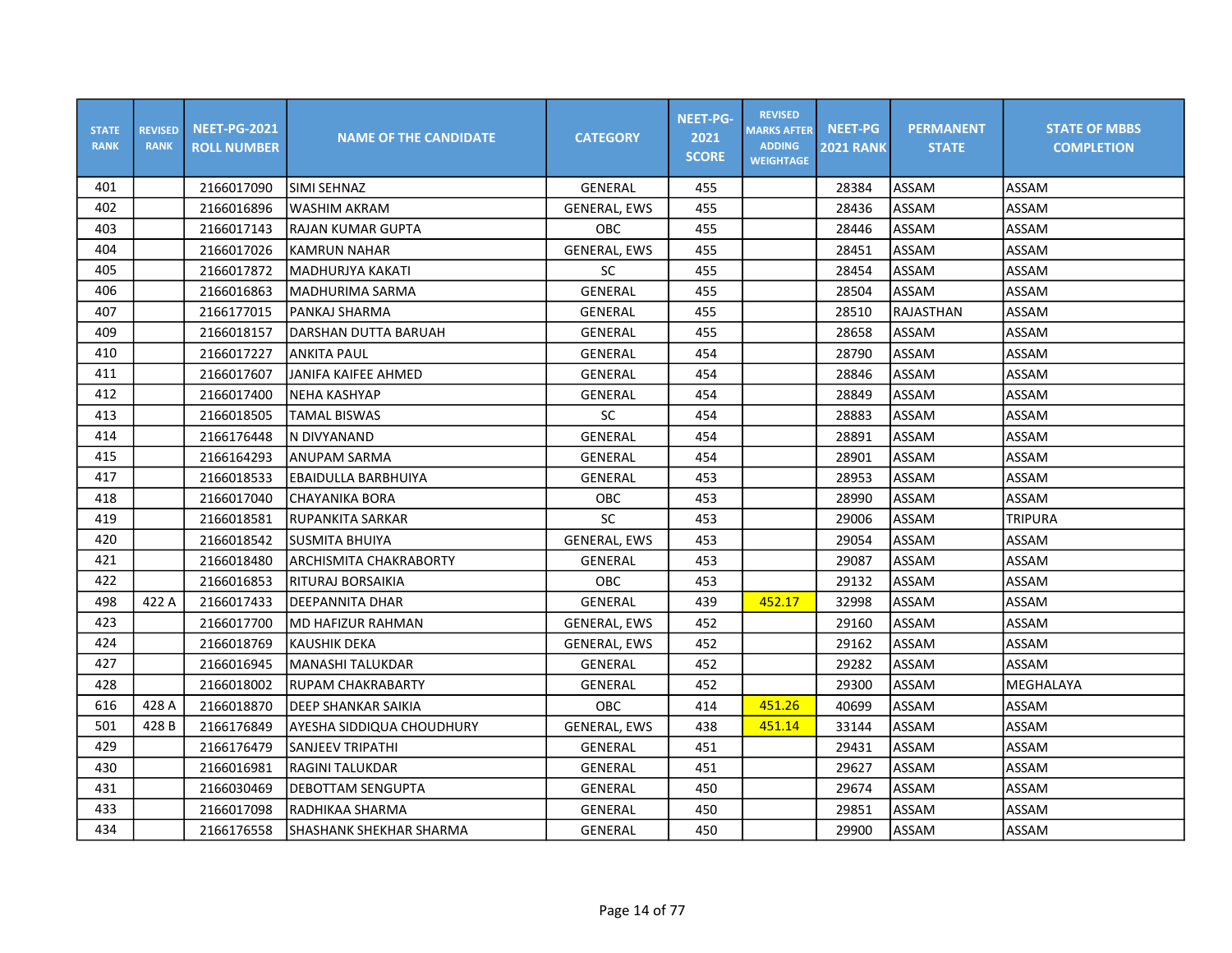| <b>STATE</b><br><b>RANK</b> | <b>REVISED</b><br><b>RANK</b> | <b>NEET-PG-2021</b><br><b>ROLL NUMBER</b> | <b>NAME OF THE CANDIDATE</b> | <b>CATEGORY</b>     | <b>NEET-PG-</b><br>2021<br><b>SCORE</b> | <b>REVISED</b><br><b>MARKS AFTER</b><br><b>ADDING</b><br><b>WEIGHTAGE</b> | <b>NEET-PG</b><br><b>2021 RANK</b> | <b>PERMANENT</b><br><b>STATE</b> | <b>STATE OF MBBS</b><br><b>COMPLETION</b> |
|-----------------------------|-------------------------------|-------------------------------------------|------------------------------|---------------------|-----------------------------------------|---------------------------------------------------------------------------|------------------------------------|----------------------------------|-------------------------------------------|
| 435                         |                               | 2166018694                                | ISHUBHRA PAUL                | OBC                 | 450                                     |                                                                           | 29933                              | ASSAM                            | ASSAM                                     |
| 436                         |                               | 2166017997                                | HIRANNYA KUMAR BAISHYA       | <b>OBC</b>          | 450                                     |                                                                           | 29954                              | ASSAM                            | ASSAM                                     |
| 438                         |                               | 2166017072                                | <b>ABHILASHA BORGOHAIN</b>   | GENERAL             | 449                                     |                                                                           | 30212                              | ASSAM                            | ASSAM                                     |
| 439                         |                               | 2166017062                                | <b>BHARGAV P BORDOLOI</b>    | <b>GENERAL</b>      | 449                                     |                                                                           | 30265                              | ASSAM                            | ASSAM                                     |
| 517                         | 439 A                         | 2166017909                                | AMBUJ MISHRA                 | GENERAL             | 435                                     | 448.05                                                                    | 34019                              | ASSAM                            | ASSAM                                     |
| 441                         |                               | 2166100339                                | <b>NABA RAJ CHETRI</b>       | OBC                 | 448                                     |                                                                           | 30424                              | ASSAM                            | ASSAM                                     |
| 442                         |                               | 2166017430                                | <b>RUBY BARMAN</b>           | GENERAL             | 448                                     |                                                                           | 30455                              | ASSAM                            | ASSAM                                     |
| 443                         |                               | 2166017485                                | ISWDWAMSHREE BORO            | ST                  | 448                                     |                                                                           | 30476                              | ASSAM                            | ASSAM                                     |
| 444                         |                               | 2166018657                                | <b>PULAK PAUL</b>            | <b>GENERAL</b>      | 448                                     |                                                                           | 30477                              | ASSAM                            | ASSAM                                     |
| 445                         |                               | 2166017480                                | ASHRITA KALITA               | <b>GENERAL</b>      | 448                                     |                                                                           | 30500                              | ASSAM                            | ASSAM                                     |
| 446                         |                               | 2166163284                                | <b>SAGARIKA JHA</b>          | <b>GENERAL</b>      | 447                                     |                                                                           | 30546                              | ASSAM                            | ASSAM                                     |
| 447                         |                               | 2166016923                                | <b>DEBASTUTI BHARALI</b>     | <b>GENERAL</b>      | 447                                     |                                                                           | 30552                              | ASSAM                            | MEGHALAYA                                 |
| 448                         |                               | 2166032263                                | <b>AKSHIT DHALL</b>          | GENERAL             | 447                                     |                                                                           | 30625                              | DELHI                            | ASSAM                                     |
| 449                         |                               | 2166017403                                | <b>NIHAR DAS</b>             | <b>SC</b>           | 447                                     |                                                                           | 30627                              | ASSAM                            | ASSAM                                     |
| 450                         |                               | 2166017435                                | SANJOY KRISHNA HANDIQUE      | OBC                 | 447                                     |                                                                           | 30678                              | ASSAM                            | ASSAM                                     |
| 451                         |                               | 2166016619                                | NAMRATA CHAKRAVARTY          | <b>GENERAL</b>      | 447                                     |                                                                           | 30788                              | ASSAM                            | ASSAM                                     |
| 452                         |                               | 2166018896                                | <b>KIRAN SINGH</b>           | OBC                 | 446                                     |                                                                           | 30823                              | ASSAM                            | ASSAM                                     |
| 453                         |                               | 2166164435                                | <b>ZAMAN ZENIFUL ISLAM</b>   | <b>GENERAL</b>      | 446                                     |                                                                           | 30829                              | ASSAM                            | <b>KARNATAKA</b>                          |
| 454                         |                               | 2166018734                                | <b>IMRAN HUSSAIN KABIR</b>   | <b>GENERAL, EWS</b> | 446                                     |                                                                           | 30834                              | ASSAM                            | ASSAM                                     |
| 455                         |                               | 2166017419                                | ANGANA MAHANTA               | GENERAL             | 446                                     |                                                                           | 30847                              | ASSAM                            | <b>KARNATAKA</b>                          |
| 456                         |                               | 2166174654                                | <b>SUNNY DAS</b>             | <b>SC</b>           | 446                                     |                                                                           | 30945                              | <b>ASSAM</b>                     | <b>WEST BENGAL</b>                        |
| 457                         |                               | 2166125002                                | BHANU PRATAP SINGH GAUR      | GENERAL             | 446                                     |                                                                           | 30948                              | PUDUCHERRY                       | ASSAM                                     |
| 458                         |                               | 2166176766                                | <b>NANDINI BORAH</b>         | OBC                 | 446                                     |                                                                           | 31007                              | ASSAM                            | ASSAM                                     |
| 459                         |                               | 2166017864                                | MANISHA DASGUPTA             | OBC                 | 446                                     |                                                                           | 31055                              | ASSAM                            | ASSAM                                     |
| 591                         | 459 A                         | 2166016678                                | <b>SAURAV KALITA</b>         | <b>GENERAL</b>      | 420                                     | 445.2                                                                     | 38804                              | ASSAM                            | ASSAM                                     |
| 460                         |                               | 2166018365                                | PALASH BORTAMULY             | OBC                 | 445                                     |                                                                           | 31087                              | ASSAM                            | ASSAM                                     |
| 462                         |                               | 2166030106                                | <b>REKHA</b>                 | GENERAL, EWS        | 445                                     |                                                                           | 31132                              | <b>DELHI</b>                     | ASSAM                                     |
| 463                         |                               | 2166098300                                | NISHILA THONGRATABAM         | <b>OBC</b>          | 445                                     |                                                                           | 31239                              | <b>MANIPUR</b>                   | ASSAM                                     |
| 464                         |                               | 2166016963                                | MANASH JYOTI KONCH           | OBC                 | 445                                     |                                                                           | 31417                              | ASSAM                            | ASSAM                                     |
| 465                         |                               | 2166017258                                | <b>ABHISEK GHOSH</b>         | OBC                 | 444                                     |                                                                           | 31525                              | ASSAM                            | ASSAM                                     |
| 466                         |                               | 2166017024                                | POPY BORAH                   | OBC                 | 444                                     |                                                                           | 31542                              | ASSAM                            | ASSAM                                     |
| 467                         |                               | 2166018792                                | SAJEDA KHATUN                | <b>GENERAL, EWS</b> | 444                                     |                                                                           | 31622                              | ASSAM                            | ASSAM                                     |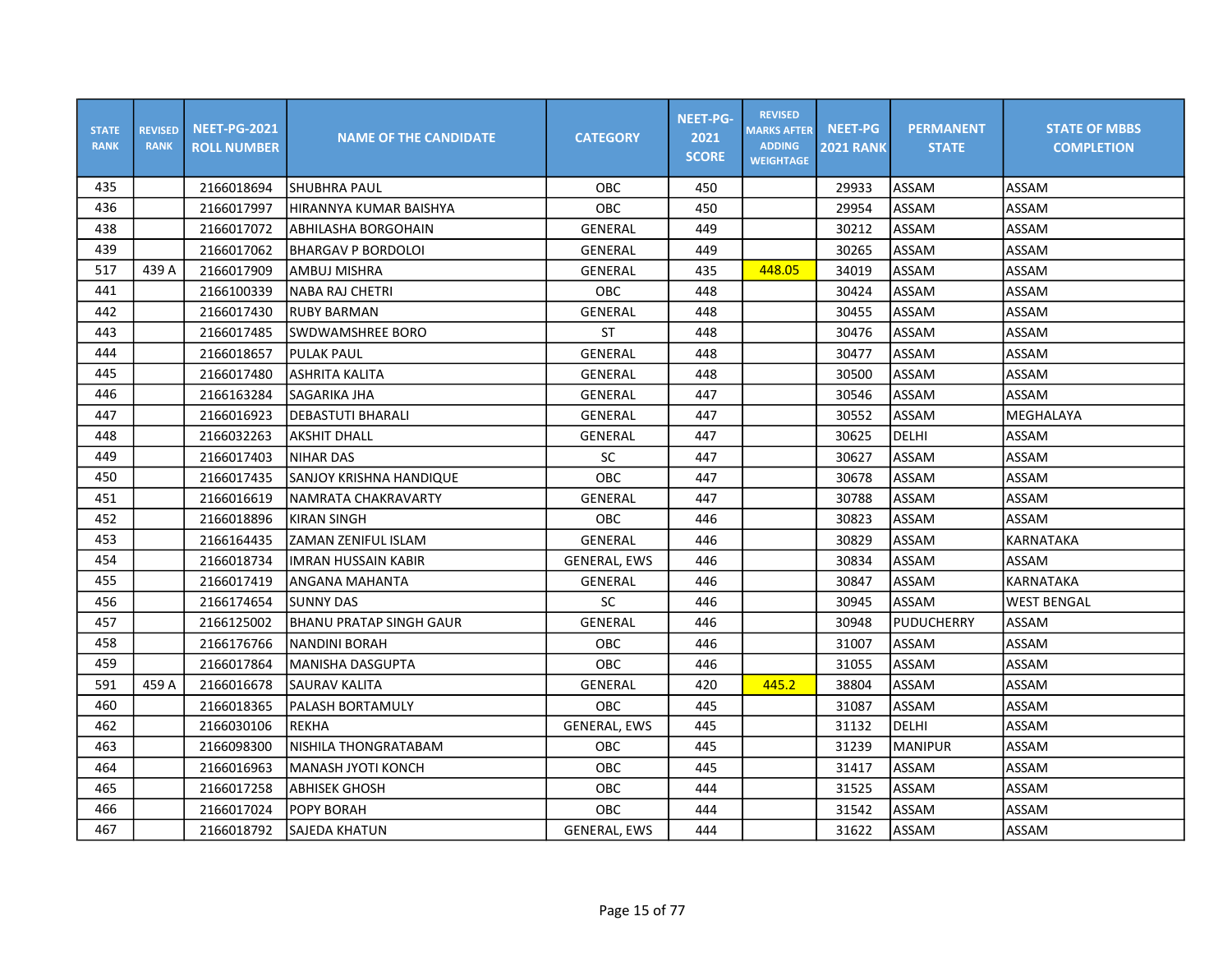| <b>STATE</b><br><b>RANK</b> | <b>REVISED</b><br><b>RANK</b> | <b>NEET-PG-2021</b><br><b>ROLL NUMBER</b> | <b>NAME OF THE CANDIDATE</b> | <b>CATEGORY</b>     | <b>NEET-PG-</b><br>2021<br><b>SCORE</b> | <b>REVISED</b><br><b>MARKS AFTER</b><br><b>ADDING</b><br><b>WEIGHTAGE</b> | <b>NEET-PG</b><br><b>2021 RANK</b> | <b>PERMANENT</b><br><b>STATE</b> | <b>STATE OF MBBS</b><br><b>COMPLETION</b> |
|-----------------------------|-------------------------------|-------------------------------------------|------------------------------|---------------------|-----------------------------------------|---------------------------------------------------------------------------|------------------------------------|----------------------------------|-------------------------------------------|
| 469                         |                               | 2166176482                                | ISOURAV SANKAR DUTTA         | <b>GENERAL, EWS</b> | 444                                     |                                                                           | 31641                              | ASSAM                            | ASSAM                                     |
| 470                         |                               | 2166173487                                | <b>GAIRIK SAHA</b>           | GENERAL             | 444                                     |                                                                           | 31644                              | ASSAM                            | ASSAM                                     |
| 471                         |                               | 2166031022                                | ASHIQUE MADANI               | <b>GENERAL, EWS</b> | 444                                     |                                                                           | 31655                              | ASSAM                            | ASSAM                                     |
| 546                         | 471 A                         | 2166176719                                | <b>RAKIBUL ISLAM</b>         | <b>GENERAL, EWS</b> | 431                                     | 443.93                                                                    | 35422                              | ASSAM                            | ASSAM                                     |
| 472                         |                               | 2166094735                                | ANAMIKA MISHRA               | GENERAL             | 443                                     |                                                                           | 31694                              | MAHARASHTRA                      | ASSAM                                     |
| 473                         |                               | 2166017972                                | <b>SOURABH BORA</b>          | GENERAL             | 443                                     |                                                                           | 31701                              | ASSAM                            | ASSAM                                     |
| 474                         |                               | 2166157232                                | <b>VINAY KRISHNA</b>         | SC                  | 443                                     |                                                                           | 31770                              | <b>UTTAR PRADESH</b>             | ASSAM                                     |
| 475                         |                               | 2166176435                                | ASHRUFA MASUMA               | GENERAL             | 443                                     |                                                                           | 31773                              | ASSAM                            | ASSAM                                     |
| 476                         |                               | 2166017438                                | HIMASRI SARMAH               | GENERAL             | 443                                     |                                                                           | 31819                              | ASSAM                            | ASSAM                                     |
| 477                         |                               | 2166150711                                | NEELANSHA PRATAP             | GENERAL             | 443                                     |                                                                           | 31835                              | <b>UTTAR PRADESH</b>             | ASSAM                                     |
| 478                         |                               | 2166173453                                | <b>HYDER MOHAMMAD</b>        | GENERAL             | 443                                     |                                                                           | 31890                              | ASSAM                            | <b>SIKKIM</b>                             |
| 479                         |                               | 2166018688                                | RUDRASANKAR CHAKRABORTY      | GENERAL             | 442                                     |                                                                           | 31962                              | ASSAM                            | ASSAM                                     |
| 480                         |                               | 2166017656                                | <b>SNIGDHA HALOI</b>         | <b>SC</b>           | 442                                     |                                                                           | 31977                              | ASSAM                            | ASSAM                                     |
| 481                         |                               | 2166018658                                | İMADHURI SETHIA              | <b>GENERAL, EWS</b> | 442                                     |                                                                           | 32073                              | ASSAM                            | ASSAM                                     |
| 482                         |                               | 2166017133                                | <b>JOHNSON BRAHMA</b>        | <b>ST</b>           | 442                                     |                                                                           | 32074                              | ASSAM                            | ASSAM                                     |
| 484                         |                               | 2166017165                                | RAHUL HARISH MORAL BAMON     | <b>ST</b>           | 442                                     |                                                                           | 32117                              | MEGHALAYA                        | ASSAM                                     |
| 485                         |                               | 2166017490                                | <b>SOURAV DHAR</b>           | SC                  | 441                                     |                                                                           | 32275                              | ASSAM                            | ASSAM                                     |
| 486                         |                               | 2166176626                                | <b>NEHA JAISWAL</b>          | GENERAL             | 441                                     |                                                                           | 32346                              | ASSAM                            | ASSAM                                     |
| 487                         |                               | 2166017305                                | <b>GARIMA RANI</b>           | <b>SC</b>           | 441                                     |                                                                           | 32388                              | <b>HIMACHAL</b><br>PRADESH       | ASSAM                                     |
| 488                         |                               | 2166018637                                | <b>SOURAV SUTRADHAR</b>      | SC                  | 440                                     |                                                                           | 32587                              | ASSAM                            | ASSAM                                     |
| 489                         |                               | 2166017967                                | IMADHURJYA ROY               | OBC                 | 440                                     |                                                                           | 32682                              | ASSAM                            | ASSAM                                     |
| 490                         |                               | 2166166779                                | GYANENDRA KUMAR VERMA        | SC                  | 440                                     |                                                                           | 32695                              | UTTAR PRADESH                    | ASSAM                                     |
| 491                         |                               | 2166017772                                | <b>SHAIENA PARVEEN</b>       | <b>GENERAL, EWS</b> | 440                                     |                                                                           | 32698                              | ASSAM                            | ASSAM                                     |
| 492                         |                               | 2166017282                                | KASHMIRA BOSE                | <b>GENERAL</b>      | 440                                     |                                                                           | 32864                              | ASSAM                            | ASSAM                                     |
| 493                         |                               | 2166016778                                | DIVYA KUMARI                 | GENERAL             | 439                                     |                                                                           | 32912                              | <b>TAMIL NADU</b>                | ASSAM                                     |
| 494                         |                               | 2166017149                                | NAMRATA SINGH                | GENERAL             | 439                                     |                                                                           | 32944                              | ASSAM                            | ASSAM                                     |
| 495                         |                               | 2166018403                                | <b>RAJEEB DAS</b>            | <b>OBC</b>          | 439                                     |                                                                           | 32962                              | ASSAM                            | ASSAM                                     |
| 496                         |                               | 2166017749                                | NAVANITA SARMA               | GENERAL             | 439                                     |                                                                           | 32991                              | ASSAM                            | ASSAM                                     |
| 497                         |                               | 2166017039                                | <b>KANKU BORUAH</b>          | OBC                 | 439                                     |                                                                           | 32994                              | ASSAM                            | ASSAM                                     |
| 559                         | 497 A                         | 2166176487                                | <b>AMRITAV KAR</b>           | <b>GENERAL</b>      | 426                                     | 438.78                                                                    | 36700                              | ASSAM                            | ASSAM                                     |
| 499                         |                               | 2166017055                                | BHABESH DEHINGIA             | OBC                 | 438                                     |                                                                           | 33128                              | <b>ASSAM</b>                     | ASSAM                                     |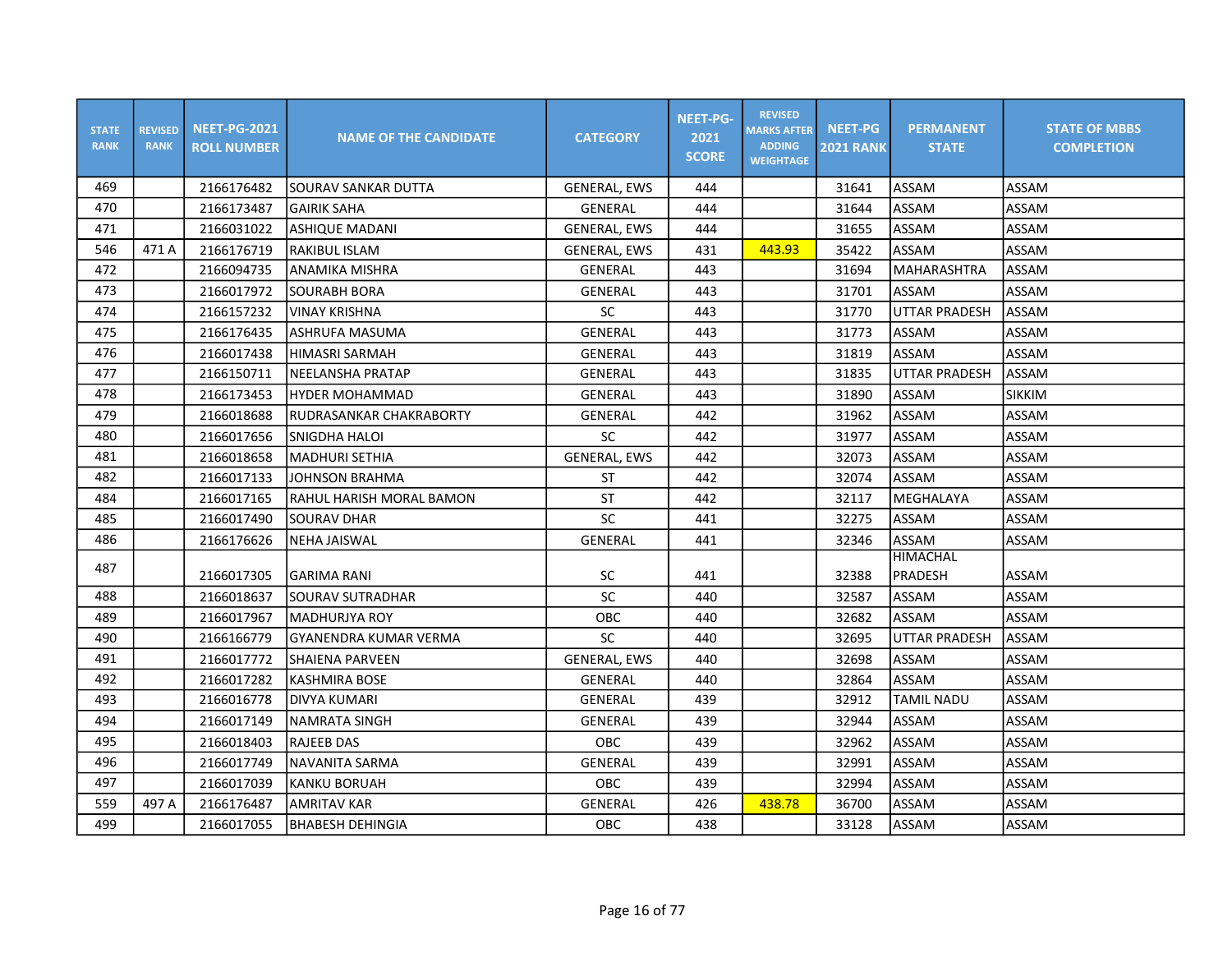| <b>STATE</b><br><b>RANK</b> | <b>REVISED</b><br><b>RANK</b> | <b>NEET-PG-2021</b><br><b>ROLL NUMBER</b> | <b>NAME OF THE CANDIDATE</b> | <b>CATEGORY</b>     | <b>NEET-PG-</b><br>2021<br><b>SCORE</b> | <b>REVISED</b><br><b>MARKS AFTER</b><br><b>ADDING</b><br><b>WEIGHTAGE</b> | <b>NEET-PG</b><br><b>2021 RANK</b> | <b>PERMANENT</b><br><b>STATE</b> | <b>STATE OF MBBS</b><br><b>COMPLETION</b> |
|-----------------------------|-------------------------------|-------------------------------------------|------------------------------|---------------------|-----------------------------------------|---------------------------------------------------------------------------|------------------------------------|----------------------------------|-------------------------------------------|
| 500                         |                               | 2166017437                                | <b>DOOLMONI SAIKIA</b>       | GENERAL             | 438                                     |                                                                           | 33137                              | ASSAM                            | ASSAM                                     |
| 502                         |                               | 2166018346                                | ABHILEKHA CHOUDHURY          | GENERAL             | 438                                     |                                                                           | 33219                              | ASSAM                            | ASSAM                                     |
| 503                         |                               | 2166016842                                | <b>BISWAJIT THAKURIA</b>     | OBC                 | 438                                     |                                                                           | 33251                              | ASSAM                            | ASSAM                                     |
| 504                         |                               | 2166176515                                | <b>IPSITA GOGOI</b>          | <b>OBC</b>          | 438                                     |                                                                           | 33271                              | ASSAM                            | ASSAM                                     |
| 505                         |                               | 2166017446                                | DIPALOK CHOUDHURY            | <b>GENERAL</b>      | 438                                     |                                                                           | 33299                              | ASSAM                            | ASSAM                                     |
| 506                         |                               | 2166017696                                | ZIAUL HAQUE CHOUDHURY        | <b>GENERAL</b>      | 437                                     |                                                                           | 33369                              | ASSAM                            | ASSAM                                     |
| 507                         |                               | 2166018582                                | <b>GAURAV PAUL</b>           | GENERAL             | 437                                     |                                                                           | 33389                              | ASSAM                            | <b>KARNATAKA</b>                          |
| 508                         |                               | 2166018817                                | RUPSHIKHA GOGOI              | OBC                 | 437                                     |                                                                           | 33593                              | ASSAM                            | ASSAM                                     |
| 509                         |                               | 2166018075                                | lMOHIBUL ISLAM AHMED         | <b>GENERAL, EWS</b> | 436                                     |                                                                           | 33685                              | ASSAM                            | ASSAM                                     |
| 510                         |                               | 2166017182                                | ABUL KALAM AZAD              | <b>GENERAL, EWS</b> | 436                                     |                                                                           | 33694                              | ASSAM                            | ASSAM                                     |
| 511                         |                               | 2166018852                                | <b>NIVEDITA CHAUHAN</b>      | GENERAL             | 436                                     |                                                                           | 33698                              | ASSAM                            | ASSAM                                     |
| 512                         |                               | 2166018007                                | KUMARI MAYA                  | <b>SC</b>           | 436                                     |                                                                           | 33712                              | ASSAM                            | ASSAM                                     |
| 513                         |                               | 2166018791                                | DIGJAM SARMA                 | <b>GENERAL</b>      | 436                                     |                                                                           | 33904                              | ASSAM                            | ASSAM                                     |
| 514                         |                               | 2166016879                                | PRAVEENA PILLAI              | GENERAL             | 436                                     |                                                                           | 33942                              | ASSAM                            | ASSAM                                     |
| 515                         |                               | 2166017728                                | <b>SMITA LAMSAL</b>          | GENERAL             | 435                                     |                                                                           | 33944                              | ASSAM                            | <b>OTHERS</b>                             |
| 516                         |                               | 2166018381                                | SAYED SHAMIM AKTAR MONDAL    | <b>GENERAL, EWS</b> | 435                                     |                                                                           | 33971                              | ASSAM                            | ASSAM                                     |
| 518                         |                               | 2166016814                                | <b>DEBABRATA DUTTA</b>       | GENERAL             | 435                                     |                                                                           | 34136                              | ASSAM                            | ASSAM                                     |
| 519                         |                               | 2166017574                                | MANASHI BORUAH               | <b>GENERAL, EWS</b> | 435                                     |                                                                           | 34139                              | ASSAM                            | ASSAM                                     |
| 520                         |                               | 2166176458                                | <b>DIPENDU SAHA</b>          | <b>GENERAL</b>      | 435                                     |                                                                           | 34146                              | ASSAM                            | ASSAM                                     |
| 521                         |                               | 2166174568                                | PRADIPAN BHOWMICK            | GENERAL             | 435                                     |                                                                           | 34239                              | ASSAM                            | ASSAM                                     |
| 522                         |                               | 2166176723                                | <b>SNEHA BARO</b>            | <b>ST</b>           | 435                                     |                                                                           | 34331                              | ASSAM                            | ASSAM                                     |
| 523                         |                               | 2166018729                                | <b>ABDUS SAMAD</b>           | <b>GENERAL, EWS</b> | 434                                     |                                                                           | 34414                              | ASSAM                            | ASSAM                                     |
| 524                         |                               | 2166018836                                | BIJIT KUMAR NATH             | <b>OBC</b>          | 434                                     |                                                                           | 34415                              | ASSAM                            | ASSAM                                     |
| 525                         |                               | 2166018672                                | <b>RATNADEEP DHAR</b>        | GENERAL             | 434                                     |                                                                           | 34422                              | ASSAM                            | ASSAM                                     |
| 526                         |                               | 2166017629                                | KHANDAKER SAEED SALEEM       | <b>GENERAL, EWS</b> | 434                                     |                                                                           | 34429                              | ASSAM                            | ASSAM                                     |
| 527                         |                               | 2166018310                                | <b>BARNALI DEVI</b>          | GENERAL             | 434                                     |                                                                           | 34501                              | ASSAM                            | ASSAM                                     |
| 528                         |                               | 2166017854                                | <b>BHAKHITA DEKA</b>         | GENERAL             | 434                                     |                                                                           | 34511                              | ASSAM                            | ASSAM                                     |
| 529                         |                               | 2166017577                                | <b>JYOTISHMAN BARMAN</b>     | GENERAL             | 434                                     |                                                                           | 34532                              | ASSAM                            | ASSAM                                     |
| 530                         |                               | 2166175842                                | <b>RAJDEEP PAUL</b>          | OBC                 | 434                                     |                                                                           | 34564                              | ASSAM                            | ASSAM                                     |
| 531                         |                               | 2166176667                                | <b>HIMANISH SEN</b>          | GENERAL             | 434                                     |                                                                           | 34568                              | ASSAM                            | ASSAM                                     |
| 532                         |                               | 2166017025                                | <b>SWAPNIL BARUAH</b>        | OBC                 | 433                                     |                                                                           | 34818                              | ASSAM                            | ASSAM                                     |
| 697                         | 532 A                         | 2166018937                                | MELORI LALNUNSIAMI NGAMLAI   | <b>ST</b>           | 397                                     | 432.73                                                                    | 46050                              | ASSAM                            | ASSAM                                     |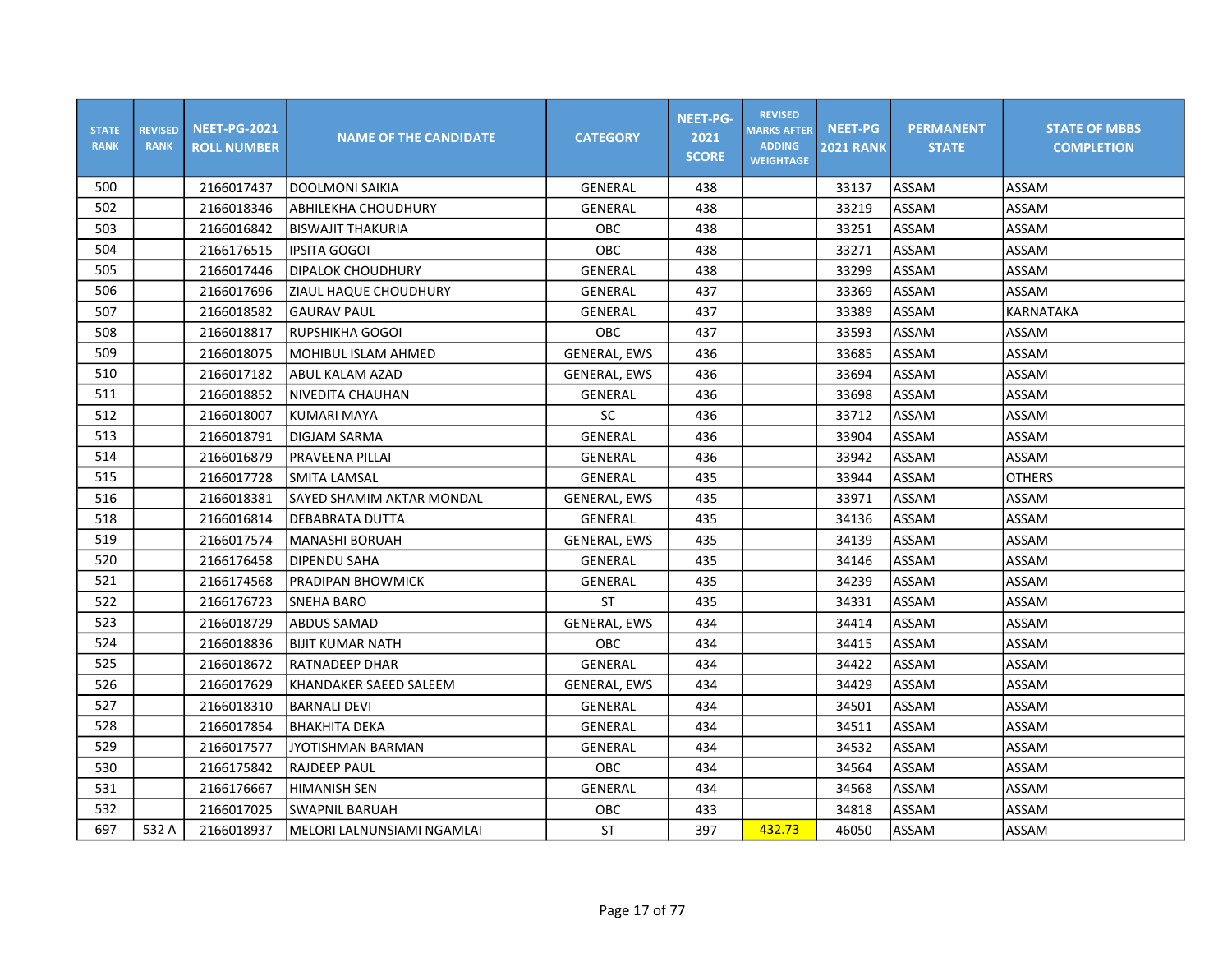| <b>STATE</b><br><b>RANK</b> | <b>REVISED</b><br><b>RANK</b> | <b>NEET-PG-2021</b><br><b>ROLL NUMBER</b> | <b>NAME OF THE CANDIDATE</b> | <b>CATEGORY</b>     | <b>NEET-PG-</b><br>2021<br><b>SCORE</b> | <b>REVISED</b><br><b>MARKS AFTER</b><br><b>ADDING</b><br><b>WEIGHTAGE</b> | <b>NEET-PG</b><br><b>2021 RANK</b> | <b>PERMANENT</b><br><b>STATE</b> | <b>STATE OF MBBS</b><br><b>COMPLETION</b> |
|-----------------------------|-------------------------------|-------------------------------------------|------------------------------|---------------------|-----------------------------------------|---------------------------------------------------------------------------|------------------------------------|----------------------------------|-------------------------------------------|
| 590                         | 532B                          | 2166017037                                | <b>DAISI KAMAN</b>           | ST                  | 420                                     | 432.6                                                                     | 38696                              | ASSAM                            | ASSAM                                     |
| 533                         |                               | 2166017994                                | <b>MAYANK GANGWAL</b>        | GENERAL             | 432                                     |                                                                           | 34890                              | ASSAM                            | ASSAM                                     |
| 534                         |                               | 2166018315                                | <b>AMALIN PHUKAN</b>         | GENERAL             | 432                                     |                                                                           | 34893                              | ASSAM                            | ASSAM                                     |
| 535                         |                               | 2166018080                                | WAQAR HASNAT MAMOON          | GENERAL             | 432                                     |                                                                           | 34929                              | ASSAM                            | ASSAM                                     |
| 536                         |                               | 2166018717                                | <b>UMESH KANTA KAIRI</b>     | OBC                 | 432                                     |                                                                           | 34957                              | ASSAM                            | ASSAM                                     |
| 537                         |                               | 2166017474                                | <b>BANASHREE BAISHYA</b>     | GENERAL             | 432                                     |                                                                           | 34961                              | ASSAM                            | ASSAM                                     |
| 538                         |                               | 2166017121                                | SAHANAZ YASIN SULTANA        | <b>GENERAL, EWS</b> | 432                                     |                                                                           | 34987                              | ASSAM                            | ASSAM                                     |
| 539                         |                               | 2166018726                                | ZULFIQUAR AHMED              | GENERAL             | 432                                     |                                                                           | 34997                              | ASSAM                            | ASSAM                                     |
| 540                         |                               | 2166177191                                | CHAYANIKA MEDHI              | GENERAL             | 432                                     |                                                                           | 35031                              | ASSAM                            | ASSAM                                     |
| 541                         |                               | 2166016902                                | UPASHANA DAS                 | SC                  | 432                                     |                                                                           | 35034                              | ASSAM                            | ASSAM                                     |
| 542                         |                               | 2166110488                                | <b>NEETU YADAV</b>           | OBC                 | 432                                     |                                                                           | 35055                              | RAJASTHAN                        | ASSAM                                     |
| 543                         |                               | 2166176867                                | AMRITANSH MISHRA             | <b>GENERAL, EWS</b> | 431                                     |                                                                           | 35242                              | UTTAR PRADESH                    | ASSAM                                     |
| 544                         |                               | 2166017078                                | <b>KARAN KUMAR BORAH</b>     | OBC                 | 431                                     |                                                                           | 35296                              | ASSAM                            | ASSAM                                     |
| 545                         |                               | 2166016714                                | MEDAM BAGANG                 | ST                  | 431                                     |                                                                           | 35366                              | <b>ARUNACHAL</b><br>PRADESH      | ASSAM                                     |
| 547                         |                               | 2166018396                                | <b>BITOPAN MADAHI</b>        | <b>ST</b>           | 431                                     |                                                                           | 35437                              | ASSAM                            | ASSAM                                     |
| 600                         | 547 A                         | 2166016921                                | <b>ABHINEET DEY</b>          | OBC                 | 418                                     | 430.54                                                                    | 39397                              | ASSAM                            | ASSAM                                     |
| 548                         |                               | 2166177064                                | <b>SUBHASHIS CHANDA</b>      | <b>GENERAL</b>      | 430                                     |                                                                           | 35605                              | ASSAM                            | ASSAM                                     |
| 549                         |                               | 2166176682                                | BORISH JYOTI BORPHUKAN       | OBC                 | 430                                     |                                                                           | 35633                              | ASSAM                            | ASSAM                                     |
| 550                         |                               | 2166016959                                | <b>SATABDI DUTTA BARMAN</b>  | OBC                 | 430                                     |                                                                           | 35813                              | ASSAM                            | ASSAM                                     |
| 551                         |                               | 2166172228                                | ANANYA MAZUMDER              | <b>GENERAL</b>      | 430                                     |                                                                           | 35825                              | ASSAM                            | ASSAM                                     |
| 552                         |                               | 2166018093                                | PRANJAL SARMAH               | GENERAL             | 429                                     |                                                                           | 35858                              | ASSAM                            | ASSAM                                     |
| 553                         |                               | 2166017343                                | IBISWAJIT DAS                | SC                  | 429                                     |                                                                           | 35977                              | ASSAM                            | ASSAM                                     |
| 554                         |                               | 2166018358                                | <b>SUHASHINI CHOUDHURY</b>   | OBC                 | 429                                     |                                                                           | 36046                              | ASSAM                            | ASSAM                                     |
| 608                         | 554 A                         | 2166017496                                | İMRIDUSHMAN SAIKIA           | OBC                 | 416                                     | 428.48                                                                    | 40134                              | ASSAM                            | ASSAM                                     |
| 555                         |                               | 2166018546                                | <b>BABLI DAS</b>             | SC                  | 428                                     |                                                                           | 36119                              | ASSAM                            | ASSAM                                     |
| 556                         |                               | 2166017642                                | POOJA NATH                   | OBC                 | 428                                     |                                                                           | 36348                              | ASSAM                            | ASSAM                                     |
| 557                         |                               | 2166100388                                | <b>ANKITA G CHELENG</b>      | GENERAL             | 427                                     |                                                                           | 36543                              | ASSAM                            | <b>SIKKIM</b>                             |
| 558                         |                               | 2166171324                                | ANJOY KUMAR PAUL             | OBC                 | 427                                     |                                                                           | 36616                              | ASSAM                            | ASSAM                                     |
| 560                         |                               | 2166018910                                | <b>SULAGNA ROY</b>           | <b>GENERAL, EWS</b> | 426                                     |                                                                           | 36717                              | ASSAM                            | ASSAM                                     |
| 561                         |                               | 2166098256                                | PUKHRAMBAM ROJAR SINGH       | OBC                 | 426                                     |                                                                           | 36791                              | <b>MANIPUR</b>                   | ASSAM                                     |
| 562                         |                               | 2166176729                                | MAYUREE THAKURIA             | OBC                 | 426                                     |                                                                           | 36861                              | ASSAM                            | ASSAM                                     |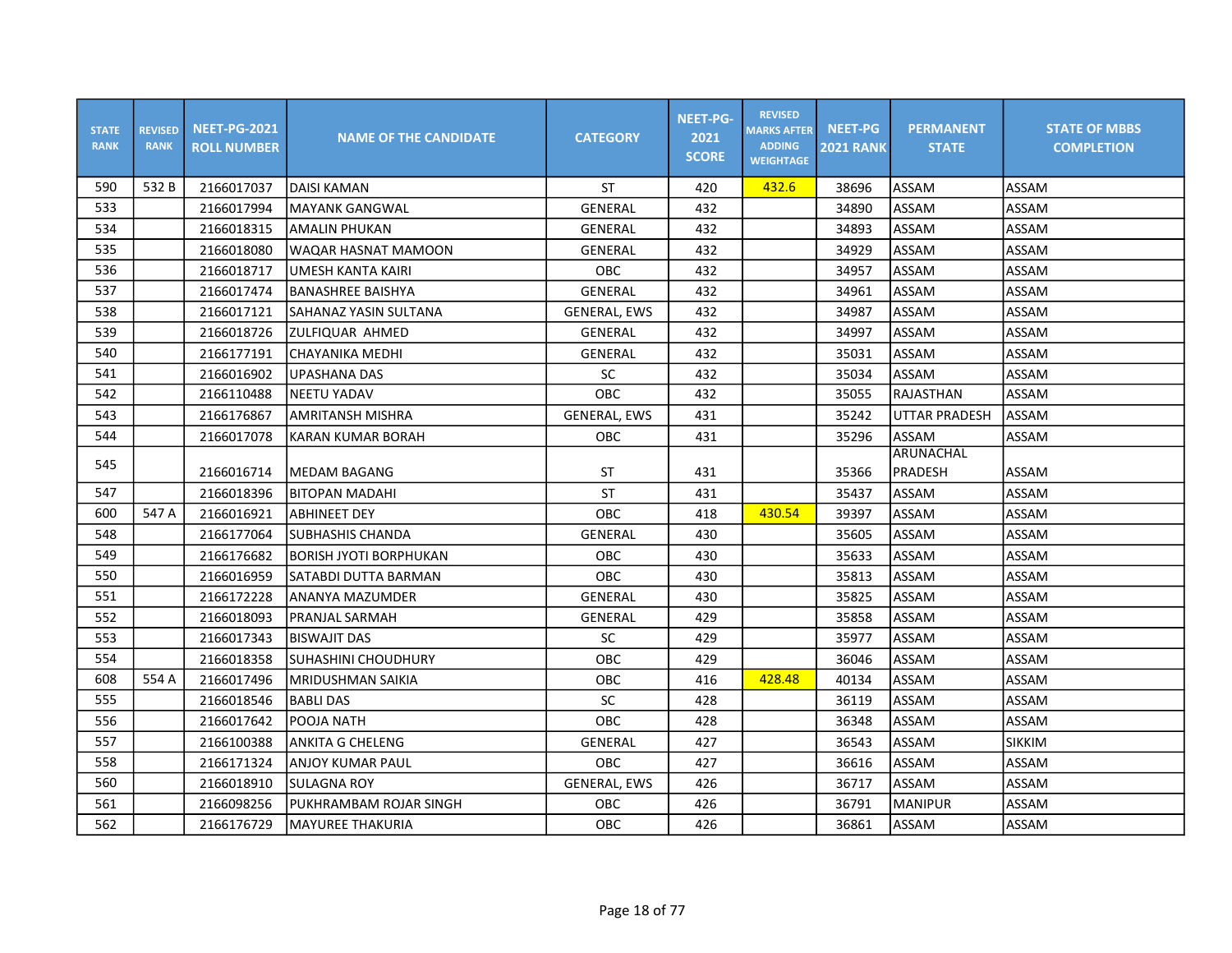| <b>STATE</b><br><b>RANK</b> | <b>REVISED</b><br><b>RANK</b> | <b>NEET-PG-2021</b><br><b>ROLL NUMBER</b> | <b>NAME OF THE CANDIDATE</b> | <b>CATEGORY</b>     | <b>NEET-PG-</b><br>2021<br><b>SCORE</b> | <b>REVISED</b><br><b>MARKS AFTER</b><br><b>ADDING</b><br><b>WEIGHTAGE</b> | <b>NEET-PG</b><br><b>2021 RANK</b> | <b>PERMANENT</b><br><b>STATE</b> | <b>STATE OF MBBS</b><br><b>COMPLETION</b> |
|-----------------------------|-------------------------------|-------------------------------------------|------------------------------|---------------------|-----------------------------------------|---------------------------------------------------------------------------|------------------------------------|----------------------------------|-------------------------------------------|
| 563                         |                               | 2166152737                                | <b>ANUJA SINGH</b>           | GENERAL             | 426                                     |                                                                           | 36917                              | UTTAR PRADESH                    | ASSAM                                     |
| 564                         |                               | 2166017107                                | SAJID HUSSAIN                | GENERAL             | 425                                     |                                                                           | 37068                              | ASSAM                            | ASSAM                                     |
| 565                         |                               | 2166018901                                | DHRITIBRATA GOSWAMI          | <b>GENERAL</b>      | 425                                     |                                                                           | 37096                              | ASSAM                            | ASSAM                                     |
| 566                         |                               | 2166017466                                | <b>IMDAD SAIKIA</b>          | <b>GENERAL, EWS</b> | 425                                     |                                                                           | 37098                              | ASSAM                            | ASSAM                                     |
| 567                         |                               | 2166156098                                | AKHILESH KUMAR GAUR          | <b>ST</b>           | 425                                     |                                                                           | 37149                              | UTTAR PRADESH                    | ASSAM                                     |
| 568                         |                               | 2166018313                                | <b>BISWADEEP PAUL</b>        | OBC                 | 425                                     |                                                                           | 37251                              | ASSAM                            | ASSAM                                     |
| 569                         |                               | 2166017484                                | ARIFA BEGUM LASKAR           | GENERAL             | 425                                     |                                                                           | 37263                              | ASSAM                            | ASSAM                                     |
| 570                         |                               | 2166018085                                | SAKSHAM SRIVASTAVA           | GENERAL             | 425                                     |                                                                           | 37284                              | <b>UTTAR PRADESH</b>             | ASSAM                                     |
| 571                         |                               | 2166017585                                | <b>CHANDRAKSHEE KAKATI</b>   | GENERAL             | 425                                     |                                                                           | 37328                              | ASSAM                            | ASSAM                                     |
| 572                         |                               | 2166017897                                | <b>KHAIRUL ISLAM</b>         | GENERAL             | 425                                     |                                                                           | 37345                              | ASSAM                            | ASSAM                                     |
| 573                         |                               | 2166176413                                | MERINA YASMIN                | GENERAL             | 424                                     |                                                                           | 37398                              | ASSAM                            | ASSAM                                     |
| 574                         |                               | 2166016880                                | NITESH PRASAD                | GENERAL             | 424                                     |                                                                           | 37577                              | ASSAM                            | ASSAM                                     |
| 575                         |                               | 2166017019                                | PRIYANKA MANTA SAIKIA        | ST                  | 424                                     |                                                                           | 37592                              | ASSAM                            | ASSAM                                     |
| 576                         |                               | 2166018838                                | JAHNAVI KUMARI SINHA         | OBC                 | 423                                     |                                                                           | 37681                              | ASSAM                            | ASSAM                                     |
| 577                         |                               | 2166176417                                | NURUDDIN MOHAMMAD IQBAL      | GENERAL             | 423                                     |                                                                           | 37750                              | ASSAM                            | ASSAM                                     |
| 578                         |                               | 2166016828                                | <b>SAMPRITEE GOGOI</b>       | OBC                 | 422                                     |                                                                           | 38087                              | ASSAM                            | ASSAM                                     |
| 579                         |                               | 2166018664                                | <b>ISREYOSHEE GUPTA</b>      | GENERAL             | 422                                     |                                                                           | 38181                              | ASSAM                            | ASSAM                                     |
| 580                         |                               | 2166018397                                | KOLLI AJIT KUMAR             | GENERAL             | 422                                     |                                                                           | 38226                              | ASSAM                            | ASSAM                                     |
| 640                         | 580 A                         | 2166176485                                | DEBAJIT CHUTIA               | OBC                 | 409                                     | 421.27                                                                    | 42204                              | ASSAM                            | ASSAM                                     |
| 581                         |                               | 2166018536                                | <b>ARITRA GUPTA</b>          | <b>GENERAL, EWS</b> | 421                                     |                                                                           | 38257                              | ASSAM                            | ASSAM                                     |
| 582                         |                               | 2166018461                                | JUTIMOLLIKA HAZARIKA         | <b>GENERAL, EWS</b> | 421                                     |                                                                           | 38315                              | ASSAM                            | ASSAM                                     |
| 583                         |                               | 2166018391                                | SWAPANJYOTI TALUKDAR         | <b>SC</b>           | 421                                     |                                                                           | 38405                              | ASSAM                            | ASSAM                                     |
| 584                         |                               | 2166176897                                | MOSTAFIZUR RAHMAN            | <b>GENERAL, EWS</b> | 421                                     |                                                                           | 38412                              | ASSAM                            | <b>OTHERS</b>                             |
| 585                         |                               | 2166026237                                | <b>UPENDRA JAIN</b>          | <b>GENERAL</b>      | 420                                     |                                                                           | 38517                              | CHHATTISGARH                     | ASSAM                                     |
| 586                         |                               | 2166017813                                | <b>KASTURI NEOG</b>          | OBC                 | 420                                     |                                                                           | 38526                              | ASSAM                            | ASSAM                                     |
| 587                         |                               | 2166017465                                | <b>SHAMIM AHMED</b>          | GENERAL             | 420                                     |                                                                           | 38543                              | ASSAM                            | ASSAM                                     |
| 588                         |                               | 2166115597                                | PANKAJ SWAMI                 | OBC                 | 420                                     |                                                                           | 38609                              | RAJASTHAN                        | ASSAM                                     |
| 589                         |                               | 2166018758                                | MINERVA SARMA                | <b>GENERAL</b>      | 420                                     |                                                                           | 38682                              | ASSAM                            | ASSAM                                     |
| 592                         |                               | 2166016727                                | MUNMUN BORAH                 | <b>OBC</b>          | 420                                     |                                                                           | 38824                              | ASSAM                            | ASSAM                                     |
| 593                         |                               | 2166017527                                | <b>MANDEEP TALUKDAR</b>      | <b>GENERAL, EWS</b> | 420                                     |                                                                           | 38851                              | <b>ASSAM</b>                     | ASSAM                                     |
| 594                         |                               | 2166016679                                | <b>GUMIE BUI</b>             | <b>ST</b>           | 420                                     |                                                                           | 38934                              | ARUNACHAL<br>PRADESH             | ASSAM                                     |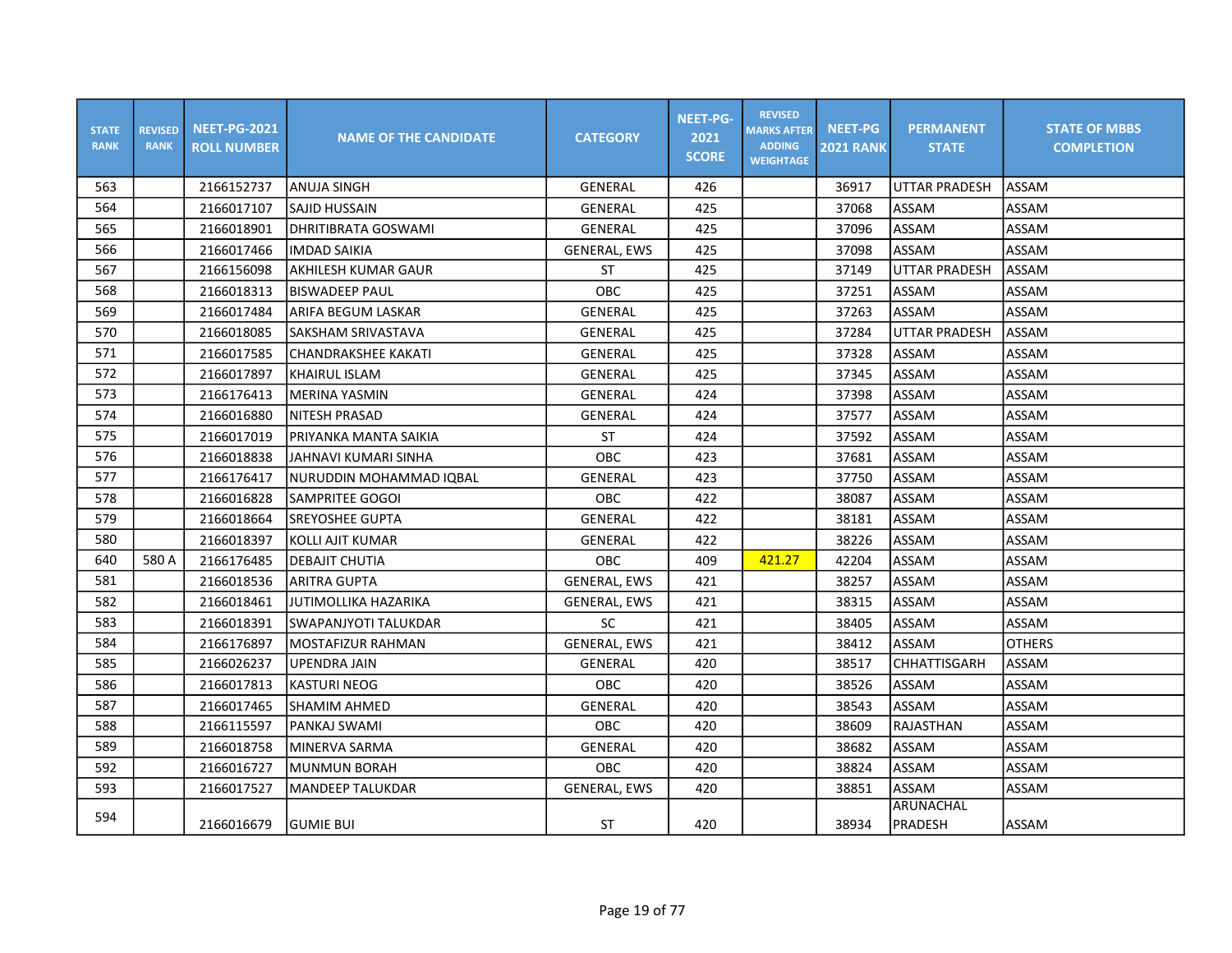| <b>STATE</b><br><b>RANK</b> | <b>REVISED</b><br><b>RANK</b> | <b>NEET-PG-2021</b><br><b>ROLL NUMBER</b> | <b>NAME OF THE CANDIDATE</b> | <b>CATEGORY</b>     | <b>NEET-PG-</b><br>2021<br><b>SCORE</b> | <b>REVISED</b><br><b>MARKS AFTER</b><br><b>ADDING</b><br><b>WEIGHTAGE</b> | <b>NEET-PG</b><br><b>2021 RANK</b> | <b>PERMANENT</b><br><b>STATE</b> | <b>STATE OF MBBS</b><br><b>COMPLETION</b> |
|-----------------------------|-------------------------------|-------------------------------------------|------------------------------|---------------------|-----------------------------------------|---------------------------------------------------------------------------|------------------------------------|----------------------------------|-------------------------------------------|
| 595                         |                               | 2166018406                                | lASISH SARMA THAKUR          | GENERAL             | 419                                     |                                                                           | 38974                              | ASSAM                            | ASSAM                                     |
| 596                         |                               | 2166016605                                | <b>SUMAN DEORI</b>           | <b>ST</b>           | 419                                     |                                                                           | 38977                              | ASSAM                            | ASSAM                                     |
| 597                         |                               | 2166018387                                | ANKUR RANJAN SAIKIA          | <b>OBC</b>          | 419                                     |                                                                           | 39060                              | ASSAM                            | ASSAM                                     |
| 598                         |                               | 2166176490                                | <b>SWAGATA DEY</b>           | GENERAL             | 419                                     |                                                                           | 39170                              | ASSAM                            | ASSAM                                     |
| 654                         | 598 A                         | 2166016857                                | <b>MUKESH PAUL</b>           | OBC                 | 406                                     | 418.18                                                                    | 43096                              | ASSAM                            | ASSAM                                     |
| 599                         |                               | 2166027838                                | <b>MOHD UBAIR SHAMSI</b>     | <b>GENERAL, EWS</b> | 418                                     |                                                                           | 39278                              | <b>UTTAR PRADESH</b>             | ASSAM                                     |
| 601                         |                               | 2166152736                                | SHAHVEZ CHAUDHARY            | <b>GENERAL, EWS</b> | 418                                     |                                                                           | 39446                              | <b>UTTAR PRADESH</b>             | ASSAM                                     |
| 602                         |                               | 2166018068                                | SABRINA ISLAM YASMIN         | GENERAL             | 418                                     |                                                                           | 39451                              | ASSAM                            | ASSAM                                     |
| 663                         | 602 A                         | 2166177029                                | lSOBNAM JULEKHA              | GENERAL             | 405                                     | 417.15                                                                    | 43724                              | ASSAM                            | ASSAM                                     |
| 603                         |                               | 2166018925                                | lMANALI SINGHA               | <b>OBC</b>          | 417                                     |                                                                           | 39666                              | ASSAM                            | ASSAM                                     |
| 604                         |                               | 2166017341                                | <b>BASANTA BIRAJ DAS</b>     | GENERAL             | 417                                     |                                                                           | 39783                              | ASSAM                            | ASSAM                                     |
| 605                         |                               | 2166018541                                | <b>ANKITA PATOA</b>          | <b>SC</b>           | 417                                     |                                                                           | 39814                              | ASSAM                            | ASSAM                                     |
| 606                         |                               | 2166017855                                | <b>DEBASMITA GHOSH</b>       | OBC                 | 416                                     |                                                                           | 40016                              | ASSAM                            | <b>KARNATAKA</b>                          |
| 607                         |                               | 2166153806                                | DURGESH KUMAR CHAUDHARY      | OBC                 | 416                                     |                                                                           | 40102                              | UTTAR PRADESH                    | ASSAM                                     |
| 609                         |                               | 2166018592                                | ARVIND KUMAR BAID            | GENERAL             | 415                                     |                                                                           | 40188                              | ASSAM                            | ASSAM                                     |
| 610                         |                               | 2166018169                                | <b>SUSHAMANKA DAS</b>        | SC                  | 415                                     |                                                                           | 40252                              | ASSAM                            | ASSAM                                     |
| 611                         |                               | 2166018580                                | <b>FARHEEN LASKAR</b>        | <b>GENERAL, EWS</b> | 415                                     |                                                                           | 40312                              | ASSAM                            | ASSAM                                     |
| 612                         |                               | 2166018444                                | <b>BIVAB RANJAN HAZARIKA</b> | OBC                 | 415                                     |                                                                           | 40385                              | <b>ASSAM</b>                     | ASSAM                                     |
| 613                         |                               | 2166177056                                | SHILPA KALOWAR               | GENERAL             | 415                                     |                                                                           | 40409                              | <b>WEST BENGAL</b>               | ASSAM                                     |
| 614                         |                               | 2166016993                                | NANDITA DEKA                 | <b>GENERAL</b>      | 415                                     |                                                                           | 40488                              | ASSAM                            | ASSAM                                     |
| 680                         | 614 A                         | 2166017230                                | KANGKAN JYOTI TALUKDAR       | GENERAL             | 402                                     | 414.06                                                                    | 44647                              | ASSAM                            | ASSAM                                     |
| 615                         |                               | 2166097829                                | PH PRIYANCA SINGHA           | OBC                 | 414                                     |                                                                           | 40647                              | <b>ASSAM</b>                     | <b>TRIPURA</b>                            |
| 617                         |                               | 2166151837                                | POOJA SINGH                  | SC                  | 414                                     |                                                                           | 40757                              | UTTAR PRADESH                    | ASSAM                                     |
| 618                         |                               | 2166018090                                | SOUVIK DAS PURKAYASTHA       | GENERAL             | 414                                     |                                                                           | 40785                              | ASSAM                            | ASSAM                                     |
| 619                         |                               | 2166173940                                | ARCHANA GANGULI              | GENERAL             | 414                                     |                                                                           | 40838                              | ASSAM                            | ASSAM                                     |
| 684                         | 619 A                         | 2166017087                                | <b>DASHRATH KUMAR</b>        | <b>OBC</b>          | 401                                     | 413.03                                                                    | 44785                              | ASSAM                            | ASSAM                                     |
| 620                         |                               | 2166018728                                | TAIABUR RAHMAN               | <b>OBC</b>          | 413                                     |                                                                           | 40860                              | ASSAM                            | ASSAM                                     |
| 621                         |                               | 2166017391                                | <b>AKSHAY SAHA</b>           | GENERAL             | 413                                     |                                                                           | 40898                              | ASSAM                            | ASSAM                                     |
| 622                         |                               | 2166016861                                | SAURABH KUMAR GAYAN          | GENERAL             | 413                                     |                                                                           | 41044                              | ASSAM                            | ASSAM                                     |
| 623                         |                               | 2166176882                                | <b>IMRAN KHAN</b>            | <b>GENERAL</b>      | 413                                     |                                                                           | 41136                              | ASSAM                            | ASSAM                                     |
| 624                         |                               | 2166098415                                | <b>MERENSENLA PONGEN</b>     | ST                  | 412                                     |                                                                           | 41178                              | <b>NAGALAND</b>                  | ASSAM                                     |
| 625                         |                               | 2166030073                                | DEVANGANA DUTTA              | OBC                 | 412                                     |                                                                           | 41200                              | <b>ASSAM</b>                     | <b>UTTAR PRADESH</b>                      |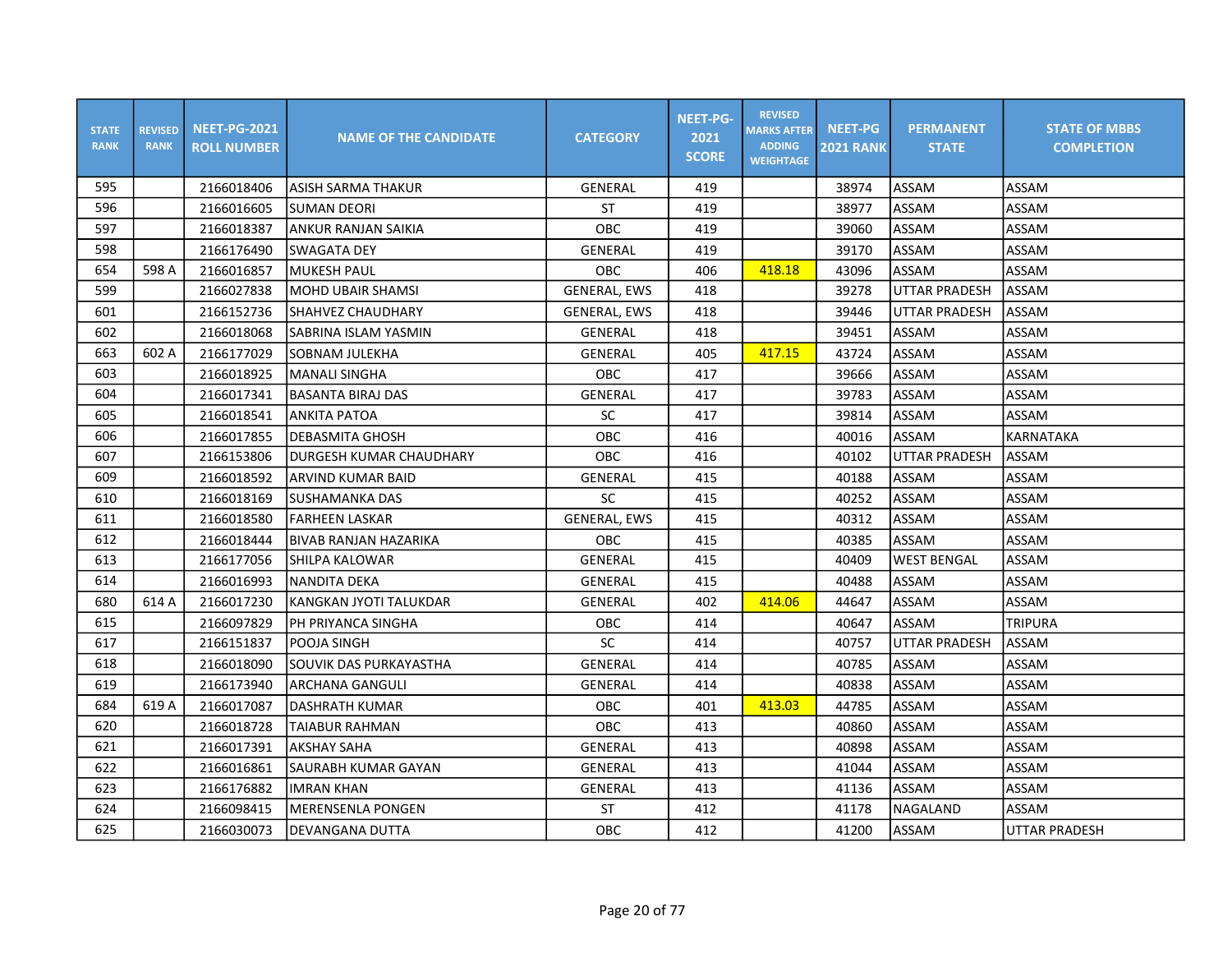| <b>STATE</b><br><b>RANK</b> | <b>REVISED</b><br><b>RANK</b> | <b>NEET-PG-2021</b><br><b>ROLL NUMBER</b> | <b>NAME OF THE CANDIDATE</b>    | <b>CATEGORY</b>     | <b>NEET-PG-</b><br>2021<br><b>SCORE</b> | <b>REVISED</b><br><b>MARKS AFTER</b><br><b>ADDING</b><br><b>WEIGHTAGE</b> | <b>NEET-PG</b><br><b>2021 RANK</b> | <b>PERMANENT</b><br><b>STATE</b> | <b>STATE OF MBBS</b><br><b>COMPLETION</b> |
|-----------------------------|-------------------------------|-------------------------------------------|---------------------------------|---------------------|-----------------------------------------|---------------------------------------------------------------------------|------------------------------------|----------------------------------|-------------------------------------------|
| 626                         |                               | 2166018731                                | MD SADDAM HUSSAIN               | <b>GENERAL, EWS</b> | 412                                     |                                                                           | 41337                              | ASSAM                            | ASSAM                                     |
| 627                         |                               | 2166049769                                | <b>PRANTIK PAUL</b>             | <b>OBC</b>          | 412                                     |                                                                           | 41339                              | ASSAM                            | ASSAM                                     |
| 628                         |                               | 2166018422                                | AYUSH SHARMA                    | <b>GENERAL</b>      | 412                                     |                                                                           | 41341                              | ASSAM                            | <b>UTTAR PRADESH</b>                      |
| 629                         |                               | 2166176962                                | RAJIT KEMPRAI                   | ST                  | 412                                     |                                                                           | 41344                              | ASSAM                            | ASSAM                                     |
| 630                         |                               | 2166176452                                | AASHIKA AGARWALLA               | GENERAL             | 412                                     |                                                                           | 41427                              | ASSAM                            | ASSAM                                     |
| 631                         |                               | 2166018141                                | SARADA MAZUMDAR                 | SC                  | 411                                     |                                                                           | 41469                              | ASSAM                            | ASSAM                                     |
| 632                         |                               | 2166017089                                | MD. SHAHINUR RAHMAN             | <b>GENERAL</b>      | 411                                     |                                                                           | 41619                              | ASSAM                            | ASSAM                                     |
| 633                         |                               | 2166177159                                | <b>NILMONI SAHA</b>             | GENERAL             | 411                                     |                                                                           | 41717                              | ASSAM                            | <b>OTHERS</b>                             |
| 634                         |                               | 2166155800                                | NIKHAT JAHAN                    | GENERAL             | 410                                     |                                                                           | 41772                              | <b>UTTAR PRADESH</b>             | ASSAM                                     |
| 635                         |                               | 2166165912                                | <b>AMIT RAO</b>                 | SC                  | 410                                     |                                                                           | 41794                              | UTTAR PRADESH                    | ASSAM                                     |
| 636                         |                               | 2166018334                                | ANKUR RANJAN DUTTA              | <b>OBC</b>          | 410                                     |                                                                           | 41814                              | <b>ASSAM</b>                     | ASSAM                                     |
| 637                         |                               | 2166018083                                | <b>MONIRUL ISLAM</b>            | <b>GENERAL, EWS</b> | 410                                     |                                                                           | 41820                              | ASSAM                            | ASSAM                                     |
| 638                         |                               | 2166176817                                | MD RABIUL HOQUE                 | GENERAL             | 410                                     |                                                                           | 42112                              | ASSAM                            | ASSAM                                     |
| 696                         | 638 A                         | 2166018489                                | <b>SUBRATA THAKUR</b>           | GENERAL             | 398                                     | 409.94                                                                    | 45861                              | ASSAM                            | ASSAM                                     |
| 639                         |                               | 2166016983                                | SUBHANA HUSSAIN BORAH           | GENERAL             | 409                                     |                                                                           | 42173                              | ASSAM                            | ASSAM                                     |
| 641                         |                               | 2166016884                                | <b>GEETANJALI BHATTACHARJEE</b> | <b>GENERAL</b>      | 409                                     |                                                                           | 42237                              | ASSAM                            | ASSAM                                     |
| 642                         |                               | 2166017422                                | <b>GYANDEEP KAKATI</b>          | GENERAL             | 409                                     |                                                                           | 42266                              | ASSAM                            | ASSAM                                     |
| 643                         |                               | 2166163495                                | PRAGYA BHATTACHARJEE            | <b>GENERAL</b>      | 409                                     |                                                                           | 42336                              | ASSAM                            | ASSAM                                     |
| 644                         |                               | 2166018783                                | DEVALINA BHAGAWATI              | GENERAL             | 409                                     |                                                                           | 42439                              | ASSAM                            | ASSAM                                     |
| 645                         |                               | 2166018907                                | JAHANGIR ALAM                   | GENERAL             | 408                                     |                                                                           | 42463                              | ASSAM                            | ASSAM                                     |
| 646                         |                               | 2166018494                                | DIPANKAR KAKATI                 | <b>OBC</b>          | 408                                     |                                                                           | 42660                              | <b>ASSAM</b>                     | ASSAM                                     |
| 647                         |                               | 2166117988                                | DEORAJ GURUNG                   | OBC                 | 408                                     |                                                                           | 42677                              | <b>SIKKIM</b>                    | ASSAM                                     |
| 648                         |                               | 2166159245                                | SULTANA SHAMIM YASHINE          | OBC                 | 408                                     |                                                                           | 42702                              | <b>UTTAR PRADESH</b>             | ASSAM                                     |
| 649                         |                               | 2166018410                                | ANGARAG SARMAH                  | GENERAL             | 407                                     |                                                                           | 42769                              | ASSAM                            | ASSAM                                     |
| 650                         |                               | 2166018887                                | <b>MOUMITA BORAH</b>            | OBC                 | 407                                     |                                                                           | 42798                              | ASSAM                            | ASSAM                                     |
| 651                         |                               | 2166016953                                | <b>ROMJAN ALI</b>               | OBC                 | 407                                     |                                                                           | 42818                              | ASSAM                            | <b>OTHERS</b>                             |
| 652                         |                               | 2166017605                                | MRIDUSHMAN MEDHI                | GENERAL             | 407                                     |                                                                           | 42971                              | ASSAM                            | <b>UTTAR PRADESH</b>                      |
| 653                         |                               | 2166018430                                | PRIYAKHI DUTTA                  | <b>OBC</b>          | 407                                     |                                                                           | 43014                              | ASSAM                            | ASSAM                                     |
| 704                         | 653 A                         | 2166017730                                | ANJAR MUHAMMAD TAPADAR          | <b>GENERAL, EWS</b> | 395                                     | 406.85                                                                    | 46879                              | ASSAM                            | ASSAM                                     |
| 655                         |                               | 2166021884                                | SAIFUL ISLAM                    | <b>GENERAL, EWS</b> | 406                                     |                                                                           | 43133                              | ASSAM                            | ASSAM                                     |
| 656                         |                               | 2166017381                                | GUNJANA GAYETREE BORA           | GENERAL             | 406                                     |                                                                           | 43154                              | ASSAM                            | ASSAM                                     |
| 710                         | 656 A                         | 2166016784                                | RUCHITA PODDAR                  | GENERAL             | 394                                     | 405.82                                                                    | 47192                              | ASSAM                            | ASSAM                                     |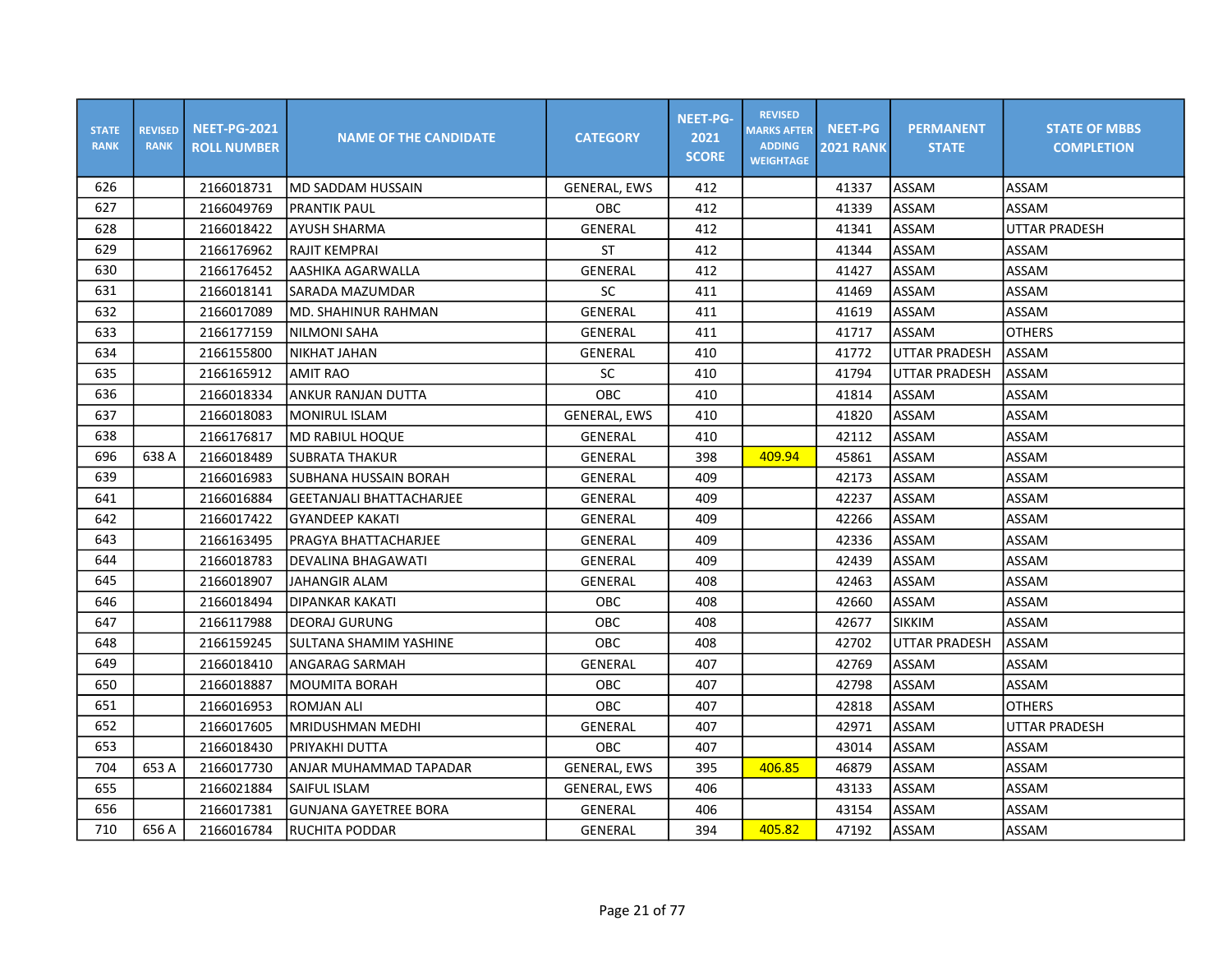| <b>STATE</b><br><b>RANK</b> | <b>REVISED</b><br><b>RANK</b> | <b>NEET-PG-2021</b><br><b>ROLL NUMBER</b> | <b>NAME OF THE CANDIDATE</b>  | <b>CATEGORY</b>     | <b>NEET-PG-</b><br>2021<br><b>SCORE</b> | <b>REVISED</b><br><b>MARKS AFTER</b><br><b>ADDING</b><br><b>WEIGHTAGE</b> | <b>NEET-PG</b><br><b>2021 RANK</b> | <b>PERMANENT</b><br><b>STATE</b> | <b>STATE OF MBBS</b><br><b>COMPLETION</b> |
|-----------------------------|-------------------------------|-------------------------------------------|-------------------------------|---------------------|-----------------------------------------|---------------------------------------------------------------------------|------------------------------------|----------------------------------|-------------------------------------------|
| 657                         |                               | 2166017804                                | <b>REZAUL HOQUE</b>           | GENERAL             | 405                                     |                                                                           | 43351                              | ASSAM                            | ASSAM                                     |
| 658                         |                               | 2166018200                                | <b>SYED INAMUL HUSSAIN</b>    | GENERAL             | 405                                     |                                                                           | 43376                              | ASSAM                            | ASSAM                                     |
| 659                         |                               | 2166018825                                | PARISHMITA BARMAN             | GENERAL             | 405                                     |                                                                           | 43411                              | ASSAM                            | <b>WEST BENGAL</b>                        |
| 660                         |                               | 2166033226                                | RISHABH ARORA                 | GENERAL             | 405                                     |                                                                           | 43542                              | DELHI                            | ASSAM                                     |
| 661                         |                               | 2166018630                                | <b>MADHU SINGHA</b>           | OBC                 | 405                                     |                                                                           | 43595                              | ASSAM                            | ASSAM                                     |
| 662                         |                               | 2166018408                                | <b>VISHAL SHARMA</b>          | <b>GENERAL</b>      | 405                                     |                                                                           | 43702                              | ASSAM                            | ASSAM                                     |
| 664                         |                               | 2166017202                                | LOVELY YASMIN                 | <b>GENERAL, EWS</b> | 405                                     |                                                                           | 43744                              | ASSAM                            | ASSAM                                     |
| 665                         |                               | 2166042886                                | RAM CHANDRAJI CHAUHAN         | OBC                 | 404                                     |                                                                           | 43824                              | HARYANA                          | ASSAM                                     |
| 666                         |                               | 2166018466                                | <b>AKASH BORUAH</b>           | GENERAL             | 404                                     |                                                                           | 43827                              | ASSAM                            | <b>OTHERS</b>                             |
| 667                         |                               | 2166017998                                | <b>MANASWI KALITA</b>         | <b>GENERAL</b>      | 404                                     |                                                                           | 43916                              | <b>ASSAM</b>                     | ASSAM                                     |
| 668                         |                               | 2166175883                                | TANIMA BANERJEE               | GENERAL             | 404                                     |                                                                           | 44083                              | <b>WEST BENGAL</b>               | ASSAM                                     |
| 669                         |                               | 2166174572                                | ROHAN RAJ BARUAH              | <b>GENERAL</b>      | 403                                     |                                                                           | 44120                              | ASSAM                            | <b>SIKKIM</b>                             |
| 670                         |                               | 2166018743                                | KAUSHIK DATTA                 | GENERAL             | 403                                     |                                                                           | 44214                              | ASSAM                            | ASSAM                                     |
| 671                         |                               | 2166176609                                | <b>BINITA DEVI</b>            | GENERAL             | 403                                     |                                                                           | 44219                              | ASSAM                            | ASSAM                                     |
| 672                         |                               | 2166065180                                | <b>ARYA NAIR KOVILVEETTIL</b> | GENERAL             | 403                                     |                                                                           | 44237                              | <b>KERALA</b>                    | ASSAM                                     |
| 673                         |                               | 2166176461                                | <b>ITOYL</b>                  | GENERAL             | 403                                     |                                                                           | 44283                              | HARYANA                          | ASSAM                                     |
| 674                         |                               | 2166032000                                | <b>RAHUL SINGH</b>            | <b>ST</b>           | 403                                     |                                                                           | 44323                              | DELHI                            | ASSAM                                     |
| 675                         |                               | 2166018939                                | <b>DARADI DEKA</b>            | <b>GENERAL</b>      | 402                                     |                                                                           | 44545                              | <b>ASSAM</b>                     | ASSAM                                     |
| 676                         |                               | 2166018850                                | WASIM AKRAM                   | GENERAL, EWS        | 402                                     |                                                                           | 44570                              | ASSAM                            | ASSAM                                     |
| 677                         |                               | 2166018040                                | SUMI DUTTA                    | <b>OBC</b>          | 402                                     |                                                                           | 44579                              | ASSAM                            | ASSAM                                     |
| 678                         |                               | 2166017452                                | <b>DHRUPADI DEKA</b>          | GENERAL             | 402                                     |                                                                           | 44596                              | ASSAM                            | ASSAM                                     |
| 679                         |                               | 2166173627                                | <b>JEET BHATTACHARJEE</b>     | GENERAL             | 402                                     |                                                                           | 44599                              | ASSAM                            | ASSAM                                     |
| 681                         |                               | 2166018502                                | <b>BRISTI SHYAM</b>           | ST                  | 402                                     |                                                                           | 44661                              | ASSAM                            | ASSAM                                     |
| 682                         |                               | 2166018831                                | <b>JYOTIRMOY SARMA</b>        | <b>GENERAL</b>      | 402                                     |                                                                           | 44678                              | ASSAM                            | ASSAM                                     |
| 730                         | 682 A                         | 2166016696                                | SUKHAMA NARAYAN RANA PATIR    | <b>ST</b>           | 390                                     | 401.7                                                                     | 48642                              | ASSAM                            | ASSAM                                     |
| 683                         |                               | 2166017564                                | BIBHUTI BHUSAN HAZARIKA       | <b>GENERAL</b>      | 401                                     |                                                                           | 44707                              | ASSAM                            | ASSAM                                     |
| 685                         |                               | 2166018588                                | PRITWISH CHAKRABORTY          | <b>GENERAL, EWS</b> | 401                                     |                                                                           | 44831                              | ASSAM                            | ASSAM                                     |
| 686                         |                               | 2166018900                                | SAMARPITA SINHA               | OBC                 | 401                                     |                                                                           | 44869                              | ASSAM                            | ASSAM                                     |
| 687                         |                               | 2166018331                                | <b>BIPSHITA DUTTA</b>         | GENERAL             | 401                                     |                                                                           | 44880                              | ASSAM                            | ASSAM                                     |
| 688                         |                               | 2166018570                                | <b>KRANTI PURKAYASTHA</b>     | <b>GENERAL, EWS</b> | 400                                     |                                                                           | 45036                              | ASSAM                            | <b>TRIPURA</b>                            |
| 689                         |                               | 2166063886                                | <b>SHEMEER PS</b>             | OBC                 | 400                                     |                                                                           | 45061                              | <b>KERALA</b>                    | ASSAM                                     |
| 690                         |                               | 2166176513                                | PINCY DEKA                    | GENERAL             | 400                                     |                                                                           | 45124                              | ASSAM                            | ASSAM                                     |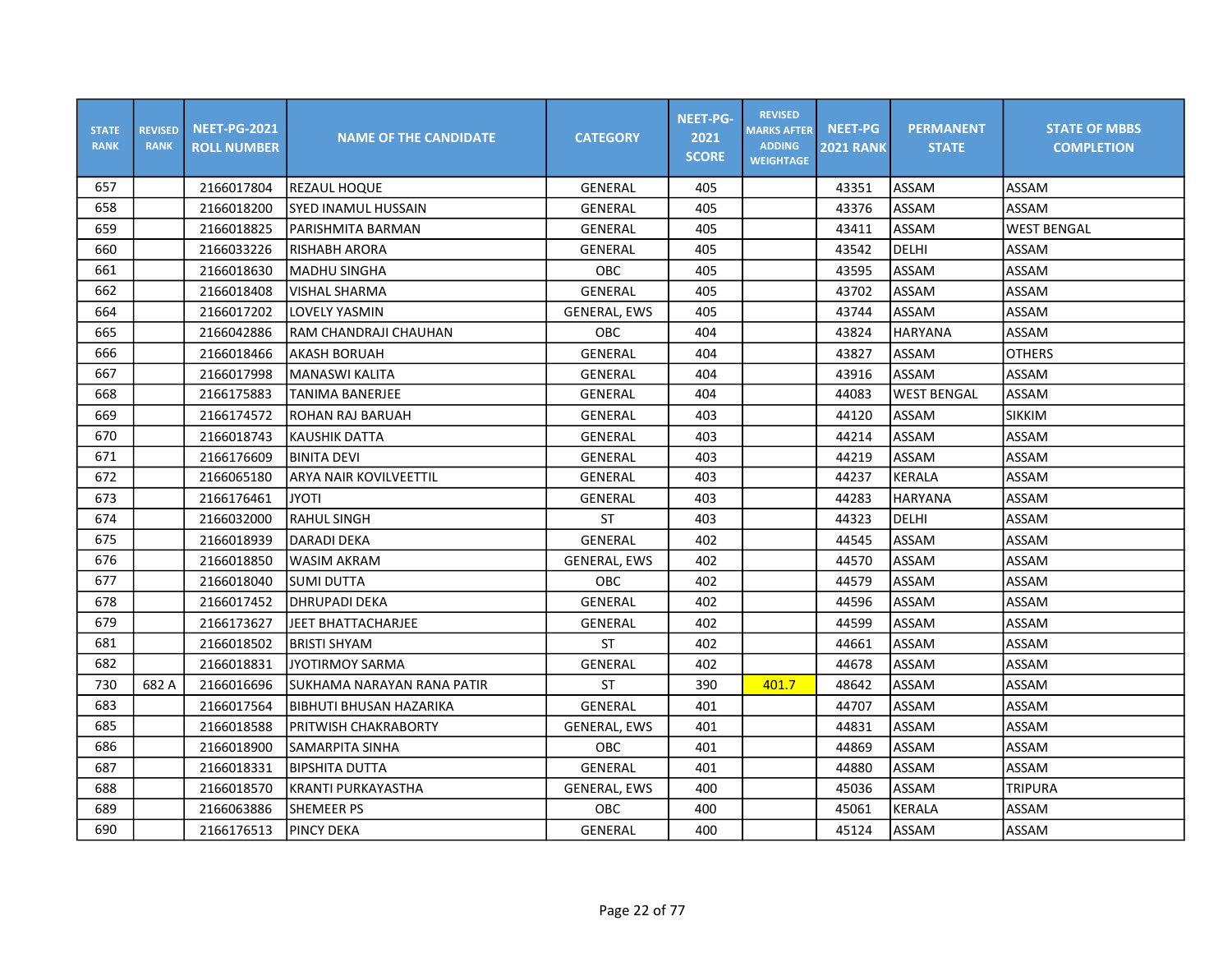| <b>STATE</b><br><b>RANK</b> | <b>REVISED</b><br><b>RANK</b> | <b>NEET-PG-2021</b><br><b>ROLL NUMBER</b> | <b>NAME OF THE CANDIDATE</b> | <b>CATEGORY</b>     | <b>NEET-PG-</b><br>2021<br><b>SCORE</b> | <b>REVISED</b><br><b>MARKS AFTER</b><br><b>ADDING</b><br><b>WEIGHTAGE</b> | <b>NEET-PG</b><br><b>2021 RANK</b> | <b>PERMANENT</b><br><b>STATE</b> | <b>STATE OF MBBS</b><br><b>COMPLETION</b> |
|-----------------------------|-------------------------------|-------------------------------------------|------------------------------|---------------------|-----------------------------------------|---------------------------------------------------------------------------|------------------------------------|----------------------------------|-------------------------------------------|
| 691                         |                               | 2166176820                                | lMD KAYUM ALI AHMED          | GENERAL, EWS        | 400                                     |                                                                           | 45423                              | <b>ASSAM</b>                     | ASSAM                                     |
| 742                         | 691 A                         | 2166016850                                | IBHABANI PAO                 | <b>ST</b>           | 388                                     | 399.64                                                                    | 49462                              | ASSAM                            | ASSAM                                     |
| 744                         | 691B                          | 2166018662                                | <b>SANCHITA ROY</b>          | <b>GENERAL, EWS</b> | 388                                     | 399.64                                                                    | 49512                              | <b>ASSAM</b>                     | ASSAM                                     |
| 692                         |                               | 2166018736                                | NITU BIKOMIYA DEORI          | ST                  | 399                                     |                                                                           | 45528                              | <b>ASSAM</b>                     | ASSAM                                     |
| 693                         |                               | 2166018041                                | lCHANDRAMALLIKA DUTTA        | GENERAL             | 399                                     |                                                                           | 45568                              | ASSAM                            | <b>SIKKIM</b>                             |
| 694                         |                               | 2166176439                                | <b>SELIM ALI AHMED</b>       | GENERAL             | 399                                     |                                                                           | 45650                              | ASSAM                            | <b>OTHERS</b>                             |
| 695                         |                               | 2166017552                                | IPHOEBE SARAH BASUMATARY     | <b>ST</b>           | 398                                     |                                                                           | 45808                              | ASSAM                            | ASSAM                                     |
| 698                         |                               | 2166017566                                | <b>GUNAJIT TALUKDAR</b>      | GENERAL             | 397                                     |                                                                           | 46314                              | <b>ASSAM</b>                     | ASSAM                                     |
| 699                         |                               | 2166017736                                | DHRUBAJYOTI CHOUDHURY        | GENERAL             | 396                                     |                                                                           | 46337                              | ASSAM                            | ASSAM                                     |
| 700                         |                               | 2166018516                                | ROSHMI GOGOI                 | GENERAL             | 395                                     |                                                                           | 46700                              | <b>ASSAM</b>                     | ASSAM                                     |
| 701                         |                               | 2166017181                                | <b>IMRAN HUSSAIN</b>         | <b>GENERAL, EWS</b> | 395                                     |                                                                           | 46794                              | <b>ASSAM</b>                     | ASSAM                                     |
| 702                         |                               | 2166017073                                | <b>PARILAL BARMAN</b>        | SC                  | 395                                     |                                                                           | 46837                              | <b>ASSAM</b>                     | ASSAM                                     |
| 703                         |                               | 2166017871                                | NABO PALLOB BHATTACHARJEE    | GENERAL             | 395                                     |                                                                           | 46846                              | <b>ASSAM</b>                     | ASSAM                                     |
| 705                         |                               | 2166017171                                | <b>NIVIYA ISLAM</b>          | GENERAL             | 395                                     |                                                                           | 46955                              | ASSAM                            | ASSAM                                     |
| 706                         |                               | 2166016916                                | <b>SHYAMOLIMA BHUYAN</b>     | GENERAL             | 395                                     |                                                                           | 46998                              | ASSAM                            | MAHARASHTRA                               |
| 707                         |                               | 2166017475                                | TRIDIB CHANDRA DEVA NATH     | <b>OBC</b>          | 394                                     |                                                                           | 47121                              | <b>ASSAM</b>                     | ASSAM                                     |
| 708                         |                               | 2166017901                                | <b>BAHARUL HOQUE</b>         | GENERAL             | 394                                     |                                                                           | 47175                              | <b>ASSAM</b>                     | ASSAM                                     |
| 709                         |                               | 2166017792                                | <b>SALMAN CHOUDHURY</b>      | <b>GENERAL, EWS</b> | 394                                     |                                                                           | 47182                              | ASSAM                            | ASSAM                                     |
| 711                         |                               | 2166176956                                | SANKARSHAN DEBNATH           | <b>OBC</b>          | 394                                     |                                                                           | 47250                              | ASSAM                            | ASSAM                                     |
| 712                         |                               | 2166163333                                | <b>RAHUL KALITA</b>          | <b>GENERAL</b>      | 394                                     |                                                                           | 47279                              | <b>ASSAM</b>                     | <b>ASSAM</b>                              |
| 713                         |                               | 2166098457                                | <b>KONGSANG SR</b>           | <b>ST</b>           | 394                                     |                                                                           | 47321                              | MANIPUR                          | ASSAM                                     |
| 714                         |                               | 2166017727                                | <b>DEBAJIT DAS</b>           | OBC                 | 393                                     |                                                                           | 47486                              | ASSAM                            | ASSAM                                     |
| 715                         |                               | 2166018566                                | DEBOLINA DEB                 | GENERAL             | 392                                     |                                                                           | 47902                              | ASSAM                            | ASSAM                                     |
| 716                         |                               | 2166018761                                | <b>RANJIT RAY</b>            | <b>OBC</b>          | 392                                     |                                                                           | 47904                              | <b>ASSAM</b>                     | ASSAM                                     |
| 717                         |                               | 2166018478                                | <b>GARGI BARMAN</b>          | <b>GENERAL</b>      | 392                                     |                                                                           | 47960                              | ASSAM                            | ASSAM                                     |
| 718                         |                               | 2166016702                                | <b>VIMOLI TARANG</b>         | <b>ST</b>           | 392                                     |                                                                           | 48005                              | ARUNACHAL<br>PRADESH             | ASSAM                                     |
| 719                         |                               | 2166018922                                | SNEHASMITA GHOSH             | GENERAL             | 391                                     |                                                                           | 48105                              | ASSAM                            | ASSAM                                     |
| 720                         |                               | 2166016988                                | MUSTAFA AL MAMUN             | GENERAL             | 391                                     |                                                                           | 48126                              | ASSAM                            | ASSAM                                     |
| 721                         |                               | 2166163729                                | <b>RAHUL KUMAR GUPTA</b>     | <b>OBC</b>          | 391                                     |                                                                           | 48177                              | <b>UTTAR PRADESH</b>             | <b>ASSAM</b>                              |
| 722                         |                               | 2166032021                                | NIDHI PATHANIA               | GENERAL             | 391                                     |                                                                           | 48179                              | HIMACHAL<br>PRADESH              | ASSAM                                     |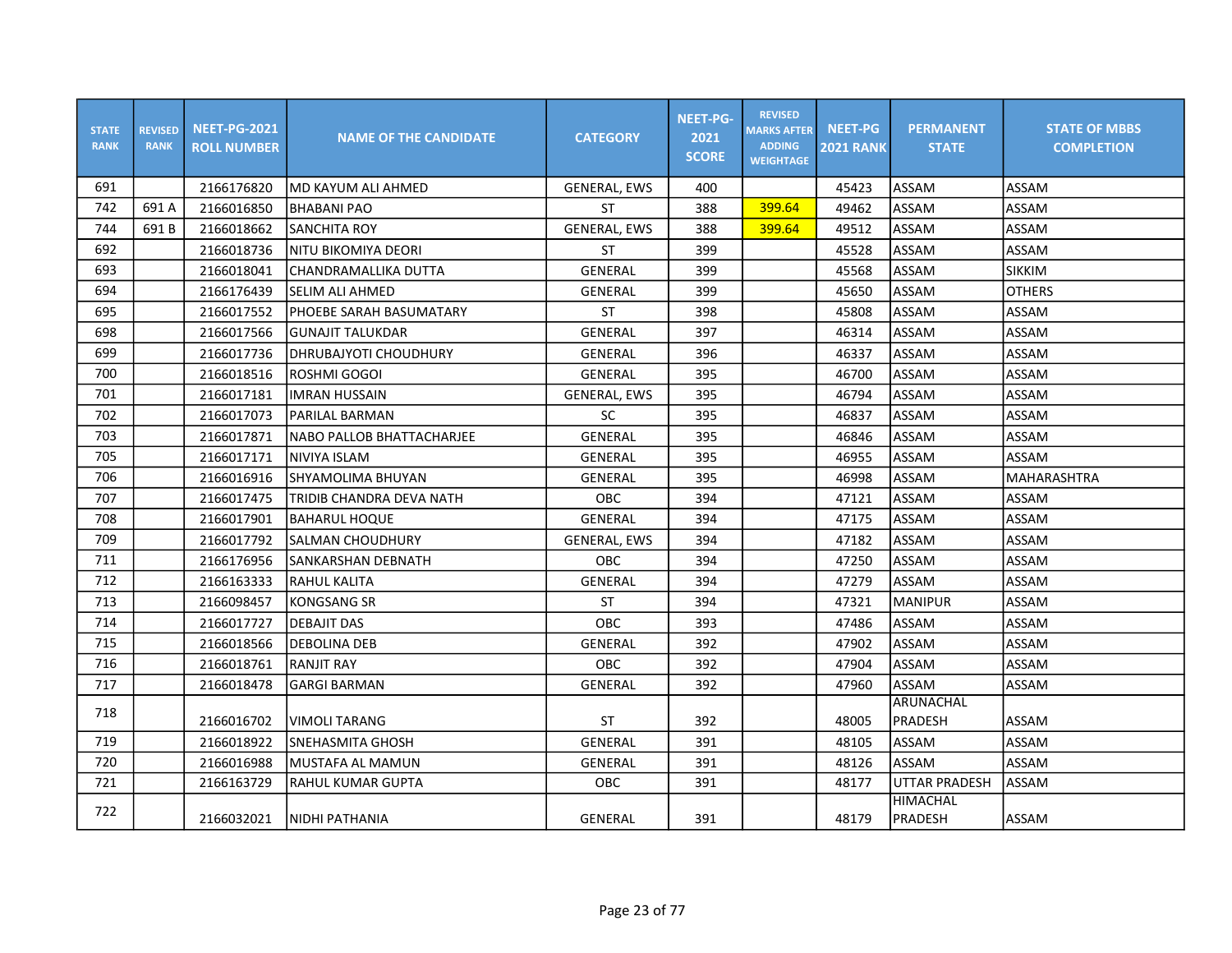| <b>STATE</b><br><b>RANK</b> | <b>REVISED</b><br><b>RANK</b> | <b>NEET-PG-2021</b><br><b>ROLL NUMBER</b> | <b>NAME OF THE CANDIDATE</b> | <b>CATEGORY</b>     | <b>NEET-PG-</b><br>2021<br><b>SCORE</b> | <b>REVISED</b><br><b>MARKS AFTER</b><br><b>ADDING</b><br><b>WEIGHTAGE</b> | <b>NEET-PG</b><br><b>2021 RANK</b> | <b>PERMANENT</b><br><b>STATE</b> | <b>STATE OF MBBS</b><br><b>COMPLETION</b> |
|-----------------------------|-------------------------------|-------------------------------------------|------------------------------|---------------------|-----------------------------------------|---------------------------------------------------------------------------|------------------------------------|----------------------------------|-------------------------------------------|
| 723                         |                               | 2166173835                                | <b>DIMBESWAR ROY</b>         | <b>OBC</b>          | 391                                     |                                                                           | 48212                              | <b>ASSAM</b>                     | ASSAM                                     |
| 724                         |                               | 2166016822                                | <b>SOMA SARKAR</b>           | <b>SC</b>           | 391                                     |                                                                           | 48225                              | <b>ASSAM</b>                     | ASSAM                                     |
| 725                         |                               | 2166157671                                | <b>SWATI SHAKYA</b>          | <b>OBC</b>          | 391                                     |                                                                           | 48318                              | <b>UTTAR PRADESH</b>             | ASSAM                                     |
| 726                         |                               | 2166024147                                | IRIJUSMEETA TALUKDAR         | <b>GENERAL</b>      | 390                                     |                                                                           | 48384                              | ASSAM                            | ASSAM                                     |
| 727                         |                               | 2166017443                                | DIPENDRA SINGH               | GENERAL             | 390                                     |                                                                           | 48405                              | ASSAM                            | ASSAM                                     |
| 728                         |                               | 2166018800                                | SUDIPTA NATH                 | OBC                 | 390                                     |                                                                           | 48438                              | ASSAM                            | ASSAM                                     |
| 729                         |                               | 2166018742                                | MANAS KALITA                 | GENERAL             | 390                                     |                                                                           | 48446                              | ASSAM                            | ASSAM                                     |
| 731                         |                               | 2166017724                                | <b>ARUN UNNITHAN</b>         | GENERAL             | 390                                     |                                                                           | 48648                              | KERALA                           | ASSAM                                     |
| 732                         |                               | 2166018801                                | JAHNABI SAIKIA               | GENERAL             | 390                                     |                                                                           | 48698                              | ASSAM                            | ASSAM                                     |
| 792                         | 732 A                         |                                           |                              |                     |                                         | 389.34                                                                    |                                    | <b>MADHYA</b>                    |                                           |
|                             |                               | 2166017064                                | <b>GAURAV SINGH</b>          | GENERAL             | 378                                     |                                                                           | 52770                              | PRADESH                          | <b>ASSAM</b>                              |
| 733                         |                               | 2166116654                                | INISHA CHOUDHARY             | OBC                 | 389                                     |                                                                           | 48952                              | RAJASTHAN                        | ASSAM                                     |
| 734                         |                               | 2166176532                                | PALLABI HATIKAKOTY           | <b>GENERAL</b>      | 389                                     |                                                                           | 49032                              | ASSAM                            | ASSAM                                     |
| 735                         |                               | 2166016604                                | <b>HIMAKHI DAS</b>           | SC                  | 389                                     |                                                                           | 49081                              | ASSAM                            | ASSAM                                     |
| 736                         |                               | 2166176433                                | ASIF IQBAL AHMED             | <b>GENERAL</b>      | 389                                     |                                                                           | 49083                              | ASSAM                            | ASSAM                                     |
| 737                         |                               | 2166017146                                | <b>GAYATRI SHARMA</b>        | GENERAL             | 389                                     |                                                                           | 49108                              | ASSAM                            | ASSAM                                     |
| 738                         |                               | 2166018473                                | SACHIN KUMAR SAH             | <b>OBC</b>          | 389                                     |                                                                           | 49200                              | ASSAM                            | ASSAM                                     |
| 739                         |                               | 2166018475                                | PRITISHA CHOUDHURY           | GENERAL             | 388                                     |                                                                           | 49230                              | ASSAM                            | <b>KARNATAKA</b>                          |
| 740                         |                               | 2166018193                                | DOLLY AGARWALA               | GENERAL             | 388                                     |                                                                           | 49275                              | ASSAM                            | ASSAM                                     |
| 741                         |                               | 2166017347                                | <b>LIKUMA DAS</b>            | SC                  | 388                                     |                                                                           | 49321                              | ASSAM                            | ASSAM                                     |
| 743                         |                               | 2166017332                                | PRIYA SAIKIA                 | <b>GENERAL</b>      | 388                                     |                                                                           | 49503                              | ASSAM                            | <b>SIKKIM</b>                             |
| 809                         | 743 A                         | 2166176912                                | JIGOR CHUTIA                 | <b>OBC</b>          | 376                                     | 387.28                                                                    | 53547                              | ASSAM                            | ASSAM                                     |
| 745                         |                               | 2166091620                                | IDHRUBAJYOTI ARANDHARA       | <b>OBC</b>          | 387                                     |                                                                           | 49536                              | ASSAM                            | ASSAM                                     |
| 746                         |                               | 2166017464                                | ABDUL SATTAR AHMED           | <b>GENERAL, EWS</b> | 387                                     |                                                                           | 49550                              | ASSAM                            | ASSAM                                     |
| 747                         |                               | 2166043348                                | <b>ANUBHA PALIWAL</b>        | GENERAL             | 387                                     |                                                                           | 49557                              | <b>HARYANA</b>                   | ASSAM                                     |
| 748                         |                               | 2166018651                                | <b>ROHAN BISWAS</b>          | <b>GENERAL, EWS</b> | 387                                     |                                                                           | 49707                              | ASSAM                            | ASSAM                                     |
| 749                         |                               | 2166018512                                | PARTHA SARATHI GHOSH         | OBC                 | 387                                     |                                                                           | 49729                              | ASSAM                            | ASSAM                                     |
| 750                         |                               | 2166153018                                | <b>TAUFIQUE RAHMAN</b>       | <b>GENERAL, EWS</b> | 387                                     |                                                                           | 49836                              | ASSAM                            | <b>OTHERS</b>                             |
| 751                         |                               | 2166018418                                | ABJINI LAHKAR                | GENERAL             | 386                                     |                                                                           | 49865                              | ASSAM                            | ASSAM                                     |
| 752                         |                               | 2166016989                                | ISUMANA BARUAH               | GENERAL             | 386                                     |                                                                           | 49876                              | ASSAM                            | ASSAM                                     |
| 753                         |                               | 2166177087                                | SOURAV CHOWDHURY             | GENERAL             | 386                                     |                                                                           | 50048                              | ASSAM                            | ASSAM                                     |
| 754                         |                               | 2166016671                                | POOJA SAIKIA                 | OBC                 | 386                                     |                                                                           | 50156                              | ASSAM                            | ASSAM                                     |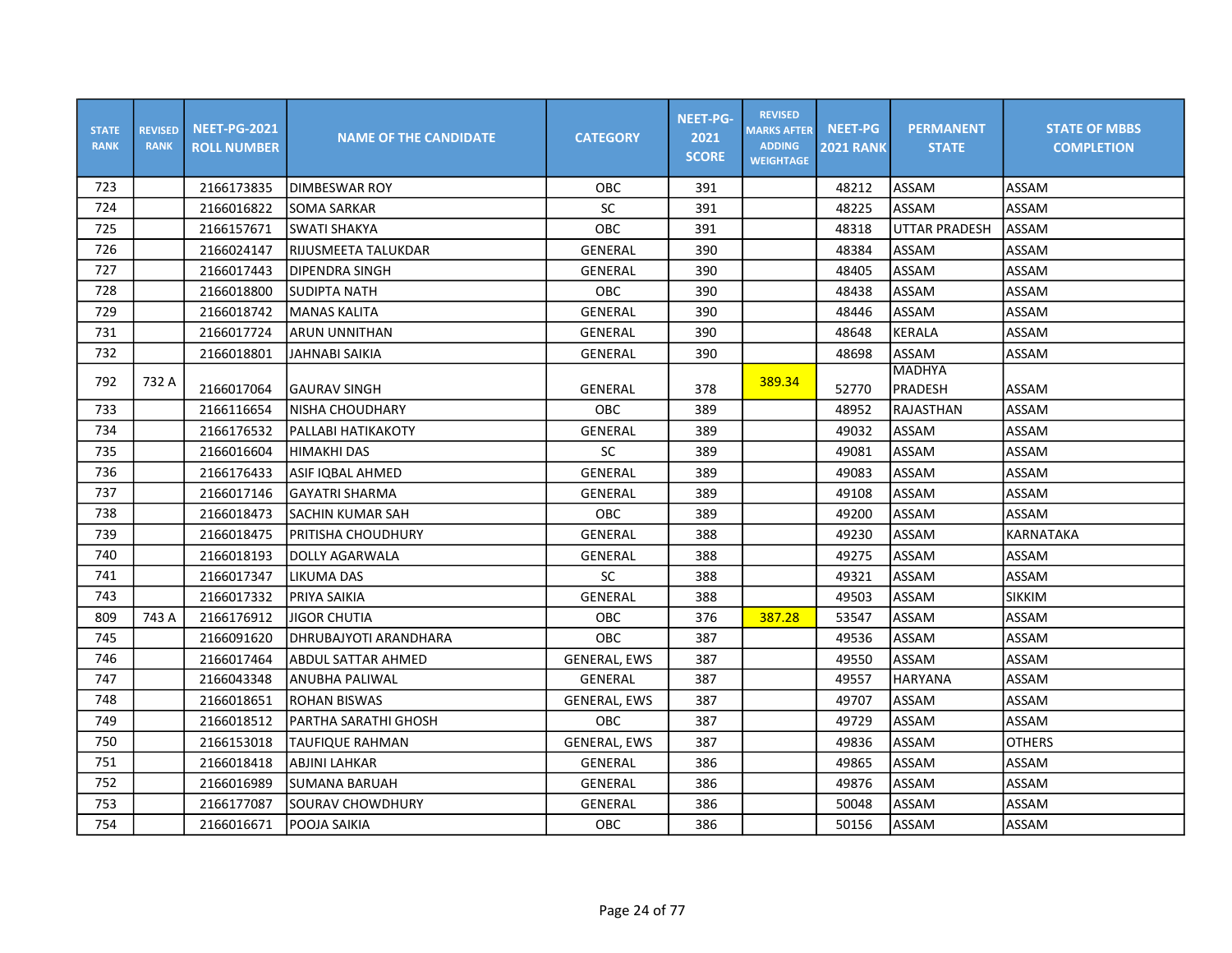| <b>STATE</b><br><b>RANK</b> | <b>REVISED</b><br><b>RANK</b> | <b>NEET-PG-2021</b><br><b>ROLL NUMBER</b> | <b>NAME OF THE CANDIDATE</b> | <b>CATEGORY</b>     | <b>NEET-PG-</b><br>2021<br><b>SCORE</b> | <b>REVISED</b><br><b>MARKS AFTER</b><br><b>ADDING</b><br><b>WEIGHTAGE</b> | <b>NEET-PG</b><br><b>2021 RANK</b> | <b>PERMANENT</b><br><b>STATE</b> | <b>STATE OF MBBS</b><br><b>COMPLETION</b> |
|-----------------------------|-------------------------------|-------------------------------------------|------------------------------|---------------------|-----------------------------------------|---------------------------------------------------------------------------|------------------------------------|----------------------------------|-------------------------------------------|
| 755                         |                               | 2166153975                                | <b>VIVEK GUPTA</b>           | <b>OBC</b>          | 385                                     |                                                                           | 50218                              | <b>UTTAR PRADESH</b>             | ASSAM                                     |
| 756                         |                               | 2166016774                                | ABU AL LATIFUR RAHMAN        | GENERAL, EWS        | 385                                     |                                                                           | 50286                              | ASSAM                            | ASSAM                                     |
| 757                         |                               | 2166017100                                | SUNAYANA DEY                 | GENERAL             | 385                                     |                                                                           | 50307                              | ASSAM                            | ASSAM                                     |
| 758                         |                               | 2166017192                                | AHIDUR RAHMAN                | <b>GENERAL, EWS</b> | 385                                     |                                                                           | 50382                              | ASSAM                            | ASSAM                                     |
| 759                         |                               | 2166097715                                | MANKAM M. SANGMA             | <b>ST</b>           | 385                                     |                                                                           | 50490                              | MEGHALAYA                        | ASSAM                                     |
| 760                         |                               | 2166017915                                | <b>PRASENJIT KALITA</b>      | <b>GENERAL, EWS</b> | 385                                     |                                                                           | 50522                              | ASSAM                            | ASSAM                                     |
| 761                         |                               | 2166066447                                | <b>KRISHNA PRIYA M R</b>     | GENERAL             | 384                                     |                                                                           | 50710                              | <b>KERALA</b>                    | ASSAM                                     |
| 762                         |                               | 2166017223                                | PURBANIL BARUAH              | OBC                 | 384                                     |                                                                           | 50767                              | ASSAM                            | ASSAM                                     |
| 763                         |                               | 2166016845                                | IBHASWATI DIHINGIA           | OBC                 | 384                                     |                                                                           | 50860                              | ASSAM                            | ASSAM                                     |
| 764                         |                               | 2166176294                                | <b>JILIMILI ENGTIPI</b>      | ST                  | 383                                     |                                                                           | 50960                              | ASSAM                            | ASSAM                                     |
| 765                         |                               | 2166167424                                | <b>ZOHRA FATMA</b>           | GENERAL             | 383                                     |                                                                           | 50969                              | <b>UTTAR PRADESH</b>             | ASSAM                                     |
| 766                         |                               | 2166018940                                | ABHILASHA BHATTACHARYYA      | <b>GENERAL</b>      | 383                                     |                                                                           | 51227                              | ASSAM                            | ASSAM                                     |
| 767                         |                               | 2166018760                                | RASHMI REKHA BUNGRUNG        | ST                  | 383                                     |                                                                           | 51261                              | ASSAM                            | ASSAM                                     |
| 890                         | 767 A                         | 2166018909                                | <b>GAURIMA BEYPI</b>         | <b>ST</b>           | 361                                     | 382.66                                                                    | 59217                              | ASSAM                            | ASSAM                                     |
| 768                         |                               | 2166100208                                | BIBHU KRISHNA TALUKDAR       | OBC                 | 382                                     |                                                                           | 51421                              | ASSAM                            | ASSAM                                     |
| 769                         |                               | 2166017572                                | <b>BABITA SHARMA</b>         | <b>GENERAL</b>      | 382                                     |                                                                           | 51451                              | ASSAM                            | ASSAM                                     |
| 770                         |                               | 2166017215                                | K. EDEN RONGMEI              | <b>ST</b>           | 381                                     |                                                                           | 51610                              | ASSAM                            | ASSAM                                     |
| 771                         |                               | 2166018644                                | <b>SHUBARNA CHAKRABORTY</b>  | <b>GENERAL, EWS</b> | 381                                     |                                                                           | 51669                              | ASSAM                            | <b>MEGHALAYA</b>                          |
| 772                         |                               | 2166017786                                | MOMIN MOHAMMAD AHMED HUSSAIN | <b>GENERAL, EWS</b> | 381                                     |                                                                           | 51720                              | ASSAM                            | <b>OTHERS</b>                             |
| 773                         |                               | 2166022030                                | <b>SADAF AJAZI</b>           | GENERAL             | 381                                     |                                                                           | 51731                              | <b>BIHAR</b>                     | ASSAM                                     |
| 774                         |                               | 2166017621                                | KIRON MOY PAUL               | OBC                 | 381                                     |                                                                           | 51773                              | ASSAM                            | ASSAM                                     |
| 775                         |                               | 2166017093                                | <b>ADITI DAS</b>             | SC                  | 381                                     |                                                                           | 51774                              | ASSAM                            | ASSAM                                     |
| 776                         |                               | 2166163191                                | ADITI SENAPATI               | GENERAL             | 381                                     |                                                                           | 51811                              | ASSAM                            | ASSAM                                     |
| 777                         |                               | 2166018425                                | <b>PRANJAL MILI</b>          | <b>ST</b>           | 381                                     |                                                                           | 51823                              | ASSAM                            | ASSAM                                     |
| 778                         |                               | 2166158012                                | <b>SYED IMRAN AHMED</b>      | GENERAL             | 381                                     |                                                                           | 51855                              | UTTAR PRADESH                    | ASSAM                                     |
| 779                         |                               | 2166176407                                | SHAMIUN RUBIA                | <b>GENERAL</b>      | 381                                     |                                                                           | 51926                              | ASSAM                            | ASSAM                                     |
| 842                         | 779 A                         | 2166018487                                | <b>BHASKAR BHARALI</b>       | OBC                 | 369                                     | 380.07                                                                    | 56058                              | ASSAM                            | ASSAM                                     |
| 846                         | 779B                          | 2166018895                                | ARVIND KUMAR SAH             | OBC                 | 369                                     | 380.07                                                                    | 56319                              | ASSAM                            | ASSAM                                     |
| 780                         |                               | 2166018402                                | KAMAL NAYAN BISWAS           | GENERAL             | 380                                     |                                                                           | 52011                              | ASSAM                            | ASSAM                                     |
| 781                         |                               | 2166018113                                | <b>SHAMSUZ ZAMAN</b>         | <b>GENERAL, EWS</b> | 380                                     |                                                                           | 52107                              | ASSAM                            | ASSAM                                     |
| 782                         |                               | 2166017462                                | FARZINA AKHTAR SAIKIA        | <b>GENERAL, EWS</b> | 380                                     |                                                                           | 52343                              | ASSAM                            | ASSAM                                     |
| 783                         |                               | 2166017584                                | <b>DEBARSHI NATH</b>         | OBC                 | 380                                     |                                                                           | 52352                              | ASSAM                            | ASSAM                                     |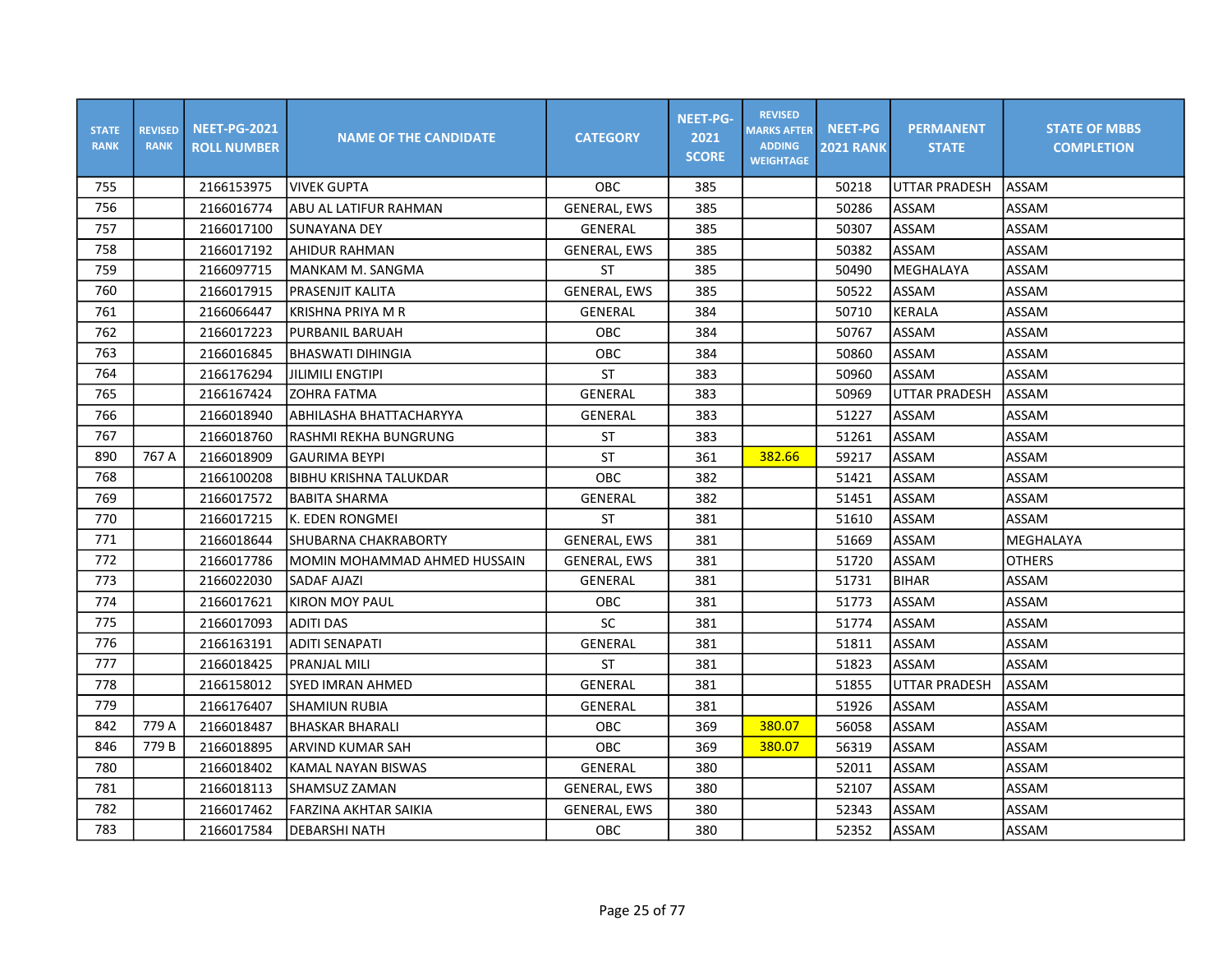| <b>STATE</b><br><b>RANK</b> | <b>REVISED</b><br><b>RANK</b> | <b>NEET-PG-2021</b><br><b>ROLL NUMBER</b> | <b>NAME OF THE CANDIDATE</b> | <b>CATEGORY</b>     | <b>NEET-PG-</b><br>2021<br><b>SCORE</b> | <b>REVISED</b><br><b>MARKS AFTER</b><br><b>ADDING</b><br><b>WEIGHTAGE</b> | <b>NEET-PG</b><br><b>2021 RANK</b> | <b>PERMANENT</b><br><b>STATE</b> | <b>STATE OF MBBS</b><br><b>COMPLETION</b> |
|-----------------------------|-------------------------------|-------------------------------------------|------------------------------|---------------------|-----------------------------------------|---------------------------------------------------------------------------|------------------------------------|----------------------------------|-------------------------------------------|
| 784                         |                               | 2166176726                                | lMAHADEV SARKAR              | <b>SC</b>           | 380                                     |                                                                           | 52390                              | ASSAM                            | <b>ASSAM</b>                              |
| 785                         |                               | 2166017467                                | lRASIDUL ISLAM MONDAL        | <b>GENERAL, EWS</b> | 380                                     |                                                                           | 52424                              | ASSAM                            | ASSAM                                     |
| 786                         |                               | 2166018586                                | IDILARA HASIN MAZUMDER       | <b>GENERAL, EWS</b> | 379                                     |                                                                           | 52454                              | ASSAM                            | ASSAM                                     |
| 787                         |                               | 2166097832                                | <b>EEPSITA R.MARAK</b>       | <b>ST</b>           | 379                                     |                                                                           | 52456                              | MEGHALAYA                        | ASSAM                                     |
| 788                         |                               | 2166016651                                | RUPAM BARUAH                 | OBC                 | 379                                     |                                                                           | 52473                              | ASSAM                            | ASSAM                                     |
| 789                         |                               | 2166017891                                | IMONOSHWINI MEDHI            | GENERAL             | 379                                     |                                                                           | 52508                              | ASSAM                            | <b>SIKKIM</b>                             |
| 790                         |                               | 2166017555                                | IDEBANGA RAJ CHOUDHURY       | OBC                 | 379                                     |                                                                           | 52692                              | ASSAM                            | ASSAM                                     |
| 791                         |                               | 2166018754                                | <b>ABHIJEET DASGUPTA</b>     | GENERAL             | 379                                     |                                                                           | 52711                              | ASSAM                            | ASSAM                                     |
| 793                         |                               | 2166017119                                | SPANDAN SAIKIA               | OBC                 | 378                                     |                                                                           | 52849                              | ASSAM                            | ASSAM                                     |
| 794                         |                               | 2166111430                                | lMUKESH KUMAR SHARMA         | <b>GENERAL, EWS</b> | 378                                     |                                                                           | 52916                              | RAJASTHAN                        | ASSAM                                     |
| 795                         |                               | 2166158371                                | <b>VIPIN PATEL</b>           | <b>OBC</b>          | 378                                     |                                                                           | 52946                              | <b>UTTAR PRADESH</b>             | ASSAM                                     |
| 796                         |                               | 2166018343                                | <b>BISWASREE DEB</b>         | OBC                 | 378                                     |                                                                           | 52970                              | ASSAM                            | ASSAM                                     |
| 797                         |                               | 2166173651                                | JAYASMITA NATH               | OBC                 | 378                                     |                                                                           | 52990                              | ASSAM                            | ASSAM                                     |
| 798                         |                               | 2166018201                                | ISAYEDA HOOSNE HARISHA       | GENERAL             | 378                                     |                                                                           | 52998                              | ASSAM                            | ASSAM                                     |
| 799                         |                               | 2166016882                                | IHARSHA JYOTI DAS            | SC                  | 377                                     |                                                                           | 53122                              | <b>ASSAM</b>                     | ASSAM                                     |
| 800                         |                               | 2166018274                                | MRIGEN CHOUDHURY             | <b>GENERAL, EWS</b> | 377                                     |                                                                           | 53126                              | ASSAM                            | ASSAM                                     |
| 801                         |                               | 2166076332                                | <b>EKTA KOTWAL</b>           | SC                  | 377                                     |                                                                           | 53136                              | <b>MADHYA</b><br>PRADESH         | ASSAM                                     |
| 802                         |                               | 2166016899                                | <b>ISAAC LJOUTE</b>          | <b>ST</b>           | 377                                     |                                                                           | 53144                              | <b>MANIPUR</b>                   | ASSAM                                     |
| 803                         |                               | 2166016859                                | INEELOMJYOTI GOHAIN          | <b>OBC</b>          | 377                                     |                                                                           | 53186                              | <b>ASSAM</b>                     | ASSAM                                     |
| 804                         |                               | 2166110193                                | <b>SUNITA KUMARI</b>         | OBC                 | 377                                     |                                                                           | 53240                              | RAJASTHAN                        | ASSAM                                     |
| 805                         |                               | 2166018179                                | SUKANYA CHOUDHURY            | <b>GENERAL</b>      | 377                                     |                                                                           | 53250                              | ASSAM                            | ASSAM                                     |
| 806                         |                               | 2166018470                                | HIMANSHU ARYA                | ${\sf SC}$          | 377                                     |                                                                           | 53322                              | ASSAM                            | ASSAM                                     |
| 807                         |                               | 2166016737                                | HENBI LENDO                  | <b>ST</b>           | 377                                     |                                                                           | 53398                              | ARUNACHAL<br>PRADESH             | ASSAM                                     |
| 808                         |                               | 2166017325                                | lPANSALI NEOG                | OBC                 | 376                                     |                                                                           | 53406                              | <b>ASSAM</b>                     | ASSAM                                     |
| 810                         |                               | 2166017470                                | <b>TAFIKUL ISLAM</b>         | <b>GENERAL, EWS</b> | 376                                     |                                                                           | 53640                              | ASSAM                            | ASSAM                                     |
| 811                         |                               | 2166017563                                | MOFIZUL HOQUE                | GENERAL             | 375                                     |                                                                           | 53742                              | ASSAM                            | ASSAM                                     |
| 812                         |                               | 2166018649                                | NAZRUL ISLAM AHMED           | OBC                 | 375                                     |                                                                           | 53789                              | ASSAM                            | ASSAM                                     |
| 813                         |                               | 2166116902                                | PANCHU RAM SAINI             | OBC                 | 375                                     |                                                                           | 53794                              | RAJASTHAN                        | ASSAM                                     |
| 814                         |                               | 2166017085                                | <b>MONICA PANDEY</b>         | <b>GENERAL</b>      | 375                                     |                                                                           | 53870                              | <b>UTTAR PRADESH</b>             | ASSAM                                     |
| 815                         |                               | 2166018735                                | <b>SHORIF AHMED</b>          | OBC                 | 375                                     |                                                                           | 53905                              | ASSAM                            | ASSAM                                     |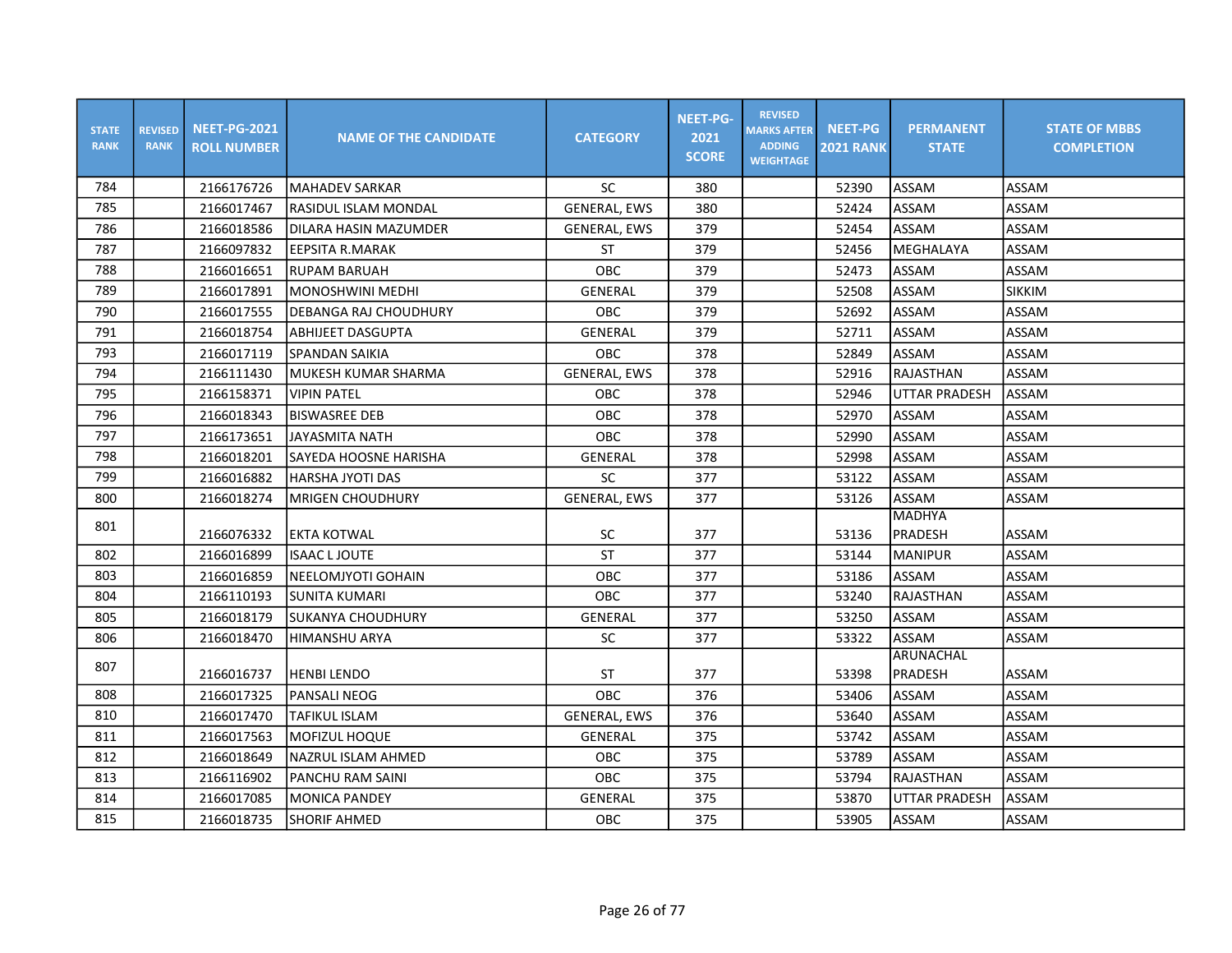| <b>STATE</b><br><b>RANK</b> | <b>REVISED</b><br><b>RANK</b> | <b>NEET-PG-2021</b><br><b>ROLL NUMBER</b> | <b>NAME OF THE CANDIDATE</b> | <b>CATEGORY</b>     | <b>NEET-PG-</b><br>2021<br><b>SCORE</b> | <b>REVISED</b><br><b>MARKS AFTER</b><br><b>ADDING</b><br><b>WEIGHTAGE</b> | <b>NEET-PG</b><br><b>2021 RANK</b> | <b>PERMANENT</b><br><b>STATE</b> | <b>STATE OF MBBS</b><br><b>COMPLETION</b> |
|-----------------------------|-------------------------------|-------------------------------------------|------------------------------|---------------------|-----------------------------------------|---------------------------------------------------------------------------|------------------------------------|----------------------------------|-------------------------------------------|
| 816                         |                               | 2166018749                                | <b>DOLI CHOUDHURY</b>        | OBC                 | 375                                     |                                                                           | 53915                              | ASSAM                            | ASSAM                                     |
| 817                         |                               | 2166017949                                | <b>NABANITA DEKA</b>         | GENERAL             | 375                                     |                                                                           | 53958                              | <b>ASSAM</b>                     | <b>SIKKIM</b>                             |
| 818                         |                               | 2166018578                                | <b>FERDOUSI BEGUM</b>        | <b>GENERAL</b>      | 375                                     |                                                                           | 54133                              | ASSAM                            | ASSAM                                     |
| 819                         |                               | 2166098478                                | <b>SINYO KASHUNG</b>         | <b>ST</b>           | 374                                     |                                                                           | 54288                              | <b>MANIPUR</b>                   | ASSAM                                     |
| 820                         |                               | 2166098411                                | <b>KAYANAT RIZBE</b>         | GENERAL             | 374                                     |                                                                           | 54329                              | ASSAM                            | ASSAM                                     |
| 821                         |                               | 2166016887                                | <b>PRIYANKA DAS</b>          | <b>SC</b>           | 374                                     |                                                                           | 54397                              | <b>ASSAM</b>                     | ASSAM                                     |
| 822                         |                               | 2166115876                                | K NIRMALA SINGHA             | OBC                 | 374                                     |                                                                           | 54490                              | <b>ASSAM</b>                     | ASSAM                                     |
| 823                         |                               | 2166017599                                | STUTI DAS                    | GENERAL             | 374                                     |                                                                           | 54507                              | ASSAM                            | MEGHALAYA                                 |
| 872                         | 823 A                         | 2166017731                                | <b>TANUSHREE DEBNATH</b>     | <b>OBC</b>          | 363                                     | 373.89                                                                    | 58279                              | ASSAM                            | ASSAM                                     |
| 876                         | 823B                          | 2166017521                                | <b>SONGSAR PATOR</b>         | <b>ST</b>           | 363                                     | 373.89                                                                    | 58431                              | <b>ASSAM</b>                     | ASSAM                                     |
| 824                         |                               | 2166017774                                | <b>SK MD WASIM IKBAL</b>     | <b>GENERAL</b>      | 373                                     |                                                                           | 54653                              | ASSAM                            | ASSAM                                     |
| 825                         |                               | 2166016612                                | <b>HEERAKJYOTI SARKAR</b>    | <b>OBC</b>          | 373                                     |                                                                           | 54721                              | <b>ASSAM</b>                     | ASSAM                                     |
| 826                         |                               | 2166018281                                | DR. NIRMAL KUMAR             | OBC                 | 373                                     |                                                                           | 54759                              | ASSAM                            | ASSAM                                     |
| 827                         |                               | 2166176691                                | <b>RAJI DUTTA</b>            | <b>OBC</b>          | 373                                     |                                                                           | 54853                              | ASSAM                            | ASSAM                                     |
| 828                         |                               | 2166107681                                | <b>ABHISHEK PAUL</b>         | <b>GENERAL</b>      | 373                                     |                                                                           | 54858                              | ASSAM                            | <b>SIKKIM</b>                             |
| 829                         |                               | 2166018810                                | <b>BHASKAR JYOTI DEWRI</b>   | ST                  | 373                                     |                                                                           | 54868                              | ASSAM                            | ASSAM                                     |
| 830                         |                               | 2166016979                                | PHOEBE MAINAO BRAHMA         | <b>ST</b>           | 372                                     |                                                                           | 54918                              | <b>ASSAM</b>                     | ASSAM                                     |
| 831                         |                               | 2166021946                                | <b>SHASHI SHASHANK</b>       | <b>OBC</b>          | 372                                     |                                                                           | 54935                              | <b>BIHAR</b>                     | <b>ASSAM</b>                              |
| 832                         |                               | 2166018392                                | MUHAMMAD SAMEER HUSSAIN      | <b>GENERAL, EWS</b> | 372                                     |                                                                           | 55086                              | <b>ASSAM</b>                     | ASSAM                                     |
| 833                         |                               | 2166017519                                | <b>RAHUL NATH</b>            | OBC                 | 372                                     |                                                                           | 55128                              | ASSAM                            | ASSAM                                     |
| 834                         |                               | 2166016805                                | ISURAJIT DAS                 | OBC                 | 372                                     |                                                                           | 55189                              | ASSAM                            | ASSAM                                     |
| 835                         |                               | 2166018811                                | <b>TANIMA TASLIMA</b>        | <b>GENERAL</b>      | 371                                     |                                                                           | 55399                              | ASSAM                            | <b>KARNATAKA</b>                          |
| 836                         |                               | 2166017028                                | <b>SHOAIB AMAN</b>           | GENERAL             | 371                                     |                                                                           | 55536                              | ASSAM                            | ASSAM                                     |
| 837                         |                               | 2166018655                                | <b>AMITRAJIT ROY</b>         | GENERAL             | 370                                     |                                                                           | 55719                              | ASSAM                            | KARNATAKA                                 |
| 838                         |                               | 2166033281                                | SIMRAN MAHESHWARI            | GENERAL             | 370                                     |                                                                           | 55811                              | <b>DELHI</b>                     | ASSAM                                     |
| 839                         |                               | 2166018421                                | <b>KANKANA GOGOI</b>         | OBC                 | 370                                     |                                                                           | 55951                              | <b>ASSAM</b>                     | ASSAM                                     |
| 840                         |                               | 2166029320                                | RADHA KANT PANDEY            | GENERAL             | 370                                     |                                                                           | 55980                              | DELHI                            | ASSAM                                     |
| 841                         |                               | 2166176665                                | <b>ANKIT DAS</b>             | <b>SC</b>           | 370                                     |                                                                           | 56019                              | ASSAM                            | ASSAM                                     |
| 843                         |                               | 2166017441                                | PANKAJ MALAKAR               | SC                  | 369                                     |                                                                           | 56118                              | ASSAM                            | ASSAM                                     |
| 844                         |                               | 2166018798                                | <b>BHIMI DAIMARI</b>         | <b>ST</b>           | 369                                     |                                                                           | 56170                              | <b>ASSAM</b>                     | ASSAM                                     |
| 845                         |                               | 2166176621                                | RUHUL AMIN                   | <b>GENERAL, EWS</b> | 369                                     |                                                                           | 56171                              | <b>ASSAM</b>                     | ASSAM                                     |
| 847                         |                               | 2166018451                                | <b>ANKITA BHUYAN</b>         | OBC                 | 368                                     |                                                                           | 56509                              | <b>ASSAM</b>                     | ASSAM                                     |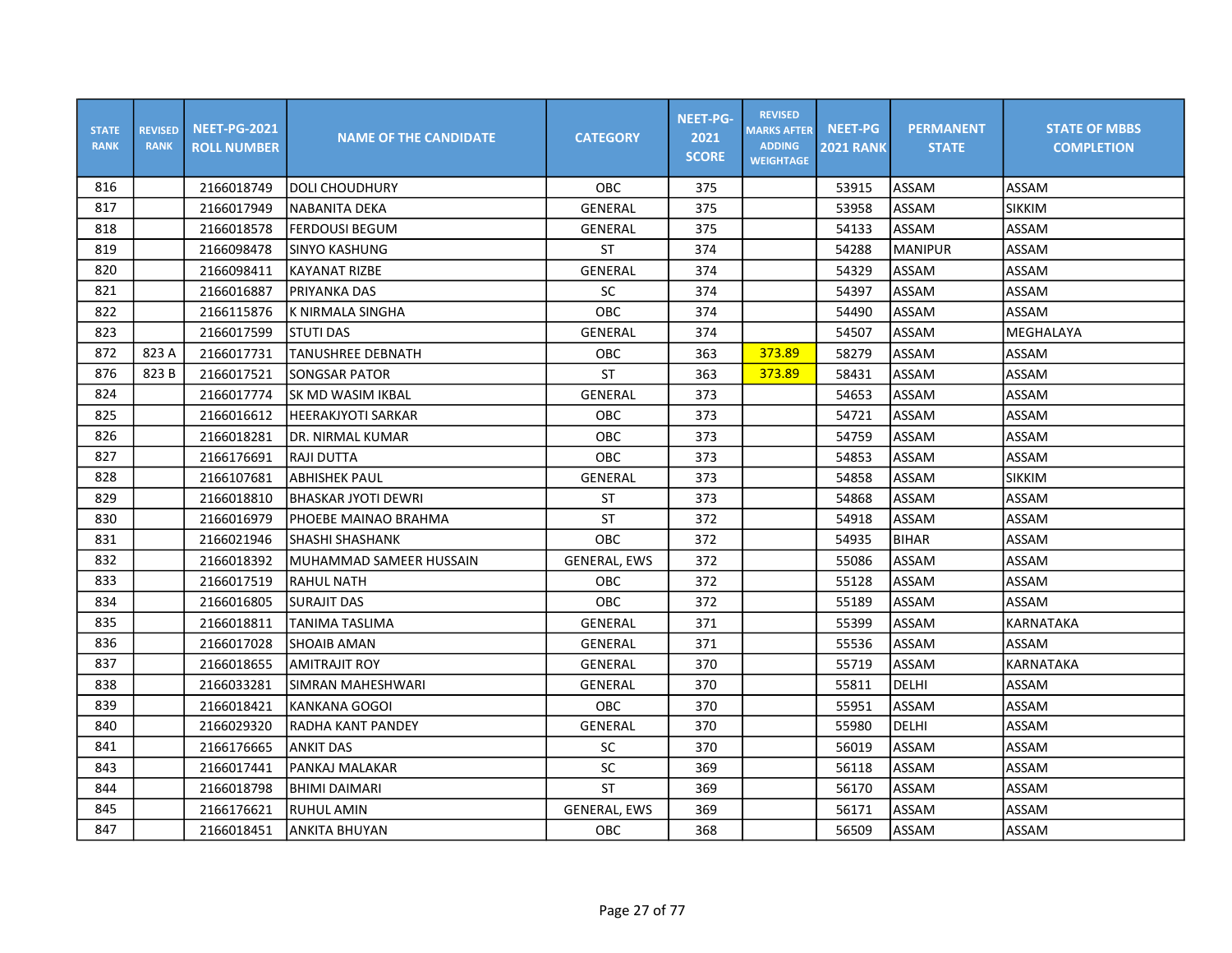| <b>STATE</b><br><b>RANK</b> | <b>REVISED</b><br><b>RANK</b> | <b>NEET-PG-2021</b><br><b>ROLL NUMBER</b> | <b>NAME OF THE CANDIDATE</b> | <b>CATEGORY</b>     | <b>NEET-PG-</b><br>2021<br><b>SCORE</b> | <b>REVISED</b><br><b>MARKS AFTER</b><br><b>ADDING</b><br><b>WEIGHTAGE</b> | <b>NEET-PG</b><br><b>2021 RANK</b> | <b>PERMANENT</b><br><b>STATE</b> | <b>STATE OF MBBS</b><br><b>COMPLETION</b> |
|-----------------------------|-------------------------------|-------------------------------------------|------------------------------|---------------------|-----------------------------------------|---------------------------------------------------------------------------|------------------------------------|----------------------------------|-------------------------------------------|
| 848                         |                               | 2166116930                                | <b>ASHOK KUMAR SAINI</b>     | <b>OBC</b>          | 368                                     |                                                                           | 56536                              | RAJASTHAN                        | ASSAM                                     |
| 849                         |                               | 2166098185                                | KONSAM KENEDY SINGH          | GENERAL             | 368                                     |                                                                           | 56637                              | <b>MANIPUR</b>                   | ASSAM                                     |
| 850                         |                               | 2166028769                                | <b>KAKALI TALUKDAR</b>       | <b>SC</b>           | 368                                     |                                                                           | 56642                              | ASSAM                            | ASSAM                                     |
| 851                         |                               | 2166017261                                | DOLEESMITA HAZARIKA          | <b>ST</b>           | 368                                     |                                                                           | 56653                              | <b>ASSAM</b>                     | ASSAM                                     |
| 852                         |                               | 2166172463                                | KALPA NARAYAN GHOSH          | <b>GENERAL</b>      | 367                                     |                                                                           | 56826                              | <b>ASSAM</b>                     | ASSAM                                     |
| 853                         |                               | 2166018018                                | <b>MADHAV PIRTANI</b>        | GENERAL             | 367                                     |                                                                           | 56938                              | <b>ASSAM</b>                     | ASSAM                                     |
| 854                         |                               | 2166176850                                | PARVEZ TARIQUE HASSAN        | GENERAL             | 367                                     |                                                                           | 56948                              | <b>ASSAM</b>                     | <b>KARNATAKA</b>                          |
| 855                         |                               | 2166173345                                | KUMARJYOTI DEKA              | <b>SC</b>           | 367                                     |                                                                           | 57003                              | ASSAM                            | ASSAM                                     |
| 909                         | 855 A                         | 2166016984                                | lmd muzakkir hussain         | <b>GENERAL, EWS</b> | 356                                     | 366.68                                                                    | 60769                              | ASSAM                            | ASSAM                                     |
| 856                         |                               | 2166173355                                | SUBHAJYOTI SUTRADHAR         | <b>SC</b>           | 366                                     |                                                                           | 57107                              | ASSAM                            | ASSAM                                     |
| 857                         |                               | 2166033594                                | RANGKYNSAI MARNGAR           | <b>ST</b>           | 366                                     |                                                                           | 57174                              | MEGHALAYA                        | ASSAM                                     |
| 858                         |                               | 2166018787                                | TUNU RANI DOLOI              | <b>ST</b>           | 366                                     |                                                                           | 57203                              | <b>ASSAM</b>                     | ASSAM                                     |
| 859                         |                               | 2166017593                                | <b>HISHAM AHMED</b>          | OBC                 | 366                                     |                                                                           | 57248                              | <b>ASSAM</b>                     | ASSAM                                     |
| 860                         |                               | 2166018462                                | <b>IPSITA PAUL</b>           | GENERAL             | 366                                     |                                                                           | 57286                              | <b>ASSAM</b>                     | ASSAM                                     |
| 861                         |                               | 2166174561                                | PRATIK P SAIKIA              | OBC                 | 366                                     |                                                                           | 57307                              | ASSAM                            | ASSAM                                     |
| 921                         | 861 A                         | 2166016680                                | <b>AJOY KUMAR SENGA</b>      | <b>ST</b>           | 355                                     | 365.65                                                                    | 61566                              | ASSAM                            | ASSAM                                     |
| 862                         |                               | 2166017011                                | <b>ARUNDHATI LAHON</b>       | <b>GENERAL</b>      | 365                                     |                                                                           | 57384                              | <b>ASSAM</b>                     | ASSAM                                     |
| 863                         |                               | 2166017105                                | PALLABI KONWAR               | <b>GENERAL</b>      | 365                                     |                                                                           | 57391                              | <b>ASSAM</b>                     | <b>ASSAM</b>                              |
| 864                         |                               | 2166112084                                | SANJAY CHOUDHARY             | OBC                 | 365                                     |                                                                           | 57437                              | <b>RAJASTHAN</b>                 | <b>ASSAM</b>                              |
| 865                         |                               | 2166176887                                | <b>HENNA</b>                 | OBC                 | 365                                     |                                                                           | 57814                              | KERALA                           | ASSAM                                     |
| 866                         |                               | 2166017187                                | <b>HAFIZUR RAHMAN</b>        | <b>GENERAL, EWS</b> | 365                                     |                                                                           | 57820                              | <b>ASSAM</b>                     | ASSAM                                     |
| 867                         |                               | 2166172210                                | lFARHAT QULSUM CHOWDHURY     | <b>GENERAL, EWS</b> | 364                                     |                                                                           | 57988                              | ASSAM                            | ASSAM                                     |
| 868                         |                               | 2166175359                                | PURBA MAZUMDER               | GENERAL             | 364                                     |                                                                           | 58109                              | ASSAM                            | ASSAM                                     |
| 869                         |                               | 2166173264                                | <b>BISHAL DAM</b>            | GENERAL             | 364                                     |                                                                           | 58124                              | <b>ASSAM</b>                     | ASSAM                                     |
| 870                         |                               | 2166017518                                | <b>UJJAL PRADIP DUTTA</b>    | GENERAL             | 363                                     |                                                                           | 58208                              | <b>ASSAM</b>                     | ASSAM                                     |
| 871                         |                               | 2166173058                                | <b>SWARNALI NATH</b>         | OBC                 | 363                                     |                                                                           | 58252                              | ASSAM                            | ASSAM                                     |
| 873                         |                               | 2166176671                                | TILMAYA LIMBU                | <b>ST</b>           | 363                                     |                                                                           | 58292                              | <b>WEST BENGAL</b>               | ASSAM                                     |
| 874                         |                               | 2166017892                                | RABIUL AWAL                  | <b>GENERAL, EWS</b> | 363                                     |                                                                           | 58313                              | ASSAM                            | ASSAM                                     |
| 875                         |                               | 2166028106                                | <b>KAPIL SHARMA</b>          | GENERAL             | 363                                     |                                                                           | 58341                              | RAJASTHAN                        | ASSAM                                     |
| 877                         |                               | 2166017284                                | YASHODA BARUVA               | <b>GENERAL</b>      | 363                                     |                                                                           | 58487                              | <b>ASSAM</b>                     | <b>SIKKIM</b>                             |
| 878                         |                               | 2166018349                                | JAHNAVEE CHETIA              | OBC                 | 363                                     |                                                                           | 58510                              | <b>ASSAM</b>                     | ASSAM                                     |
| 879                         |                               | 2166030063                                | SABANA ANJUM BORA            | GENERAL             | 362                                     |                                                                           | 58559                              | <b>ASSAM</b>                     | <b>UTTAR PRADESH</b>                      |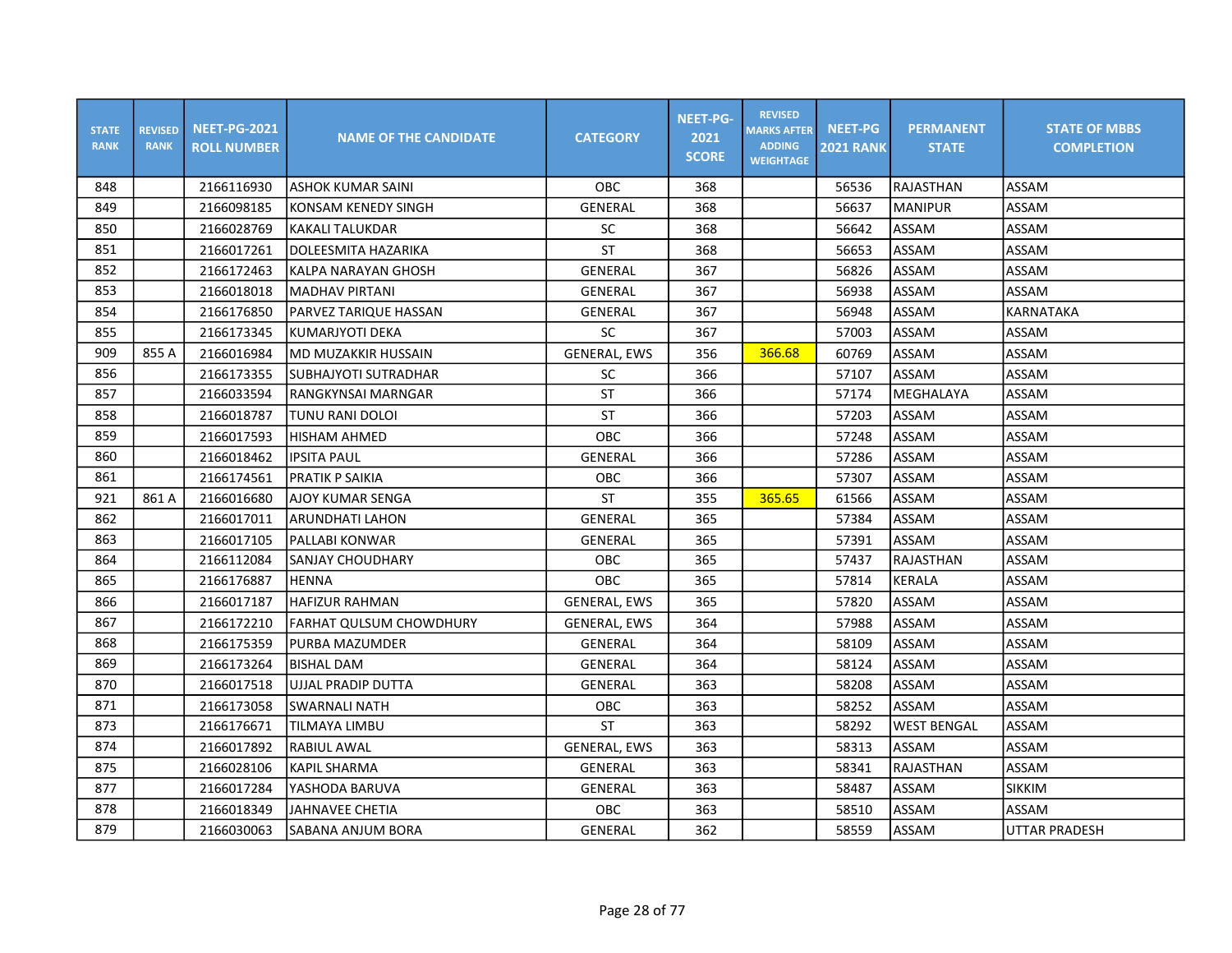| <b>STATE</b><br><b>RANK</b> | <b>REVISED</b><br><b>RANK</b> | <b>NEET-PG-2021</b><br><b>ROLL NUMBER</b> | <b>NAME OF THE CANDIDATE</b>  | <b>CATEGORY</b>     | <b>NEET-PG-</b><br>2021<br><b>SCORE</b> | <b>REVISED</b><br><b>MARKS AFTER</b><br><b>ADDING</b><br><b>WEIGHTAGE</b> | <b>NEET-PG</b><br><b>2021 RANK</b> | <b>PERMANENT</b><br><b>STATE</b> | <b>STATE OF MBBS</b><br><b>COMPLETION</b> |
|-----------------------------|-------------------------------|-------------------------------------------|-------------------------------|---------------------|-----------------------------------------|---------------------------------------------------------------------------|------------------------------------|----------------------------------|-------------------------------------------|
| 880                         |                               | 2166018376                                | <b>NOBOJIT BORAH</b>          | GENERAL             | 362                                     |                                                                           | 58694                              | ASSAM                            | <b>TRIPURA</b>                            |
| 881                         |                               | 2166018795                                | <b>MONICA DEVI</b>            | <b>OBC</b>          | 362                                     |                                                                           | 58697                              | <b>ASSAM</b>                     | ASSAM                                     |
| 882                         |                               | 2166016796                                | <b>MONALISHA DAS</b>          | <b>GENERAL</b>      | 362                                     |                                                                           | 58788                              | ASSAM                            | ASSAM                                     |
| 883                         |                               | 2166173263                                | <b>DIVAKAR PALIT</b>          | GENERAL             | 362                                     |                                                                           | 58819                              | MEGHALAYA                        | ASSAM                                     |
| 884                         |                               | 2166018014                                | <b>SAMPRITI PAUL</b>          | <b>OBC</b>          | 362                                     |                                                                           | 58835                              | <b>ASSAM</b>                     | <b>SIKKIM</b>                             |
| 885                         |                               | 2166017601                                | <b>BAHNIMAAN TALUKDAR</b>     | <b>GENERAL</b>      | 361                                     |                                                                           | 58955                              | ASSAM                            | ASSAM                                     |
| 886                         |                               | 2166017071                                | <b>KAKALI DEKA</b>            | OBC                 | 361                                     |                                                                           | 59008                              | ASSAM                            | ASSAM                                     |
| 887                         |                               | 2166017208                                | SAHNAZ HASINA                 | GENERAL             | 361                                     |                                                                           | 59057                              | ASSAM                            | ASSAM                                     |
| 888                         |                               | 2166165576                                | ISUNAYAN SARMA                | GENERAL             | 361                                     |                                                                           | 59112                              | <b>ASSAM</b>                     | ASSAM                                     |
| 889                         |                               | 2166018866                                | <b>MRIGANKA KISHORE BORAH</b> | <b>OBC</b>          | 361                                     |                                                                           | 59117                              | <b>ASSAM</b>                     | <b>OTHERS</b>                             |
| 891                         |                               | 2166166373                                | VISHNU SWAROOP SHRIVASTAVA    | <b>GENERAL, EWS</b> | 360                                     |                                                                           | 59260                              | <b>UTTAR PRADESH</b>             | <b>ASSAM</b>                              |
| 892                         |                               | 2166018762                                | PRAGYASHREE BORAH             | <b>OBC</b>          | 360                                     |                                                                           | 59276                              | ASSAM                            | ASSAM                                     |
| 893                         |                               | 2166177017                                | <b>MAHENDRA GURUNG</b>        | <b>OBC</b>          | 360                                     |                                                                           | 59317                              | <b>SIKKIM</b>                    | ASSAM                                     |
| 894                         |                               | 2166018551                                | <b>BISHAL KOIRI</b>           | <b>OBC</b>          | 360                                     |                                                                           | 59506                              | ASSAM                            | ASSAM                                     |
| 895                         |                               | 2166016956                                | DEEPIKA DUTTA                 | OBC                 | 360                                     |                                                                           | 59515                              | ASSAM                            | ASSAM                                     |
| 896                         |                               | 2166016830                                | <b>STUTI CHHAWCHHARIA</b>     | <b>GENERAL</b>      | 360                                     |                                                                           | 59616                              | ASSAM                            | ASSAM                                     |
| 897                         |                               | 2166101199                                | <b>GAURAV GOALA</b>           | <b>OBC</b>          | 359                                     |                                                                           | 59981                              | ASSAM                            | ASSAM                                     |
| 898                         |                               | 2166018872                                | RUPAM KALITA                  | <b>GENERAL</b>      | 359                                     |                                                                           | 60028                              | <b>ASSAM</b>                     | ASSAM                                     |
| 899                         |                               | 2166017993                                | MEGHA AGARWALA                | <b>GENERAL</b>      | 359                                     |                                                                           | 60037                              | ASSAM                            | KARNATAKA                                 |
| 900                         |                               | 2166017244                                | ANANYA GOGOI                  | OBC                 | 359                                     |                                                                           | 60059                              | ASSAM                            | ASSAM                                     |
| 901                         |                               | 2166176468                                | ISHAHBAZ HUSSAIN              | <b>GENERAL</b>      | 358                                     |                                                                           | 60237                              | ASSAM                            | ASSAM                                     |
| 902                         |                               | 2166017958                                | IBABUL DEBNATH                | OBC                 | 358                                     |                                                                           | 60263                              | <b>ASSAM</b>                     | <b>OTHERS</b>                             |
| 903                         |                               | 2166176012                                | <b>ABHISHEK DAS</b>           | SC                  | 357                                     |                                                                           | 60435                              | <b>WEST BENGAL</b>               | ASSAM                                     |
| 904                         |                               | 2166106135                                | <b>VIVEK SHARMA</b>           | OBC                 | 357                                     |                                                                           | 60573                              | <b>PUNJAB</b>                    | ASSAM                                     |
| 905                         |                               | 2166017308                                | İNISHAMONI MALI               | SC                  | 357                                     |                                                                           | 60586                              | ASSAM                            | ASSAM                                     |
| 906                         |                               | 2166172519                                | <b>ABHIGYAN BARMAN</b>        | GENERAL             | 357                                     |                                                                           | 60655                              | ASSAM                            | ASSAM                                     |
| 907                         |                               | 2166018329                                | <b>SONU PAUL</b>              | <b>OBC</b>          | 357                                     |                                                                           | 60681                              | ASSAM                            | ASSAM                                     |
| 908                         |                               | 2166165677                                | IBAIBHAV JITANI               | GENERAL             | 357                                     |                                                                           | 60755                              | ASSAM                            | ASSAM                                     |
| 910                         |                               | 2166016779                                | APARAJITA CHAKRABORTY         | GENERAL             | 356                                     |                                                                           | 60868                              | ASSAM                            | ASSAM                                     |
| 911                         |                               | 2166016890                                | <b>KESHOB JYOTI CHUTIA</b>    | OBC                 | 356                                     |                                                                           | 60872                              | ASSAM                            | ASSAM                                     |
| 912                         |                               | 2166018678                                | RITOJA CHAKRABORTY            | GENERAL             | 356                                     |                                                                           | 60882                              | ASSAM                            | ASSAM                                     |
| 913                         |                               | 2166163090                                | VANSANGPUII                   | <b>ST</b>           | 356                                     |                                                                           | 61014                              | <b>MIZORAM</b>                   | ASSAM                                     |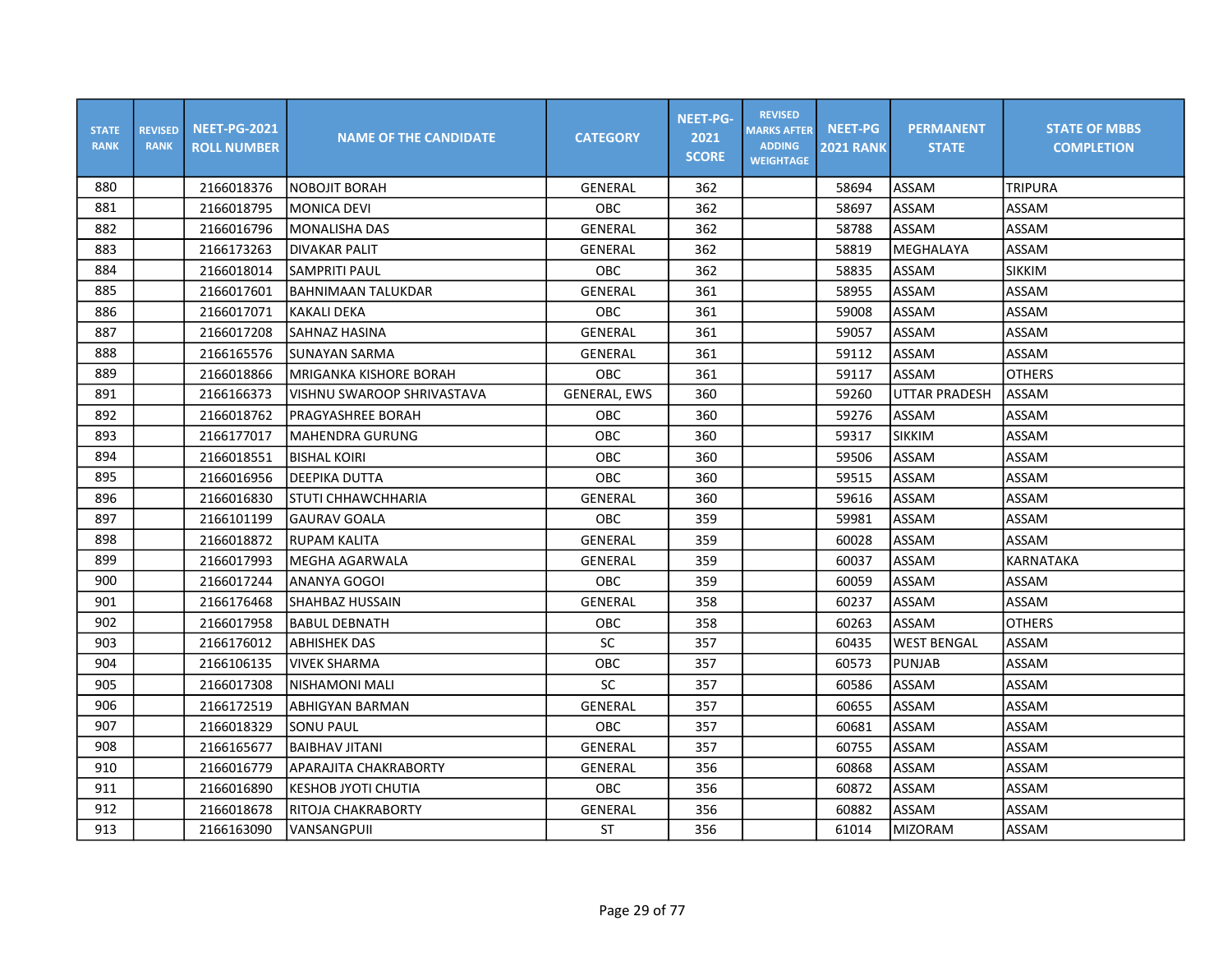| <b>STATE</b><br><b>RANK</b> | <b>REVISED</b><br><b>RANK</b> | <b>NEET-PG-2021</b><br><b>ROLL NUMBER</b> | <b>NAME OF THE CANDIDATE</b> | <b>CATEGORY</b>     | <b>NEET-PG-</b><br>2021<br><b>SCORE</b> | <b>REVISED</b><br><b>MARKS AFTER</b><br><b>ADDING</b><br><b>WEIGHTAGE</b> | <b>NEET-PG</b><br><b>2021 RANK</b> | <b>PERMANENT</b><br><b>STATE</b> | <b>STATE OF MBBS</b><br><b>COMPLETION</b> |
|-----------------------------|-------------------------------|-------------------------------------------|------------------------------|---------------------|-----------------------------------------|---------------------------------------------------------------------------|------------------------------------|----------------------------------|-------------------------------------------|
| 914                         |                               | 2166164694                                | <b>KRITIKA NIGAM</b>         | GENERAL             | 356                                     |                                                                           | 61092                              | <b>UTTAR PRADESH</b>             | <b>ASSAM</b>                              |
| 972                         | 914 A                         | 2166016971                                | <b>JOYDEEP RABHA</b>         | <b>ST</b>           | 345                                     | 355.35                                                                    | 65355                              | <b>ASSAM</b>                     | ASSAM                                     |
| 915                         |                               | 2166032353                                | <b>MADHAVI NAYYAR</b>        | <b>GENERAL</b>      | 355                                     |                                                                           | 61214                              | DELHI                            | ASSAM                                     |
| 916                         |                               | 2166017434                                | SWAGATA NANDINI BAISHYA      | <b>GENERAL</b>      | 355                                     |                                                                           | 61302                              | ASSAM                            | ASSAM                                     |
| 917                         |                               | 2166173591                                | WAHIDA IYAMIN HUSSAIN        | GENERAL             | 355                                     |                                                                           | 61423                              | ASSAM                            | ASSAM                                     |
| 918                         |                               | 2166017212                                | SABEHA TASNEEM               | <b>GENERAL</b>      | 355                                     |                                                                           | 61441                              | <b>ASSAM</b>                     | ASSAM                                     |
| 919                         |                               | 2166097777                                | IADARITY ANGELYNE NONGKYNRIH | <b>ST</b>           | 355                                     |                                                                           | 61455                              | MEGHALAYA                        | ASSAM                                     |
| 920                         |                               | 2166017963                                | <b>HARSHAJEET BARMAN</b>     | OBC                 | 355                                     |                                                                           | 61540                              | ASSAM                            | ASSAM                                     |
| 922                         |                               | 2166018311                                | <b>AMLAN DAS</b>             | SC                  | 354                                     |                                                                           | 61718                              | <b>ASSAM</b>                     | ASSAM                                     |
| 923                         |                               | 2166018573                                | <b>DIGBIJOY ROY</b>          | SC                  | 354                                     |                                                                           | 61729                              | <b>ASSAM</b>                     | ASSAM                                     |
| 924                         |                               | 2166018016                                | RITUPARNA PURKAYASTHA        | SC                  | 354                                     |                                                                           | 61901                              | <b>ASSAM</b>                     | ASSAM                                     |
| 925                         |                               | 2166017380                                | <b>PRAKASH BARMAN</b>        | GENERAL             | 353                                     |                                                                           | 62010                              | <b>ASSAM</b>                     | ASSAM                                     |
| 926                         |                               | 2166017122                                | <b>MRIDUPAWAN BORA</b>       | OBC                 | 353                                     |                                                                           | 62032                              | <b>ASSAM</b>                     | ASSAM                                     |
| 927                         |                               | 2166018135                                | <b>SOUVIK BANIK</b>          | <b>GENERAL, EWS</b> | 353                                     |                                                                           | 62079                              | <b>ASSAM</b>                     | ASSAM                                     |
| 928                         |                               | 2166017247                                | PRIYANKA DUTTA               | <b>OBC</b>          | 353                                     |                                                                           | 62083                              | ASSAM                            | ASSAM                                     |
| 929                         |                               | 2166017538                                | KHAZAM UDDIN LASKAR          | <b>GENERAL, EWS</b> | 353                                     |                                                                           | 62085                              | <b>ASSAM</b>                     | ASSAM                                     |
| 930                         |                               | 2166017132                                | <b>DR AYON NAG</b>           | <b>OBC</b>          | 353                                     |                                                                           | 62142                              | <b>ASSAM</b>                     | ASSAM                                     |
| 931                         |                               | 2166017129                                | <b>AMIT KUMAR YADAV</b>      | <b>OBC</b>          | 352                                     |                                                                           | 62302                              | <b>ASSAM</b>                     | ASSAM                                     |
| 932                         |                               | 2166016940                                | <b>SAJEDUR RAHMAN</b>        | <b>GENERAL, EWS</b> | 352                                     |                                                                           | 62306                              | ASSAM                            | ASSAM                                     |
| 933                         |                               | 2166173832                                | APARAJITA SINGHA             | OBC                 | 352                                     |                                                                           | 62364                              | ASSAM                            | ASSAM                                     |
| 934                         |                               | 2166018325                                | <b>CHAMPAK PATHAK</b>        | GENERAL             | 352                                     |                                                                           | 62422                              | <b>ASSAM</b>                     | ASSAM                                     |
| 935                         |                               | 2166032497                                | IPRANOY MEDHI                | GENERAL             | 352                                     |                                                                           | 62514                              | ASSAM                            | ASSAM                                     |
| 936                         |                               | 2166017022                                | <b>HIMANKAN KASHYAP</b>      | GENERAL             | 352                                     |                                                                           | 62523                              | <b>ASSAM</b>                     | ASSAM                                     |
| 937                         |                               | 2166017060                                | <b>JULEE RAJKHOWA</b>        | <b>GENERAL, EWS</b> | 352                                     |                                                                           | 62539                              | <b>ASSAM</b>                     | ASSAM                                     |
| 938                         |                               | 2166017912                                | PUNITA JAJODIA               | GENERAL             | 352                                     |                                                                           | 62549                              | <b>ASSAM</b>                     | ASSAM                                     |
| 939                         |                               | 2166018597                                | K AMIT KUMAR SINGH           | OBC                 | 352                                     |                                                                           | 62579                              | <b>ASSAM</b>                     | ASSAM                                     |
| 940                         |                               | 2166172613                                | RAHUL SHARMA                 | GENERAL             | 352                                     |                                                                           | 62597                              | ASSAM                            | ASSAM                                     |
| 941                         |                               | 2166097817                                | SALOMI A SANGMA              | <b>ST</b>           | 351                                     |                                                                           | 62684                              | MEGHALAYA                        | ASSAM                                     |
| 942                         |                               | 2166018145                                | SHANTILATA MAJHI             | <b>GENERAL</b>      | 351                                     |                                                                           | 62841                              | <b>ASSAM</b>                     | MEGHALAYA                                 |
| 943                         |                               | 2166032280                                | <b>JAYATI KUKRETI</b>        | GENERAL             | 351                                     |                                                                           | 62941                              | UTTARAKHAND                      | ASSAM                                     |
| 944                         |                               | 2166017006                                | <b>NILOTPAL BARUA</b>        | GENERAL             | 350                                     |                                                                           | 62961                              | <b>ASSAM</b>                     | ASSAM                                     |
| 945                         |                               | 2166018323                                | ANKUR KUMAR PHUKAN           | OBC                 | 350                                     |                                                                           | 62987                              | <b>ASSAM</b>                     | ASSAM                                     |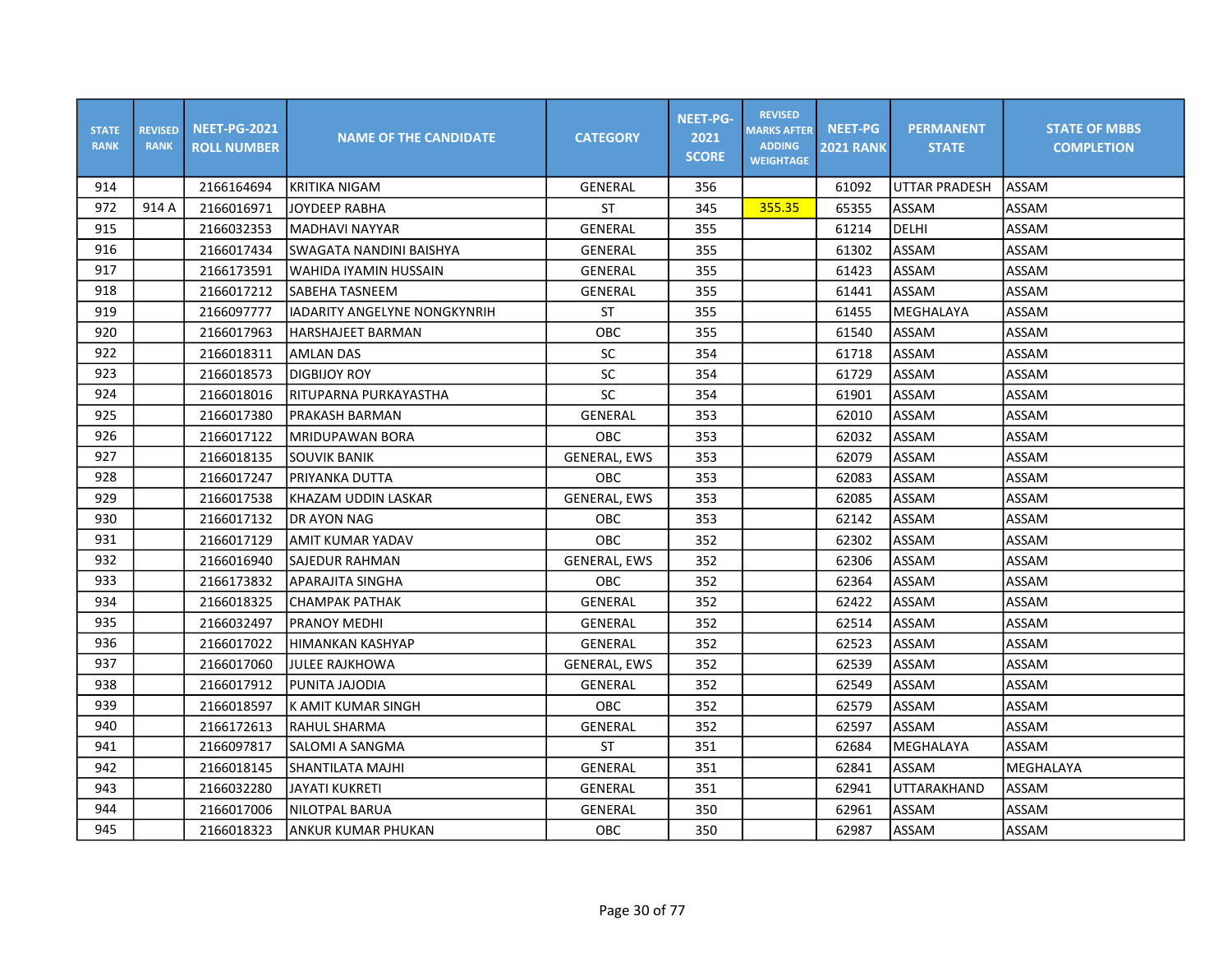| <b>STATE</b><br><b>RANK</b> | <b>REVISED</b><br><b>RANK</b> | <b>NEET-PG-2021</b><br><b>ROLL NUMBER</b> | <b>NAME OF THE CANDIDATE</b> | <b>CATEGORY</b>     | <b>NEET-PG-</b><br>2021<br><b>SCORE</b> | <b>REVISED</b><br><b>MARKS AFTER</b><br><b>ADDING</b><br><b>WEIGHTAGE</b> | <b>NEET-PG</b><br><b>2021 RANK</b> | <b>PERMANENT</b><br><b>STATE</b> | <b>STATE OF MBBS</b><br><b>COMPLETION</b> |
|-----------------------------|-------------------------------|-------------------------------------------|------------------------------|---------------------|-----------------------------------------|---------------------------------------------------------------------------|------------------------------------|----------------------------------|-------------------------------------------|
| 946                         |                               | 2166017999                                | <b>BABLU SARMA</b>           | GENERAL             | 350                                     |                                                                           | 63031                              | ASSAM                            | ASSAM                                     |
| 947                         |                               | 2166099806                                | DIBYENDU CHAKRAVARTY         | <b>GENERAL</b>      | 350                                     |                                                                           | 63466                              | ASSAM                            | ASSAM                                     |
| 948                         |                               | 2166017350                                | <b>DHRUBA JYOTI KASHYAP</b>  | <b>SC</b>           | 350                                     |                                                                           | 63474                              | ASSAM                            | ASSAM                                     |
| 949                         |                               | 2166166405                                | <b>TAPAJA MOHANTA</b>        | GENERAL             | 350                                     |                                                                           | 63514                              | <b>UTTAR PRADESH</b>             | ASSAM                                     |
| 950                         |                               | 2166030664                                | <b>SONAMONI DAS</b>          | GENERAL             | 349                                     |                                                                           | 63577                              | <b>ASSAM</b>                     | <b>OTHERS</b>                             |
| 951                         |                               | 2166018427                                | <b>MD MUKIBUR RAHMAN</b>     | <b>GENERAL, EWS</b> | 349                                     |                                                                           | 63580                              | ASSAM                            | ASSAM                                     |
| 952                         |                               | 2166176900                                | KALLOL BASAK                 | OBC                 | 349                                     |                                                                           | 63674                              | ASSAM                            | ASSAM                                     |
| 953                         |                               | 2166016986                                | MD AKHINUR ISLAM             | GENERAL             | 349                                     |                                                                           | 63801                              | ASSAM                            | ASSAM                                     |
| 954                         |                               | 2166017947                                | lJYOTI PRASAD BHATTACHARYYA  | <b>GENERAL</b>      | 349                                     |                                                                           | 63803                              | ASSAM                            | ASSAM                                     |
| 955                         |                               | 2166017326                                | IMRIDUSMITA DAS              | <b>GENERAL</b>      | 349                                     |                                                                           | 63817                              | ASSAM                            | <b>OTHERS</b>                             |
| 956                         |                               | 2166018202                                | SYED RAHUL AHMED             | GENERAL             | 348                                     |                                                                           | 64023                              | ASSAM                            | ASSAM                                     |
| 957                         |                               | 2166018622                                | MANASMITA DEB                | <b>OBC</b>          | 348                                     |                                                                           | 64033                              | ASSAM                            | ASSAM                                     |
| 958                         |                               | 2166117976                                | PRANAY SHARMA                | GENERAL             | 348                                     |                                                                           | 64087                              | <b>SIKKIM</b>                    | ASSAM                                     |
| 959                         |                               | 2166018379                                | SHABNAM AHMEDA               | <b>GENERAL, EWS</b> | 348                                     |                                                                           | 64138                              | ASSAM                            | ASSAM                                     |
| 960                         |                               | 2166018524                                | <b>SAHIDUL HOQUE</b>         | OBC                 | 348                                     |                                                                           | 64181                              | ASSAM                            | ASSAM                                     |
| 961                         |                               | 2166018184                                | RAKESH KUMAR BOTHRA          | GENERAL             | 347                                     |                                                                           | 64301                              | ASSAM                            | ASSAM                                     |
| 962                         |                               | 2166018377                                | RITUSMITA BARUAH             | GENERAL             | 347                                     |                                                                           | 64585                              | ASSAM                            | ASSAM                                     |
| 963                         |                               | 2166018579                                | <b>IKBAL BAHAR</b>           | <b>GENERAL, EWS</b> | 347                                     |                                                                           | 64610                              | ASSAM                            | ASSAM                                     |
| 964                         |                               | 2166018883                                | MAYURAKSHI SARMA             | GENERAL             | 347                                     |                                                                           | 64616                              | ASSAM                            | ASSAM                                     |
| 1014                        | 964 A                         | 2166016622                                | <b>NABIN PEGU</b>            | ST                  | 336                                     | 346.08                                                                    | 68887                              | ASSAM                            | ASSAM                                     |
| 965                         |                               | 2166017032                                | lMADHUSMITA SHYAM            | <b>ST</b>           | 346                                     |                                                                           | 64698                              | ASSAM                            | ASSAM                                     |
| 966                         |                               | 2166018917                                | lSAURAV SHARMA               | <b>GENERAL</b>      | 346                                     |                                                                           | 64737                              | ASSAM                            | <b>SIKKIM</b>                             |
| 967                         |                               | 2166016792                                | MONALI BARUAH                | OBC                 | 346                                     |                                                                           | 64801                              | ASSAM                            | ASSAM                                     |
| 968                         |                               | 2166018319                                | ADITYA GOENKA                | GENERAL             | 346                                     |                                                                           | 64836                              | ASSAM                            | ASSAM                                     |
| 969                         |                               | 2166018757                                | <b>VIKAS AGARWAL</b>         | <b>GENERAL</b>      | 345                                     |                                                                           | 64945                              | ASSAM                            | <b>OTHERS</b>                             |
| 970                         |                               | 2166029086                                | RAJARSHI DEORI               | <b>ST</b>           | 345                                     |                                                                           | 65026                              | ASSAM                            | <b>OTHERS</b>                             |
| 971                         |                               | 2166176889                                | JOYETA PHUKAN                | OBC                 | 345                                     |                                                                           | 65266                              | ASSAM                            | ASSAM                                     |
| 973                         |                               | 2166016948                                | RAJRANI                      | <b>OBC</b>          | 344                                     |                                                                           | 65525                              | RAJASTHAN                        | ASSAM                                     |
| 974                         |                               | 2166150876                                | <b>AKSHAT ASHESH</b>         | GENERAL             | 344                                     |                                                                           | 65659                              | <b>UTTAR PRADESH</b>             | ASSAM                                     |
| 975                         |                               | 2166016838                                | <b>MAYUR PANKHI BORUAH</b>   | OBC                 | 344                                     |                                                                           | 65686                              | ASSAM                            | ASSAM                                     |
| 976                         |                               | 2166017163                                | <b>UDIPTA BORAH</b>          | OBC                 | 344                                     |                                                                           | 65696                              | ASSAM                            | ASSAM                                     |
| 977                         |                               | 2166176622                                | RASIDUL HASSAN               | GENERAL             | 344                                     |                                                                           | 65747                              | ASSAM                            | ASSAM                                     |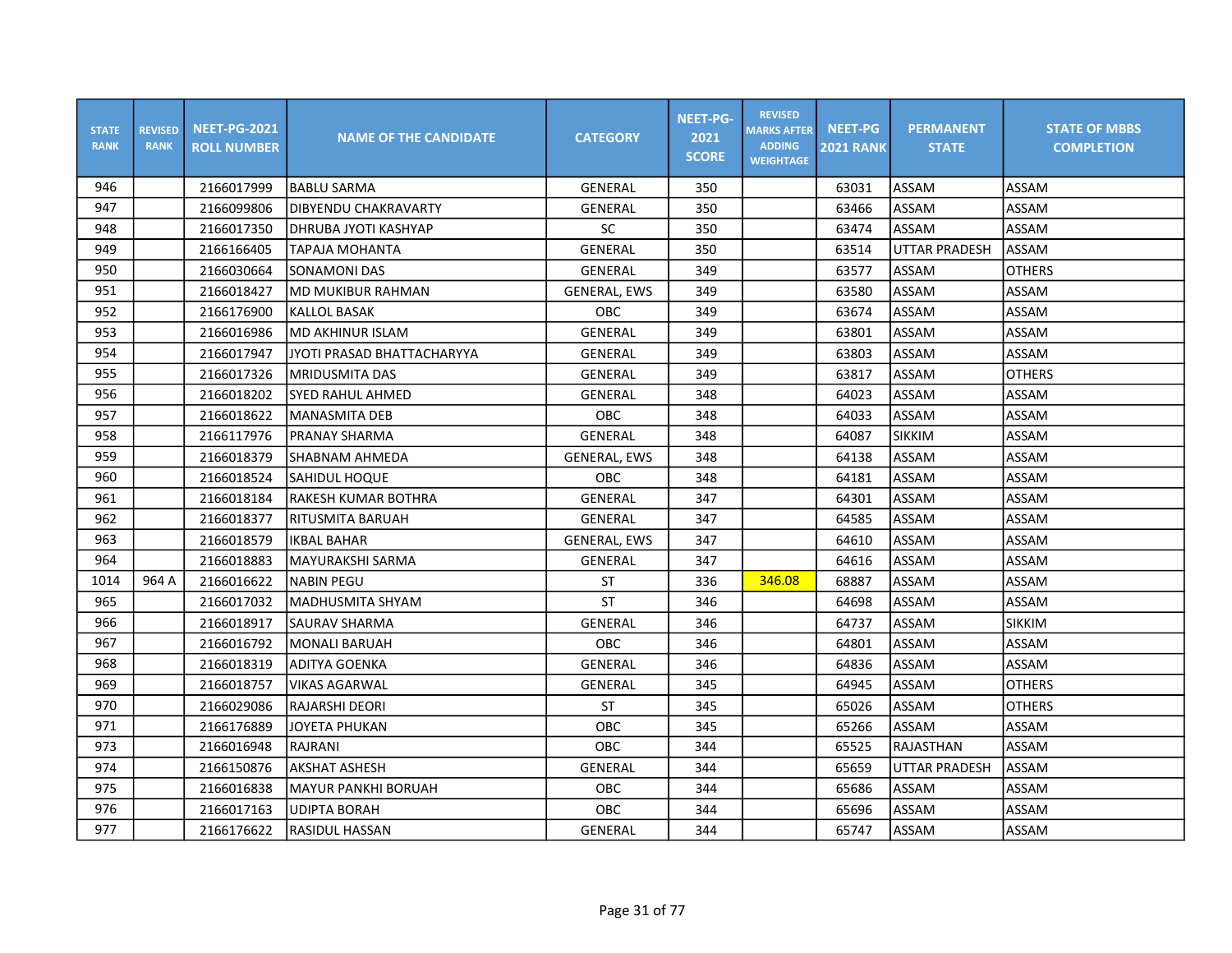| <b>STATE</b><br><b>RANK</b> | <b>REVISED</b><br><b>RANK</b> | <b>NEET-PG-2021</b><br><b>ROLL NUMBER</b> | <b>NAME OF THE CANDIDATE</b> | <b>CATEGORY</b>     | <b>NEET-PG-</b><br>2021<br><b>SCORE</b> | <b>REVISED</b><br><b>MARKS AFTER</b><br><b>ADDING</b><br><b>WEIGHTAGE</b> | <b>NEET-PG</b><br><b>2021 RANK</b> | <b>PERMANENT</b><br><b>STATE</b> | <b>STATE OF MBBS</b><br><b>COMPLETION</b> |
|-----------------------------|-------------------------------|-------------------------------------------|------------------------------|---------------------|-----------------------------------------|---------------------------------------------------------------------------|------------------------------------|----------------------------------|-------------------------------------------|
| 978                         |                               | 2166050436                                | SAURABH PATHAK               | GENERAL             | 343                                     |                                                                           | 65876                              | JHARKHAND                        | ASSAM                                     |
| 979                         |                               | 2166016829                                | DHRUBA JYOTI SAIKIA          | <b>ST</b>           | 343                                     |                                                                           | 66162                              | ASSAM                            | ASSAM                                     |
| 980                         |                               | 2166018777                                | SAYANTANEE ROY               | GENERAL             | 343                                     |                                                                           | 66206                              | ASSAM                            | ASSAM                                     |
| 981                         |                               | 2166018401                                | SHIBANGI SAHU                | OBC                 | 342                                     |                                                                           | 66278                              | ASSAM                            | ASSAM                                     |
| 982                         |                               | 2166167852                                | SHAILENDRA KUMAR BARTHWAL    | GENERAL             | 342                                     |                                                                           | 66363                              | UTTARAKHAND                      | ASSAM                                     |
| 983                         |                               | 2166017805                                | <b>SIMRAN KALITA</b>         | GENERAL             | 342                                     |                                                                           | 66453                              | ASSAM                            | ASSAM                                     |
| 984                         |                               | 2166176951                                | MAHENDRA KUMAR MATHURIA      | GENERAL             | 342                                     |                                                                           | 66473                              | RAJASTHAN                        | ASSAM                                     |
| 985                         |                               | 2166016584                                | INZAMAMUL HOQUE              | <b>GENERAL</b>      | 341                                     |                                                                           | 66616                              | ASSAM                            | ASSAM                                     |
| 986                         |                               | 2166176529                                | <b>HEMOLOTA DAIMARY</b>      | <b>ST</b>           | 341                                     |                                                                           | 66636                              | ASSAM                            | ASSAM                                     |
| 987                         |                               | 2166017581                                | <b>PARBIN SULTANA</b>        | <b>GENERAL</b>      | 341                                     |                                                                           | 66905                              | <b>ASSAM</b>                     | ASSAM                                     |
| 988                         |                               | 2166016831                                | <b>DIPIKA SINGHA</b>         | OBC                 | 341                                     |                                                                           | 66918                              | <b>ASSAM</b>                     | ASSAM                                     |
| 989                         |                               | 2166016793                                | <b>MAHTAB KHAN</b>           | <b>GENERAL</b>      | 340                                     |                                                                           | 67034                              | <b>ASSAM</b>                     | ASSAM                                     |
| 990                         |                               | 2166017852                                | PARAG GOSWAMI                | <b>GENERAL, EWS</b> | 340                                     |                                                                           | 67067                              | <b>ASSAM</b>                     | ASSAM                                     |
| 991                         |                               | 2166018433                                | RASMITA CHOUDHURY            | GENERAL             | 340                                     |                                                                           | 67241                              | <b>ASSAM</b>                     | ASSAM                                     |
| 992                         |                               | 2166016941                                | <b>ARCHITA BOIRAGI</b>       | OBC                 | 340                                     |                                                                           | 67299                              | <b>ASSAM</b>                     | ASSAM                                     |
| 1041                        | 992 A                         | 2166017622                                | <b>INDRANIL RABHA</b>        | <b>ST</b>           | 330                                     | 339.9                                                                     | 71089                              | ASSAM                            | ASSAM                                     |
| 993                         |                               | 2166017331                                | <b>SRESTHA BHARAT SURANA</b> | <b>GENERAL</b>      | 339                                     |                                                                           | 67530                              | ASSAM                            | ASSAM                                     |
| 994                         |                               | 2166030572                                | <b>DEBOMITA DEY</b>          | <b>GENERAL</b>      | 339                                     |                                                                           | 67568                              | <b>ASSAM</b>                     | <b>SIKKIM</b>                             |
| 995                         |                               | 2166051392                                | <b>DIVYA RANJAN</b>          | GENERAL             | 339                                     |                                                                           | 67667                              | <b>JHARKHAND</b>                 | ASSAM                                     |
| 996                         |                               | 2166018477                                | <b>MAYURRAKHI BORDOLOI</b>   | GENERAL             | 339                                     |                                                                           | 67682                              | ASSAM                            | <b>SIKKIM</b>                             |
| 997                         |                               | 2166016783                                | <b>JANUMONI SENAPATI</b>     | OBC                 | 339                                     |                                                                           | 67732                              | ASSAM                            | ASSAM                                     |
| 998                         |                               | 2166176453                                | RAJLAXMI SAIKIA              | <b>GENERAL</b>      | 339                                     |                                                                           | 67746                              | ASSAM                            | ASSAM                                     |
| 999                         |                               | 2166173515                                | <b>ANUSHIKHA JAIN</b>        | <b>GENERAL</b>      | 339                                     |                                                                           | 67767                              | ASSAM                            | ASSAM                                     |
| 1000                        |                               | 2166176884                                | AAKASH MAHAJAN               | GENERAL             | 339                                     |                                                                           | 67864                              | UTTARAKHAND                      | ASSAM                                     |
| 1001                        |                               | 2166018774                                | <b>HARPREET KOUR</b>         | SC                  | 338                                     |                                                                           | 67954                              | <b>ASSAM</b>                     | ASSAM                                     |
| 1002                        |                               | 2166098056                                | <b>V.L. RUATKIMI</b>         | <b>ST</b>           | 338                                     |                                                                           | 68070                              | MIZORAM                          | ASSAM                                     |
| 1003                        |                               | 2166016810                                | SANTOSH KUMAR GUPTA          | OBC                 | 338                                     |                                                                           | 68140                              | ASSAM                            | ASSAM                                     |
| 1004                        |                               | 2166018921                                | SNEHA AGARWAL                | GENERAL             | 338                                     |                                                                           | 68199                              | ASSAM                            | ASSAM                                     |
| 1005                        |                               | 2166017818                                | SUHEL MD FATIN AHMED LASKAR  | <b>GENERAL, EWS</b> | 338                                     |                                                                           | 68225                              | ASSAM                            | ASSAM                                     |
| 1006                        |                               | 2166017790                                | ROHIZ UDDIN AHMED            | <b>GENERAL</b>      | 337                                     |                                                                           | 68394                              | ASSAM                            | ASSAM                                     |
| 1007                        |                               | 2166167299                                | <b>PARWEZ AHMAD</b>          | OBC                 | 336                                     |                                                                           | 68591                              | <b>UTTAR PRADESH</b>             | ASSAM                                     |
| 1008                        |                               | 2166171489                                | <b>NASIMUS SAVA</b>          | <b>GENERAL, EWS</b> | 336                                     |                                                                           | 68613                              | ASSAM                            | <b>OTHERS</b>                             |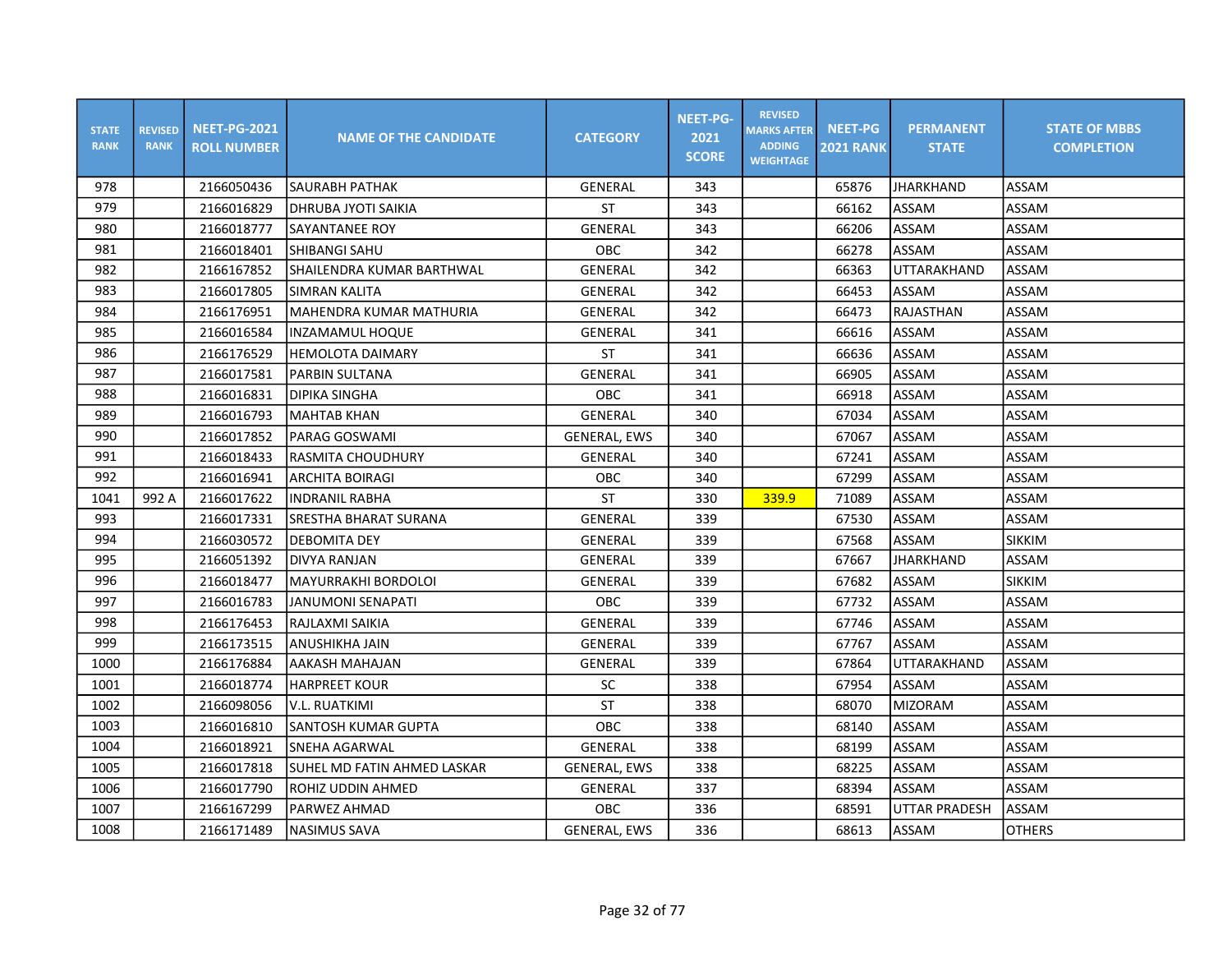| <b>STATE</b><br><b>RANK</b> | <b>REVISED</b><br><b>RANK</b> | <b>NEET-PG-2021</b><br><b>ROLL NUMBER</b> | <b>NAME OF THE CANDIDATE</b> | <b>CATEGORY</b>     | <b>NEET-PG-</b><br>2021<br><b>SCORE</b> | <b>REVISED</b><br><b>MARKS AFTER</b><br><b>ADDING</b><br><b>WEIGHTAGE</b> | <b>NEET-PG</b><br><b>2021 RANK</b> | <b>PERMANENT</b><br><b>STATE</b> | <b>STATE OF MBBS</b><br><b>COMPLETION</b> |
|-----------------------------|-------------------------------|-------------------------------------------|------------------------------|---------------------|-----------------------------------------|---------------------------------------------------------------------------|------------------------------------|----------------------------------|-------------------------------------------|
| 1009                        |                               | 2166018122                                | INANGSAN IRAT A KHYLLEP      | <b>ST</b>           | 336                                     |                                                                           | 68619                              | MEGHALAYA                        | ASSAM                                     |
| 1010                        |                               | 2166023816                                | AAKANSHA MEDHI               | GENERAL             | 336                                     |                                                                           | 68642                              | <b>ASSAM</b>                     | ASSAM                                     |
| 1011                        |                               | 2166172262                                | <b>MOHIBUL ISLAM</b>         | <b>OBC</b>          | 336                                     |                                                                           | 68698                              | ASSAM                            | ASSAM                                     |
| 1012                        |                               | 2166016872                                | RAJAT KUMAR BISWAS           | <b>SC</b>           | 336                                     |                                                                           | 68844                              | <b>ASSAM</b>                     | ASSAM                                     |
| 1013                        |                               | 2166017815                                | <b>VIKRAM SEAL</b>           | <b>OBC</b>          | 336                                     |                                                                           | 68862                              | ASSAM                            | ASSAM                                     |
| 1015                        |                               | 2166027593                                | ATIQUE MAHAMMAD MUSTAFA      | GENERAL             | 336                                     |                                                                           | 68940                              | ASSAM                            | ASSAM                                     |
| 1016                        |                               | 2166177198                                | lw. MINERVA SINGHA           | OBC                 | 336                                     |                                                                           | 68947                              | <b>ASSAM</b>                     | ASSAM                                     |
| 1017                        |                               | 2166176863                                | <b>UDDIPTA TALUKDAR</b>      | <b>GENERAL</b>      | 336                                     |                                                                           | 68968                              | ASSAM                            | ASSAM                                     |
| 1018                        |                               | 2166172573                                | MRINMOY CHAKRABORTY          | <b>GENERAL</b>      | 335                                     |                                                                           | 69018                              | <b>ASSAM</b>                     | ASSAM                                     |
| 1019                        |                               | 2166018412                                | KIRAN BORAH                  | OBC                 | 335                                     |                                                                           | 69020                              | ASSAM                            | ASSAM                                     |
| 1020                        |                               | 2166153794                                | RAM PRAVESH MISHRA           | <b>GENERAL, EWS</b> | 335                                     |                                                                           | 69032                              | <b>UTTAR PRADESH</b>             | ASSAM                                     |
| 1021                        |                               | 2166017252                                | AKASH PRATIM SARMA           | GENERAL             | 335                                     |                                                                           | 69232                              | ASSAM                            | ASSAM                                     |
| 1022                        |                               | 2166030992                                | <b>SUMAN SINGHA</b>          | <b>OBC</b>          | 335                                     |                                                                           | 69289                              | ASSAM                            | ASSAM                                     |
| 1023                        |                               | 2166018419                                | <b>DRUNALI PARASHAR</b>      | GENERAL             | 335                                     |                                                                           | 69441                              | ASSAM                            | ASSAM                                     |
| 1073                        | 1023 A                        | 2166017162                                | <b>UJJAL ROY</b>             | SC                  | 325                                     | 334.75                                                                    | 73503                              | ASSAM                            | ASSAM                                     |
| 1024                        |                               | 2166017436                                | UPASHI KASHYAP               | GENERAL             | 334                                     |                                                                           | 69656                              | <b>ASSAM</b>                     | ASSAM                                     |
| 1025                        |                               | 2166018788                                | MIHIR KUMAR JHA              | <b>GENERAL</b>      | 334                                     |                                                                           | 69746                              | ASSAM                            | ASSAM                                     |
| 1026                        |                               | 2166018767                                | <b>RIPON BHADRA</b>          | OBC                 | 334                                     |                                                                           | 69797                              | <b>ASSAM</b>                     | ASSAM                                     |
| 1027                        |                               | 2166176518                                | IDR BHENUKA KARKI            | OBC                 | 333                                     |                                                                           | 70161                              | ASSAM                            | ASSAM                                     |
| 1028                        |                               | 2166086415                                | LIENDA N GOHAIN              | OBC                 | 333                                     |                                                                           | 70221                              | ASSAM                            | ASSAM                                     |
| 1029                        |                               | 2166016630                                | <b>ITEL BORANG</b>           | <b>ST</b>           | 333                                     |                                                                           | 70288                              | ARUNACHAL<br><b>PRADESH</b>      | ASSAM                                     |
| 1030                        |                               | 2166018019                                | PRIYANKA TALUKDAR            | GENERAL             | 333                                     |                                                                           | 70291                              | <b>ASSAM</b>                     | <b>KARNATAKA</b>                          |
| 1084                        | 1030 A                        | 2166016967                                | <b>PIRBI TERON</b>           | <b>ST</b>           | 323                                     | 332.69                                                                    | 74203                              | ASSAM                            | ASSAM                                     |
| 1031                        |                               | 2166018663                                | IKAKOLI PAUL CHOUDHURY       | <b>GENERAL, EWS</b> | 332                                     |                                                                           | 70329                              | <b>ASSAM</b>                     | <b>MADHYA PRADESH</b>                     |
| 1032                        |                               | 2166176842                                | lanyakshi bora               | GENERAL             | 332                                     |                                                                           | 70342                              | ASSAM                            | ASSAM                                     |
| 1033                        |                               | 2166176997                                | <b>TANZIMA AHMED</b>         | GENERAL             | 332                                     |                                                                           | 70350                              | ASSAM                            | ASSAM                                     |
| 1034                        |                               | 2166098061                                | RK LALBIAKSANGI              | ST                  | 332                                     |                                                                           | 70400                              | MIZORAM                          | ASSAM                                     |
| 1035                        |                               | 2166016592                                | ANISHA BHATTACHARYA          | GENERAL             | 332                                     |                                                                           | 70432                              | ASSAM                            | ASSAM                                     |
| 1036                        |                               | 2166111571                                | AKSHITA AGARWAL              | GENERAL             | 331                                     |                                                                           | 70727                              | RAJASTHAN                        | ASSAM                                     |
| 1037                        |                               | 2166044122                                | <b>KULWANT PHOGAT</b>        | GENERAL             | 331                                     |                                                                           | 70819                              | <b>HARYANA</b>                   | ASSAM                                     |
| 1038                        |                               | 2166017851                                | JYOTIMA KAKATI               | OBC                 | 331                                     |                                                                           | 70826                              | ASSAM                            | ASSAM                                     |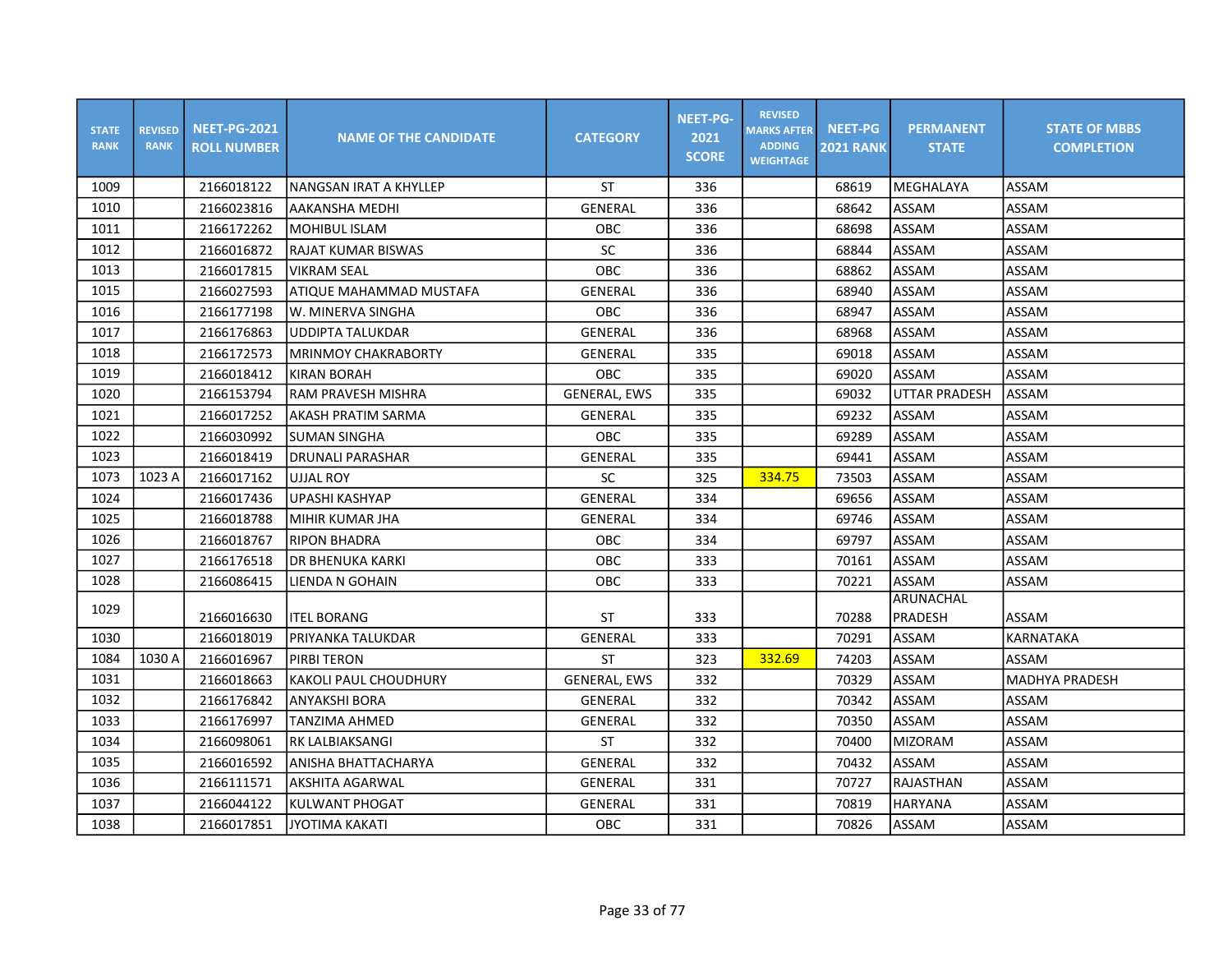| <b>STATE</b><br><b>RANK</b> | <b>REVISED</b><br><b>RANK</b> | <b>NEET-PG-2021</b><br><b>ROLL NUMBER</b> | <b>NAME OF THE CANDIDATE</b> | <b>CATEGORY</b>     | <b>NEET-PG-</b><br>2021<br><b>SCORE</b> | <b>REVISED</b><br><b>MARKS AFTER</b><br><b>ADDING</b><br><b>WEIGHTAGE</b> | <b>NEET-PG</b><br><b>2021 RANK</b> | <b>PERMANENT</b><br><b>STATE</b> | <b>STATE OF MBBS</b><br><b>COMPLETION</b> |
|-----------------------------|-------------------------------|-------------------------------------------|------------------------------|---------------------|-----------------------------------------|---------------------------------------------------------------------------|------------------------------------|----------------------------------|-------------------------------------------|
| 1039                        |                               | 2166018639                                | <b>NISHANT DEB</b>           | <b>GENERAL, EWS</b> | 331                                     |                                                                           | 70922                              | ASSAM                            | ASSAM                                     |
| 1040                        |                               | 2166017628                                | <b>ARIF ALAM</b>             | GENERAL             | 330                                     |                                                                           | 71039                              | ASSAM                            | <b>OTHERS</b>                             |
| 1042                        |                               | 2166176434                                | <b>NARGIS AHMED</b>          | GENERAL             | 330                                     |                                                                           | 71118                              | ASSAM                            | ASSAM                                     |
| 1043                        |                               | 2166058152                                | IRUPANJAN SARMA              | GENERAL             | 330                                     |                                                                           | 71252                              | ASSAM                            | KARNATAKA                                 |
| 1044                        |                               | 2166018142                                | <b>MADHUMITA PRAMANIK</b>    | GENERAL             | 330                                     |                                                                           | 71282                              | ASSAM                            | ASSAM                                     |
| 1045                        |                               | 2166017981                                | MITUL KARMAKAR               | OBC                 | 330                                     |                                                                           | 71294                              | ASSAM                            | ASSAM                                     |
| 1046                        |                               | 2166176862                                | <b>NIMISHA JAIN</b>          | GENERAL             | 330                                     |                                                                           | 71320                              | ASSAM                            | ASSAM                                     |
| 1047                        |                               |                                           |                              |                     |                                         |                                                                           |                                    | <b>MADHYA</b>                    |                                           |
|                             |                               | 2166167096                                | <b>SANJAL DUBEY</b>          | GENERAL             | 330                                     |                                                                           | 71352                              | PRADESH                          | ASSAM                                     |
| 1048                        |                               | 2166176767                                | <b>PALLABI NARZARY</b>       | <b>ST</b>           | 330                                     |                                                                           | 71400                              | ASSAM                            | <b>ASSAM</b>                              |
| 1049                        |                               | 2166017013                                | ADRITA SYAM CHOUDHURY        | <b>GENERAL</b>      | 330                                     |                                                                           | 71493                              | ASSAM                            | ASSAM                                     |
| 1050                        |                               | 2166018434                                | PURNIMA BORUAH               | <b>OBC</b>          | 330                                     |                                                                           | 71575                              | ASSAM                            | ASSAM                                     |
| 1108                        | 1050 A                        | 2166018388                                | PRAJNYAN PRASAD KALITA       | <b>GENERAL</b>      | 320                                     | 329.6                                                                     | 75464                              | ASSAM                            | ASSAM                                     |
| 1051                        |                               | 2166017257                                | POOJA LALRINTLUANGI FANAI    | <b>ST</b>           | 329                                     |                                                                           | 71645                              | ASSAM                            | <b>MAHARASHTRA</b>                        |
| 1052                        |                               | 2166017992                                | <b>RUBAINA YASMIN</b>        | <b>GENERAL</b>      | 329                                     |                                                                           | 71769                              | ASSAM                            | ASSAM                                     |
| 1053                        |                               | 2166018869                                | BIKROMADITYA DAIMARI         | <b>ST</b>           | 329                                     |                                                                           | 71772                              | ASSAM                            | ASSAM                                     |
| 1054                        |                               | 2166017920                                | <b>MAITREYEE BAROOAH</b>     | GENERAL             | 328                                     |                                                                           | 72119                              | ASSAM                            | <b>KARNATAKA</b>                          |
| 1055                        |                               | 2166016808                                | <b>ABHA SAIKIA</b>           | GENERAL             | 328                                     |                                                                           | 72276                              | ASSAM                            | ASSAM                                     |
| 1056                        |                               | 2166016715                                | PRITISH PEGU                 | <b>ST</b>           | 328                                     |                                                                           | 72290                              | ASSAM                            | ASSAM                                     |
| 1057                        |                               | 2166016773                                | MAMUN IRFAN CHOUDHURY        | <b>GENERAL</b>      | 328                                     |                                                                           | 72309                              | ASSAM                            | ASSAM                                     |
| 1058                        |                               | 2166176411                                | <b>NIZAM UDDIN</b>           | <b>GENERAL</b>      | 327                                     |                                                                           | 72613                              | ASSAM                            | ASSAM                                     |
| 1059                        |                               | 2166016878                                | <b>BANDANA TIRKEY</b>        | <b>OBC</b>          | 326                                     |                                                                           | 72681                              | ASSAM                            | ASSAM                                     |
| 1060                        |                               | 2166017134                                | IBARASA PHUKAN               | OBC                 | 326                                     |                                                                           | 72796                              | ASSAM                            | ASSAM                                     |
| 1061                        |                               | 2166018537                                | <b>ANGANDEEP BISWAS</b>      | <b>GENERAL</b>      | 326                                     |                                                                           | 72839                              | ASSAM                            | ASSAM                                     |
| 1062                        |                               | 2166017737                                | <b>KANIKA PANGGING</b>       | <b>ST</b>           | 326                                     |                                                                           | 72887                              | ASSAM                            | ASSAM                                     |
| 1063                        |                               | 2166017043                                | <b>VEDIKA MARODIA</b>        | <b>GENERAL</b>      | 326                                     |                                                                           | 72941                              | ASSAM                            | <b>WEST BENGAL</b>                        |
| 1064                        |                               | 2166176888                                | SHEZEN RAY                   | <b>OBC</b>          | 326                                     |                                                                           | 72945                              | <b>KERALA</b>                    | ASSAM                                     |
| 1065                        |                               | 2166018612                                | TIRTHANKAR DEY               | GENERAL             | 326                                     |                                                                           | 73004                              | ASSAM                            | ASSAM                                     |
| 1066                        |                               | 2166016982                                | <b>MANISH DAS</b>            | <b>SC</b>           | 326                                     |                                                                           | 73010                              | ASSAM                            | ASSAM                                     |
| 1067                        |                               | 2166018468                                | <b>RAVI KUMAR PHUKAN</b>     | <b>OBC</b>          | 325                                     |                                                                           | 73074                              | ASSAM                            | ASSAM                                     |
| 1068                        |                               | 2166018429                                | <b>MRINMOY HAZARIKA</b>      | OBC                 | 325                                     |                                                                           | 73113                              | ASSAM                            | ASSAM                                     |
| 1069                        |                               | 2166103336                                | ARIFA AHMEDA                 | <b>GENERAL, EWS</b> | 325                                     |                                                                           | 73137                              | ASSAM                            | ASSAM                                     |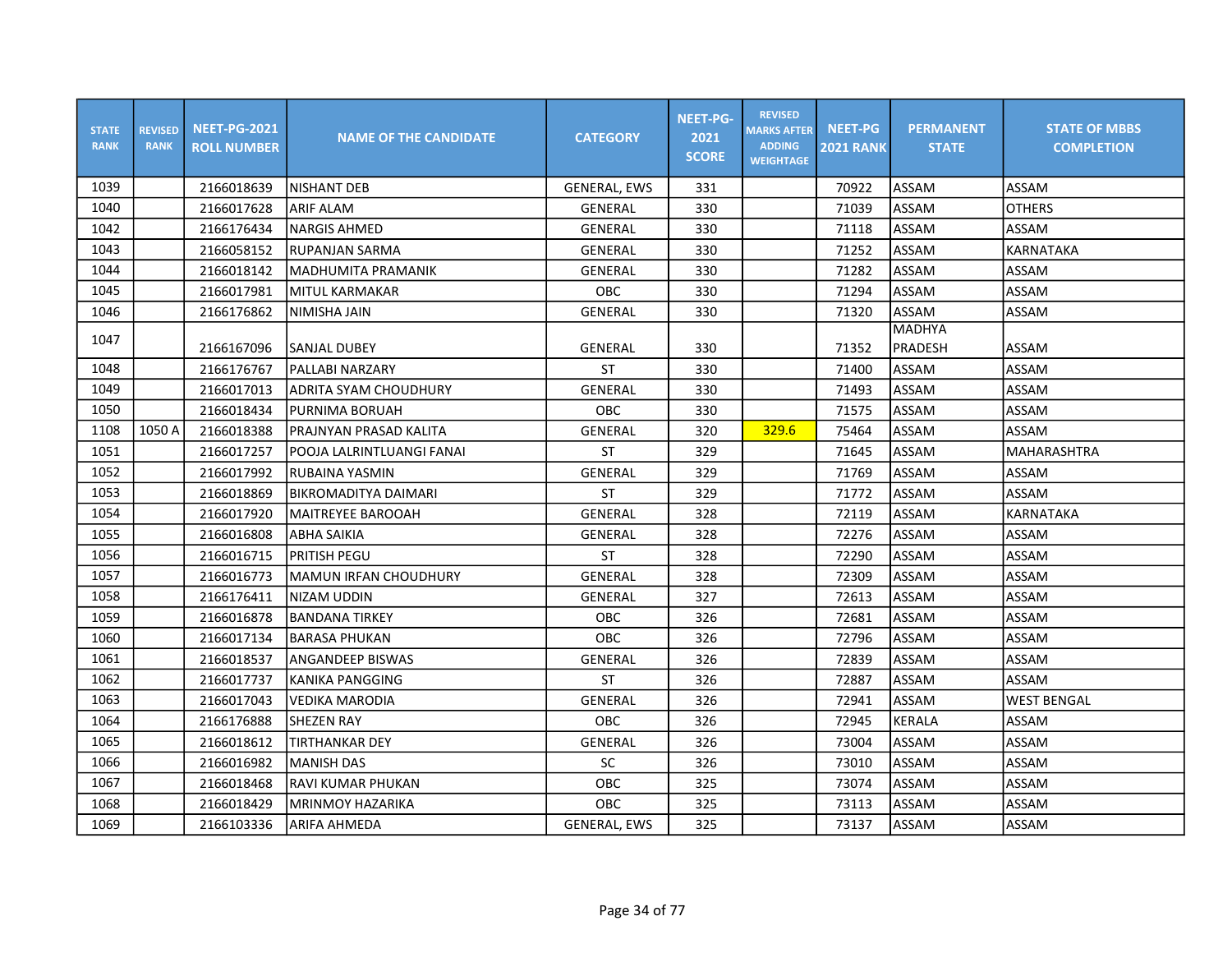| <b>STATE</b><br><b>RANK</b> | <b>REVISED</b><br><b>RANK</b> | <b>NEET-PG-2021</b><br><b>ROLL NUMBER</b> | <b>NAME OF THE CANDIDATE</b>   | <b>CATEGORY</b>     | <b>NEET-PG-</b><br>2021<br><b>SCORE</b> | <b>REVISED</b><br><b>MARKS AFTER</b><br><b>ADDING</b><br><b>WEIGHTAGE</b> | <b>NEET-PG</b><br><b>2021 RANK</b> | <b>PERMANENT</b><br><b>STATE</b> | <b>STATE OF MBBS</b><br><b>COMPLETION</b> |
|-----------------------------|-------------------------------|-------------------------------------------|--------------------------------|---------------------|-----------------------------------------|---------------------------------------------------------------------------|------------------------------------|----------------------------------|-------------------------------------------|
| 1070                        |                               | 2166018426                                | ANWARUL HOQUE CHOUDHURY        | <b>GENERAL, EWS</b> | 325                                     |                                                                           | 73283                              | ASSAM                            | ASSAM                                     |
| 1071                        |                               | 2166074208                                | PRAGNA BANERJEE                | GENERAL             | 325                                     |                                                                           | 73315                              | ASSAM                            | ASSAM                                     |
| 1072                        |                               | 2166018577                                | UMME NASREEN BARBHUIYA         | GENERAL             | 325                                     |                                                                           | 73389                              | ASSAM                            | ASSAM                                     |
| 1074                        |                               | 2166018629                                | <b>WALIUL ISLAM</b>            | <b>GENERAL, EWS</b> | 325                                     |                                                                           | 73528                              | ASSAM                            | ASSAM                                     |
| 1075                        |                               | 2166176840                                | MOHAMMAD AHMED                 | <b>GENERAL</b>      | 325                                     |                                                                           | 73611                              | ASSAM                            | ASSAM                                     |
| 1076                        |                               | 2166017255                                | <b>AKASH SHARMA</b>            | <b>GENERAL</b>      | 325                                     |                                                                           | 73638                              | ASSAM                            | ASSAM                                     |
| 1077                        |                               | 2166154780                                | SUNITA KUMARI PRAJAPAT         | OBC                 | 324                                     |                                                                           | 73717                              | RAJASTHAN                        | ASSAM                                     |
| 1078                        |                               | 2166017690                                | CHAMPAK KAZI                   | GENERAL             | 324                                     |                                                                           | 73850                              | ASSAM                            | ASSAM                                     |
| 1079                        |                               | 2166017137                                | <b>SUBHAJIT BISWAS</b>         | <b>SC</b>           | 324                                     |                                                                           | 73942                              | ASSAM                            | ASSAM                                     |
| 1080                        |                               | 2166176502                                | SABIHA JABEEN                  | <b>GENERAL</b>      | 324                                     |                                                                           | 74000                              | ASSAM                            | ASSAM                                     |
| 1081                        |                               | 2166159527                                | <b>INDERPAL SINGH NAGI</b>     | <b>GENERAL</b>      | 323                                     |                                                                           | 74044                              | ASSAM                            | ASSAM                                     |
| 1082                        |                               | 2166017074                                | DEEPA RAJKHOWA                 | GENERAL             | 323                                     |                                                                           | 74061                              | ASSAM                            | <b>OTHERS</b>                             |
| 1083                        |                               | 2166018863                                | <b>ANTARA LAHKAR</b>           | GENERAL             | 323                                     |                                                                           | 74135                              | ASSAM                            | <b>UTTAR PRADESH</b>                      |
| 1085                        |                               | 2166018616                                | <b>SMITA DEB</b>               | <b>OBC</b>          | 323                                     |                                                                           | 74223                              | ASSAM                            | ASSAM                                     |
| 1086                        |                               | 2166018908                                | NURNEHAR SULTANA               | <b>GENERAL, EWS</b> | 323                                     |                                                                           | 74224                              | ASSAM                            | ASSAM                                     |
| 1087                        |                               | 2166018046                                | <b>CELESTE HAZARIKA</b>        | SC                  | 323                                     |                                                                           | 74258                              | ASSAM                            | ASSAM                                     |
| 1088                        |                               | 2166018107                                | <b>SHAJID SIKDER</b>           | <b>GENERAL, EWS</b> | 323                                     |                                                                           | 74356                              | ASSAM                            | ASSAM                                     |
| 1162                        | 1088 A                        | 2166016961                                | <b>ROSELIN DOLEY</b>           | <b>ST</b>           | 313                                     | 322.39                                                                    | 78536                              | ASSAM                            | ASSAM                                     |
| 1089                        |                               | 2166018094                                | DAIMALU KHUNGGUR BAISWMUTHIARY | <b>ST</b>           | 322                                     |                                                                           | 74381                              | ASSAM                            | <b>PONDICHERRY</b>                        |
| 1090                        |                               | 2166176873                                | KUMAR SHRI RAJDEEP             | SC                  | 322                                     |                                                                           | 74388                              | ASSAM                            | ASSAM                                     |
| 1091                        |                               | 2166172258                                | ISHAHIMA NAJNIN                | <b>GENERAL, EWS</b> | 322                                     |                                                                           | 74559                              | ASSAM                            | ASSAM                                     |
| 1092                        |                               | 2166018130                                | <b>AMIT VIKRAM SINGH</b>       | OBC                 | 321                                     |                                                                           | 74809                              | ASSAM                            | ASSAM                                     |
| 1093                        |                               | 2166018326                                | <b>NAMIT RAY</b>               | OBC                 | 321                                     |                                                                           | 74867                              | ASSAM                            | ASSAM                                     |
| 1094                        |                               | 2166018820                                | <b>PRIYANKA DEVI</b>           | OBC                 | 321                                     |                                                                           | 74881                              | ASSAM                            | ASSAM                                     |
| 1095                        |                               | 2166018680                                | MORIOM SALWA                   | <b>GENERAL</b>      | 321                                     |                                                                           | 74894                              | ASSAM                            | <b>KARNATAKA</b>                          |
| 1096                        |                               | 2166030749                                | RANJAN JYOTI SAIKIA            | GENERAL             | 321                                     |                                                                           | 74910                              | DELHI                            | ASSAM                                     |
| 1097                        |                               | 2166018328                                | MONJARI JAYA DUTTA             | OBC                 | 321                                     |                                                                           | 74917                              | ASSAM                            | ASSAM                                     |
| 1098                        |                               | 2166018861                                | PRIYAMBADA ADHIKARY            | GENERAL             | 321                                     |                                                                           | 74921                              | ASSAM                            | ASSAM                                     |
| 1099                        |                               | 2166017753                                | RANAJYOTI DAS                  | SC                  | 321                                     |                                                                           | 74971                              | ASSAM                            | ASSAM                                     |
| 1100                        |                               | 2166018370                                | PRINJALA KALITA                | GENERAL             | 321                                     |                                                                           | 75020                              | <b>ASSAM</b>                     | ASSAM                                     |
| 1101                        |                               | 2166114344                                | YOGESH KUMAR                   | <b>GENERAL</b>      | 321                                     |                                                                           | 75125                              | <b>RAJASTHAN</b>                 | ASSAM                                     |
| 1102                        |                               | 2166018442                                | <b>NOBIN ROY</b>               | OBC                 | 320                                     |                                                                           | 75184                              | ASSAM                            | ASSAM                                     |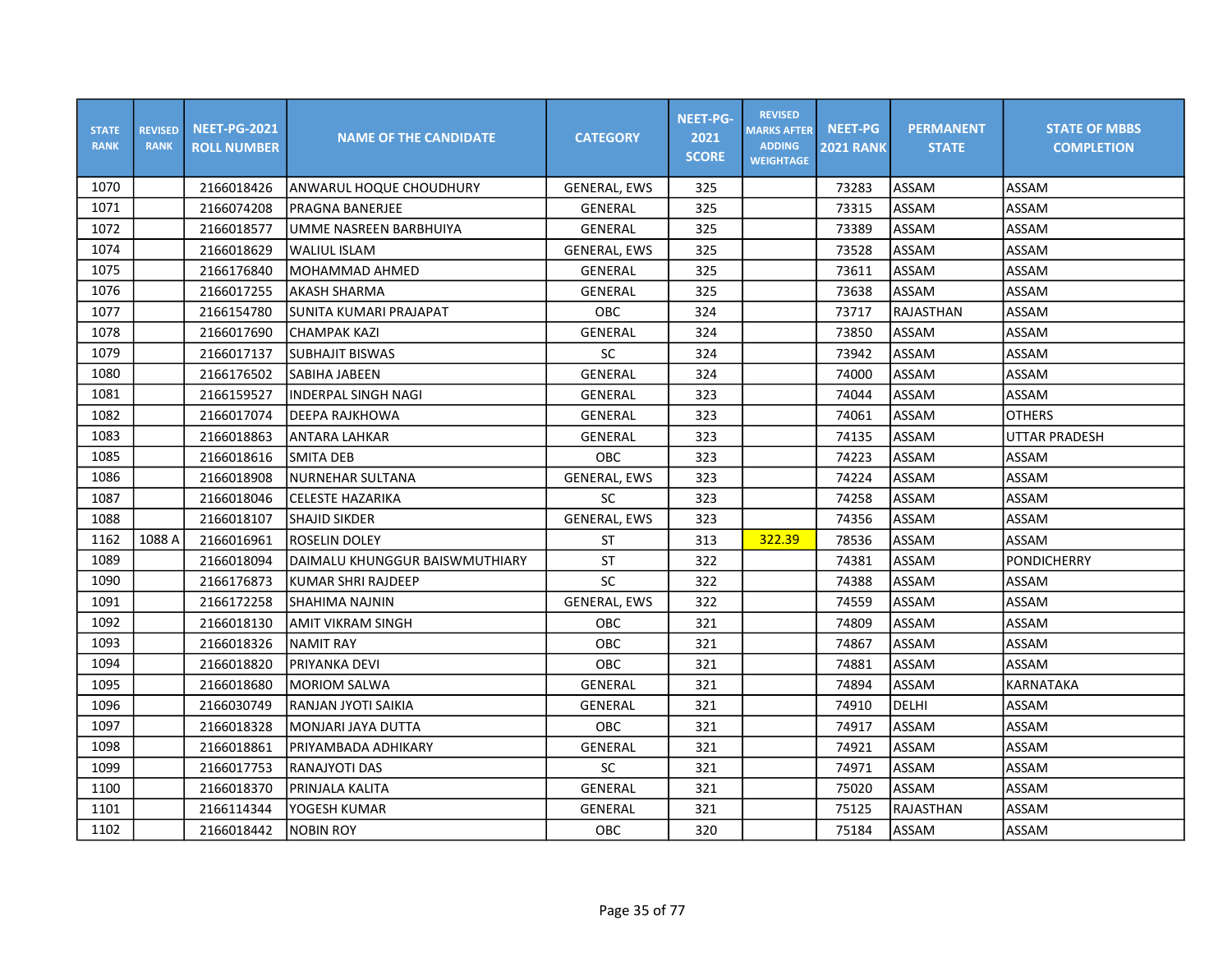| <b>STATE</b><br><b>RANK</b> | <b>REVISED</b><br><b>RANK</b> | <b>NEET-PG-2021</b><br><b>ROLL NUMBER</b> | <b>NAME OF THE CANDIDATE</b> | <b>CATEGORY</b>     | <b>NEET-PG-</b><br>2021<br><b>SCORE</b> | <b>REVISED</b><br><b>MARKS AFTER</b><br><b>ADDING</b><br><b>WEIGHTAGE</b> | <b>NEET-PG</b><br><b>2021 RANK</b> | <b>PERMANENT</b><br><b>STATE</b> | <b>STATE OF MBBS</b><br><b>COMPLETION</b> |
|-----------------------------|-------------------------------|-------------------------------------------|------------------------------|---------------------|-----------------------------------------|---------------------------------------------------------------------------|------------------------------------|----------------------------------|-------------------------------------------|
| 1103                        |                               | 2166016632                                | MONISHA HAZARIKA THENGAL     | <b>ST</b>           | 320                                     |                                                                           | 75230                              | ASSAM                            | ASSAM                                     |
| 1104                        |                               | 2166017069                                | ASHUTOSH KUMAR KARNA         | <b>GENERAL</b>      | 320                                     |                                                                           | 75304                              | ASSAM                            | ASSAM                                     |
| 1105                        |                               | 2166018898                                | UTPALA DEKA                  | OBC                 | 320                                     |                                                                           | 75350                              | ASSAM                            | ASSAM                                     |
| 1106                        |                               | 2166018036                                | SMITAKSHI DAS                | SC                  | 320                                     |                                                                           | 75433                              | ASSAM                            | ASSAM                                     |
| 1107                        |                               | 2166097894                                | LAMBERT MARBANIANG           | <b>ST</b>           | 320                                     |                                                                           | 75451                              | MEGHALAYA                        | ASSAM                                     |
| 1109                        |                               | 2166018335                                | <b>ANUSHMITA GOGOI</b>       | OBC                 | 320                                     |                                                                           | 75604                              | ASSAM                            | ASSAM                                     |
| 1110                        |                               | 2166017169                                | <b>HEMANT KUMAR</b>          | GENERAL             | 320                                     |                                                                           | 75613                              | DELHI                            | ASSAM                                     |
| 1111                        |                               | 2166017540                                | SUPRATIK BORDOLOI            | <b>GENERAL</b>      | 320                                     |                                                                           | 75640                              | ASSAM                            | ASSAM                                     |
| 1112                        |                               | 2166173161                                | ICHIRADIPTA GHOSH            | OBC                 | 320                                     |                                                                           | 75708                              | ASSAM                            | ASSAM                                     |
| 1188                        | 1112 A                        | 2166017686                                | lGLADY VARSANGMAWI           | <b>ST</b>           | 310                                     | 319.3                                                                     | 80017                              | ASSAM                            | ASSAM                                     |
| 1113                        |                               | 2166176721                                | KHANDAKAR MUSHARAF HUSSAIN   | <b>GENERAL, EWS</b> | 319                                     |                                                                           | 75893                              | ASSAM                            | ASSAM                                     |
| 1114                        |                               | 2166016765                                | INAYAN JYOTI SAIKIA          | <b>GENERAL, EWS</b> | 319                                     |                                                                           | 75935                              | ASSAM                            | ASSAM                                     |
| 1115                        |                               | 2166017082                                | RIMA KACHARY                 | <b>ST</b>           | 319                                     |                                                                           | 75944                              | ASSAM                            | ASSAM                                     |
| 1116                        |                               | 2166017360                                | KANKANA KAVERI PATHAK        | GENERAL             | 319                                     |                                                                           | 75949                              | ASSAM                            | ASSAM                                     |
| 1117                        |                               | 2166018835                                | <b>DIP SAIKIA</b>            | <b>GENERAL, EWS</b> | 319                                     |                                                                           | 75996                              | ASSAM                            | ASSAM                                     |
| 1118                        |                               | 2166018797                                | KUMAR SHREE RISHIKESH        | <b>SC</b>           | 319                                     |                                                                           | 76014                              | ASSAM                            | ASSAM                                     |
| 1119                        |                               | 2166018178                                | <b>KUSHAL NATH</b>           | OBC                 | 319                                     |                                                                           | 76044                              | ASSAM                            | ASSAM                                     |
| 1120                        |                               | 2166173783                                | <b>ABHINAV CHETRI</b>        | OBC                 | 319                                     |                                                                           | 76053                              | <b>ASSAM</b>                     | SIKKIM                                    |
| 1121                        |                               | 2166097782                                | HAPHISHA DORA KHARSHIING     | <b>ST</b>           | 319                                     |                                                                           | 76065                              | MEGHALAYA                        | ASSAM                                     |
| 1122                        |                               | 2166017151                                | ANKUR SAIKIA                 | <b>ST</b>           | 318                                     |                                                                           | 76111                              | ASSAM                            | ASSAM                                     |
| 1123                        |                               | 2166017115                                | lindra kumar                 | SC                  | 318                                     |                                                                           | 76116                              | <b>UTTAR PRADESH</b>             | ASSAM                                     |
| 1124                        |                               | 2166176994                                | lSUHEL AHMED MAZUMDER        | <b>GENERAL</b>      | 318                                     |                                                                           | 76170                              | ASSAM                            | ASSAM                                     |
| 1125                        |                               | 2166018192                                | <b>PREETAM GOSWAMI</b>       | <b>GENERAL</b>      | 318                                     |                                                                           | 76321                              | ASSAM                            | ASSAM                                     |
| 1126                        |                               | 2166017150                                | DHRUBA JYOTI DAS             | <b>OBC</b>          | 318                                     |                                                                           | 76393                              | ASSAM                            | ASSAM                                     |
| 1127                        |                               | 2166016785                                | ANANYA ARUNABH GOGOI         | OBC                 | 318                                     |                                                                           | 76424                              | ASSAM                            | ASSAM                                     |
| 1128                        |                               | 2166018518                                | SRIYA BOSE                   | <b>GENERAL, EWS</b> | 318                                     |                                                                           | 76459                              | ASSAM                            | ASSAM                                     |
| 1129                        |                               | 2166017183                                | REZAUL HOQUE                 | <b>GENERAL, EWS</b> | 318                                     |                                                                           | 76474                              | ASSAM                            | ASSAM                                     |
| 1130                        |                               | 2166029242                                | RIMJIM SARMA                 | GENERAL             | 317                                     |                                                                           | 76602                              | ASSAM                            | ASSAM                                     |
| 1131                        |                               | 2166018161                                | SANDIP KALITA                | GENERAL             | 317                                     |                                                                           | 76626                              | ASSAM                            | <b>SIKKIM</b>                             |
| 1132                        |                               | 2166017859                                | AMIR SOHAIL CHOUDHURY        | <b>GENERAL, EWS</b> | 317                                     |                                                                           | 76638                              | ASSAM                            | ASSAM                                     |
| 1133                        |                               | 2166016930                                | ANANYA DEORI                 | <b>ST</b>           | 317                                     |                                                                           | 76642                              | ASSAM                            | ASSAM                                     |
| 1134                        |                               | 2166175509                                | SUBHADEEP GHOSH              | GENERAL             | 317                                     |                                                                           | 76710                              | ASSAM                            | ASSAM                                     |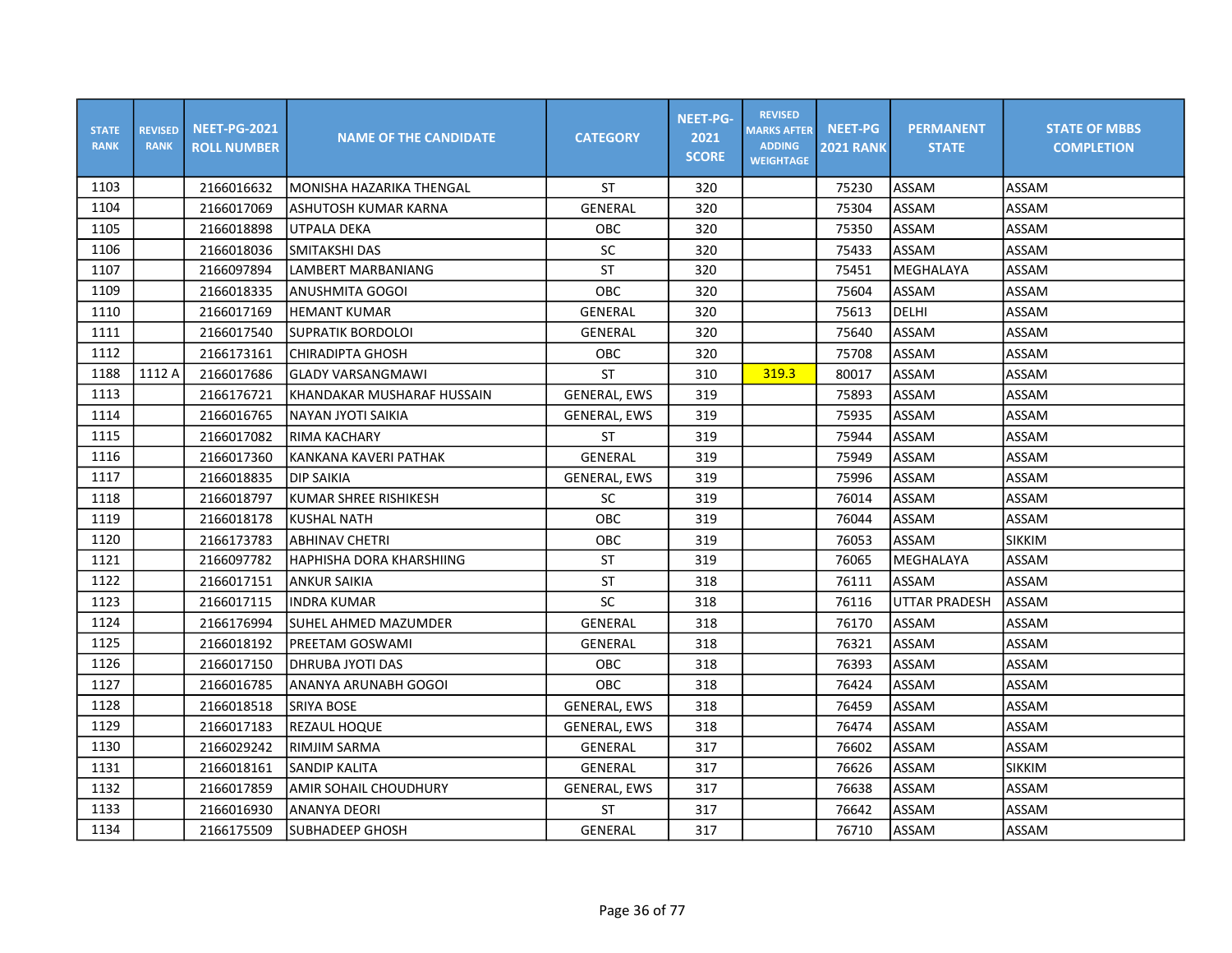| <b>STATE</b><br><b>RANK</b> | <b>REVISED</b><br><b>RANK</b> | <b>NEET-PG-2021</b><br><b>ROLL NUMBER</b> | <b>NAME OF THE CANDIDATE</b> | <b>CATEGORY</b>     | <b>NEET-PG-</b><br>2021<br><b>SCORE</b> | <b>REVISED</b><br><b>MARKS AFTER</b><br><b>ADDING</b><br><b>WEIGHTAGE</b> | <b>NEET-PG</b><br><b>2021 RANK</b> | <b>PERMANENT</b><br><b>STATE</b> | <b>STATE OF MBBS</b><br><b>COMPLETION</b> |
|-----------------------------|-------------------------------|-------------------------------------------|------------------------------|---------------------|-----------------------------------------|---------------------------------------------------------------------------|------------------------------------|----------------------------------|-------------------------------------------|
| 1135                        |                               | 2166017124                                | <b>NAINA SAH</b>             | OBC                 | 317                                     |                                                                           | 76856                              | ASSAM                            | ASSAM                                     |
| 1136                        |                               | 2166017324                                | <b>DEVAJIT DEKA</b>          | GENERAL             | 317                                     |                                                                           | 76864                              | ASSAM                            | ASSAM                                     |
| 1137                        |                               | 2166017893                                | NAZRUL ISLAM AHMED           | <b>GENERAL</b>      | 316                                     |                                                                           | 76899                              | ASSAM                            | ASSAM                                     |
| 1138                        |                               | 2166176536                                | MANOJ KUMAR BAISHYA          | <b>SC</b>           | 316                                     |                                                                           | 77066                              | ASSAM                            | ASSAM                                     |
| 1139                        |                               | 2166155151                                | RAJKUMARI MEENA              | ST                  | 316                                     |                                                                           | 77090                              | RAJASTHAN                        | ASSAM                                     |
| 1140                        |                               | 2166017535                                | <b>ADNAN NADEEM</b>          | <b>GENERAL</b>      | 316                                     |                                                                           | 77296                              | ASSAM                            | <b>KARNATAKA</b>                          |
| 1344                        | 1140 A                        | 2166098349                                | <b>RUKASEN BE</b>            | <b>ST</b>           | 289                                     | 315.01                                                                    | 89018                              | ASSAM                            | <b>ASSAM</b>                              |
| 1141                        |                               | 2166045317                                | <b>DEEKSHA</b>               | GENERAL             | 315                                     |                                                                           | 77370                              | HARYANA                          | ASSAM                                     |
| 1142                        |                               | 2166018916                                | ISHAILJA NAND JHA            | GENERAL             | 315                                     |                                                                           | 77383                              | ASSAM                            | ASSAM                                     |
| 1143                        |                               | 2166098039                                | VANLALCHHUANGA               | <b>ST</b>           | 315                                     |                                                                           | 77438                              | <b>MIZORAM</b>                   | ASSAM                                     |
| 1144                        |                               | 2166050225                                | ROUSHAN KUMAR JHA            | <b>GENERAL, EWS</b> | 315                                     |                                                                           | 77556                              | <b>BIHAR</b>                     | ASSAM                                     |
| 1145                        |                               | 2166018394                                | KONGKONA MAYURI HAZARIKA     | <b>SC</b>           | 315                                     |                                                                           | 77663                              | ASSAM                            | <b>KARNATAKA</b>                          |
| 1146                        |                               | 2166017750                                | KHAMPHA BRAHMA               | <b>ST</b>           | 315                                     |                                                                           | 77730                              | ASSAM                            | <b>TAMIL NADU</b>                         |
| 1147                        |                               | 2166112437                                | <b>JYOTI CHOHALA</b>         | SC                  | 315                                     |                                                                           | 77764                              | RAJASTHAN                        | ASSAM                                     |
| 1148                        |                               | 2166028312                                | <b>KUNJJAL SHAH</b>          | OBC                 | 315                                     |                                                                           | 77825                              | ASSAM                            | ASSAM                                     |
| 1149                        |                               | 2166018560                                | <b>BHASKAR MUKHERJEE</b>     | GENERAL             | 315                                     |                                                                           | 77841                              | ASSAM                            | ASSAM                                     |
| 1150                        |                               | 2166176648                                | <b>WARIS AHMED KHAN</b>      | <b>GENERAL, EWS</b> | 315                                     |                                                                           | 77857                              | ASSAM                            | ASSAM                                     |
| 1234                        | 1150 A                        | 2166017117                                | <b>UPASANA DEORI</b>         | <b>ST</b>           | 305                                     | 314.15                                                                    | 81922                              | ASSAM                            | ASSAM                                     |
| 1235                        | 1150 B                        | 2166016968                                | NIKITA CHANGKAKOTI           | GENERAL             | 305                                     | 314.15                                                                    | 81995                              | ASSAM                            | ASSAM                                     |
| 1151                        |                               | 2166018877                                | RUPA SINHA                   | OBC                 | 314                                     |                                                                           | 77940                              | ASSAM                            | ASSAM                                     |
| 1152                        |                               | 2166017023                                | lMADHUSUDAN TIWARI           | <b>GENERAL</b>      | 314                                     |                                                                           | 77971                              | ASSAM                            | ASSAM                                     |
| 1153                        |                               | 2166017219                                | MIZANUR RAHMAN               | GENERAL             | 314                                     |                                                                           | 78018                              | ASSAM                            | ASSAM                                     |
| 1154                        |                               | 2166018596                                | <b>ANURAG ROY</b>            | SC                  | 314                                     |                                                                           | 78043                              | ASSAM                            | ASSAM                                     |
| 1155                        |                               | 2166016889                                | BRISTI TALUKDAR              | OBC                 | 314                                     |                                                                           | 78050                              | ASSAM                            | ASSAM                                     |
| 1156                        |                               | 2166018784                                | PUTUL PEGU                   | ST                  | 314                                     |                                                                           | 78303                              | ASSAM                            | ASSAM                                     |
| 1157                        |                               | 2166174571                                | ANURADHA BANIK               | GENERAL             | 314                                     |                                                                           | 78310                              | ASSAM                            | ASSAM                                     |
| 1158                        |                               | 2166175101                                | <b>SEJUTI SENGUPTA</b>       | GENERAL             | 313                                     |                                                                           | 78450                              | ASSAM                            | <b>WEST BENGAL</b>                        |
| 1159                        |                               | 2166160567                                | IDHARITRI DUTTA              | GENERAL             | 313                                     |                                                                           | 78461                              | ASSAM                            | ASSAM                                     |
| 1160                        |                               | 2166029714                                | NAVIN KUMAR NIRAJ            | OBC                 | 313                                     |                                                                           | 78506                              | <b>DELHI</b>                     | ASSAM                                     |
| 1161                        |                               | 2166017102                                | PRIYANKA DUTTA               | GENERAL             | 313                                     |                                                                           | 78517                              | ASSAM                            | <b>KARNATAKA</b>                          |
| 1163                        |                               | 2166164528                                | <b>IVY CHAKRAVORTY</b>       | GENERAL             | 313                                     |                                                                           | 78538                              | ASSAM                            | ASSAM                                     |
| 1164                        |                               | 2166097751                                | STEPHEN PAKYNTEIN            | ST                  | 313                                     |                                                                           | 78617                              | ASSAM                            | ASSAM                                     |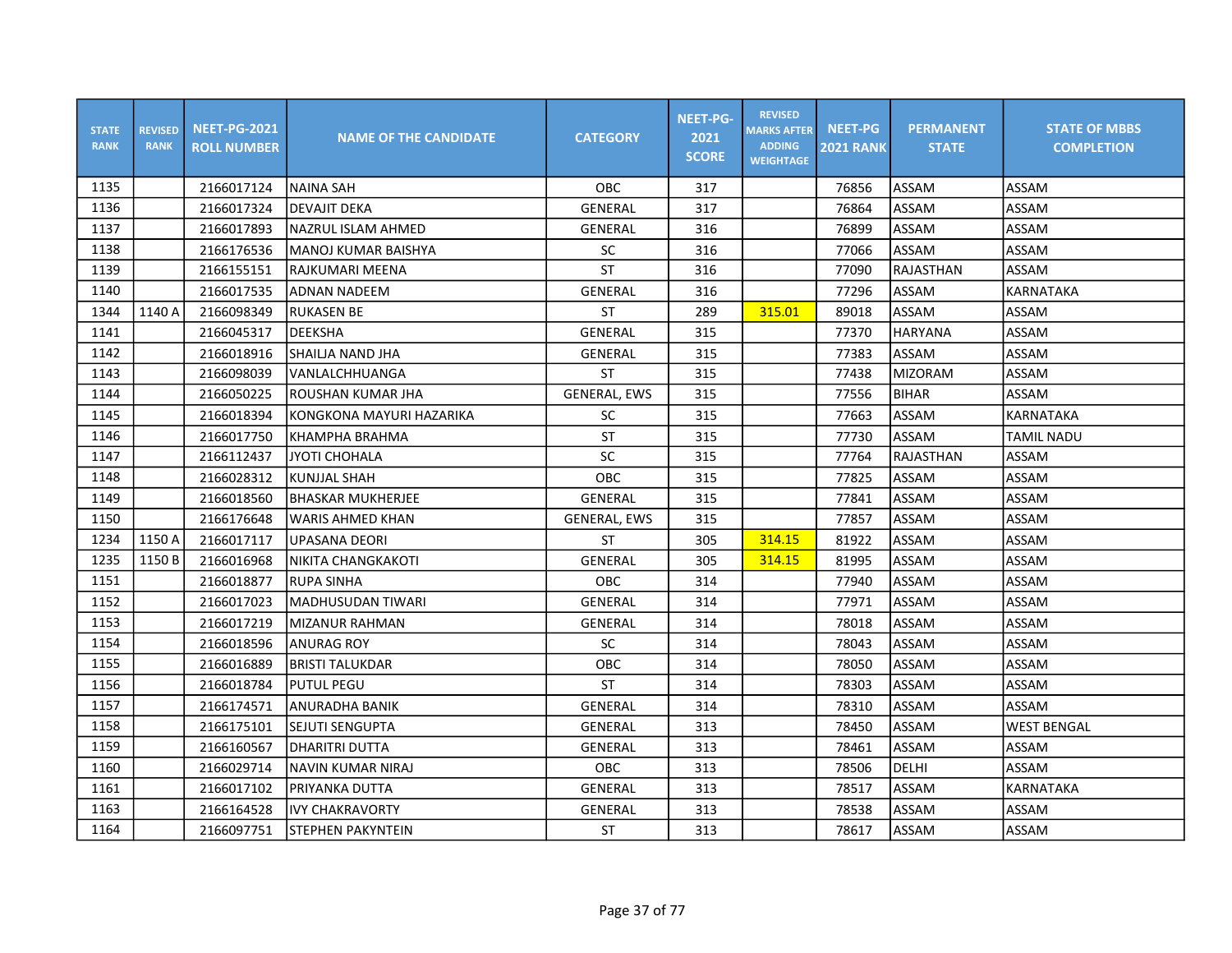| <b>STATE</b><br><b>RANK</b> | <b>REVISED</b><br><b>RANK</b> | <b>NEET-PG-2021</b><br><b>ROLL NUMBER</b> | <b>NAME OF THE CANDIDATE</b> | <b>CATEGORY</b>     | <b>NEET-PG-</b><br>2021<br><b>SCORE</b> | <b>REVISED</b><br><b>MARKS AFTER</b><br><b>ADDING</b><br><b>WEIGHTAGE</b> | <b>NEET-PG</b><br><b>2021 RANK</b> | <b>PERMANENT</b><br><b>STATE</b> | <b>STATE OF MBBS</b><br><b>COMPLETION</b> |
|-----------------------------|-------------------------------|-------------------------------------------|------------------------------|---------------------|-----------------------------------------|---------------------------------------------------------------------------|------------------------------------|----------------------------------|-------------------------------------------|
| 1165                        |                               | 2166018199                                | SOURAV SARKAR                | <b>SC</b>           | 313                                     |                                                                           | 78648                              | ASSAM                            | ASSAM                                     |
| 1166                        |                               | 2166017982                                | <b>NITUMANI DAS</b>          | SC                  | 312                                     |                                                                           | 78689                              | ASSAM                            | ASSAM                                     |
| 1167                        |                               | 2166018944                                | MALAVIKA GUPTA               | <b>GENERAL</b>      | 312                                     |                                                                           | 78720                              | ASSAM                            | <b>UTTAR PRADESH</b>                      |
| 1168                        |                               | 2166018166                                | SANGITA MANDAL               | SC                  | 312                                     |                                                                           | 78763                              | ASSAM                            | ASSAM                                     |
| 1169                        |                               | 2166017239                                | <b>INDRANEEL SHARMA</b>      | GENERAL             | 312                                     |                                                                           | 78778                              | <b>ASSAM</b>                     | <b>OTHERS</b>                             |
| 1170                        |                               | 2166016886                                | <b>ERICCA S SANGMA</b>       | <b>ST</b>           | 312                                     |                                                                           | 78788                              | MEGHALAYA                        | ASSAM                                     |
| 1171                        |                               | 2166018683                                | AGNISHIKHA CHOUDHURY         | <b>GENERAL, EWS</b> | 312                                     |                                                                           | 78838                              | ASSAM                            | ASSAM                                     |
| 1172                        |                               | 2166109928                                | LEKHA RAM                    | SC                  | 312                                     |                                                                           | 78902                              | RAJASTHAN                        | ASSAM                                     |
| 1173                        |                               | 2166097753                                | ISAMUEL G MOMIN              | ST                  | 312                                     |                                                                           | 78913                              | MEGHALAYA                        | ASSAM                                     |
| 1174                        |                               | 2166032662                                | YAKHSHA KHAN                 | <b>GENERAL</b>      | 312                                     |                                                                           | 78937                              | ASSAM                            | <b>UTTAR PRADESH</b>                      |
| 1175                        |                               | 2166017256                                | <b>ABHIJEET ROY</b>          | <b>GENERAL</b>      | 312                                     |                                                                           | 78939                              | ASSAM                            | <b>OTHERS</b>                             |
| 1176                        |                               | 2166016867                                | IMONJITA BORTHAKUR           | GENERAL             | 311                                     |                                                                           | 79091                              | ASSAM                            | ASSAM                                     |
| 1177                        |                               | 2166018089                                | SHRIMAYI SIKIDAR             | <b>GENERAL</b>      | 311                                     |                                                                           | 79127                              | ASSAM                            | ASSAM                                     |
| 1178                        |                               | 2166018890                                | <b>SURAVI DEBNATH</b>        | <b>OBC</b>          | 311                                     |                                                                           | 79278                              | ASSAM                            | ASSAM                                     |
| 1179                        |                               | 2166176423                                | <b>MAZIR UDDIN</b>           | <b>GENERAL, EWS</b> | 311                                     |                                                                           | 79313                              | ASSAM                            | ASSAM                                     |
| 1180                        |                               | 2166017918                                | <b>KAYLASH PRADHAN</b>       | OBC                 | 311                                     |                                                                           | 79362                              | ASSAM                            | ASSAM                                     |
| 1181                        |                               | 2166016697                                | AVINASH GOGOI                | OBC                 | 310                                     |                                                                           | 79521                              | ASSAM                            | ASSAM                                     |
| 1182                        |                               | 2166017014                                | İSUMAN KUMARI RAI            | <b>OBC</b>          | 310                                     |                                                                           | 79526                              | <b>ASSAM</b>                     | ASSAM                                     |
| 1183                        |                               | 2166018628                                | MD NOOR AHMED MUSTAFA        | GENERAL             | 310                                     |                                                                           | 79630                              | ASSAM                            | ASSAM                                     |
| 1184                        |                               | 2166017010                                | MUNMI BORAH                  | <b>ST</b>           | 310                                     |                                                                           | 79641                              | ASSAM                            | ASSAM                                     |
| 1185                        |                               | 2166117960                                | İMANOJ KUMAR CHAMLAGAI       | GENERAL             | 310                                     |                                                                           | 79782                              | <b>SIKKIM</b>                    | ASSAM                                     |
| 1186                        |                               | 2166165134                                | lGAUTAM BHEEM BAUDDH         | <b>SC</b>           | 310                                     |                                                                           | 79945                              | UTTAR PRADESH                    | <b>ASSAM</b>                              |
| 1187                        |                               | 2166176877                                | <b>RUPESH KUMAR</b>          | OBC                 | 310                                     |                                                                           | 80016                              | <b>BIHAR</b>                     | ASSAM                                     |
| 1189                        |                               | 2166174775                                | MANOJ KUMAR KOIRI            | <b>OBC</b>          | 310                                     |                                                                           | 80068                              | ASSAM                            | ASSAM                                     |
| 1374                        | 1189 A                        | 2166098403                                | <b>JIMMY PAUL KERKETTA</b>   | OBC                 | 284                                     | 309.56                                                                    | 91182                              | ASSAM                            | ASSAM                                     |
| 1268                        | 1189 B                        | 2166016709                                | SHANTI PRIYA DOLEY           | <b>ST</b>           | 300                                     | 309                                                                       | 83851                              | ASSAM                            | ASSAM                                     |
| 1190                        |                               | 2166018824                                | <b>NUR ALOM SHEIKH</b>       | <b>GENERAL, EWS</b> | 309                                     |                                                                           | 80161                              | ASSAM                            | ASSAM                                     |
| 1191                        |                               | 2166018050                                | NAYANMONI MAHANTA            | OBC                 | 309                                     |                                                                           | 80165                              | ASSAM                            | ASSAM                                     |
| 1192                        |                               | 2166097802                                | MOHAMMAD ZAFAR IQBAL         | GENERAL             | 309                                     |                                                                           | 80181                              | ASSAM                            | <b>OTHERS</b>                             |
| 1193                        |                               | 2166153081                                | AARTI                        | SC                  | 309                                     |                                                                           | 80224                              | <b>UTTAR PRADESH</b>             | ASSAM                                     |
| 1194                        |                               | 2166173054                                | <b>NIRJA SINGH</b>           | OBC                 | 309                                     |                                                                           | 80232                              | ASSAM                            | ASSAM                                     |
| 1195                        |                               | 2166163285                                | <b>KASTURI MEDHI</b>         | GENERAL             | 309                                     |                                                                           | 80284                              | ASSAM                            | <b>UTTAR PRADESH</b>                      |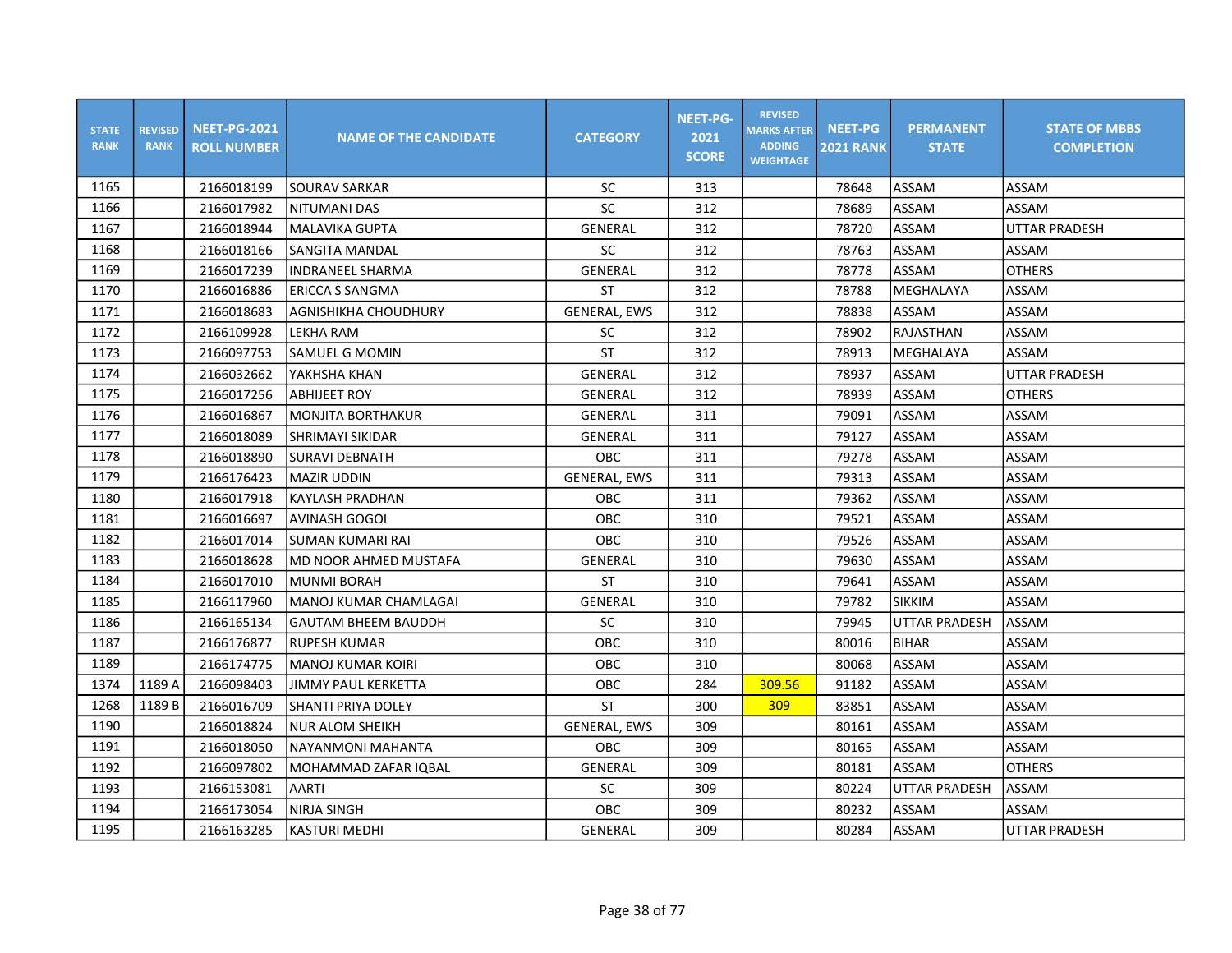| <b>STATE</b><br><b>RANK</b> | <b>REVISED</b><br><b>RANK</b> | <b>NEET-PG-2021</b><br><b>ROLL NUMBER</b> | <b>NAME OF THE CANDIDATE</b> | <b>CATEGORY</b>     | <b>NEET-PG-</b><br>2021<br><b>SCORE</b> | <b>REVISED</b><br><b>MARKS AFTER</b><br><b>ADDING</b><br><b>WEIGHTAGE</b> | <b>NEET-PG</b><br><b>2021 RANK</b> | <b>PERMANENT</b><br><b>STATE</b> | <b>STATE OF MBBS</b><br><b>COMPLETION</b> |
|-----------------------------|-------------------------------|-------------------------------------------|------------------------------|---------------------|-----------------------------------------|---------------------------------------------------------------------------|------------------------------------|----------------------------------|-------------------------------------------|
| 1196                        |                               | 2166017953                                | PORISMITA DUTTA              | GENERAL             | 309                                     |                                                                           | 80408                              | ASSAM                            | ASSAM                                     |
| 1197                        |                               | 2166018170                                | <b>SUJOY DAS</b>             | SC                  | 308                                     |                                                                           | 80493                              | ASSAM                            | ASSAM                                     |
| 1198                        |                               | 2166018306                                | <b>BIKI SIDDIKA</b>          | <b>GENERAL, EWS</b> | 308                                     |                                                                           | 80524                              | ASSAM                            | ASSAM                                     |
| 1199                        |                               | 2166018924                                | <b>SUPRIYAM DAS</b>          | OBC                 | 308                                     |                                                                           | 80525                              | ASSAM                            | <b>MAHARASHTRA</b>                        |
| 1200                        |                               | 2166018378                                | ANKUR BARUAH                 | <b>GENERAL</b>      | 308                                     |                                                                           | 80533                              | ASSAM                            | ASSAM                                     |
| 1201                        |                               | 2166065210                                | ASWATHI VIJAYAN K            | <b>GENERAL, EWS</b> | 308                                     |                                                                           | 80613                              | <b>KERALA</b>                    | ASSAM                                     |
| 1202                        |                               | 2166176736                                | <b>BISWAJIT BORAH</b>        | OBC                 | 308                                     |                                                                           | 80651                              | ASSAM                            | ASSAM                                     |
| 1203                        |                               | 2166174528                                | <b>DEBASISH NATH</b>         | OBC                 | 308                                     |                                                                           | 80693                              | ASSAM                            | ASSAM                                     |
| 1204                        |                               | 2166174296                                | <b>ANUSA GUPTA</b>           | <b>SC</b>           | 308                                     |                                                                           | 80772                              | ASSAM                            | ASSAM                                     |
| 1205                        |                               | 2166016965                                | <b>ARUN NEOG</b>             | OBC                 | 308                                     |                                                                           | 80786                              | ASSAM                            | ASSAM                                     |
| 1206                        |                               | 2166029093                                | BITHORAI BASUMATARY          | <b>ST</b>           | 307                                     |                                                                           | 80828                              | ASSAM                            | <b>PONDICHERRY</b>                        |
| 1207                        |                               | 2166018527                                | ABOU MD SUFIAN CHOUDHURY     | <b>GENERAL, EWS</b> | 307                                     |                                                                           | 81003                              | ASSAM                            | ASSAM                                     |
| 1208                        |                               | 2166106635                                | ANJELA CHETIA                | GENERAL             | 307                                     |                                                                           | 81022                              | DELHI                            | ASSAM                                     |
| 1209                        |                               | 2166176710                                | <b>BIDYUT JYOTI RAVA</b>     | <b>ST</b>           | 307                                     |                                                                           | 81043                              | ASSAM                            | ASSAM                                     |
| 1210                        |                               | 2166101432                                | ANUPAM BHATTACHARJEE         | <b>GENERAL</b>      | 307                                     |                                                                           | 81066                              | ASSAM                            | <b>OTHERS</b>                             |
| 1211                        |                               | 2166017346                                | <b>BINOY BIHARI SINGHA</b>   | OBC                 | 307                                     |                                                                           | 81107                              | ASSAM                            | ASSAM                                     |
| 1212                        |                               | 2166017079                                | <b>SUKANYA SAIKIA</b>        | GENERAL             | 307                                     |                                                                           | 81129                              | ASSAM                            | ASSAM                                     |
| 1213                        |                               | 2166017832                                | <b>SADHANA BAISHYA</b>       | SC                  | 307                                     |                                                                           | 81189                              | <b>ASSAM</b>                     | ASSAM                                     |
| 1214                        |                               | 2166017406                                | <b>ARPAN BANERJEE</b>        | GENERAL             | 307                                     |                                                                           | 81196                              | <b>HARYANA</b>                   | ASSAM                                     |
| 1215                        |                               | 2166018668                                | <b>ANKITA DEY</b>            | GENERAL             | 307                                     |                                                                           | 81199                              | ASSAM                            | ASSAM                                     |
| 1287                        | 1215 A                        | 2166176789                                | IJAYANTA DAS                 | <b>OBC</b>          | 298                                     | 306.94                                                                    | 84867                              | ASSAM                            | ASSAM                                     |
| 1216                        |                               | 2166176984                                | MUNMI DEBI                   | OBC                 | 306                                     |                                                                           | 81214                              | ASSAM                            | ASSAM                                     |
| 1217                        |                               | 2166017835                                | JAHNABI PATHAK               | SC                  | 306                                     |                                                                           | 81219                              | ASSAM                            | ASSAM                                     |
| 1218                        |                               | 2166018529                                | <b>JAMIR HUSSAIN LASKAR</b>  | <b>GENERAL, EWS</b> | 306                                     |                                                                           | 81237                              | ASSAM                            | ASSAM                                     |
| 1219                        |                               | 2166174583                                | DIPANWITA MAHANTA            | GENERAL             | 306                                     |                                                                           | 81287                              | ASSAM                            | ASSAM                                     |
| 1220                        |                               | 2166017902                                | <b>FAUD AMIN ISLAM</b>       | <b>GENERAL</b>      | 306                                     |                                                                           | 81357                              | ASSAM                            | ASSAM                                     |
| 1221                        |                               | 2166018899                                | ANAMIKA NATH PURKAYASTHA     | OBC                 | 306                                     |                                                                           | 81382                              | ASSAM                            | ASSAM                                     |
| 1222                        |                               | 2166176188                                | PRANATI KAKATI               | GENERAL             | 306                                     |                                                                           | 81407                              | <b>WEST BENGAL</b>               | ASSAM                                     |
| 1223                        |                               | 2166018009                                | RAJU SARKAR                  | SC                  | 306                                     |                                                                           | 81409                              | ASSAM                            | ASSAM                                     |
| 1224                        |                               | 2166016656                                | DIBYAJYOTI SONOWAL           | <b>ST</b>           | 306                                     |                                                                           | 81485                              | ASSAM                            | ASSAM                                     |
| 1225                        |                               | 2166018822                                | <b>RITU SINHA</b>            | GENERAL             | 306                                     |                                                                           | 81489                              | ASSAM                            | ASSAM                                     |
| 1226                        |                               | 2166018066                                | SIDDEEQ KHAN                 | GENERAL             | 306                                     |                                                                           | 81508                              | ASSAM                            | ASSAM                                     |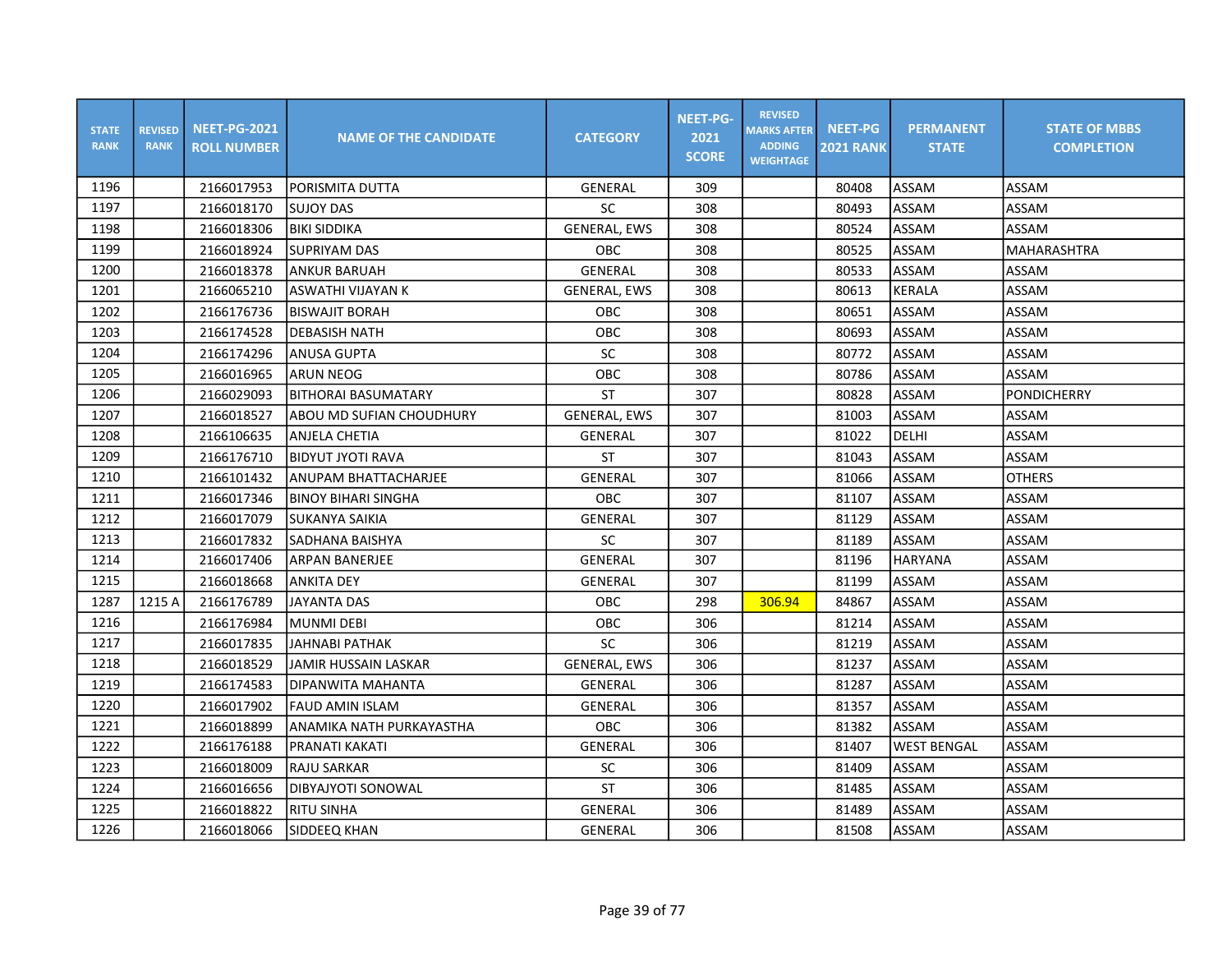| <b>STATE</b><br><b>RANK</b> | <b>REVISED</b><br><b>RANK</b> | <b>NEET-PG-2021</b><br><b>ROLL NUMBER</b> | <b>NAME OF THE CANDIDATE</b> | <b>CATEGORY</b>     | <b>NEET-PG-</b><br>2021<br><b>SCORE</b> | <b>REVISED</b><br><b>MARKS AFTER</b><br><b>ADDING</b><br><b>WEIGHTAGE</b> | <b>NEET-PG</b><br><b>2021 RANK</b> | <b>PERMANENT</b><br><b>STATE</b> | <b>STATE OF MBBS</b><br><b>COMPLETION</b> |
|-----------------------------|-------------------------------|-------------------------------------------|------------------------------|---------------------|-----------------------------------------|---------------------------------------------------------------------------|------------------------------------|----------------------------------|-------------------------------------------|
| 1227                        |                               | 2166017448                                | lalpana DEKA                 | GENERAL             | 306                                     |                                                                           | 81538                              | ASSAM                            | <b>SIKKIM</b>                             |
| 1228                        |                               | 2166017831                                | SATYABROT HAZARIKA           | SC                  | 306                                     |                                                                           | 81544                              | ASSAM                            | ASSAM                                     |
| 1229                        |                               | 2166176613                                | PARBONA BORUAH               | <b>GENERAL</b>      | 306                                     |                                                                           | 81548                              | ASSAM                            | ASSAM                                     |
| 1230                        |                               | 2166017726                                | SANJIB BARMAN                | GENERAL             | 305                                     |                                                                           | 81640                              | ASSAM                            | ASSAM                                     |
| 1231                        |                               | 2166017275                                | SHORIFUL ISLAM               | <b>GENERAL, EWS</b> | 305                                     |                                                                           | 81850                              | ASSAM                            | ASSAM                                     |
| 1232                        |                               | 2166017131                                | <b>SUDIP ROY</b>             | GENERAL             | 305                                     |                                                                           | 81877                              | <b>ASSAM</b>                     | ASSAM                                     |
| 1233                        |                               | 2166018793                                | WAHEDUL HUSSAIN MAZUMDER     | <b>GENERAL</b>      | 305                                     |                                                                           | 81887                              | ASSAM                            | MEGHALAYA                                 |
| 1236                        |                               | 2166018445                                | SHRUTI AGARWALL              | GENERAL             | 305                                     |                                                                           | 82115                              | ASSAM                            | ASSAM                                     |
| 1237                        |                               | 2166016827                                | ICHANDANA PATOWARY           | GENERAL             | 305                                     |                                                                           | 82148                              | ASSAM                            | ASSAM                                     |
| 1238                        |                               | 2166017041                                | SANGHAMITRA DAS              | SC                  | 305                                     |                                                                           | 82178                              | ASSAM                            | <b>MAHARASHTRA</b>                        |
| 1239                        |                               | 2166033050                                | <b>AMIT CHOUDHURY</b>        | OBC                 | 304                                     |                                                                           | 82186                              | ASSAM                            | <b>OTHERS</b>                             |
| 1240                        |                               | 2166016611                                | APARAJITA SARMA              | <b>GENERAL, EWS</b> | 304                                     |                                                                           | 82196                              | ASSAM                            | ASSAM                                     |
| 1241                        |                               | 2166017833                                | <b>OLI GOSWAMI</b>           | GENERAL             | 304                                     |                                                                           | 82272                              | ASSAM                            | ASSAM                                     |
| 1242                        |                               | 2166017139                                | ARUNIMA SARMAH               | <b>GENERAL, EWS</b> | 304                                     |                                                                           | 82340                              | ASSAM                            | ASSAM                                     |
| 1243                        |                               | 2166176651                                | BAISHALI GHOSH               | <b>GENERAL</b>      | 304                                     |                                                                           | 82351                              | ASSAM                            | ASSAM                                     |
| 1244                        |                               | 2166017936                                | <b>SURAJIT CHOUDHURY</b>     | <b>GENERAL</b>      | 304                                     |                                                                           | 82369                              | ASSAM                            | ASSAM                                     |
| 1245                        |                               | 2166017383                                | <b>SHEEMA NATH</b>           | OBC                 | 304                                     |                                                                           | 82383                              | ASSAM                            | <b>OTHERS</b>                             |
| 1246                        |                               | 2166114795                                | GAJENDRAPAL                  | SC                  | 303                                     |                                                                           | 82700                              | RAJASTHAN                        | ASSAM                                     |
| 1247                        |                               | 2166162759                                | <b>KALLOL KAKATI</b>         | <b>OBC</b>          | 303                                     |                                                                           | 82702                              | ASSAM                            | ASSAM                                     |
| 1248                        |                               | 2166170584                                | <b>MANASH DAS</b>            | <b>OBC</b>          | 303                                     |                                                                           | 82704                              | ASSAM                            | ASSAM                                     |
| 1249                        |                               | 2166018120                                | JOHNJYOTI KHATANIAR          | <b>GENERAL</b>      | 303                                     |                                                                           | 82731                              | ASSAM                            | ASSAM                                     |
| 1250                        |                               |                                           |                              |                     |                                         |                                                                           |                                    | ARUNACHAL                        |                                           |
|                             |                               | 2166016616                                | DANI YASSE                   | ST                  | 303                                     |                                                                           | 82876                              | PRADESH                          | ASSAM                                     |
| 1251                        |                               | 2166018556                                | SHAH MOHD JAHANGIR ALOM      | GENERAL             | 303                                     |                                                                           | 82909                              | ASSAM                            | ASSAM                                     |
| 1252                        |                               | 2166016939                                | CHAYANIKA RAY                | OBC                 | 303                                     |                                                                           | 82915                              | ASSAM                            | ASSAM                                     |
| 1253                        |                               | 2166017016                                | KAUSTAV MALIN KALITA         | <b>GENERAL</b>      | 303                                     |                                                                           | 82937                              | ASSAM                            | KARNATAKA                                 |
| 1310                        | 1253 A                        | 2166176528                                | NITYANANDA SAIKIA            | OBC                 | 294                                     | 302.82                                                                    | 86614                              | ASSAM                            | ASSAM                                     |
| 1254                        |                               | 2166151620                                | KUMUD TOMAR                  | <b>OBC</b>          | 302                                     |                                                                           | 83013                              | <b>UTTAR PRADESH</b>             | ASSAM                                     |
| 1255                        |                               | 2166017712                                | PARAG KUMAR SHARMA           | <b>GENERAL</b>      | 302                                     |                                                                           | 83117                              | ASSAM                            | ASSAM                                     |
| 1256                        |                               | 2166016841                                | AKIBUL HASSAN                | GENERAL             | 302                                     |                                                                           | 83144                              | ASSAM                            | ASSAM                                     |
| 1257                        |                               | 2166017962                                | DR SAGARIKA SARMA            | GENERAL             | 302                                     |                                                                           | 83186                              | ASSAM                            | ASSAM                                     |
| 1258                        |                               | 2166018929                                | ANAND KUMAR GUPTA            | OBC                 | 302                                     |                                                                           | 83224                              | ASSAM                            | ASSAM                                     |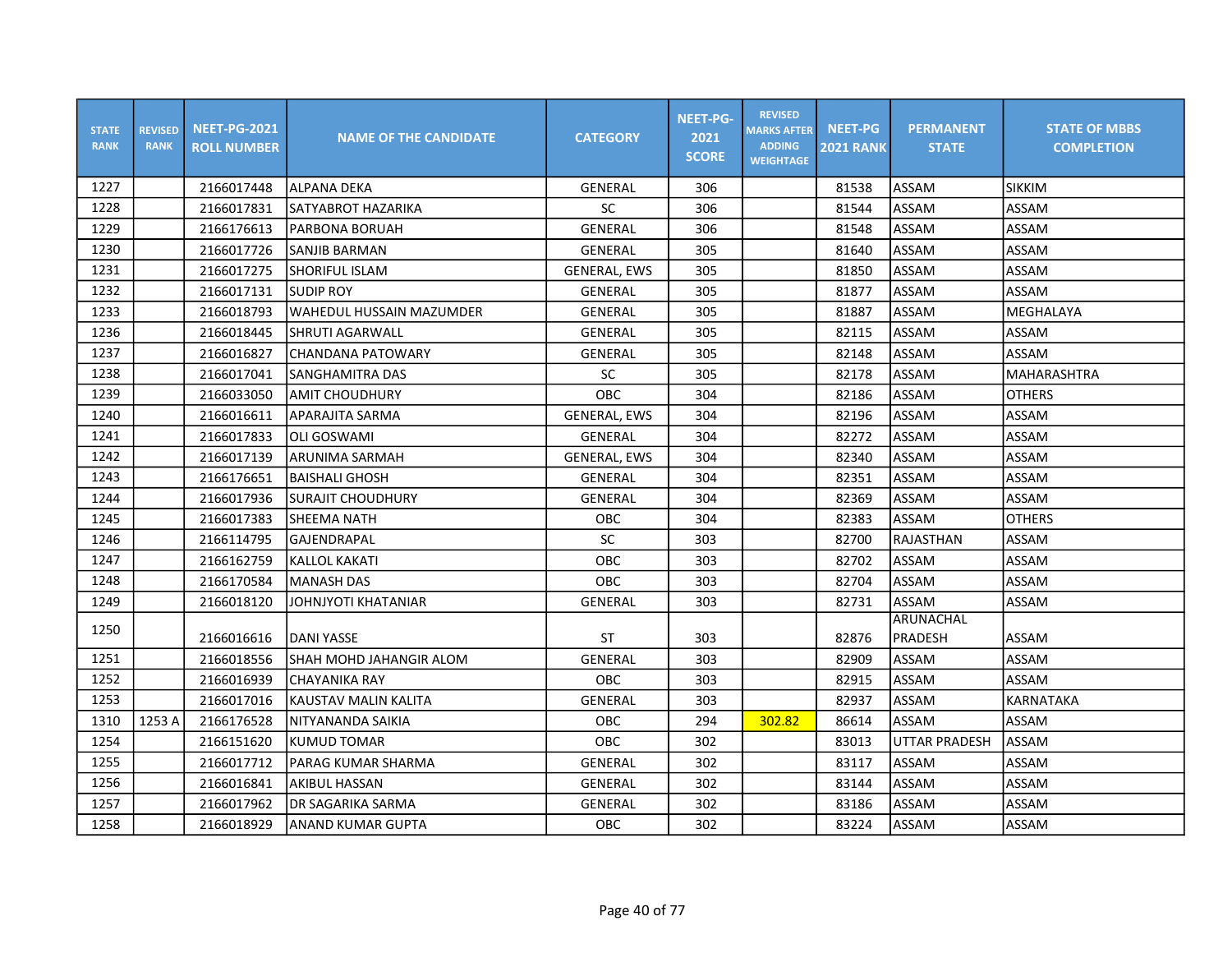| <b>STATE</b><br><b>RANK</b> | <b>REVISED</b><br><b>RANK</b> | <b>NEET-PG-2021</b><br><b>ROLL NUMBER</b> | <b>NAME OF THE CANDIDATE</b>  | <b>CATEGORY</b>     | <b>NEET-PG-</b><br>2021<br><b>SCORE</b> | <b>REVISED</b><br><b>MARKS AFTER</b><br><b>ADDING</b><br><b>WEIGHTAGE</b> | <b>NEET-PG</b><br><b>2021 RANK</b> | <b>PERMANENT</b><br><b>STATE</b> | <b>STATE OF MBBS</b><br><b>COMPLETION</b> |
|-----------------------------|-------------------------------|-------------------------------------------|-------------------------------|---------------------|-----------------------------------------|---------------------------------------------------------------------------|------------------------------------|----------------------------------|-------------------------------------------|
| 1259                        |                               | 2166018147                                | <b>JYOTSNA GOGOI</b>          | OBC                 | 302                                     |                                                                           | 83285                              | ASSAM                            | ASSAM                                     |
| 1260                        |                               | 2166018732                                | <b>MEHJEBIN AHMED</b>         | <b>GENERAL, EWS</b> | 302                                     |                                                                           | 83341                              | ASSAM                            | ASSAM                                     |
| 1261                        |                               | 2166017355                                | <b>GAYATREE RAJWAR</b>        | OBC                 | 301                                     |                                                                           | 83411                              | ASSAM                            | ASSAM                                     |
| 1262                        |                               | 2166106837                                | SIDDHARTHA ROY                | SC                  | 301                                     |                                                                           | 83427                              | ASSAM                            | ASSAM                                     |
| 1263                        |                               | 2166176847                                | HIRAMANI RABHA                | ST                  | 301                                     |                                                                           | 83439                              | ASSAM                            | ASSAM                                     |
| 1264                        |                               | 2166017613                                | ANAMIKA KALITA                | <b>GENERAL</b>      | 301                                     |                                                                           | 83637                              | ASSAM                            | ASSAM                                     |
| 1265                        |                               | 2166032254                                | TANUJ AGARWAL                 | GENERAL             | 301                                     |                                                                           | 83734                              | ASSAM                            | ASSAM                                     |
| 1325                        | 1265 A                        | 2166016944                                | <b>JURI KAMAN</b>             | <b>ST</b>           | 292                                     | 300.76                                                                    | 87634                              | ASSAM                            | ASSAM                                     |
| 1266                        |                               | 2166017191                                | İMUKTADIR AHMED               | <b>GENERAL</b>      | 300                                     |                                                                           | 83797                              | ASSAM                            | <b>OTHERS</b>                             |
| 1267                        |                               | 2166031226                                | <b>VIDYUT JYOTI DAS</b>       | OBC                 | 300                                     |                                                                           | 83808                              | ASSAM                            | ASSAM                                     |
| 1269                        |                               | 2166016772                                | <b>JIAUN NAHAR AHMED</b>      | GENERAL             | 300                                     |                                                                           | 83894                              | ASSAM                            | ASSAM                                     |
| 1270                        |                               | 2166017537                                | ABDUL AZIZ                    | <b>GENERAL, EWS</b> | 300                                     |                                                                           | 83908                              | ASSAM                            | ASSAM                                     |
| 1271                        |                               | 2166017263                                | SHAHRUKH ANWAR                | GENERAL             | 300                                     |                                                                           | 84031                              | ASSAM                            | ASSAM                                     |
| 1272                        |                               | 2166031957                                | NURJAMAN ALI                  | <b>OBC</b>          | 300                                     |                                                                           | 84057                              | ASSAM                            | ASSAM                                     |
| 1273                        |                               | 2166176982                                | DIBYA PODDAR                  | GENERAL             | 300                                     |                                                                           | 84217                              | ASSAM                            | ASSAM                                     |
| 1274                        |                               | 2166018930                                | <b>KOUSOR AHMED</b>           | OBC                 | 300                                     |                                                                           | 84238                              | ASSAM                            | ASSAM                                     |
| 1275                        |                               | 2166017734                                | <b>NANDITA DEKA</b>           | <b>GENERAL</b>      | 300                                     |                                                                           | 84253                              | ASSAM                            | ASSAM                                     |
| 1276                        |                               | 2166100741                                | EKANTA APON ANTARIKSHWA SARMA | GENERAL             | 300                                     |                                                                           | 84325                              | ASSAM                            | ASSAM                                     |
| 1277                        |                               | 2166017029                                | <b>IPSHIKHA GOGOI</b>         | OBC                 | 299                                     |                                                                           | 84505                              | ASSAM                            | ASSAM                                     |
| 1278                        |                               | 2166018308                                | KARISHMA CHOUDHURY            | GENERAL             | 299                                     |                                                                           | 84508                              | ASSAM                            | <b>OTHERS</b>                             |
| 1279                        |                               | 2166176702                                | <b>NIKHILESH OJAH</b>         | GENERAL             | 299                                     |                                                                           | 84517                              | ASSAM                            | ASSAM                                     |
| 1280                        |                               | 2166018665                                | ROHAN NATH PURKAYASTHA        | OBC                 | 299                                     |                                                                           | 84526                              | ASSAM                            | ASSAM                                     |
| 1281                        |                               | 2166017001                                | <b>VIPASHA BONYA KASHYAP</b>  | OBC                 | 299                                     |                                                                           | 84599                              | ASSAM                            | MAHARASHTRA                               |
| 1282                        |                               | 2166030003                                | ARSHAQUE HUSSAIN              | <b>GENERAL</b>      | 299                                     |                                                                           | 84624                              | ASSAM                            | ASSAM                                     |
| 1283                        |                               | 2166018601                                | KH. DIPIKA SINGHA             | OBC                 | 299                                     |                                                                           | 84678                              | ASSAM                            | ASSAM                                     |
| 1284                        |                               | 2166017757                                | BIKASH JYOTI BARUAH           | OBC                 | 299                                     |                                                                           | 84750                              | ASSAM                            | ASSAM                                     |
| 1285                        |                               | 2166163547                                | ASMA HOSNEYARA                | GENERAL             | 299                                     |                                                                           | 84764                              | ASSAM                            | ASSAM                                     |
| 1286                        |                               | 2166172239                                | <b>ASIR UDDIN</b>             | <b>GENERAL, EWS</b> | 298                                     |                                                                           | 84859                              | ASSAM                            | ASSAM                                     |
| 1288                        |                               | 2166109723                                | <b>HARSHITA MITTAL</b>        | GENERAL             | 298                                     |                                                                           | 85103                              | RAJASTHAN                        | ASSAM                                     |
| 1289                        |                               | 2166018354                                | <b>BIRINCHI BHARADWAJ</b>     | OBC                 | 298                                     |                                                                           | 85105                              | ASSAM                            | ASSAM                                     |
| 1290                        |                               | 2166016649                                | MOUSUMI MODHUMITA AGARWALA    | <b>ST</b>           | 297                                     |                                                                           | 85179                              | ASSAM                            | <b>OTHERS</b>                             |
| 1291                        |                               | 2166166227                                | SHWETA SINGH                  | GENERAL             | 297                                     |                                                                           | 85181                              | UTTAR PRADESH                    | ASSAM                                     |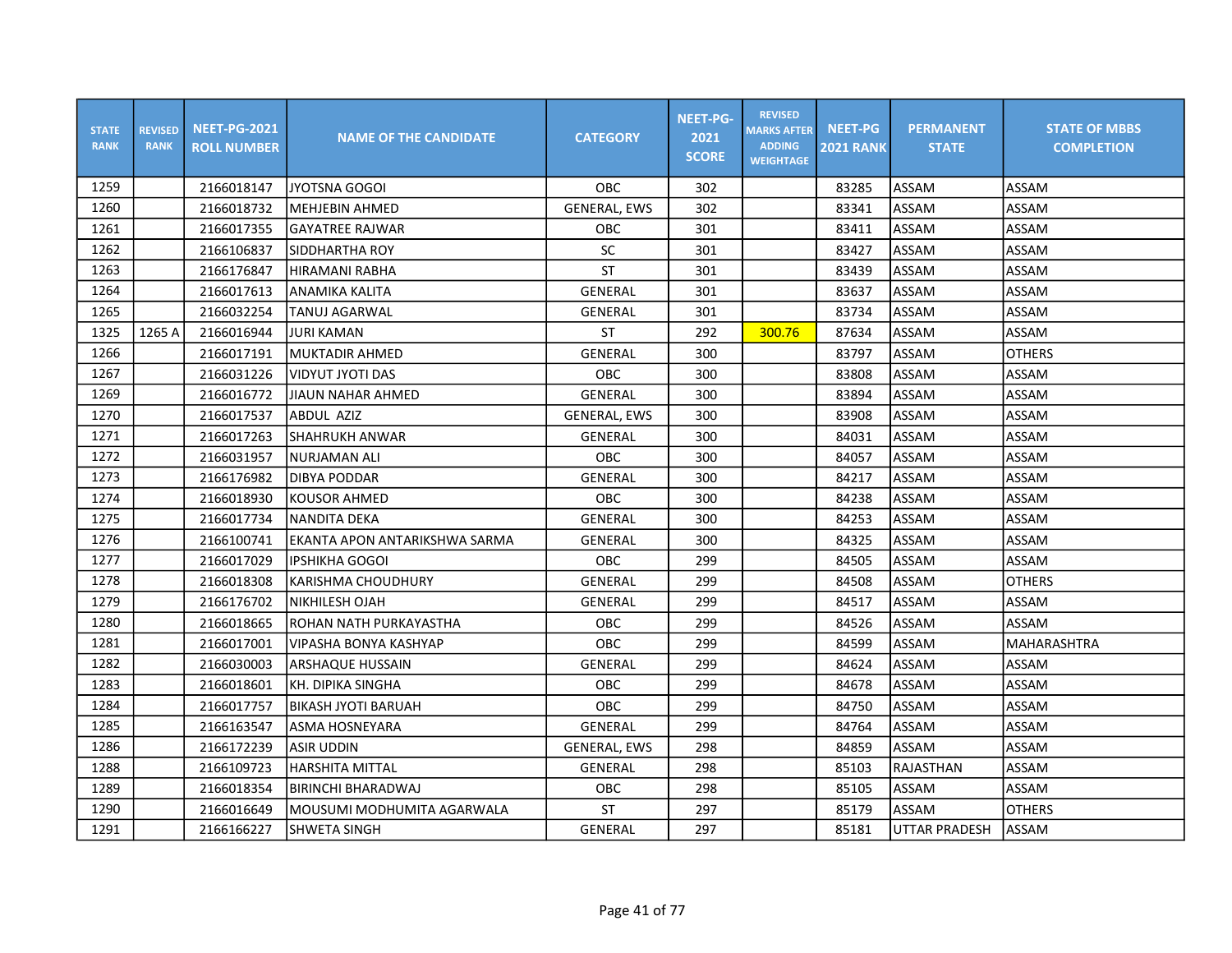| <b>STATE</b><br><b>RANK</b> | <b>REVISED</b><br><b>RANK</b> | <b>NEET-PG-2021</b><br><b>ROLL NUMBER</b> | <b>NAME OF THE CANDIDATE</b> | <b>CATEGORY</b>     | <b>NEET-PG-</b><br>2021<br><b>SCORE</b> | <b>REVISED</b><br><b>MARKS AFTER</b><br><b>ADDING</b><br><b>WEIGHTAGE</b> | <b>NEET-PG</b><br><b>2021 RANK</b> | <b>PERMANENT</b><br><b>STATE</b> | <b>STATE OF MBBS</b><br><b>COMPLETION</b> |
|-----------------------------|-------------------------------|-------------------------------------------|------------------------------|---------------------|-----------------------------------------|---------------------------------------------------------------------------|------------------------------------|----------------------------------|-------------------------------------------|
| 1292                        |                               | 2166018595                                | SANANDA DUTTA                | <b>GENERAL, EWS</b> | 297                                     |                                                                           | 85196                              | ASSAM                            | ASSAM                                     |
| 1293                        |                               | 2166017424                                | TRIBENEE BARMAN              | GENERAL             | 297                                     |                                                                           | 85207                              | <b>ASSAM</b>                     | ASSAM                                     |
| 1294                        |                               | 2166103275                                | <b>UDIPTA BHUYAN</b>         | <b>GENERAL</b>      | 297                                     |                                                                           | 85288                              | ASSAM                            | ASSAM                                     |
| 1295                        |                               | 2166018314                                | SMARANIKA BAISHYA            | GENERAL             | 297                                     |                                                                           | 85319                              | ASSAM                            | ASSAM                                     |
| 1296                        |                               | 2166030413                                | PRATEEK AGARWAL              | GENERAL             | 297                                     |                                                                           | 85421                              | DELHI                            | ASSAM                                     |
| 1297                        |                               | 2166016991                                | SHAHENSHA ALAM               | <b>GENERAL</b>      | 296                                     |                                                                           | 85518                              | ASSAM                            | ASSAM                                     |
| 1298                        |                               | 2166018710                                | TAUFIKUZ ZAMAN RAJ BARBHUIYA | GENERAL             | 296                                     |                                                                           | 85555                              | ASSAM                            | ASSAM                                     |
| 1299                        |                               | 2166018032                                | <b>UDHAB MANDAL</b>          | SC                  | 296                                     |                                                                           | 85628                              | ASSAM                            | ASSAM                                     |
| 1300                        |                               | 2166018862                                | IMADHURIMA DHAR              | GENERAL             | 296                                     |                                                                           | 85637                              | ASSAM                            | <b>WEST BENGAL</b>                        |
| 1301                        |                               | 2166017042                                | SNIGDHA SAIKIA               | GENERAL             | 296                                     |                                                                           | 85676                              | ASSAM                            | <b>SIKKIM</b>                             |
| 1302                        |                               | 2166018733                                | <b>MASUD SIDDIQUE</b>        | GENERAL             | 296                                     |                                                                           | 85679                              | ASSAM                            | ASSAM                                     |
| 1303                        |                               | 2166018322                                | <b>JAHNABI DEKA</b>          | <b>SC</b>           | 296                                     |                                                                           | 85810                              | ASSAM                            | ASSAM                                     |
| 1304                        |                               | 2166151327                                | SONALI                       | GENERAL             | 296                                     |                                                                           | 85862                              | <b>UTTAR PRADESH</b>             | ASSAM                                     |
| 1305                        |                               | 2166019939                                | <b>BINOD RAI</b>             | OBC                 | 295                                     |                                                                           | 85952                              | ASSAM                            | ASSAM                                     |
| 1306                        |                               | 2166018802                                | <b>HIMANGSHU BARUAH</b>      | GENERAL             | 295                                     |                                                                           | 86086                              | ASSAM                            | ASSAM                                     |
| 1307                        |                               | 2166017251                                | AMBORISH PHUKAN              | GENERAL             | 295                                     |                                                                           | 86266                              | ASSAM                            | <b>OTHERS</b>                             |
| 1308                        |                               | 2166172855                                | <b>DHARITRI GOHAIN</b>       | <b>OBC</b>          | 295                                     |                                                                           | 86373                              | ASSAM                            | ASSAM                                     |
| 1309                        |                               | 2166018941                                | <b>SUPRATIM KUMAR</b>        | <b>GENERAL</b>      | 294                                     |                                                                           | 86585                              | <b>ASSAM</b>                     | ASSAM                                     |
| 1311                        |                               | 2166016998                                | <b>DEEPSIKHA MILI</b>        | <b>ST</b>           | 294                                     |                                                                           | 86629                              | ASSAM                            | ASSAM                                     |
| 1312                        |                               | 2166016914                                | RAJASHREE PHUKAN             | OBC                 | 294                                     |                                                                           | 86710                              | ASSAM                            | ASSAM                                     |
| 1313                        |                               | 2166017300                                | INABODITA BANIK              | GENERAL             | 294                                     |                                                                           | 86754                              | ASSAM                            | ASSAM                                     |
| 1314                        |                               | 2166016854                                | IDEEPRUPA GOGOI              | <b>OBC</b>          | 294                                     |                                                                           | 86899                              | ASSAM                            | ASSAM                                     |
| 1315                        |                               | 2166018614                                | <b>MADHUPARNA ROY</b>        | SC                  | 293                                     |                                                                           | 87000                              | ASSAM                            | ASSAM                                     |
| 1316                        |                               | 2166018799                                | ABINASH KAUSHIK              | GENERAL             | 293                                     |                                                                           | 87127                              | <b>ASSAM</b>                     | ASSAM                                     |
| 1317                        |                               | 2166018305                                | <b>ARANEE SEN</b>            | <b>GENERAL</b>      | 293                                     |                                                                           | 87162                              | ASSAM                            | ASSAM                                     |
| 1318                        |                               | 2166017211                                | SHOFIQUE ANOWAR              | GENERAL             | 292                                     |                                                                           | 87348                              | ASSAM                            | ASSAM                                     |
| 1319                        |                               | 2166041477                                | RAJASHREE BORUAH             | OBC                 | 292                                     |                                                                           | 87366                              | ASSAM                            | ASSAM                                     |
| 1320                        |                               | 2166016800                                | <b>IRENE AHMED</b>           | GENERAL             | 292                                     |                                                                           | 87398                              | <b>ASSAM</b>                     | MEGHALAYA                                 |
| 1321                        |                               | 2166031895                                | SANJAY KUMAR                 | <b>OBC</b>          | 292                                     |                                                                           | 87500                              | ASSAM                            | ASSAM                                     |
| 1322                        |                               | 2166018030                                | <b>SUMAN MEDHI</b>           | OBC                 | 292                                     |                                                                           | 87514                              | ASSAM                            | ASSAM                                     |
| 1323                        |                               | 2166018812                                | APURBA DEBNATH               | OBC                 | 292                                     |                                                                           | 87521                              | ASSAM                            | ASSAM                                     |
| 1324                        |                               | 2166032963                                | SEEMA GOGOI                  | OBC                 | 292                                     |                                                                           | 87551                              | <b>ASSAM</b>                     | <b>OTHERS</b>                             |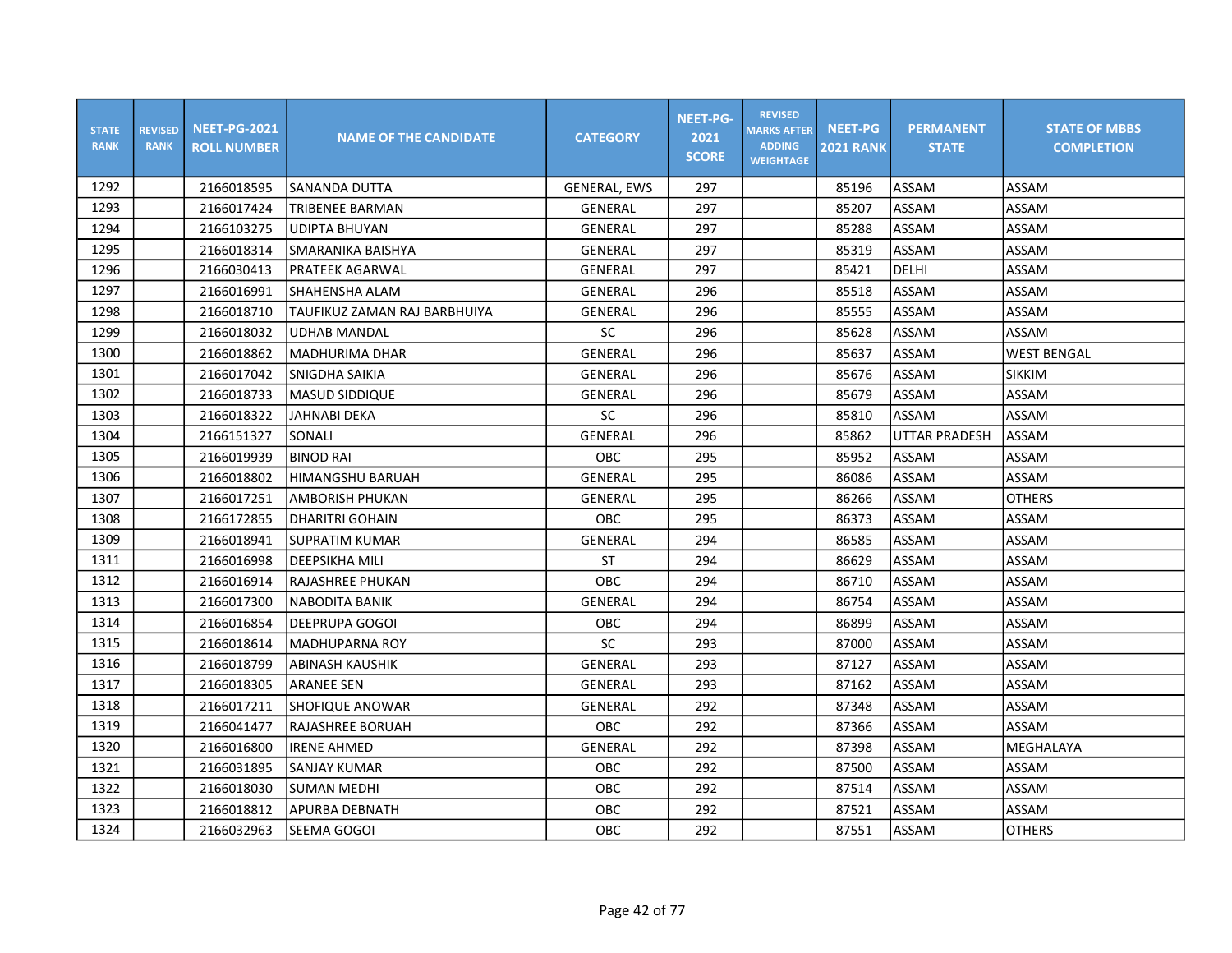| <b>STATE</b><br><b>RANK</b> | <b>REVISED</b><br><b>RANK</b> | <b>NEET-PG-2021</b><br><b>ROLL NUMBER</b> | <b>NAME OF THE CANDIDATE</b> | <b>CATEGORY</b>     | <b>NEET-PG-</b><br>2021<br><b>SCORE</b> | <b>REVISED</b><br><b>MARKS AFTER</b><br><b>ADDING</b><br><b>WEIGHTAGE</b> | <b>NEET-PG</b><br><b>2021 RANK</b> | <b>PERMANENT</b><br><b>STATE</b> | <b>STATE OF MBBS</b><br><b>COMPLETION</b> |
|-----------------------------|-------------------------------|-------------------------------------------|------------------------------|---------------------|-----------------------------------------|---------------------------------------------------------------------------|------------------------------------|----------------------------------|-------------------------------------------|
| 1326                        |                               | 2166156431                                | lGAUTAM KUMAR DAS            | SC                  | 292                                     |                                                                           | 87659                              | ASSAM                            | UTTAR PRADESH                             |
| 1327                        |                               | 2166016895                                | SADIKUR RAHMAN               | GENERAL             | 291                                     |                                                                           | 87903                              | ASSAM                            | ASSAM                                     |
| 1328                        |                               | 2166017523                                | <b>MEGHALI FRANK</b>         | <b>GENERAL</b>      | 291                                     |                                                                           | 87954                              | ASSAM                            | <b>SIKKIM</b>                             |
| 1329                        |                               | 2166017095                                | MEENAKSHI DEKA               | GENERAL             | 291                                     |                                                                           | 88031                              | ASSAM                            | ASSAM                                     |
| 1330                        |                               | 2166017221                                | ASHMITA DEBNATH              | <b>OBC</b>          | 291                                     |                                                                           | 88126                              | ASSAM                            | ASSAM                                     |
| 1331                        |                               | 2166016869                                | MOUCHUMIE GOGOI              | OBC                 | 290                                     |                                                                           | 88133                              | ASSAM                            | ASSAM                                     |
| 1332                        |                               | 2166018700                                | SOHINI DATTA                 | <b>GENERAL</b>      | 290                                     |                                                                           | 88200                              | ASSAM                            | ASSAM                                     |
| 1333                        |                               | 2166018766                                | AKASH PRATIM DEKA            | OBC                 | 290                                     |                                                                           | 88227                              | ASSAM                            | ASSAM                                     |
| 1334                        |                               | 2166017468                                | IJMD YOUSUF LASKAR           | <b>GENERAL, EWS</b> | 290                                     |                                                                           | 88231                              | <b>ASSAM</b>                     | ASSAM                                     |
| 1335                        |                               | 2166172324                                | <b>ARKAJYOTI SAHA</b>        | GENERAL             | 290                                     |                                                                           | 88329                              | ASSAM                            | ASSAM                                     |
| 1336                        |                               | 2166018854                                | <b>ARIF KHAN</b>             | <b>GENERAL</b>      | 290                                     |                                                                           | 88404                              | ASSAM                            | ASSAM                                     |
| 1337                        |                               | 2166030524                                | <b>JASMINE JOHAR</b>         | GENERAL             | 290                                     |                                                                           | 88486                              | DELHI                            | ASSAM                                     |
| 1338                        |                               | 2166028018                                | <b>RAVI SINGHAL</b>          | GENERAL             | 290                                     |                                                                           | 88572                              | DELHI                            | ASSAM                                     |
| 1339                        |                               | 2166016903                                | <b>CHANDRIKA CHETIA</b>      | OBC                 | 290                                     |                                                                           | 88697                              | ASSAM                            | ASSAM                                     |
| 1340                        |                               | 2166174913                                | <b>RONIT ROY</b>             | SC                  | 290                                     |                                                                           | 88739                              | ASSAM                            | ASSAM                                     |
| 1341                        |                               | 2166017185                                | ABU JAMAN SHAFAR ALAM        | GENERAL             | 289                                     |                                                                           | 88854                              | ASSAM                            | ASSAM                                     |
| 1342                        |                               | 2166175991                                | PATMOS WARJRI                | <b>ST</b>           | 289                                     |                                                                           | 88864                              | MEGHALAYA                        | ASSAM                                     |
| 1343                        |                               | 2166018670                                | <b>DEBARATI DAS</b>          | SC                  | 289                                     |                                                                           | 88871                              | <b>ASSAM</b>                     | ASSAM                                     |
| 1345                        |                               | 2166173186                                | <b>DEBARSHI SEN</b>          | GENERAL             | 289                                     |                                                                           | 89141                              | ASSAM                            | ASSAM                                     |
| 1346                        |                               | 2166016804                                | AMIT SINGH                   | <b>GENERAL</b>      | 288                                     |                                                                           | 89156                              | ASSAM                            | ASSAM                                     |
| 1347                        |                               | 2166018497                                | ISHAHNAZ AHMED               | GENERAL             | 288                                     |                                                                           | 89268                              | ASSAM                            | ASSAM                                     |
| 1348                        |                               | 2166098254                                | DWIPANNITA KALITA            | <b>GENERAL</b>      | 288                                     |                                                                           | 89298                              | ASSAM                            | <b>OTHERS</b>                             |
| 1349                        |                               | 2166017044                                | <b>JITUL MORAN</b>           | OBC                 | 288                                     |                                                                           | 89300                              | ASSAM                            | ASSAM                                     |
| 1350                        |                               | 2166018704                                | SUPRITAM DAS                 | SC                  | 288                                     |                                                                           | 89310                              | ASSAM                            | ASSAM                                     |
| 1351                        |                               | 2166173692                                | <b>ANKITA BAJAJ</b>          | <b>GENERAL</b>      | 288                                     |                                                                           | 89454                              | ASSAM                            | ASSAM                                     |
| 1352                        |                               | 2166018338                                | <b>DEVASHISH BORAH</b>       | OBC                 | 288                                     |                                                                           | 89470                              | ASSAM                            | ASSAM                                     |
| 1353                        |                               | 2166017293                                | DEEPU KUMAR SINGH            | OBC                 | 287                                     |                                                                           | 89547                              | ASSAM                            | ASSAM                                     |
| 1354                        |                               | 2166017748                                | <b>HARIMU BARGAYARY</b>      | ST                  | 287                                     |                                                                           | 89553                              | ASSAM                            | ASSAM                                     |
| 1355                        |                               | 2166017174                                | PARASH MANI SAIKIA           | GENERAL, PH, EWS    | 287                                     |                                                                           | 89722                              | ASSAM                            | ASSAM                                     |
| 1356                        |                               | 2166172957                                | DHRUBAJYOTI SARMA            | GENERAL             | 287                                     |                                                                           | 89781                              | ASSAM                            | ASSAM                                     |
| 1357                        |                               | 2166018479                                | <b>BIDISHA BORDOLOI</b>      | GENERAL             | 287                                     |                                                                           | 89834                              | ASSAM                            | ASSAM                                     |
| 1418                        | 1357 A                        | 2166017020                                | NEINUNMOI LUNKIM             | ST                  | 278                                     | 286.34                                                                    | 93914                              | ASSAM                            | ASSAM                                     |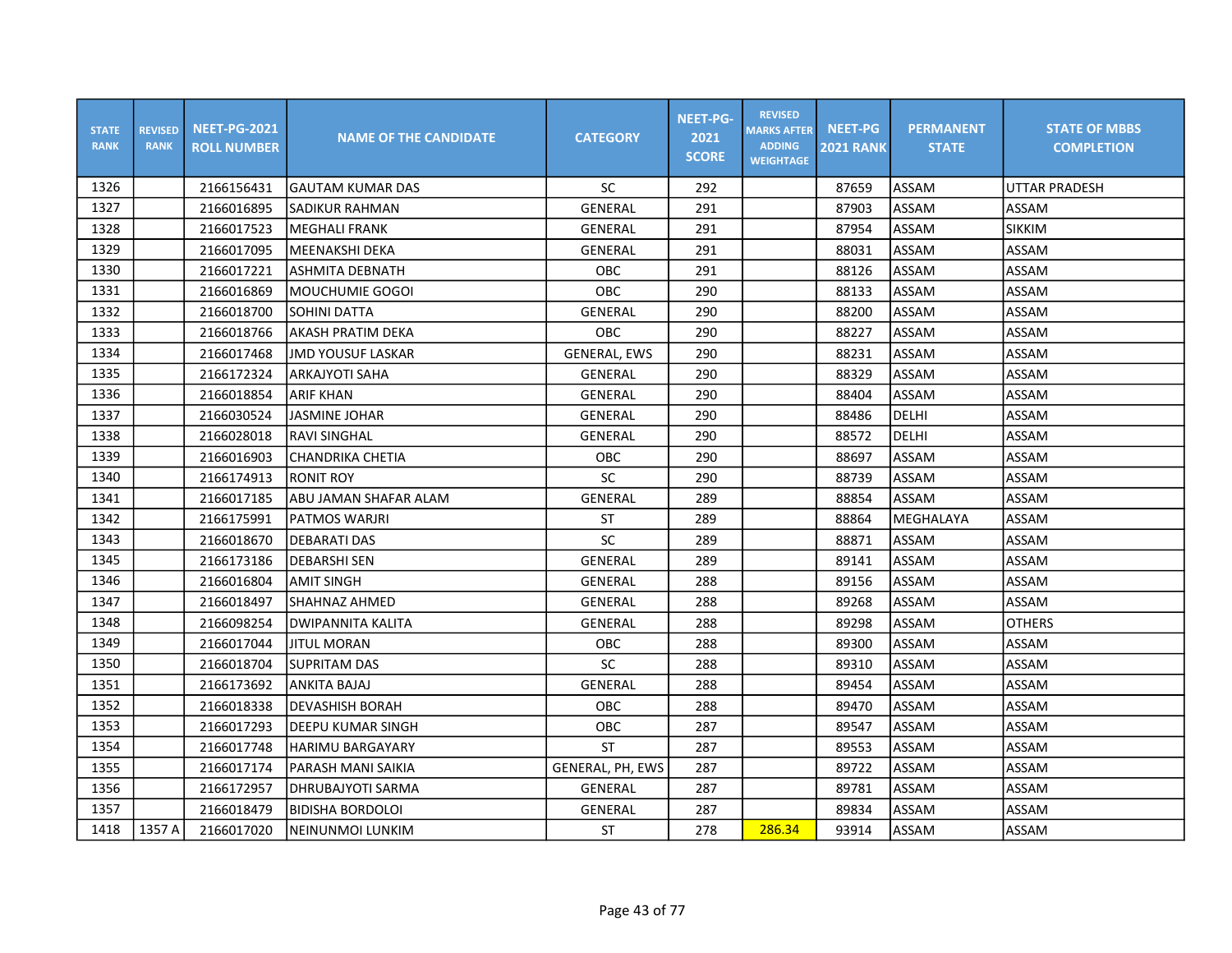| <b>STATE</b><br><b>RANK</b> | <b>REVISED</b><br><b>RANK</b> | <b>NEET-PG-2021</b><br><b>ROLL NUMBER</b> | <b>NAME OF THE CANDIDATE</b> | <b>CATEGORY</b>     | <b>NEET-PG-</b><br>2021<br><b>SCORE</b> | <b>REVISED</b><br><b>MARKS AFTER</b><br><b>ADDING</b><br><b>WEIGHTAGE</b> | <b>NEET-PG</b><br><b>2021 RANK</b> | <b>PERMANENT</b><br><b>STATE</b> | <b>STATE OF MBBS</b><br><b>COMPLETION</b> |
|-----------------------------|-------------------------------|-------------------------------------------|------------------------------|---------------------|-----------------------------------------|---------------------------------------------------------------------------|------------------------------------|----------------------------------|-------------------------------------------|
| 1358                        |                               | 2166155690                                | PRIYANKA DAS                 | SC                  | 286                                     |                                                                           | 90014                              | <b>ASSAM</b>                     | <b>UTTAR PRADESH</b>                      |
| 1359                        |                               | 2166018136                                | <b>KUMARESH DAS</b>          | SC                  | 286                                     |                                                                           | 90181                              | <b>ASSAM</b>                     | ASSAM                                     |
| 1360                        |                               | 2166176896                                | <b>ARPITA DEB</b>            | GENERAL             | 286                                     |                                                                           | 90211                              | ASSAM                            | ASSAM                                     |
| 1361                        |                               | 2166016797                                | <b>APARNA DUTTA</b>          | GENERAL             | 286                                     |                                                                           | 90242                              | ASSAM                            | <b>ASSAM</b>                              |
| 1362                        |                               | 2166018845                                | DR PINKU BORDOLOI            | <b>OBC</b>          | 286                                     |                                                                           | 90293                              | ASSAM                            | <b>ASSAM</b>                              |
| 1363                        |                               | 2166018010                                | <b>USHA RANI DUSAD</b>       | SC                  | 285                                     |                                                                           | 90345                              | ASSAM                            | <b>ASSAM</b>                              |
| 1364                        |                               | 2166018610                                | MASUM AHMED                  | <b>GENERAL, EWS</b> | 285                                     |                                                                           | 90377                              | <b>ASSAM</b>                     | ASSAM                                     |
| 1365                        |                               | 2166018091                                | <b>BHAARGAV JYOTI THAKUR</b> | <b>OBC</b>          | 285                                     |                                                                           | 90494                              | <b>ASSAM</b>                     | ASSAM                                     |
| 1366                        |                               | 2166017682                                | INITISH SARMAH               | GENERAL             | 285                                     |                                                                           | 90553                              | ASSAM                            | ASSAM                                     |
| 1367                        |                               | 2166017990                                | <b>JAYJAYANTI ROY</b>        | SC                  | 285                                     |                                                                           | 90702                              | ASSAM                            | <b>ASSAM</b>                              |
| 1368                        |                               | 2166017338                                | SAPTAMI SAIKIA               | <b>GENERAL</b>      | 285                                     |                                                                           | 90795                              | <b>ASSAM</b>                     | TELANGANA                                 |
| 1369                        |                               | 2166018764                                | ABHIJIT NATH                 | OBC                 | 285                                     |                                                                           | 90859                              | ASSAM                            | ASSAM                                     |
| 1370                        |                               | 2166174855                                | <b>RAJATSUBHRA PAUL</b>      | GENERAL             | 285                                     |                                                                           | 90899                              | <b>WEST BENGAL</b>               | ASSAM                                     |
| 1371                        |                               | 2166018417                                | <b>DARADI DAS</b>            | ST                  | 285                                     |                                                                           | 90904                              | <b>ASSAM</b>                     | ASSAM                                     |
| 1372                        |                               | 2166173028                                | <b>BUDDHADEV NAG</b>         | <b>GENERAL, EWS</b> | 285                                     |                                                                           | 90947                              | <b>ASSAM</b>                     | ASSAM                                     |
| 1373                        |                               | 2166016782                                | SUPRIYA PRIYADARSHINI DUTTA  | OBC                 | 285                                     |                                                                           | 90999                              | ASSAM                            | ASSAM                                     |
| 1375                        |                               | 2166018150                                | UPASANA SANDILYA             | GENERAL             | 284                                     |                                                                           | 91188                              | ASSAM                            | MAHARASHTRA                               |
| 1376                        |                               | 2166018223                                | PRASENJIT SAHA               | GENERAL             | 284                                     |                                                                           | 91227                              | <b>ASSAM</b>                     | <b>WEST BENGAL</b>                        |
| 1377                        |                               | 2166172684                                | <b>ANKITA ROY</b>            | OBC                 | 284                                     |                                                                           | 91308                              | <b>ASSAM</b>                     | KARNATAKA                                 |
| 1378                        |                               | 2166021645                                | JEHERUL ISLAM                | GENERAL             | 283                                     |                                                                           | 91508                              | ASSAM                            | ASSAM                                     |
| 1379                        |                               | 2166164917                                | <b>UMESH GUPTA</b>           | OBC                 | 283                                     |                                                                           | 91570                              | ASSAM                            | ASSAM                                     |
| 1380                        |                               | 2166102442                                | PARTHA PRASANNA D SINGH      | <b>ST</b>           | 283                                     |                                                                           | 91621                              | ASSAM                            | <b>ODISHA</b>                             |
| 1381                        |                               | 2166017547                                | <b>SHAMSUZ ZAMAN ANSAR</b>   | GENERAL             | 283                                     |                                                                           | 91764                              | ASSAM                            | ASSAM                                     |
| 1382                        |                               | 2166018171                                | <b>SUBHASISH PAUL</b>        | OBC                 | 283                                     |                                                                           | 91769                              | ASSAM                            | ASSAM                                     |
| 1459                        | 1382 A                        | 2166098373                                | <b>MIRBON TERONPI</b>        | <b>ST</b>           | 274                                     | 282.22                                                                    | 95876                              | ASSAM                            | ASSAM                                     |
| 1383                        |                               | 2166018108                                | <b>INAMUL HOQUE MONDAL</b>   | <b>GENERAL, EWS</b> | 282                                     |                                                                           | 91943                              | ASSAM                            | ASSAM                                     |
| 1384                        |                               | 2166016860                                | MAYURI SNIGDHA BORA          | <b>OBC</b>          | 282                                     |                                                                           | 92009                              | ASSAM                            | ASSAM                                     |
| 1385                        |                               | 2166018745                                | <b>ANANYA DAS</b>            | GENERAL             | 282                                     |                                                                           | 92044                              | ASSAM                            | ASSAM                                     |
| 1386                        |                               | 2166175467                                | <b>AKASH NATH</b>            | <b>OBC</b>          | 282                                     |                                                                           | 92087                              | ASSAM                            | <b>OTHERS</b>                             |
| 1387                        |                               | 2166176589                                | SUKANYA BHATTACHARYYA        | GENERAL             | 282                                     |                                                                           | 92130                              | ASSAM                            | <b>KARNATAKA</b>                          |
| 1388                        |                               | 2166017154                                | <b>BIPANCHI BHUYAN</b>       | GENERAL             | 282                                     |                                                                           | 92157                              | ASSAM                            | ASSAM                                     |
| 1389                        |                               | 2166097696                                | <b>AMRITA CHAKRAVARTY</b>    | GENERAL             | 282                                     |                                                                           | 92175                              | ASSAM                            | KARNATAKA                                 |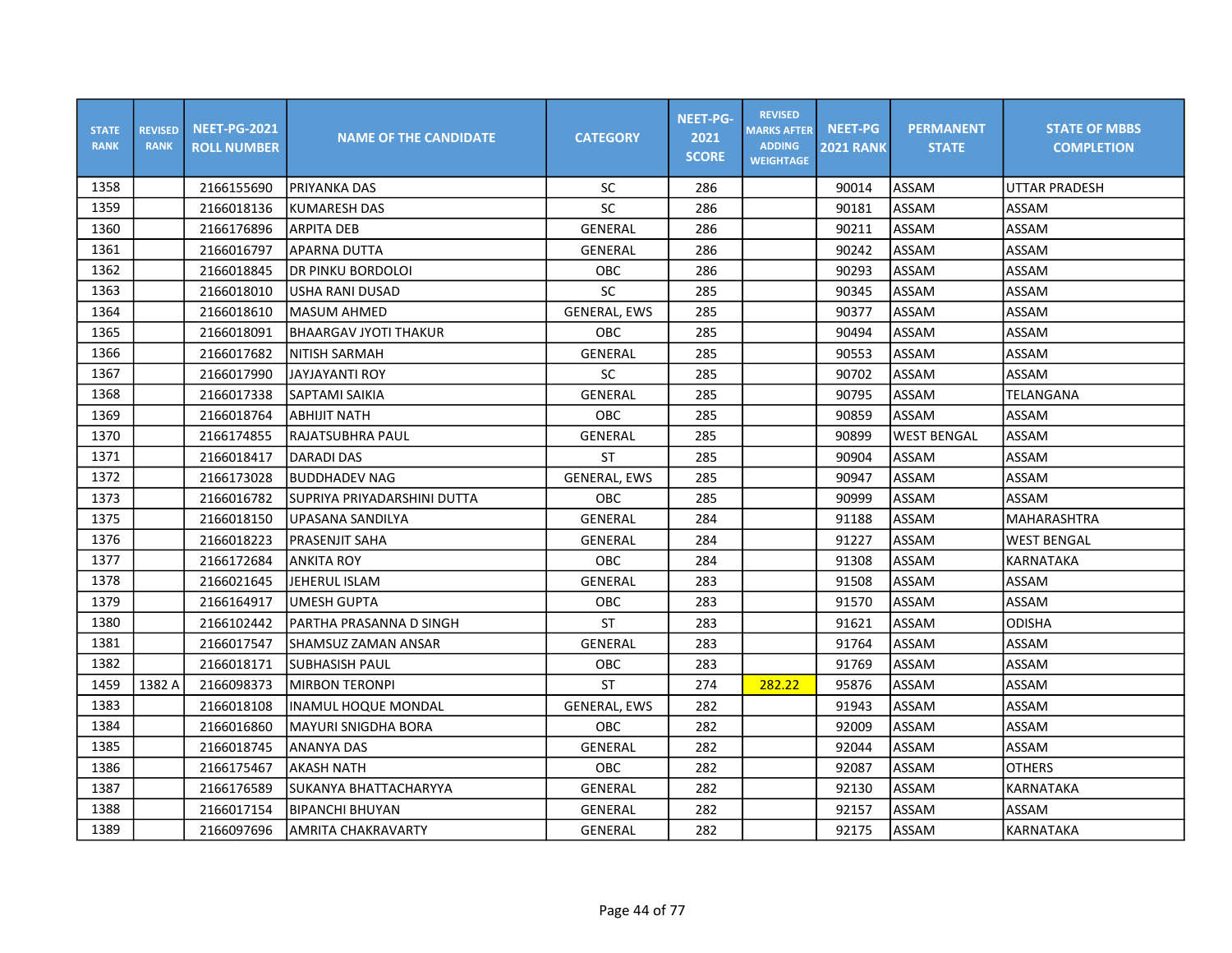| <b>STATE</b><br><b>RANK</b> | <b>REVISED</b><br><b>RANK</b> | <b>NEET-PG-2021</b><br><b>ROLL NUMBER</b> | <b>NAME OF THE CANDIDATE</b> | <b>CATEGORY</b>     | <b>NEET-PG-</b><br>2021<br><b>SCORE</b> | <b>REVISED</b><br><b>MARKS AFTER</b><br><b>ADDING</b><br><b>WEIGHTAGE</b> | <b>NEET-PG</b><br><b>2021 RANK</b> | <b>PERMANENT</b><br><b>STATE</b> | <b>STATE OF MBBS</b><br><b>COMPLETION</b> |
|-----------------------------|-------------------------------|-------------------------------------------|------------------------------|---------------------|-----------------------------------------|---------------------------------------------------------------------------|------------------------------------|----------------------------------|-------------------------------------------|
| 1390                        |                               | 2166176981                                | IDR PARISHMITA BHUYAN        | OBC                 | 282                                     |                                                                           | 92185                              | ASSAM                            | ASSAM                                     |
| 1467                        | 1390 A                        | 2166018126                                | ANANYA HAGJER                | <b>ST</b>           | 273                                     | 281.19                                                                    | 96293                              | <b>ASSAM</b>                     | ASSAM                                     |
| 1391                        |                               | 2166097416                                | <b>H CHINGOU</b>             | ST                  | 281                                     |                                                                           | 92208                              | <b>MANIPUR</b>                   | ASSAM                                     |
| 1392                        |                               | 2166016777                                | <b>ANUJA MORE</b>            | <b>GENERAL</b>      | 281                                     |                                                                           | 92375                              | ASSAM                            | ASSAM                                     |
| 1393                        |                               | 2166017327                                | <b>DAISY SARMA</b>           | <b>GENERAL</b>      | 281                                     |                                                                           | 92461                              | ASSAM                            | <b>OTHERS</b>                             |
| 1394                        |                               | 2166099672                                | <b>MOHAN BHANDARI</b>        | OBC                 | 281                                     |                                                                           | 92479                              | ASSAM                            | ASSAM                                     |
| 1395                        |                               | 2166017616                                | <b>ABHINAV NATH</b>          | <b>GENERAL</b>      | 281                                     |                                                                           | 92553                              | ASSAM                            | ASSAM                                     |
| 1396                        |                               | 2166154894                                | BHAWANA YADAV                | OBC                 | 281                                     |                                                                           | 92579                              | RAJASTHAN                        | ASSAM                                     |
| 1397                        |                               | 2166017335                                | lharjyoti deka               | <b>GENERAL, EWS</b> | 280                                     |                                                                           | 92640                              | ASSAM                            | ASSAM                                     |
| 1398                        |                               | 2166017420                                | KUMAR KISHORE DAS            | <b>SC</b>           | 280                                     |                                                                           | 92728                              | ASSAM                            | ASSAM                                     |
| 1399                        |                               | 2166017951                                | <b>BIJIT RABHA</b>           | <b>ST</b>           | 280                                     |                                                                           | 92738                              | ASSAM                            | ASSAM                                     |
| 1400                        |                               | 2166017631                                | MRIDUPAWAN BARMAN            | <b>GENERAL, EWS</b> | 280                                     |                                                                           | 92810                              | ASSAM                            | ASSAM                                     |
| 1401                        |                               | 2166098092                                | <b>ZOMUANPUIL</b>            | <b>ST</b>           | 280                                     |                                                                           | 92853                              | <b>MIZORAM</b>                   | ASSAM                                     |
| 1402                        |                               | 2166018661                                | ANIRBAN BHATTACHARJEE        | GENERAL             | 280                                     |                                                                           | 92866                              | ASSAM                            | <b>UTTAR PRADESH</b>                      |
| 1403                        |                               | 2166017968                                | <b>HIMJYOTI KALITA</b>       | GENERAL             | 280                                     |                                                                           | 92897                              | ASSAM                            | <b>OTHERS</b>                             |
| 1404                        |                               | 2166018187                                | <b>VEDASREE KASHYAP</b>      | <b>GENERAL</b>      | 280                                     |                                                                           | 92910                              | ASSAM                            | ASSAM                                     |
| 1405                        |                               | 2166081275                                | <b>BARSHA BHARATI</b>        | OBC                 | 280                                     |                                                                           | 93050                              | ASSAM                            | <b>MAHARASHTRA</b>                        |
| 1406                        |                               | 2166018383                                | KUMAR SHANU CHAUHAN          | <b>GENERAL</b>      | 280                                     |                                                                           | 93125                              | <b>ASSAM</b>                     | ASSAM                                     |
| 1407                        |                               | 2166174214                                | NAZIA AKHTAR BARBHUIYA       | <b>GENERAL</b>      | 280                                     |                                                                           | 93153                              | ASSAM                            | ASSAM                                     |
| 1408                        |                               | 2166017565                                | JUHI SARMAH                  | GENERAL             | 279                                     |                                                                           | 93319                              | ASSAM                            | ASSAM                                     |
| 1409                        |                               | 2166016909                                | AMLAN JYOTI BARUAH           | <b>OBC</b>          | 279                                     |                                                                           | 93334                              | <b>ASSAM</b>                     | ASSAM                                     |
| 1410                        |                               | 2166116926                                | IRAMA CHOUDHARY              | <b>OBC</b>          | 279                                     |                                                                           | 93336                              | RAJASTHAN                        | ASSAM                                     |
| 1411                        |                               | 2166163344                                | <b>SHREYA DEY</b>            | <b>GENERAL</b>      | 279                                     |                                                                           | 93380                              | ASSAM                            | ASSAM                                     |
| 1412                        |                               | 2166030570                                | PARIMITA BORAH               | OBC                 | 279                                     |                                                                           | 93418                              | ASSAM                            | <b>UTTAR PRADESH</b>                      |
| 1413                        |                               | 2166017210                                | İMOMIN SHAHNAWAJ HUSSAIN     | <b>GENERAL</b>      | 279                                     |                                                                           | 93525                              | ASSAM                            | ASSAM                                     |
| 1414                        |                               | 2166016976                                | ATIQUR ROHMAN                | GENERAL             | 279                                     |                                                                           | 93580                              | ASSAM                            | ASSAM                                     |
| 1415                        |                               | 2166018690                                | SHREYA DAS                   | GENERAL             | 278                                     |                                                                           | 93740                              | ASSAM                            | ASSAM                                     |
| 1416                        |                               | 2166017482                                | <b>RAHUL NATH</b>            | <b>OBC</b>          | 278                                     |                                                                           | 93802                              | ASSAM                            | <b>WEST BENGAL</b>                        |
| 1417                        |                               | 2166028320                                | KALYAN DEV SHARMA            | GENERAL             | 278                                     |                                                                           | 93900                              | ASSAM                            | <b>OTHERS</b>                             |
| 1419                        |                               | 2166018167                                | SHREYA BHATTACHARJEE         | GENERAL             | 278                                     |                                                                           | 93938                              | <b>ASSAM</b>                     | ASSAM                                     |
| 1420                        |                               | 2166167407                                | <b>VASUNDHARA SINGH</b>      | <b>GENERAL, EWS</b> | 278                                     |                                                                           | 94007                              | <b>UTTAR PRADESH</b>             | ASSAM                                     |
| 1421                        |                               | 2166016977                                | UPASANA KOTOKI               | GENERAL             | 278                                     |                                                                           | 94025                              | ASSAM                            | <b>SIKKIM</b>                             |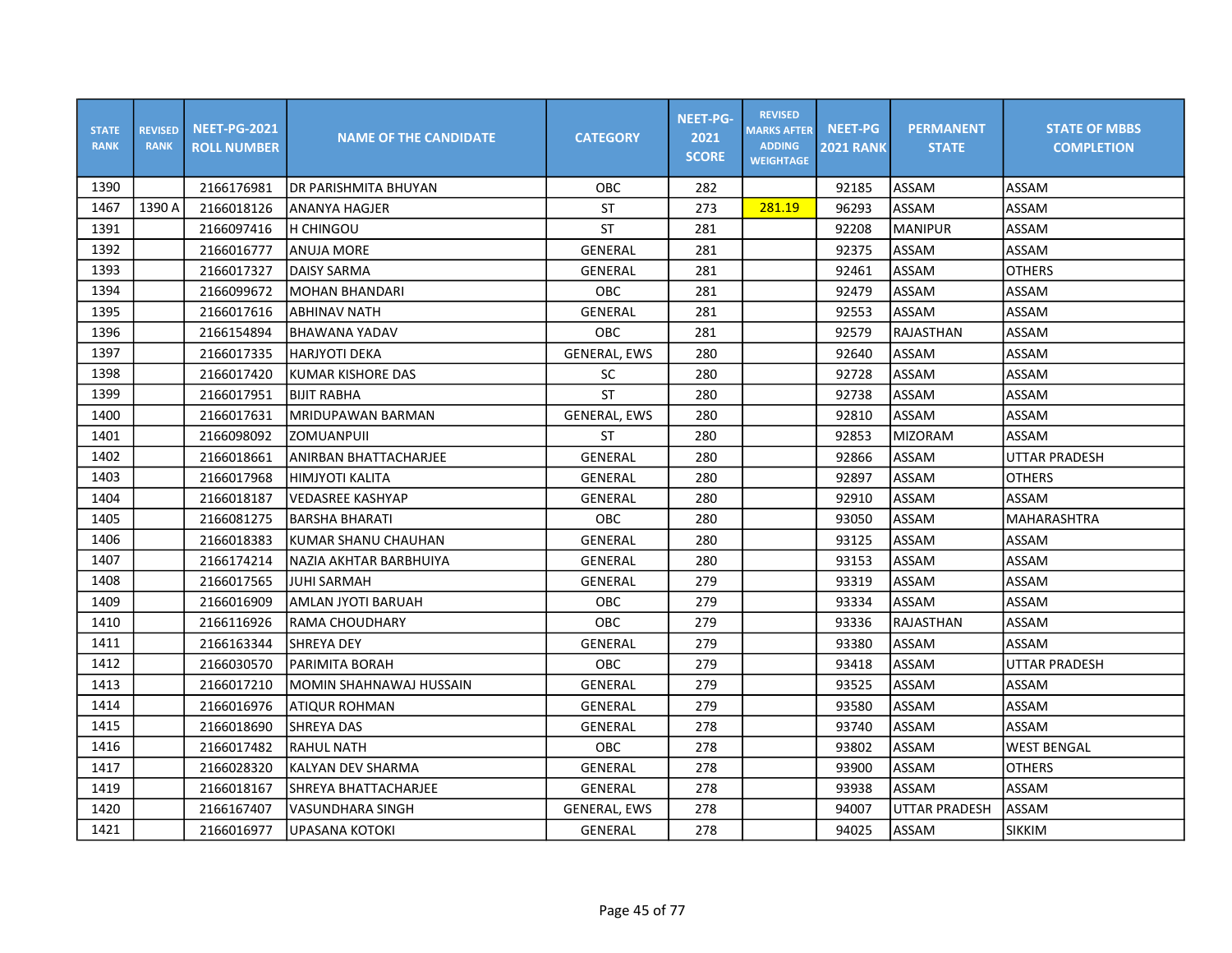| <b>STATE</b><br><b>RANK</b> | <b>REVISED</b><br><b>RANK</b> | <b>NEET-PG-2021</b><br><b>ROLL NUMBER</b> | <b>NAME OF THE CANDIDATE</b>     | <b>CATEGORY</b>     | <b>NEET-PG-</b><br>2021<br><b>SCORE</b> | <b>REVISED</b><br><b>MARKS AFTER</b><br><b>ADDING</b><br><b>WEIGHTAGE</b> | <b>NEET-PG</b><br><b>2021 RANK</b> | <b>PERMANENT</b><br><b>STATE</b> | <b>STATE OF MBBS</b><br><b>COMPLETION</b> |
|-----------------------------|-------------------------------|-------------------------------------------|----------------------------------|---------------------|-----------------------------------------|---------------------------------------------------------------------------|------------------------------------|----------------------------------|-------------------------------------------|
| 1422                        |                               | 2166017164                                | TRINAYAN BORTHAKUR               | GENERAL             | 278                                     |                                                                           | 94061                              | ASSAM                            | ASSAM                                     |
| 1423                        |                               | 2166173317                                | <b>SUPRIYA K MARAK</b>           | ST                  | 278                                     |                                                                           | 94072                              | ASSAM                            | ASSAM                                     |
| 1489                        | 1423 A                        | 2166017015                                | <b>ANJU DEORI</b>                | ST                  | 269                                     | 277.07                                                                    | 98026                              | ASSAM                            | ASSAM                                     |
| 1424                        |                               | 2166164640                                | <b>ROSIDUL SARKAR</b>            | GENERAL             | 277                                     |                                                                           | 94154                              | ASSAM                            | ASSAM                                     |
| 1425                        |                               | 2166017207                                | SIDDIQUE HASSANUL MASUD          | <b>GENERAL, EWS</b> | 277                                     |                                                                           | 94209                              | ASSAM                            | ASSAM                                     |
| 1426                        |                               | 2166018021                                | <b>JEWEL DEKA</b>                | <b>GENERAL</b>      | 277                                     |                                                                           | 94233                              | ASSAM                            | <b>SIKKIM</b>                             |
| 1427                        |                               | 2166017339                                | <b>SNEHA SHARMA</b>              | GENERAL             | 277                                     |                                                                           | 94356                              | ASSAM                            | MAHARASHTRA                               |
| 1428                        |                               | 2166101208                                | <b>DEEP UJJAL DAS</b>            | GENERAL             | 277                                     |                                                                           | 94394                              | ASSAM                            | ASSAM                                     |
| 1429                        |                               | 2166168619                                | AAYUSHI                          | GENERAL             | 277                                     |                                                                           | 94395                              | UTTARAKHAND                      | ASSAM                                     |
| 1430                        |                               | 2166018605                                | APARAJEETA PAUL                  | OBC                 | 277                                     |                                                                           | 94438                              | ASSAM                            | ASSAM                                     |
| 1431                        |                               | 2166018395                                | <b>KANKAN ROY</b>                | SC                  | 277                                     |                                                                           | 94439                              | ASSAM                            | ASSAM                                     |
| 1432                        |                               | 2166177066                                | <b>DIPANKAR PAUL</b>             | OBC                 | 276                                     |                                                                           | 94631                              | ASSAM                            | ASSAM                                     |
| 1433                        |                               | 2166018590                                | DIMARIKHI BARMAN                 | <b>ST</b>           | 276                                     |                                                                           | 94719                              | ASSAM                            | ASSAM                                     |
| 1434                        |                               | 2166018156                                | <b>BISHU BISWAS</b>              | SC                  | 276                                     |                                                                           | 94734                              | ASSAM                            | ASSAM                                     |
| 1435                        |                               | 2166017292                                | DARSHANA PATHAK                  | ${\sf SC}$          | 276                                     |                                                                           | 94778                              | ASSAM                            | ASSAM                                     |
| 1436                        |                               | 2166016865                                | <b>RANJU DAS</b>                 | ${\sf SC}$          | 276                                     |                                                                           | 94803                              | ASSAM                            | ASSAM                                     |
| 1437                        |                               | 2166017520                                | SANDHYA NARZARY                  | <b>ST</b>           | 276                                     |                                                                           | 94820                              | ASSAM                            | ASSAM                                     |
| 1438                        |                               | 2166017551                                | <b>GARGI SWARGIARY</b>           | <b>ST</b>           | 276                                     |                                                                           | 94836                              | ASSAM                            | ASSAM                                     |
| 1439                        |                               | 2166018380                                | ANAMIKA HAZARIKA                 | <b>ST</b>           | 276                                     |                                                                           | 94847                              | ASSAM                            | ASSAM                                     |
| 1440                        |                               | 2166018707                                | SUCHITRA BARMAN                  | <b>ST</b>           | 276                                     |                                                                           | 94849                              | ASSAM                            | ASSAM                                     |
| 1441                        |                               | 2166176804                                | MEHJABIN RAHMAN                  | GENERAL             | 276                                     |                                                                           | 94855                              | ASSAM                            | ASSAM                                     |
| 1442                        |                               | 2166156061                                | DIPSHIKHA PAUL                   | <b>OBC</b>          | 276                                     |                                                                           | 94880                              | ASSAM                            | <b>UTTAR PRADESH</b>                      |
| 1443                        |                               | 2166117015                                | IRAJENDRA KUMAR DAYMA            | SC                  | 275                                     |                                                                           | 94942                              | RAJASTHAN                        | ASSAM                                     |
| 1444                        |                               | 2166017799                                | ISYED MOHAMMAD NURUZ ZAMAN MONDA | <b>GENERAL</b>      | 275                                     |                                                                           | 95006                              | ASSAM                            | <b>OTHERS</b>                             |
| 1445                        |                               | 2166017528                                | <b>JINTU NATH</b>                | OBC                 | 275                                     |                                                                           | 95042                              | ASSAM                            | ASSAM                                     |
| 1446                        |                               | 2166017053                                | NIRBAN GOGOI                     | OBC                 | 275                                     |                                                                           | 95163                              | ASSAM                            | ASSAM                                     |
| 1447                        |                               | 2166017853                                | DISHA NIMODIA                    | <b>GENERAL, EWS</b> | 275                                     |                                                                           | 95196                              | ASSAM                            | KARNATAKA                                 |
| 1448                        |                               | 2166017118                                | SOHAIL HASAN LASKAR              | GENERAL             | 275                                     |                                                                           | 95283                              | ASSAM                            | ASSAM                                     |
| 1449                        |                               | 2166053746                                | RUPANJANA BORTHAKUR PHUKAN       | GENERAL             | 275                                     |                                                                           | 95323                              | KARNATAKA                        | ASSAM                                     |
| 1450                        |                               | 2166018829                                | SMRITI REKHA BORAH               | OBC                 | 275                                     |                                                                           | 95397                              | <b>ASSAM</b>                     | ASSAM                                     |
| 1451                        |                               | 2166017253                                | <b>KAUSTAV CHOWDHURY</b>         | GENERAL             | 274                                     |                                                                           | 95588                              | ASSAM                            | MEGHALAYA                                 |
| 1452                        |                               | 2166017193                                | RAHI JARZIZ KAFI                 | GENERAL             | 274                                     |                                                                           | 95630                              | <b>ASSAM</b>                     | ASSAM                                     |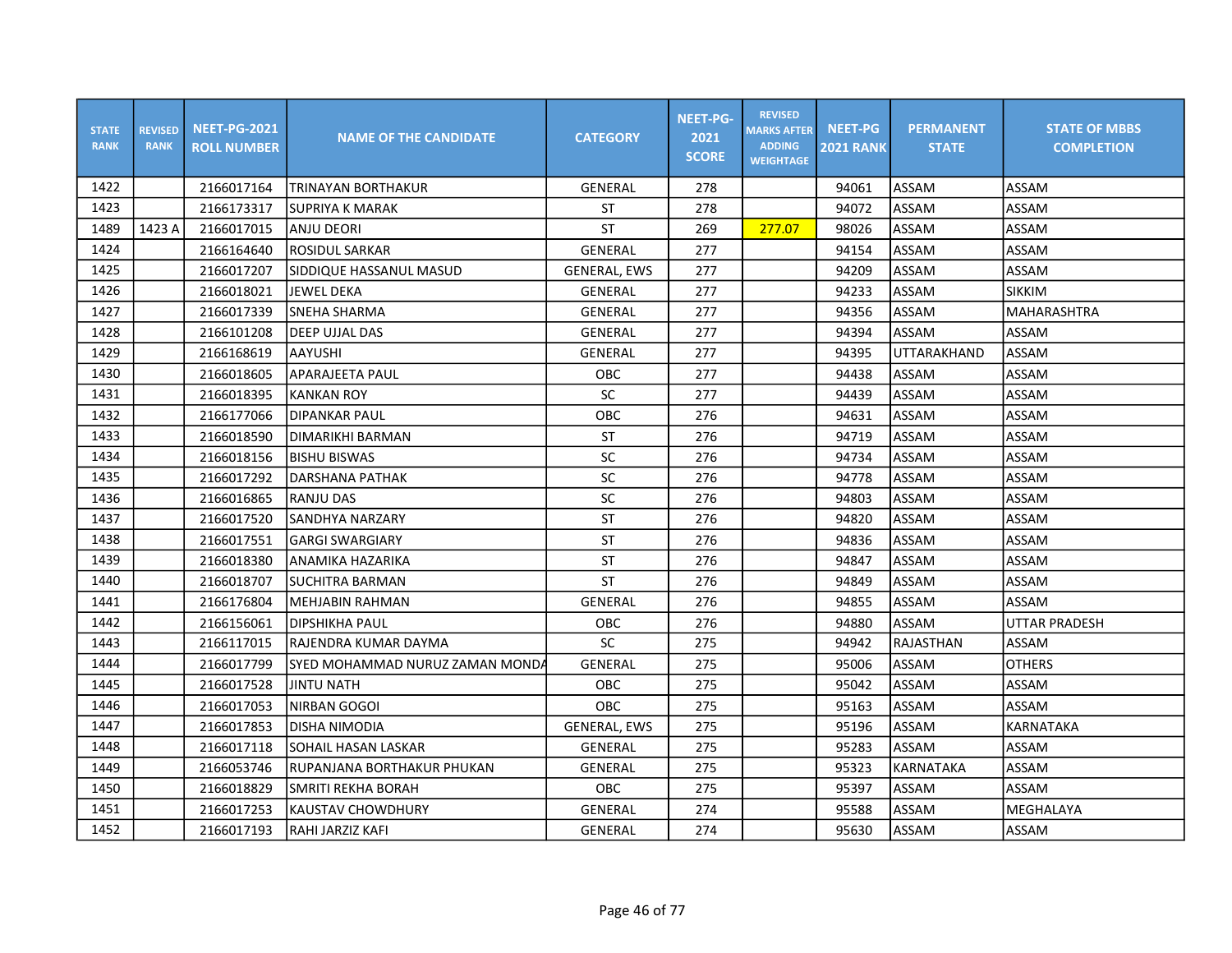| <b>STATE</b><br><b>RANK</b> | <b>REVISED</b><br><b>RANK</b> | <b>NEET-PG-2021</b><br><b>ROLL NUMBER</b> | <b>NAME OF THE CANDIDATE</b>  | <b>CATEGORY</b>     | <b>NEET-PG-</b><br>2021<br><b>SCORE</b> | <b>REVISED</b><br><b>MARKS AFTER</b><br><b>ADDING</b><br><b>WEIGHTAGE</b> | <b>NEET-PG</b><br><b>2021 RANK</b> | <b>PERMANENT</b><br><b>STATE</b> | <b>STATE OF MBBS</b><br><b>COMPLETION</b> |
|-----------------------------|-------------------------------|-------------------------------------------|-------------------------------|---------------------|-----------------------------------------|---------------------------------------------------------------------------|------------------------------------|----------------------------------|-------------------------------------------|
| 1453                        |                               | 2166016799                                | lanushree singhania           | <b>GENERAL</b>      | 274                                     |                                                                           | 95678                              | <b>ASSAM</b>                     | <b>ASSAM</b>                              |
| 1454                        |                               | 2166098215                                | MAREM KOSHINGTHA MARING       | <b>ST</b>           | 274                                     |                                                                           | 95702                              | <b>MANIPUR</b>                   | ASSAM                                     |
| 1455                        |                               | 2166030684                                | <b>BIDDYABATI PATOWARI</b>    | <b>GENERAL</b>      | 274                                     |                                                                           | 95781                              | <b>ASSAM</b>                     | <b>OTHERS</b>                             |
| 1456                        |                               | 2166176759                                | <b>ONESH CH MARAK</b>         | <b>ST</b>           | 274                                     |                                                                           | 95811                              | MEGHALAYA                        | ASSAM                                     |
| 1457                        |                               | 2166018807                                | <b>VIOLINA DAS</b>            | SC                  | 274                                     |                                                                           | 95849                              | <b>ASSAM</b>                     | ASSAM                                     |
| 1458                        |                               | 2166017534                                | NAZIM AHMED                   | GENERAL             | 274                                     |                                                                           | 95859                              | ASSAM                            | <b>OTHERS</b>                             |
| 1460                        |                               | 2166017301                                | IDHIRAJ KUMAR DEKA            | OBC                 | 274                                     |                                                                           | 95905                              | <b>ASSAM</b>                     | <b>MAHARASHTRA</b>                        |
| 1461                        |                               | 2166017483                                | <b>JAHIR ABBAS LASKAR</b>     | <b>GENERAL, EWS</b> | 273                                     |                                                                           | 95971                              | <b>ASSAM</b>                     | ASSAM                                     |
| 1462                        |                               | 2166018789                                | <b>ARKI DAS</b>               | <b>SC</b>           | 273                                     |                                                                           | 95984                              | <b>ASSAM</b>                     | ASSAM                                     |
| 1463                        |                               | 2166087458                                | <b>ABIDITA BORGOHAIN</b>      | OBC                 | 273                                     |                                                                           | 96181                              | <b>ASSAM</b>                     | ASSAM                                     |
| 1464                        |                               | 2166064325                                | PRIYANKA KASHYAP              | GENERAL             | 273                                     |                                                                           | 96249                              | ASSAM                            | <b>SIKKIM</b>                             |
| 1465                        |                               | 2166018935                                | <b>SONU KUMAR SAH</b>         | <b>OBC</b>          | 273                                     |                                                                           | 96254                              | <b>ASSAM</b>                     | ASSAM                                     |
| 1466                        |                               | 2166017781                                | <b>PANKAJ DAS</b>             | <b>SC</b>           | 273                                     |                                                                           | 96274                              | <b>ASSAM</b>                     | ASSAM                                     |
| 1468                        |                               | 2166018307                                | <b>SOURAV CHETIA</b>          | OBC                 | 272                                     |                                                                           | 96345                              | <b>ASSAM</b>                     | <b>OTHERS</b>                             |
| 1469                        |                               | 2166018853                                | <b>ANJAN KRISHNA DAS</b>      | <b>GENERAL</b>      | 272                                     |                                                                           | 96405                              | <b>ASSAM</b>                     | <b>ASSAM</b>                              |
| 1470                        |                               | 2166016855                                | <b>GAYATRI PHUKAN</b>         | OBC                 | 272                                     |                                                                           | 96531                              | <b>ASSAM</b>                     | ASSAM                                     |
| 1471                        |                               | 2166159706                                | <b>ABHISHEK KUMAR</b>         | <b>SC</b>           | 272                                     |                                                                           | 96544                              | <b>UTTAR PRADESH</b>             | ASSAM                                     |
| 1472                        |                               | 2166172300                                | lMAZHARUL ISLAM               | <b>GENERAL, EWS</b> | 272                                     |                                                                           | 96602                              | ASSAM                            | ASSAM                                     |
| 1473                        |                               | 2166018355                                | RISHAV RITTAM SARMAH          | GENERAL             | 272                                     |                                                                           | 96676                              | <b>ASSAM</b>                     | <b>ASSAM</b>                              |
| 1474                        |                               | 2166174645                                | <b>SNEHA ROY CHOUDHURY</b>    | <b>GENERAL</b>      | 271                                     |                                                                           | 96798                              | <b>WEST BENGAL</b>               | ASSAM                                     |
| 1475                        |                               | 2166018607                                | <b>RAJIN ARSHAD CHOUDHURY</b> | <b>GENERAL, EWS</b> | 271                                     |                                                                           | 96804                              | <b>ASSAM</b>                     | ASSAM                                     |
| 1476                        |                               | 2166018846                                | <b>SOURAV DHAR</b>            | <b>SC</b>           | 271                                     |                                                                           | 96997                              | ASSAM                            | ASSAM                                     |
| 1477                        |                               | 2166030878                                | ZAKIR REZA ABEDIN             | <b>GENERAL</b>      | 271                                     |                                                                           | 97020                              | <b>ASSAM</b>                     | <b>OTHERS</b>                             |
| 1478                        |                               | 2166016795                                | <b>DEEPIKA KUMAR</b>          | OBC                 | 271                                     |                                                                           | 97054                              | <b>ASSAM</b>                     | ASSAM                                     |
| 1479                        |                               | 2166016635                                | <b>GYATI MOPE</b>             | ST                  | 271                                     |                                                                           | 97085                              | ARUNACHAL<br>PRADESH             | ASSAM                                     |
| 1480                        |                               | 2166017612                                | <b>NABAJIT DAS</b>            | <b>GENERAL</b>      | 270                                     |                                                                           | 97103                              | ASSAM                            | ASSAM                                     |
| 1481                        |                               | 2166018752                                | <b>ANIRBAN KUNDU</b>          | <b>OBC</b>          | 270                                     |                                                                           | 97238                              | ASSAM                            | ASSAM                                     |
| 1482                        |                               | 2166018333                                | <b>BISHAL DUTTA</b>           | <b>GENERAL</b>      | 270                                     |                                                                           | 97508                              | <b>ASSAM</b>                     | <b>ASSAM</b>                              |
| 1483                        |                               | 2166017697                                | TARIK AZIZ                    | <b>GENERAL</b>      | 270                                     |                                                                           | 97509                              | ASSAM                            | ASSAM                                     |
| 1484                        |                               | 2166018886                                | <b>BIRUJ MAHALIA</b>          | <b>ST</b>           | 270                                     |                                                                           | 97527                              | ASSAM                            | ASSAM                                     |
| 1485                        |                               | 2166175045                                | SEMIM ARA ROUJA               | OBC                 | 270                                     |                                                                           | 97644                              | <b>ASSAM</b>                     | ASSAM                                     |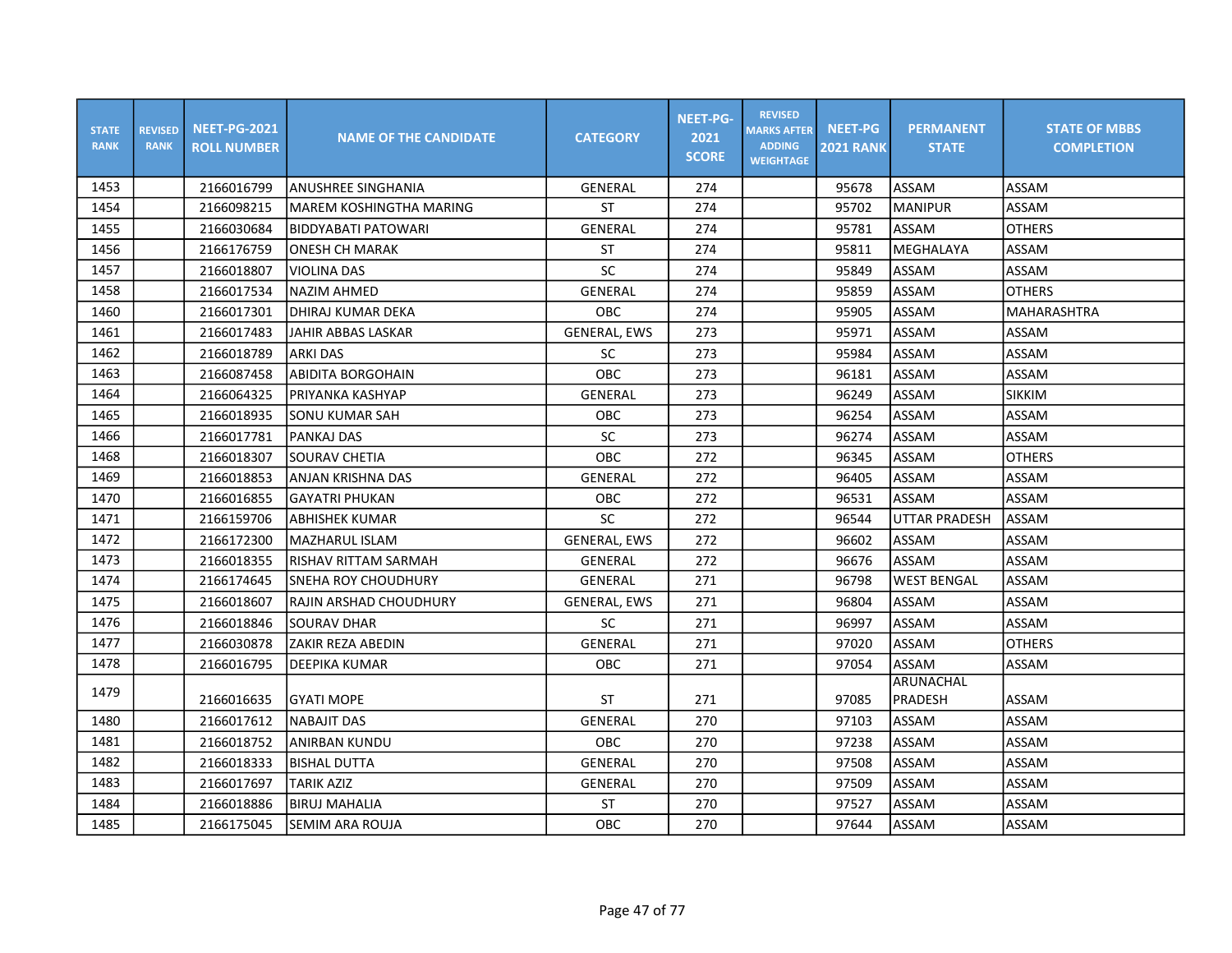| <b>STATE</b><br><b>RANK</b> | <b>REVISED</b><br><b>RANK</b> | <b>NEET-PG-2021</b><br><b>ROLL NUMBER</b> | <b>NAME OF THE CANDIDATE</b> | <b>CATEGORY</b>     | <b>NEET-PG-</b><br>2021<br><b>SCORE</b> | <b>REVISED</b><br><b>MARKS AFTER</b><br><b>ADDING</b><br><b>WEIGHTAGE</b> | <b>NEET-PG</b><br><b>2021 RANK</b> | <b>PERMANENT</b><br><b>STATE</b> | <b>STATE OF MBBS</b><br><b>COMPLETION</b> |
|-----------------------------|-------------------------------|-------------------------------------------|------------------------------|---------------------|-----------------------------------------|---------------------------------------------------------------------------|------------------------------------|----------------------------------|-------------------------------------------|
| 1486                        |                               | 2166017276                                | <b>ATIFA AHMED</b>           | <b>GENERAL</b>      | 270                                     |                                                                           | 97715                              | ASSAM                            | ASSAM                                     |
| 1487                        |                               | 2166017111                                | <b>ROUNAK SEN</b>            | GENERAL             | 270                                     |                                                                           | 97718                              | ASSAM                            | ASSAM                                     |
| 1488                        |                               | 2166018304                                | MD BAHARUL ISLAM SARKAR      | GENERAL             | 269                                     |                                                                           | 97952                              | ASSAM                            | ASSAM                                     |
| 1490                        |                               | 2166118016                                | PRANESH GURUNG               | <b>OBC</b>          | 269                                     |                                                                           | 98138                              | <b>SIKKIM</b>                    | ASSAM                                     |
| 1491                        |                               | 2166018492                                | PRANJIT SARMAH               | <b>GENERAL, EWS</b> | 268                                     |                                                                           | 98250                              | ASSAM                            | ASSAM                                     |
| 1492                        |                               | 2166018776                                | NIRANJAN GOSWAMI             | <b>GENERAL</b>      | 268                                     |                                                                           | 98268                              | ASSAM                            | ASSAM                                     |
| 1493                        |                               | 2166018051                                | <b>SADIK EKHTIAR</b>         | <b>GENERAL, EWS</b> | 268                                     |                                                                           | 98309                              | ASSAM                            | ASSAM                                     |
| 1494                        |                               | 2166016995                                | BISWANARAYAN HAZARIKA        | ST                  | 268                                     |                                                                           | 98326                              | ASSAM                            | ASSAM                                     |
| 1495                        |                               | 2166017068                                | NISHITA SHAH                 | <b>OBC</b>          | 268                                     |                                                                           | 98344                              | ASSAM                            | <b>OTHERS</b>                             |
| 1496                        |                               | 2166028936                                | BIJOY LAKSHMI CHUTIA         | <b>GENERAL</b>      | 268                                     |                                                                           | 98355                              | ASSAM                            | <b>OTHERS</b>                             |
| 1497                        |                               | 2166032100                                | ALI AHMED BARBHUIYA          | <b>GENERAL</b>      | 268                                     |                                                                           | 98371                              | ASSAM                            | <b>OTHERS</b>                             |
| 1498                        |                               | 2166176569                                | DEEPANJAL DAS                | GENERAL             | 268                                     |                                                                           | 98487                              | ASSAM                            | ASSAM                                     |
| 1499                        |                               | 2166018723                                | SABA FATMA                   | <b>GENERAL, PH</b>  | 267                                     |                                                                           | 98771                              | <b>UTTAR PRADESH</b>             | ASSAM                                     |
| 1500                        |                               | 2166017249                                | <b>DR LEENA HUJURI</b>       | <b>SC</b>           | 267                                     |                                                                           | 98933                              | <b>ASSAM</b>                     | ASSAM                                     |
| 1501                        |                               | 2166166113                                | ISYED KABEER AHMAD           | GENERAL             | 267                                     |                                                                           | 98938                              | <b>UTTAR PRADESH</b>             | ASSAM                                     |
| 1502                        |                               | 2166018826                                | SHAYANIKA DHAR               | GENERAL             | 266                                     |                                                                           | 99010                              | ASSAM                            | ASSAM                                     |
| 1503                        |                               | 2166098461                                | TH VEIDAI SHURU              | <b>ST</b>           | 266                                     |                                                                           | 99088                              | <b>MANIPUR</b>                   | ASSAM                                     |
| 1504                        |                               | 2166018330                                | SHAILESH KUMAR HIMANSHU      | SC                  | 266                                     |                                                                           | 99191                              | <b>BIHAR</b>                     | ASSAM                                     |
| 1505                        |                               | 2166173519                                | NAZRUL ISLAM                 | GENERAL             | 266                                     |                                                                           | 99319                              | ASSAM                            | <b>SIKKIM</b>                             |
| 1506                        |                               | 2166018740                                | AMIT KUMAR SAHA              | OBC                 | 265                                     |                                                                           | 99418                              | ASSAM                            | <b>ODISHA</b>                             |
| 1507                        |                               | 2166016775                                | IRAHUL HUSSAIN               | GENERAL             | 265                                     |                                                                           | 99644                              | ASSAM                            | ASSAM                                     |
| 1508                        |                               | 2166165343                                | JIYORI LAHKAR                | GENERAL             | 265                                     |                                                                           | 99737                              | ASSAM                            | ASSAM                                     |
| 1509                        |                               | 2166017330                                | <b>DIPANKAR DAS</b>          | SC                  | 265                                     |                                                                           | 99822                              | ASSAM                            | ASSAM                                     |
| 1510                        |                               | 2166016883                                | ANANYA PHUKON                | GENERAL             | 265                                     |                                                                           | 99896                              | ASSAM                            | ASSAM                                     |
| 1511                        |                               | 2166176635                                | <b>DIPUL NATH</b>            | <b>OBC</b>          | 265                                     |                                                                           | 99952                              | ASSAM                            | ASSAM                                     |
| 1512                        |                               | 2166016633                                | PRIYANKA GONJU               | OBC                 | 265                                     |                                                                           | 99984                              | ASSAM                            | ASSAM                                     |
| 1513                        |                               | 2166017318                                | <b>DEBLEENA NATH</b>         | <b>OBC</b>          | 265                                     |                                                                           | 100027                             | ASSAM                            | ASSAM                                     |
| 1514                        |                               | 2166018528                                | SABNAM ARA LASKAR            | GENERAL             | 264                                     |                                                                           | 100049                             | ASSAM                            | ASSAM                                     |
| 1515                        |                               | 2166018273                                | PRASANTA KALITA              | GENERAL             | 264                                     |                                                                           | 100071                             | ASSAM                            | ASSAM                                     |
| 1516                        |                               | 2166018188                                | POOJA AGARWALA               | GENERAL             | 264                                     |                                                                           | 100110                             | ASSAM                            | ASSAM                                     |
| 1517                        |                               | 2166016670                                | <b>ATIKUR RAHMAN</b>         | <b>GENERAL, EWS</b> | 264                                     |                                                                           | 100128                             | ASSAM                            | ASSAM                                     |
| 1518                        |                               | 2166031529                                | AARADHANA BARUAH             | OBC                 | 264                                     |                                                                           | 100184                             | <b>ASSAM</b>                     | <b>OTHERS</b>                             |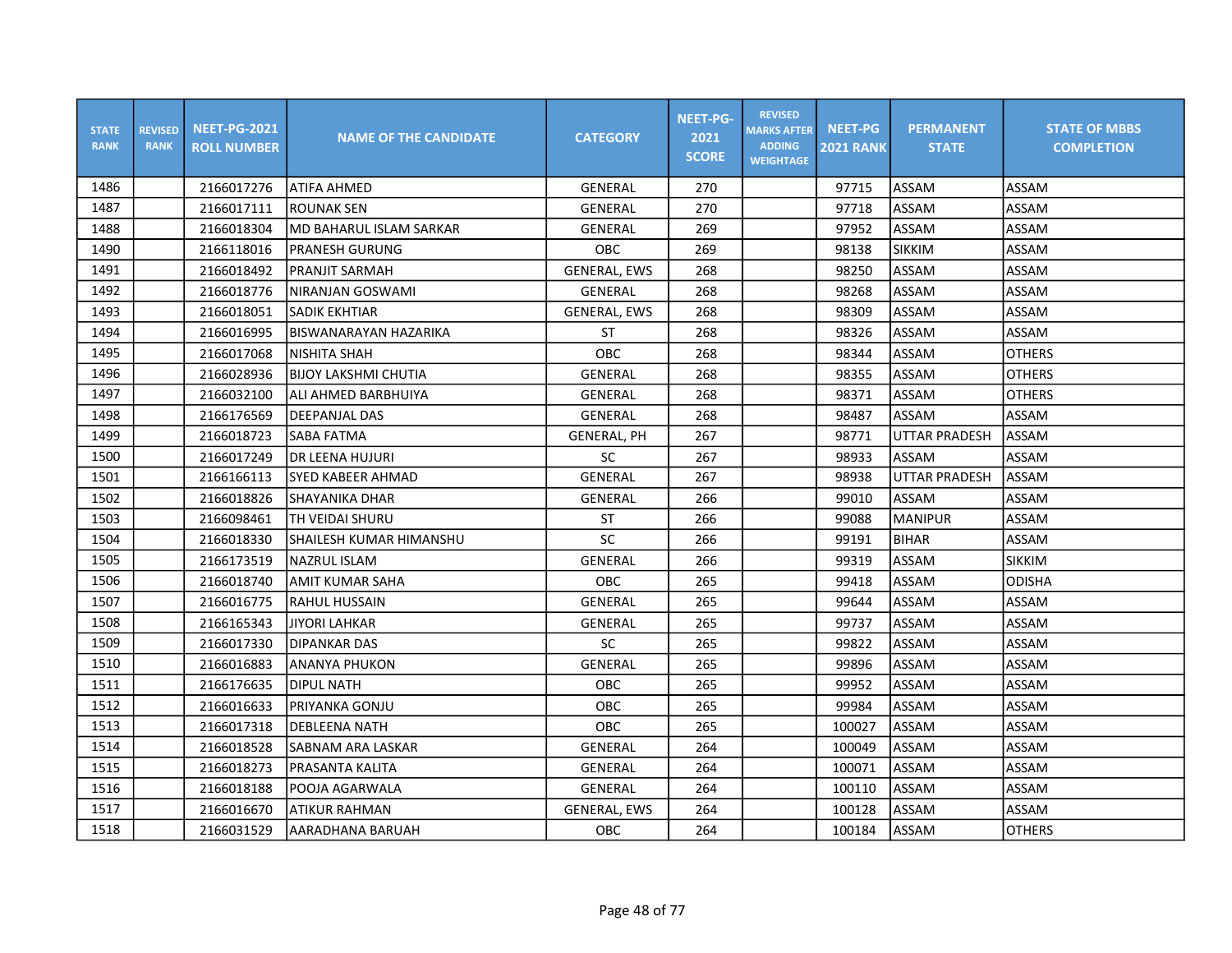| <b>STATE</b><br><b>RANK</b> | <b>REVISED</b><br><b>RANK</b> | <b>NEET-PG-2021</b><br><b>ROLL NUMBER</b> | <b>NAME OF THE CANDIDATE</b> | <b>CATEGORY</b>     | <b>NEET-PG-</b><br>2021<br><b>SCORE</b> | <b>REVISED</b><br><b>MARKS AFTER</b><br><b>ADDING</b><br><b>WEIGHTAGE</b> | <b>NEET-PG</b><br><b>2021 RANK</b> | <b>PERMANENT</b><br><b>STATE</b> | <b>STATE OF MBBS</b><br><b>COMPLETION</b> |
|-----------------------------|-------------------------------|-------------------------------------------|------------------------------|---------------------|-----------------------------------------|---------------------------------------------------------------------------|------------------------------------|----------------------------------|-------------------------------------------|
| 1519                        |                               | 2166176838                                | MUZAMMIL SAYEED              | <b>OBC</b>          | 264                                     |                                                                           | 100289                             | UTTAR PRADESH                    | ASSAM                                     |
| 1520                        |                               | 2166018780                                | <b>JITENDRA KUMAR</b>        | OBC                 | 264                                     |                                                                           | 100316                             | <b>ASSAM</b>                     | ASSAM                                     |
| 1521                        |                               | 2166018309                                | <b>JOHNSON PANDO</b>         | OBC                 | 264                                     |                                                                           | 100346                             | ASSAM                            | ASSAM                                     |
| 1522                        |                               | 2166017426                                | <b>DEEPJYOTI DAS</b>         | SC                  | 264                                     |                                                                           | 100355                             | ASSAM                            | ASSAM                                     |
| 1523                        |                               | 2166018447                                | PRIYAM DAS PURKAYASTHA       | <b>GENERAL</b>      | 263                                     |                                                                           | 100508                             | ASSAM                            | ASSAM                                     |
| 1524                        |                               | 2166097650                                | WANDAP LANG NARRY            | <b>ST</b>           | 263                                     |                                                                           | 100521                             | MEGHALAYA                        | ASSAM                                     |
| 1525                        |                               | 2166021638                                | SHAMBHU DAS                  | SC                  | 263                                     |                                                                           | 100562                             | <b>ASSAM</b>                     | ASSAM                                     |
| 1526                        |                               | 2166018520                                | <b>SURJHAT ALI</b>           | <b>GENERAL, EWS</b> | 263                                     |                                                                           | 100571                             | ASSAM                            | <b>OTHERS</b>                             |
| 1527                        |                               | 2166099994                                | BIJOY JYOTI SAIKIA           | GENERAL             | 263                                     |                                                                           | 100579                             | ASSAM                            | ASSAM                                     |
| 1528                        |                               | 2166176987                                | MUKTA MOHAMMED MOHSIN REZA   | <b>GENERAL</b>      | 263                                     |                                                                           | 100609                             | ASSAM                            | <b>OTHERS</b>                             |
| 1529                        |                               | 2166055291                                | ANJU P RAJAN                 | GENERAL             | 263                                     |                                                                           | 100666                             | KERALA                           | ASSAM                                     |
| 1530                        |                               | 2166016892                                | <b>SHREYA DUTTA</b>          | GENERAL             | 263                                     |                                                                           | 100670                             | ASSAM                            | ASSAM                                     |
| 1531                        |                               | 2166172221                                | YAMIN QURESHI                | GENERAL             | 263                                     |                                                                           | 100672                             | ASSAM                            | ASSAM                                     |
| 1532                        |                               | 2166016661                                | KIRAN DERU                   | <b>ST</b>           | 263                                     |                                                                           | 100777                             | <b>ARUNACHAL</b><br>PRADESH      | ASSAM                                     |
| 1533                        |                               | 2166018134                                | SATYARAJ CHOUDHURY           | <b>GENERAL, EWS</b> | 263                                     |                                                                           | 100822                             | ASSAM                            | ASSAM                                     |
| 1534                        |                               | 2166018912                                | KHANJAN JYOTI NATH           | OBC                 | 262                                     |                                                                           | 100901                             | <b>ASSAM</b>                     | ASSAM                                     |
| 1535                        |                               | 2166016690                                | <b>INDUSHREE BORUAH</b>      | <b>ST</b>           | 262                                     |                                                                           | 101018                             | ASSAM                            | ASSAM                                     |
| 1536                        |                               | 2166018748                                | <b>DIBYAJIT BORA</b>         | <b>OBC</b>          | 261                                     |                                                                           | 101236                             | <b>ASSAM</b>                     | <b>ASSAM</b>                              |
| 1537                        |                               | 2166177014                                | <b>DIP KUMAR MAHANTA</b>     | GENERAL             | 261                                     |                                                                           | 101260                             | <b>WEST BENGAL</b>               | ASSAM                                     |
| 1538                        |                               | 2166016753                                | <b>TANUSHREE ROY</b>         | <b>SC</b>           | 261                                     |                                                                           | 101311                             | ASSAM                            | ASSAM                                     |
| 1539                        |                               | 2166016876                                | MISHAEL E SHABONG            | <b>ST</b>           | 261                                     |                                                                           | 101363                             | MEGHALAYA                        | ASSAM                                     |
| 1540                        |                               | 2166018571                                | IDEEPRAJ DAS                 | SC                  | 261                                     |                                                                           | 101394                             | <b>ASSAM</b>                     | ASSAM                                     |
| 1541                        |                               | 2166017442                                | SANDHYA KUMARI GUPTA         | OBC                 | 261                                     |                                                                           | 101398                             | ASSAM                            | ASSAM                                     |
| 1542                        |                               | 2166176400                                | J M RICKY AHMED              | <b>GENERAL, PH</b>  | 261                                     |                                                                           | 101423                             | ASSAM                            | <b>BIHAR</b>                              |
| 1543                        |                               | 2166018555                                | ARJUN KHERSA BARMAN          | <b>ST</b>           | 261                                     |                                                                           | 101432                             | ASSAM                            | ASSAM                                     |
| 1544                        |                               | 2166018741                                | RAJARSHI PAUL                | GENERAL             | 261                                     |                                                                           | 101434                             | ASSAM                            | ASSAM                                     |
| 1545                        |                               | 2166174484                                | ANUJA SARMA                  | GENERAL             | 261                                     |                                                                           | 101556                             | ASSAM                            | MAHARASHTRA                               |
| 1546                        |                               | 2166017409                                | SHREYA PRIYADARSHINI ROY     | OBC                 | 261                                     |                                                                           | 101612                             | ASSAM                            | ASSAM                                     |
| 1547                        |                               | 2166111524                                | <b>BANDANA TALUKDAR</b>      | GENERAL             | 260                                     |                                                                           | 101625                             | <b>ASSAM</b>                     | ASSAM                                     |
| 1548                        |                               | 2166017874                                | <b>TAPOSH BISWAS</b>         | SC                  | 260                                     |                                                                           | 101644                             | ASSAM                            | ASSAM                                     |
| 1549                        |                               | 2166018267                                | BHAVNA SARMA                 | GENERAL             | 260                                     |                                                                           | 101812                             | <b>ASSAM</b>                     | ASSAM                                     |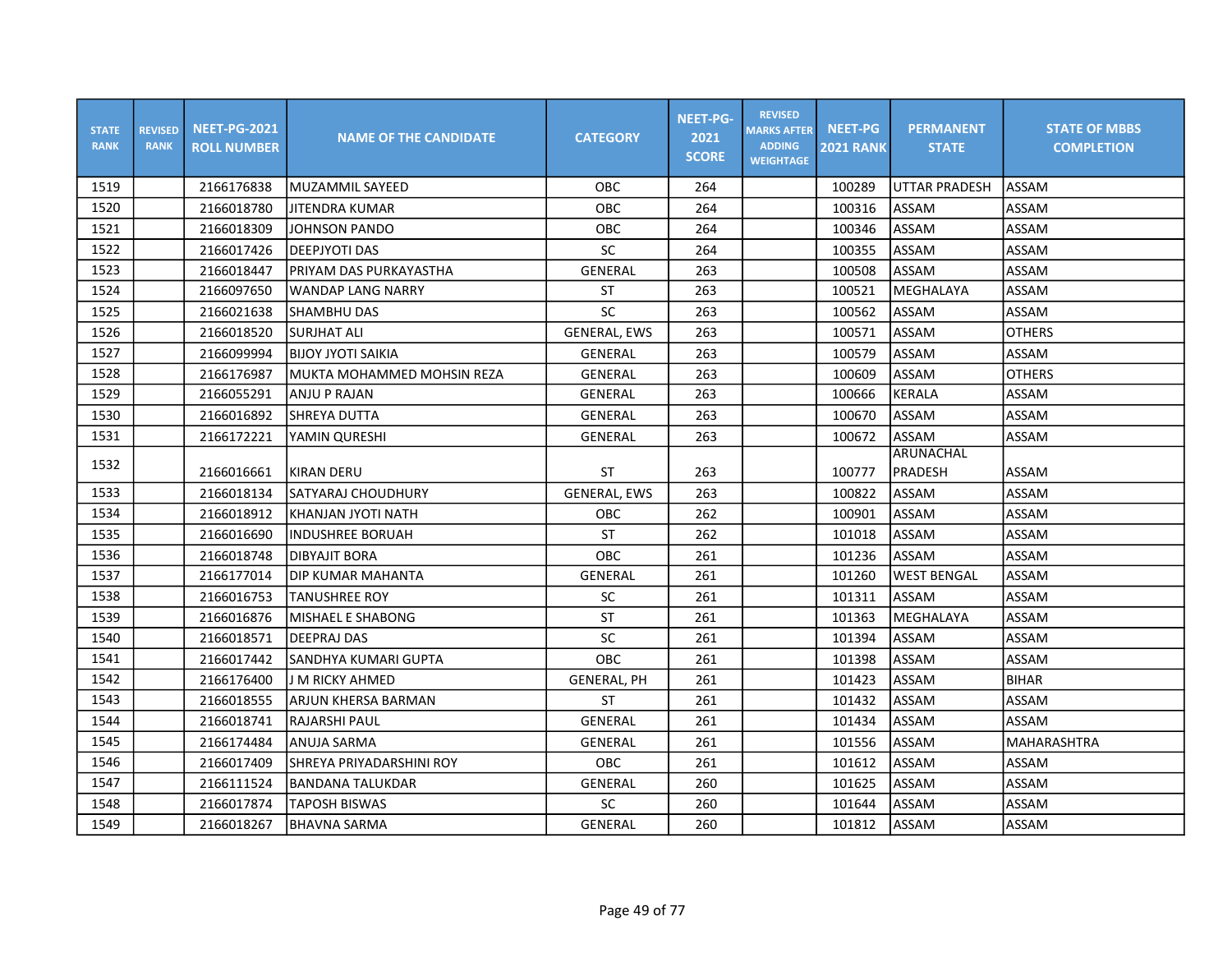| <b>STATE</b><br><b>RANK</b> | <b>REVISED</b><br><b>RANK</b> | <b>NEET-PG-2021</b><br><b>ROLL NUMBER</b> | <b>NAME OF THE CANDIDATE</b> | <b>CATEGORY</b>     | <b>NEET-PG-</b><br>2021<br><b>SCORE</b> | <b>REVISED</b><br><b>MARKS AFTER</b><br><b>ADDING</b><br><b>WEIGHTAGE</b> | <b>NEET-PG</b><br><b>2021 RANK</b> | <b>PERMANENT</b><br><b>STATE</b> | <b>STATE OF MBBS</b><br><b>COMPLETION</b> |
|-----------------------------|-------------------------------|-------------------------------------------|------------------------------|---------------------|-----------------------------------------|---------------------------------------------------------------------------|------------------------------------|----------------------------------|-------------------------------------------|
| 1550                        |                               | 2166016866                                | <b>BISMITA DOLEY</b>         | <b>ST</b>           | 260                                     |                                                                           | 101827                             | ASSAM                            | ASSAM                                     |
| 1551                        |                               | 2166017108                                | MIZANUR RAHAMAN PRODHANI     | GENERAL             | 260                                     |                                                                           | 101960                             | ASSAM                            | ASSAM                                     |
| 1552                        |                               | 2166017531                                | MD IQBAL JAWHAR              | <b>GENERAL, EWS</b> | 260                                     |                                                                           | 101984                             | ASSAM                            | ASSAM                                     |
| 1553                        |                               | 2166018407                                | HIMJYOTI GOSWAMI             | GENERAL             | 260                                     |                                                                           | 102025                             | ASSAM                            | ASSAM                                     |
| 1554                        |                               | 2166151280                                | OLIBHA BHARADWAJ             | GENERAL             | 260                                     |                                                                           | 102089                             | ASSAM                            | ASSAM                                     |
| 1555                        |                               | 2166171355                                | PRAJNAN JYOTI BHARDWAJ       | GENERAL             | 260                                     |                                                                           | 102127                             | ASSAM                            | ASSAM                                     |
| 1556                        |                               | 2166016662                                | PRIYANKA HAZARIKA            | <b>ST</b>           | 260                                     |                                                                           | 102143                             | ASSAM                            | ASSAM                                     |
| 1557                        |                               | 2166018191                                | KAPIL DAS                    | SC                  | 260                                     |                                                                           | 102188                             | ASSAM                            | <b>OTHERS</b>                             |
| 1558                        |                               | 2166017713                                | SAMIMA KHATUN                | GENERAL             | 260                                     |                                                                           | 102264                             | ASSAM                            | ASSAM                                     |
| 1559                        |                               | 2166017314                                | <b>BUBUL KALITA</b>          | <b>GENERAL, EWS</b> | 259                                     |                                                                           | 102361                             | ASSAM                            | ASSAM                                     |
| 1560                        |                               | 2166097824                                | LINCYMOL ANTONY              | <b>GENERAL</b>      | 259                                     |                                                                           | 102393                             | ASSAM                            | <b>KARNATAKA</b>                          |
| 1561                        |                               | 2166018121                                | <b>SHOAIB AHMED</b>          | GENERAL             | 259                                     |                                                                           | 102434                             | ASSAM                            | KARNATAKA                                 |
| 1562                        |                               | 2166017691                                | <b>BENZIR RAHMAN</b>         | <b>GENERAL</b>      | 259                                     |                                                                           | 102438                             | ASSAM                            | ASSAM                                     |
| 1563                        |                               | 2166153005                                | <b>ABHISHEK</b>              | SC                  | 259                                     |                                                                           | 102523                             | <b>UTTAR PRADESH</b>             | ASSAM                                     |
| 1564                        |                               | 2166018459                                | PIMLI SAIKIA SONOWAL         | <b>ST</b>           | 259                                     |                                                                           | 102556                             | ASSAM                            | ASSAM                                     |
| 1565                        |                               | 2166017488                                | <b>KANGKANA DAS</b>          | OBC                 | 259                                     |                                                                           | 102614                             | ASSAM                            | <b>OTHERS</b>                             |
| 1566                        |                               | 2166017205                                | <b>CHANDANA THAOSEN</b>      | <b>ST</b>           | 259                                     |                                                                           | 102617                             | ASSAM                            | ASSAM                                     |
| 1567                        |                               | 2166018942                                | DIKSHITA MEDHI               | <b>GENERAL</b>      | 259                                     |                                                                           | 102643                             | ASSAM                            | ASSAM                                     |
| 1568                        |                               | 2166017549                                | <b>JESIM ALI AHMED</b>       | GENERAL             | 259                                     |                                                                           | 102654                             | ASSAM                            | ASSAM                                     |
| 1569                        |                               | 2166152813                                | BIKRAM ANAND DEY             | GENERAL             | 258                                     |                                                                           | 102732                             | ASSAM                            | <b>TRIPURA</b>                            |
| 1570                        |                               | 2166017618                                | IPRANAY PRATIM SARMA         | <b>GENERAL, EWS</b> | 258                                     |                                                                           | 102778                             | ASSAM                            | ASSAM                                     |
| 1571                        |                               | 2166017925                                | ANANGSHA BARUAH              | GENERAL             | 258                                     |                                                                           | 102804                             | ASSAM                            | ASSAM                                     |
| 1572                        |                               | 2166016648                                | MANISHA UPADHYAYA            | <b>GENERAL</b>      | 258                                     |                                                                           | 102845                             | ASSAM                            | ASSAM                                     |
| 1573                        |                               | 2166055904                                | <b>ANANYA SARMAH</b>         | <b>GENERAL</b>      | 258                                     |                                                                           | 102917                             | ASSAM                            | KARNATAKA                                 |
| 1574                        |                               | 2166018039                                | NIBEDITA RABHA               | <b>ST</b>           | 258                                     |                                                                           | 102968                             | ASSAM                            | ASSAM                                     |
| 1575                        |                               | 2166018347                                | <b>KRISNA NATH</b>           | OBC                 | 258                                     |                                                                           | 103045                             | ASSAM                            | ASSAM                                     |
| 1576                        |                               | 2166094716                                | SHRIYA SHARMA                | GENERAL             | 258                                     |                                                                           | 103051                             | ASSAM                            | MAHARASHTRA                               |
| 1577                        |                               | 2166016862                                | PRIYANKI GOGOI               | OBC                 | 257                                     |                                                                           | 103149                             | ASSAM                            | ASSAM                                     |
| 1578                        |                               | 2166017375                                | SUBHASISH SAHA               | <b>GENERAL</b>      | 257                                     |                                                                           | 103252                             | ASSAM                            | ASSAM                                     |
| 1579                        |                               | 2166016951                                | <b>MOON DAS</b>              | SC                  | 256                                     |                                                                           | 103532                             | ASSAM                            | ASSAM                                     |
| 1580                        |                               | 2166016766                                | <b>BISWAJIT SARMA</b>        | <b>GENERAL, EWS</b> | 256                                     |                                                                           | 103625                             | ASSAM                            | ASSAM                                     |
| 1581                        |                               | 2166018087                                | <b>BIRINA KAKATY</b>         | GENERAL             | 256                                     |                                                                           | 103632                             | <b>ASSAM</b>                     | ASSAM                                     |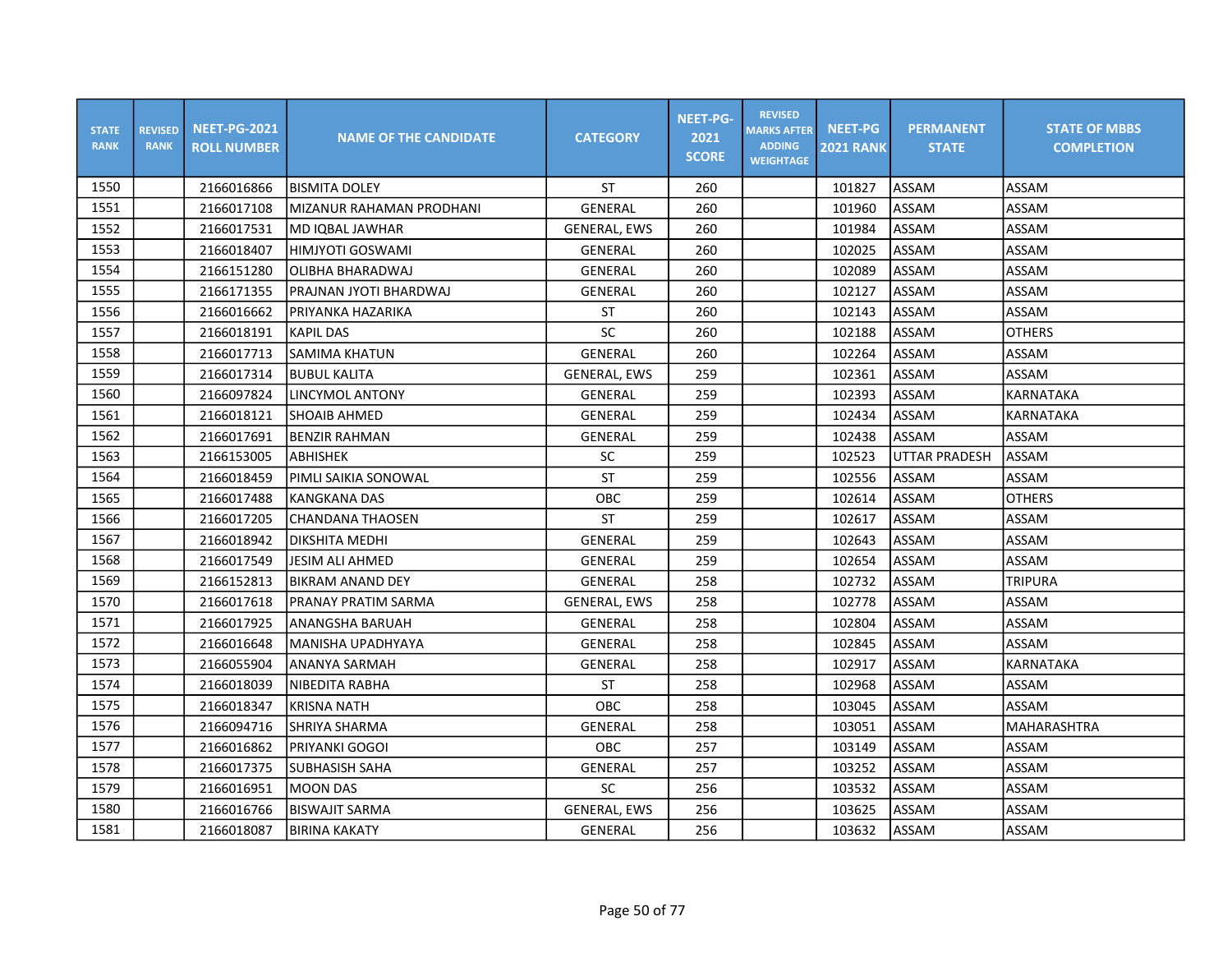| <b>STATE</b><br><b>RANK</b> | <b>REVISED</b><br><b>RANK</b> | <b>NEET-PG-2021</b><br><b>ROLL NUMBER</b> | <b>NAME OF THE CANDIDATE</b> | <b>CATEGORY</b>     | <b>NEET-PG-</b><br>2021<br><b>SCORE</b> | <b>REVISED</b><br><b>MARKS AFTER</b><br><b>ADDING</b><br><b>WEIGHTAGE</b> | <b>NEET-PG</b><br><b>2021 RANK</b> | <b>PERMANENT</b><br><b>STATE</b> | <b>STATE OF MBBS</b><br><b>COMPLETION</b> |
|-----------------------------|-------------------------------|-------------------------------------------|------------------------------|---------------------|-----------------------------------------|---------------------------------------------------------------------------|------------------------------------|----------------------------------|-------------------------------------------|
| 1582                        |                               | 2166017310                                | <b>DULUMONI DAS</b>          | <b>SC</b>           | 256                                     |                                                                           | 103652                             | ASSAM                            | ASSAM                                     |
| 1583                        |                               | 2166086112                                | <b>MAHARSHI NATH</b>         | <b>OBC</b>          | 256                                     |                                                                           | 103763                             | ASSAM                            | MAHARASHTRA                               |
| 1584                        |                               | 2166032388                                | <b>GAURAV KUMAR HAZARIKA</b> | GENERAL             | 256                                     |                                                                           | 103843                             | ASSAM                            | <b>UTTAR PRADESH</b>                      |
| 1585                        |                               | 2166017779                                | <b>SHAH ALAM</b>             | <b>GENERAL, EWS</b> | 255                                     |                                                                           | 103921                             | ASSAM                            | ASSAM                                     |
| 1586                        |                               | 2166159705                                | PATMESHWARI PRASAD PANDEY    | GENERAL, EWS        | 255                                     |                                                                           | 104330                             | <b>UTTAR PRADESH</b>             | <b>ASSAM</b>                              |
| 1587                        |                               | 2166018411                                | TANZIL SOHAIL AHMED          | <b>GENERAL</b>      | 255                                     |                                                                           | 104510                             | ASSAM                            | ASSAM                                     |
| 1588                        |                               | 2166099848                                | <b>DIMPY ROY</b>             | OBC                 | 255                                     |                                                                           | 104523                             | ASSAM                            | ASSAM                                     |
| 1589                        |                               | 2166017773                                | MD MOSTAQUE AHMED            | GENERAL             | 254                                     |                                                                           | 104584                             | ASSAM                            | ASSAM                                     |
| 1590                        |                               | 2166018275                                | <b>SHANTANU CHOUDHURY</b>    | <b>GENERAL, EWS</b> | 254                                     |                                                                           | 104604                             | ASSAM                            | ASSAM                                     |
| 1591                        |                               | 2166022551                                | ADNAN NAWAZ                  | OBC                 | 254                                     |                                                                           | 104741                             | <b>BIHAR</b>                     | ASSAM                                     |
| 1592                        |                               | 2166018738                                | TULTUL DAS                   | SC                  | 254                                     |                                                                           | 104847                             | ASSAM                            | ASSAM                                     |
| 1593                        |                               | 2166018884                                | <b>BIDISHA BARUAH</b>        | OBC                 | 254                                     |                                                                           | 104935                             | ASSAM                            | ASSAM                                     |
| 1594                        |                               | 2166018515                                | <b>MANAS PRATIM SAIKIA</b>   | OBC                 | 253                                     |                                                                           | 105005                             | ASSAM                            | ASSAM                                     |
| 1595                        |                               | 2166109636                                | KOMAL SOLANKI                | SC                  | 253                                     |                                                                           | 105019                             | RAJASTHAN                        | ASSAM                                     |
| 1596                        |                               | 2166018099                                | <b>JUGAL DEKA</b>            | GENERAL             | 253                                     |                                                                           | 105098                             | ASSAM                            | <b>OTHERS</b>                             |
| 1597                        |                               | 2166017617                                | POULAMI BARMAN               | GENERAL             | 253                                     |                                                                           | 105121                             | ASSAM                            | ASSAM                                     |
| 1598                        |                               | 2166030654                                | <b>NEHA JAISY</b>            | GENERAL             | 253                                     |                                                                           | 105207                             | ASSAM                            | <b>OTHERS</b>                             |
| 1599                        |                               | 2166018361                                | KARUNA KINGKAR SARMAH        | GENERAL             | 253                                     |                                                                           | 105291                             | ASSAM                            | ASSAM                                     |
| 1600                        |                               | 2166174698                                | <b>MANDIRA PAUL</b>          | OBC                 | 253                                     |                                                                           | 105336                             | ASSAM                            | ASSAM                                     |
| 1601                        |                               | 2166017514                                | <b>BABU RESHMIN HUSSAIN</b>  | GENERAL             | 252                                     |                                                                           | 105377                             | ASSAM                            | ASSAM                                     |
| 1602                        |                               | 2166017056                                | PRIMADONNA SAIKIA            | <b>OBC</b>          | 252                                     |                                                                           | 105390                             | ASSAM                            | ASSAM                                     |
| 1603                        |                               | 2166017873                                | lpratyasha borthakur         | GENERAL             | 252                                     |                                                                           | 105526                             | ASSAM                            | <b>SIKKIM</b>                             |
| 1604                        |                               | 2166176661                                | SNEHA SUTRADHAR              | SC                  | 252                                     |                                                                           | 105583                             | ASSAM                            | ASSAM                                     |
| 1605                        |                               | 2166018420                                | PRIYAM KRISHNATREYA          | GENERAL             | 252                                     |                                                                           | 105601                             | ASSAM                            | PONDICHERRY                               |
| 1606                        |                               | 2166017683                                | ABHISHEK KUMAR SINGH         | OBC                 | 252                                     |                                                                           | 105670                             | UTTAR PRADESH                    | ASSAM                                     |
| 1607                        |                               | 2166172268                                | RICHA TRIPATHI               | GENERAL             | 252                                     |                                                                           | 105753                             | <b>PUNJAB</b>                    | ASSAM                                     |
| 1608                        |                               | 2166174021                                | <b>MOUSUMI DAS</b>           | SC                  | 252                                     |                                                                           | 105778                             | ASSAM                            | ASSAM                                     |
| 1609                        |                               | 2166016996                                | <b>MONUJ KUMAR PATIR</b>     | ST                  | 251                                     |                                                                           | 105804                             | ASSAM                            | ASSAM                                     |
| 1610                        |                               | 2166018782                                | RANJIT KUMAR YADAV           | <b>OBC</b>          | 251                                     |                                                                           | 105864                             | ASSAM                            | ASSAM                                     |
| 1611                        |                               | 2166018623                                | <b>BEGOM SAHNAJ PARVEEN</b>  | <b>GENERAL, EWS</b> | 251                                     |                                                                           | 105986                             | ASSAM                            | ASSAM                                     |
| 1612                        |                               | 2166176516                                | FIRFILLA ISWARY              | <b>ST</b>           | 250                                     |                                                                           | 106241                             | ASSAM                            | ASSAM                                     |
| 1613                        |                               | 2166172526                                | APURBA CHANDA                | OBC                 | 250                                     |                                                                           | 106304                             | ASSAM                            | ASSAM                                     |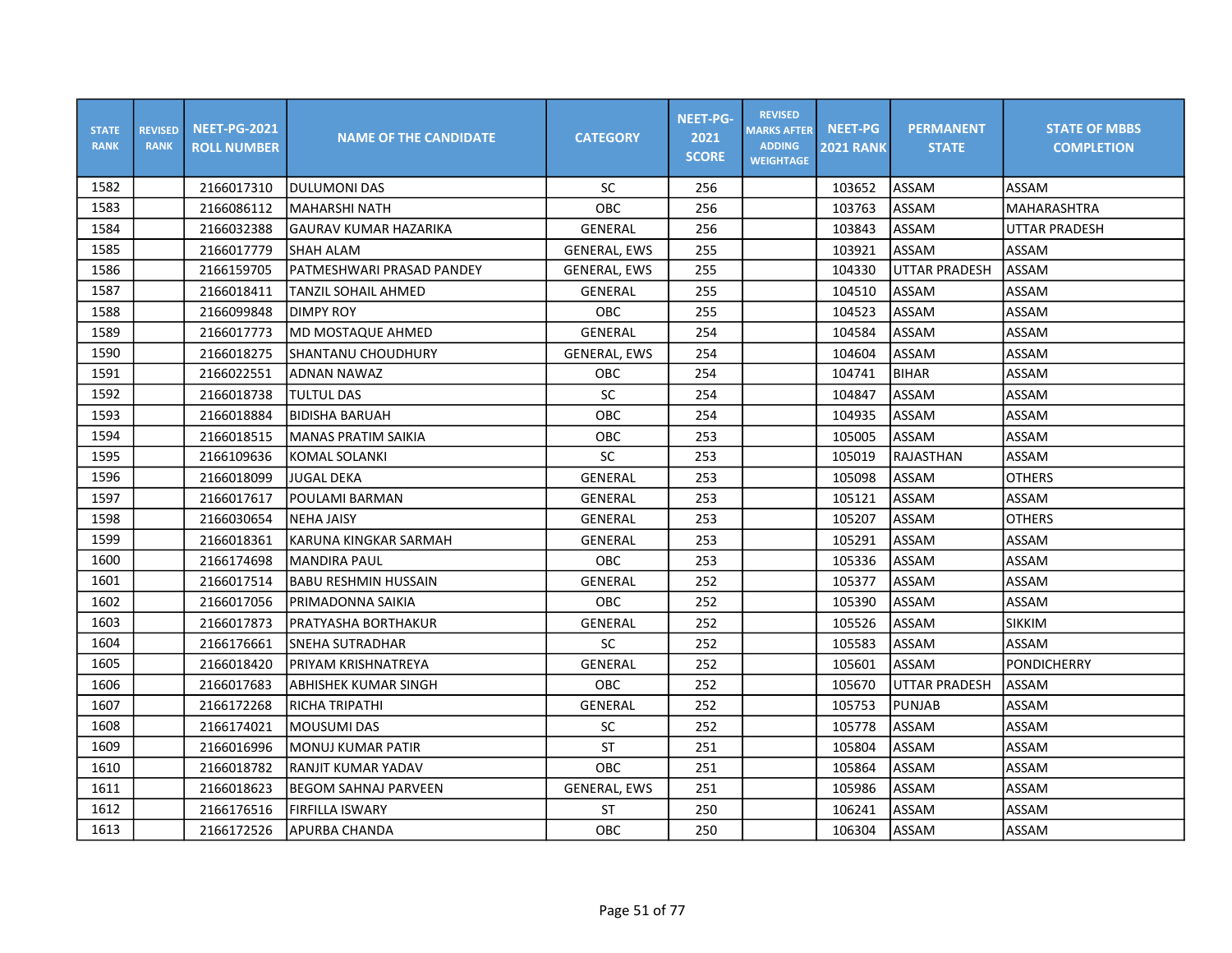| <b>STATE</b><br><b>RANK</b> | <b>REVISED</b><br><b>RANK</b> | <b>NEET-PG-2021</b><br><b>ROLL NUMBER</b> | <b>NAME OF THE CANDIDATE</b> | <b>CATEGORY</b>     | <b>NEET-PG-</b><br>2021<br><b>SCORE</b> | <b>REVISED</b><br><b>MARKS AFTER</b><br><b>ADDING</b><br><b>WEIGHTAGE</b> | <b>NEET-PG</b><br><b>2021 RANK</b> | <b>PERMANENT</b><br><b>STATE</b> | <b>STATE OF MBBS</b><br><b>COMPLETION</b> |
|-----------------------------|-------------------------------|-------------------------------------------|------------------------------|---------------------|-----------------------------------------|---------------------------------------------------------------------------|------------------------------------|----------------------------------|-------------------------------------------|
| 1614                        |                               | 2166030335                                | DIPJYOTI SARMA               | GENERAL             | 250                                     |                                                                           | 106359                             | <b>ASSAM</b>                     | <b>OTHERS</b>                             |
| 1615                        |                               | 2166100465                                | <b>HASHID ZAMAN</b>          | GENERAL             | 250                                     |                                                                           | 106416                             | ASSAM                            | ASSAM                                     |
| 1616                        |                               | 2166164638                                | MRINAL HAZARIKA              | OBC                 | 250                                     |                                                                           | 106420                             | ASSAM                            | DELHI                                     |
| 1617                        |                               | 2166016787                                | PRITANU DEB BARUAH           | <b>GENERAL</b>      | 250                                     |                                                                           | 106476                             | ASSAM                            | ASSAM                                     |
| 1618                        |                               | 2166176404                                | MUZAMMEL HUSSAIN             | <b>GENERAL, EWS</b> | 250                                     |                                                                           | 106479                             | ASSAM                            | <b>OTHERS</b>                             |
| 1619                        |                               | 2166098460                                | C A LALDINSANG PUDAITE       | <b>ST</b>           | 250                                     |                                                                           | 106610                             | ASSAM                            | ASSAM                                     |
| 1620                        |                               | 2166018548                                | JAMIL AHMED BARBHUIYA        | GENERAL             | 250                                     |                                                                           | 106614                             | ASSAM                            | ASSAM                                     |
| 1621                        |                               | 2166176631                                | <b>FIONA DEVI</b>            | OBC                 | 250                                     |                                                                           | 106858                             | ASSAM                            | ASSAM                                     |
| 1622                        |                               | 2166176036                                | <b>RIJUMONI PAYENG</b>       | <b>ST</b>           | 250                                     |                                                                           | 106865                             | ASSAM                            | ASSAM                                     |
| 1623                        |                               | 2166100755                                | INISARG BEHERA               | SC                  | 249                                     |                                                                           | 106894                             | <b>ODISHA</b>                    | ASSAM                                     |
| 1624                        |                               | 2166017167                                | <b>DEEPAK JHA</b>            | <b>GENERAL, EWS</b> | 249                                     |                                                                           | 106902                             | <b>BIHAR</b>                     | ASSAM                                     |
| 1625                        |                               | 2166018013                                | PRIYANKA BARMAN              | SC                  | 249                                     |                                                                           | 106995                             | ASSAM                            | <b>OTHERS</b>                             |
| 1626                        |                               | 2166018804                                | DEWANTI GOALA                | OBC                 | 249                                     |                                                                           | 107043                             | ASSAM                            | ASSAM                                     |
| 1627                        |                               | 2166018020                                | <b>JAHANOOR ISLAM</b>        | <b>GENERAL, EWS</b> | 249                                     |                                                                           | 107128                             | ASSAM                            | ASSAM                                     |
| 1628                        |                               | 2166023296                                | <b>ANAND KUMAR</b>           | OBC                 | 248                                     |                                                                           | 107312                             | ASSAM                            | ASSAM                                     |
| 1629                        |                               | 2166018160                                | SNEHASHIS CHANDA             | <b>GENERAL</b>      | 248                                     |                                                                           | 107331                             | ASSAM                            | ASSAM                                     |
| 1630                        |                               | 2166017478                                | <b>LAKSHMAN NATH</b>         | OBC                 | 248                                     |                                                                           | 107407                             | ASSAM                            | ASSAM                                     |
| 1631                        |                               | 2166016919                                | PORINITA BORGOHAIN           | <b>OBC</b>          | 248                                     |                                                                           | 107515                             | <b>ASSAM</b>                     | ASSAM                                     |
| 1632                        |                               | 2166018713                                | <b>TANMOY DESHMUKH</b>       | <b>GENERAL, EWS</b> | 248                                     |                                                                           | 107540                             | ASSAM                            | ASSAM                                     |
| 1633                        |                               | 2166114167                                | CHANCHAL SHARMA              | GENERAL             | 248                                     |                                                                           | 107547                             | RAJASTHAN                        | ASSAM                                     |
| 1634                        |                               | 2166017345                                | IDIPUL SWARGIARY             | <b>ST</b>           | 247                                     |                                                                           | 107785                             | ASSAM                            | ASSAM                                     |
| 1635                        |                               | 2166018209                                | <b>NAZMIN ANAM</b>           | <b>GENERAL</b>      | 247                                     |                                                                           | 107838                             | ASSAM                            | KARNATAKA                                 |
| 1636                        |                               | 2166031582                                | <b>BARNALI BARUAH</b>        | OBC                 | 247                                     |                                                                           | 107873                             | ASSAM                            | <b>OTHERS</b>                             |
| 1637                        |                               | 2166017103                                | IBUDHISH DOLEY               | <b>ST</b>           | 247                                     |                                                                           | 107888                             | ASSAM                            | ASSAM                                     |
| 1638                        |                               | 2166174065                                | BEGAM ELIZA PARBIN CHOUDHURY | <b>GENERAL</b>      | 247                                     |                                                                           | 108026                             | ASSAM                            | ASSAM                                     |
| 1639                        |                               | 2166016868                                | <b>GUNJURANI DUTTA</b>       | <b>OBC</b>          | 247                                     |                                                                           | 108095                             | ASSAM                            | ASSAM                                     |
| 1640                        |                               | 2166016832                                | <b>CHAYANIKA BORAH</b>       | OBC                 | 247                                     |                                                                           | 108120                             | ASSAM                            | ASSAM                                     |
| 1641                        |                               | 2166017328                                | SIMANTA KAKATI               | OBC                 | 247                                     |                                                                           | 108153                             | ASSAM                            | ASSAM                                     |
| 1642                        |                               | 2166165778                                | <b>ROUSHAN KUMAR</b>         | <b>OBC</b>          | 246                                     |                                                                           | 108172                             | <b>BIHAR</b>                     | ASSAM                                     |
| 1643                        |                               | 2166176575                                | DEWAN ATIKUL ISLAM           | <b>GENERAL</b>      | 246                                     |                                                                           | 108372                             | ASSAM                            | ASSAM                                     |
| 1644                        |                               | 2166176922                                | <b>TAPAN SWARGIARY</b>       | ST                  | 246                                     |                                                                           | 108458                             | ASSAM                            | ASSAM                                     |
| 1645                        |                               | 2166017385                                | <b>DEBOLINA DAS</b>          | SC                  | 246                                     |                                                                           | 108542                             | ASSAM                            | ASSAM                                     |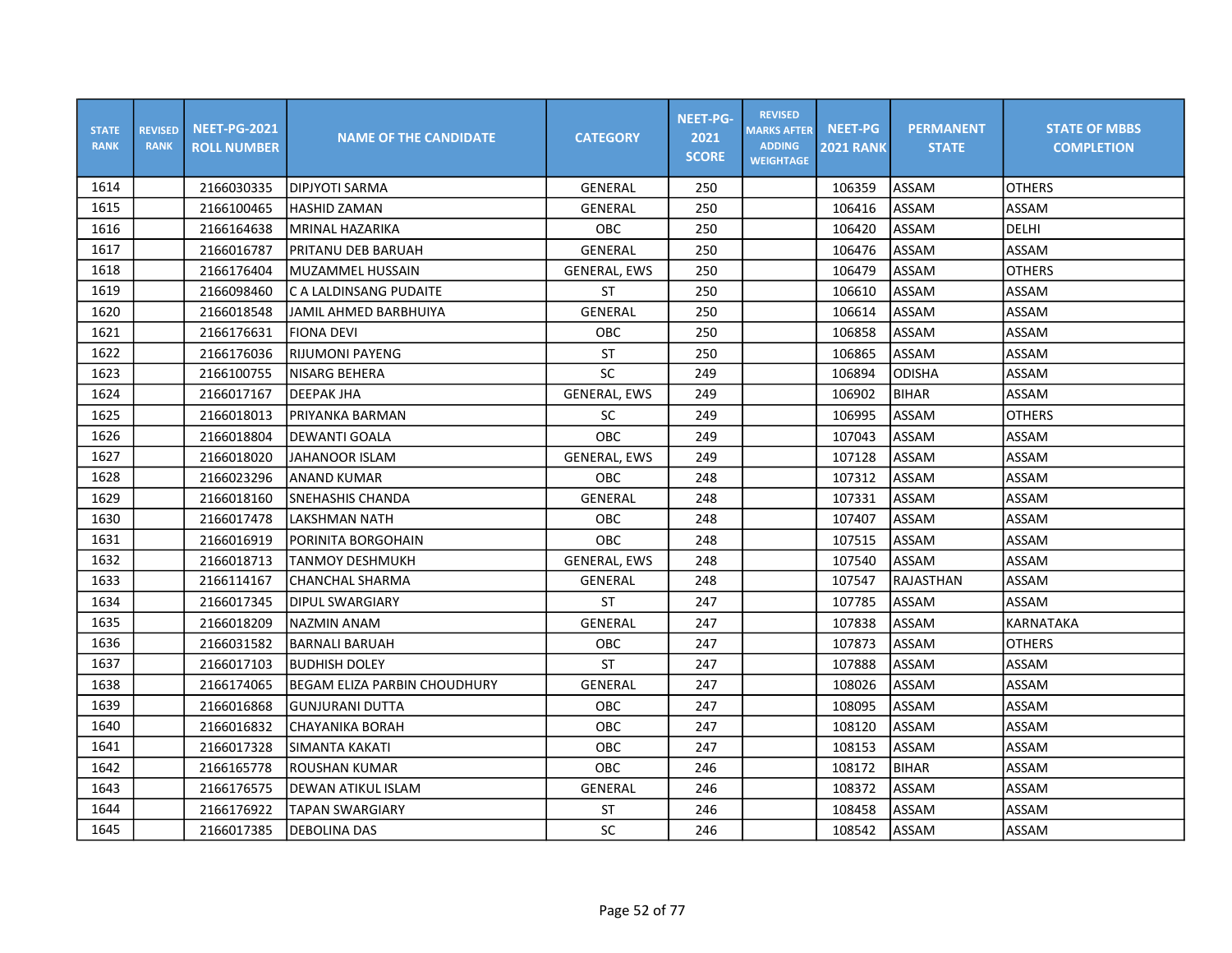| <b>STATE</b><br><b>RANK</b> | <b>REVISED</b><br><b>RANK</b> | <b>NEET-PG-2021</b><br><b>ROLL NUMBER</b> | <b>NAME OF THE CANDIDATE</b> | <b>CATEGORY</b> | <b>NEET-PG-</b><br>2021<br><b>SCORE</b> | <b>REVISED</b><br><b>MARKS AFTER</b><br><b>ADDING</b><br><b>WEIGHTAGE</b> | <b>NEET-PG</b><br><b>2021 RANK</b> | <b>PERMANENT</b><br><b>STATE</b> | <b>STATE OF MBBS</b><br><b>COMPLETION</b> |
|-----------------------------|-------------------------------|-------------------------------------------|------------------------------|-----------------|-----------------------------------------|---------------------------------------------------------------------------|------------------------------------|----------------------------------|-------------------------------------------|
| 1646                        |                               | 2166017160                                | IANGSHUMAN GOGOI             | OBC             | 246                                     |                                                                           | 108549                             | ASSAM                            | ASSAM                                     |
| 1647                        |                               | 2166017559                                | <b>FARUK AHMED</b>           | OBC             | 245                                     |                                                                           | 108615                             | <b>ASSAM</b>                     | ASSAM                                     |
| 1648                        |                               | 2166018015                                | <b>RAJESH KUMAR DAS</b>      | SC              | 245                                     |                                                                           | 108731                             | <b>ASSAM</b>                     | ASSAM                                     |
| 1649                        |                               | 2166017158                                | RAHUL KUMAR                  | OBC             | 245                                     |                                                                           | 108767                             | ASSAM                            | ASSAM                                     |
| 1650                        |                               | 2166018572                                | <b>PUJA BISWAS</b>           | SC              | 245                                     |                                                                           | 108806                             | ASSAM                            | ASSAM                                     |
| 1651                        |                               | 2166176523                                | ISUCHI MISSONG               | <b>ST</b>       | 245                                     |                                                                           | 108980                             | ASSAM                            | ASSAM                                     |
| 1652                        |                               | 2166092274                                | REZAUL HAQUE MAZUMDER        | <b>GENERAL</b>  | 245                                     |                                                                           | 109022                             | ASSAM                            | <b>KARNATAKA</b>                          |
| 1653                        |                               | 2166017944                                | <b>JYOTIMOY KUMAR</b>        | OBC             | 245                                     |                                                                           | 109098                             | ASSAM                            | ASSAM                                     |
| 1654                        |                               | 2166018366                                | KISHORE DEORI                | <b>ST</b>       | 245                                     |                                                                           | 109108                             | <b>ASSAM</b>                     | ASSAM                                     |
| 1655                        |                               | 2166018340                                | IPROBIR SAIKIA               | <b>ST</b>       | 245                                     |                                                                           | 109193                             | ASSAM                            | ASSAM                                     |
| 1656                        |                               | 2166016920                                | PARAMITA SAHA                | <b>GENERAL</b>  | 245                                     |                                                                           | 109222                             | ASSAM                            | ASSAM                                     |
| 1657                        |                               | 2166176746                                | <b>SUSAN PATIR</b>           | <b>ST</b>       | 244                                     |                                                                           | 109277                             | ASSAM                            | ASSAM                                     |
| 1658                        |                               | 2166016599                                | <b>SUSMITA SARKAR</b>        | SC              | 244                                     |                                                                           | 109327                             | ASSAM                            | ASSAM                                     |
| 1659                        |                               | 2166176697                                | <b>VISHAL ROY</b>            | GENERAL         | 244                                     |                                                                           | 109330                             | <b>PUNJAB</b>                    | ASSAM                                     |
| 1660                        |                               | 2166033219                                | <b>GHRITACHEE SONOWAL</b>    | ST              | 244                                     |                                                                           | 109372                             | ASSAM                            | ASSAM                                     |
| 1661                        |                               | 2166017811                                | <b>DHRITISIKHA DAS</b>       | SC              | 244                                     |                                                                           | 109462                             | <b>ASSAM</b>                     | <b>SIKKIM</b>                             |
| 1662                        |                               | 2166016928                                | HIRINA BASUMATARY            | <b>ST</b>       | 244                                     |                                                                           | 109490                             | ASSAM                            | ASSAM                                     |
| 1663                        |                               | 2166174227                                | TUSHAR JYOTI MEDHI           | OBC             | 244                                     |                                                                           | 109502                             | <b>ASSAM</b>                     | SIKKIM                                    |
| 1664                        |                               | 2166176990                                | WAFERAH ZEBA                 | <b>GENERAL</b>  | 244                                     |                                                                           | 109540                             | ASSAM                            | ASSAM                                     |
| 1665                        |                               | 2166176957                                | POOJA DOLEY                  | ST              | 244                                     |                                                                           | 109545                             | ASSAM                            | ASSAM                                     |
| 1666                        |                               | 2166018815                                | <b>ISUSANTA KHARGHARIA</b>   | <b>GENERAL</b>  | 244                                     |                                                                           | 109572                             | <b>ASSAM</b>                     | <b>OTHERS</b>                             |
| 1667                        |                               | 2166016858                                | <b>ANUBHAV DAS</b>           | GENERAL         | 244                                     |                                                                           | 109622                             | MEGHALAYA                        | ASSAM                                     |
| 1668                        |                               | 2166042845                                | NEERAJ SARAOGI               | GENERAL         | 243                                     |                                                                           | 109733                             | <b>HARYANA</b>                   | ASSAM                                     |
| 1669                        |                               | 2166172373                                | ARINDAM BHATTACHARJEE        | <b>GENERAL</b>  | 243                                     |                                                                           | 109806                             | <b>ASSAM</b>                     | ASSAM                                     |
| 1670                        |                               | 2166031216                                | <b>ANKUMITA BORDOLOI</b>     | GENERAL         | 243                                     |                                                                           | 109839                             | ASSAM                            | <b>OTHERS</b>                             |
| 1671                        |                               | 2166017384                                | RUTH LALREMRUOT CHONZIK      | <b>ST</b>       | 243                                     |                                                                           | 109873                             | <b>MANIPUR</b>                   | ASSAM                                     |
| 1672                        |                               | 2166092765                                | AMIT KUMAR RAI               | GENERAL         | 243                                     |                                                                           | 109996                             | MAHARASHTRA                      | ASSAM                                     |
| 1673                        |                               | 2166030161                                | <b>IOBAL RAJA MAZUMDER</b>   | GENERAL         | 243                                     |                                                                           | 110023                             | ASSAM                            | ASSAM                                     |
| 1674                        |                               | 2166049389                                | <b>SNEHA KUMARI</b>          | OBC             | 242                                     |                                                                           | 110198                             | <b>BIHAR</b>                     | ASSAM                                     |
| 1675                        |                               | 2166017017                                | <b>BARNALI NARZARI</b>       | <b>ST</b>       | 242                                     |                                                                           | 110204                             | ASSAM                            | ASSAM                                     |
| 1676                        |                               | 2166017204                                | <b>ABDUR RAHIM</b>           | GENERAL         | 242                                     |                                                                           | 110274                             | ASSAM                            | ASSAM                                     |
| 1677                        |                               | 2166176504                                | NIBEDITA HAZARIKA            | GENERAL         | 242                                     |                                                                           | 110415                             | ASSAM                            | ASSAM                                     |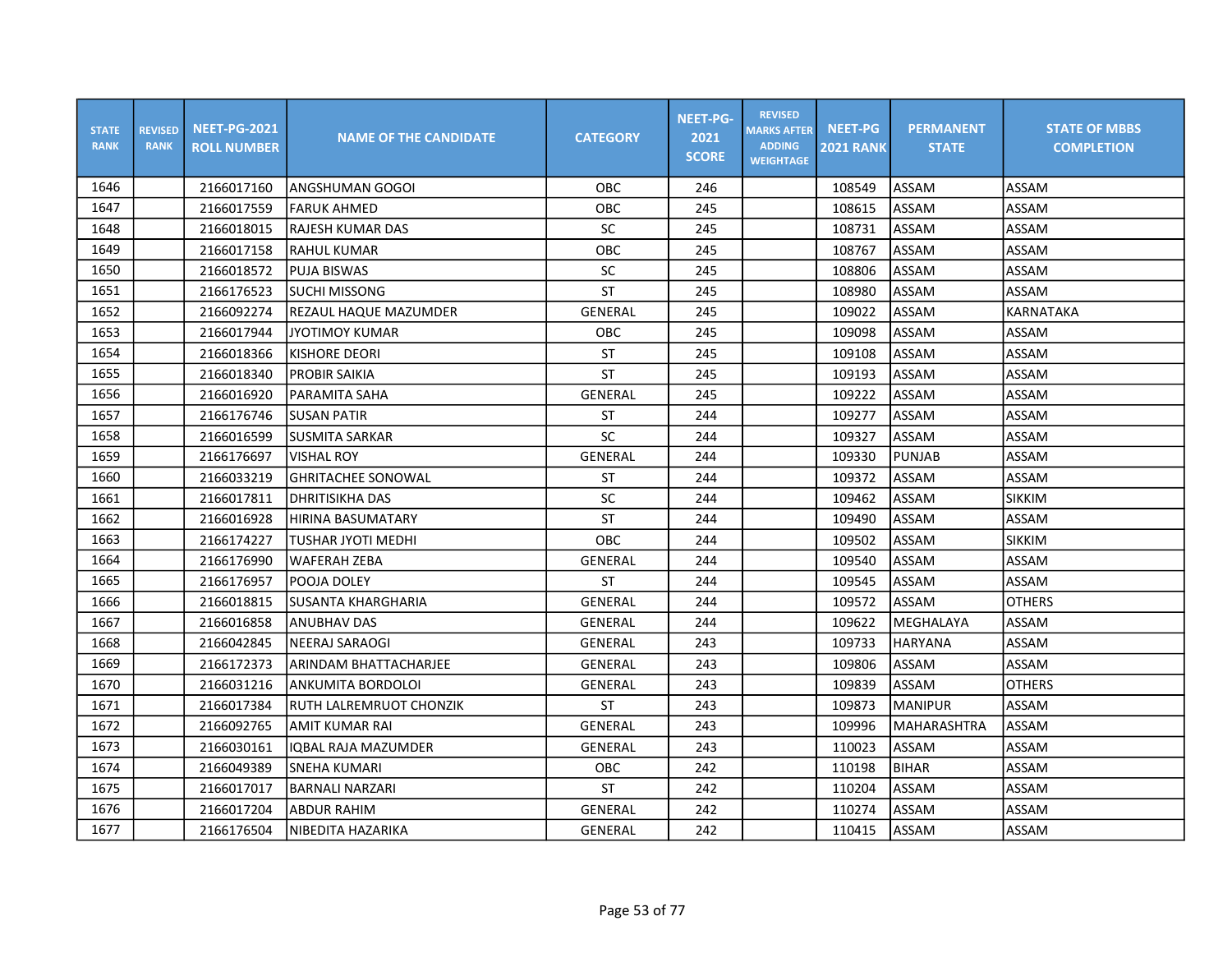| <b>STATE</b><br><b>RANK</b> | <b>REVISED</b><br><b>RANK</b> | <b>NEET-PG-2021</b><br><b>ROLL NUMBER</b> | <b>NAME OF THE CANDIDATE</b> | <b>CATEGORY</b>     | <b>NEET-PG-</b><br>2021<br><b>SCORE</b> | <b>REVISED</b><br><b>MARKS AFTER</b><br><b>ADDING</b><br><b>WEIGHTAGE</b> | <b>NEET-PG</b><br><b>2021 RANK</b> | <b>PERMANENT</b><br><b>STATE</b> | <b>STATE OF MBBS</b><br><b>COMPLETION</b> |
|-----------------------------|-------------------------------|-------------------------------------------|------------------------------|---------------------|-----------------------------------------|---------------------------------------------------------------------------|------------------------------------|----------------------------------|-------------------------------------------|
| 1678                        |                               | 2166016929                                | <b>ADITI BORO</b>            | ST                  | 242                                     |                                                                           | 110426                             | ASSAM                            | ASSAM                                     |
| 1679                        |                               | 2166017921                                | <b>MANISH NARZARI</b>        | <b>ST</b>           | 242                                     |                                                                           | 110432                             | ASSAM                            | ASSAM                                     |
| 1680                        |                               | 2166152840                                | <b>RAKESH SINGH</b>          | GENERAL             | 241                                     |                                                                           | 110490                             | <b>UTTAR PRADESH</b>             | ASSAM                                     |
| 1681                        |                               | 2166017254                                | SUCHISMITA KALITA            | GENERAL             | 241                                     |                                                                           | 110806                             | ASSAM                            | ASSAM                                     |
| 1682                        |                               | 2166042499                                | <b>BANALATA GAUR</b>         | GENERAL             | 241                                     |                                                                           | 110825                             | <b>HARYANA</b>                   | ASSAM                                     |
| 1683                        |                               | 2166018481                                | RAJIV PEGU                   | ST                  | 240                                     |                                                                           | 110866                             | ASSAM                            | ASSAM                                     |
| 1684                        |                               | 2166018721                                | Y PAULEN SINGHA              | <b>OBC</b>          | 240                                     |                                                                           | 111068                             | ASSAM                            | ASSAM                                     |
| 1685                        |                               | 2166017280                                | IAFTAR HUSSAIN BARBHUIYA     | <b>GENERAL, EWS</b> | 240                                     |                                                                           | 111361                             | <b>ASSAM</b>                     | ASSAM                                     |
| 1686                        |                               | 2166017109                                | <b>TAZDAR RAHIM</b>          | <b>GENERAL</b>      | 240                                     |                                                                           | 111446                             | <b>ASSAM</b>                     | ASSAM                                     |
| 1687                        |                               | 2166155316                                | <b>JAWAHAR LAL</b>           | SC                  | 239                                     |                                                                           | 111616                             | RAJASTHAN                        | ASSAM                                     |
| 1688                        |                               | 2166016610                                | KHYO KHAM THOMOUNG           | <b>ST</b>           | 239                                     |                                                                           | 111682                             | ASSAM                            | ASSAM                                     |
| 1689                        |                               | 2166098018                                | D DINING RONGMEI             | <b>ST</b>           | 239                                     |                                                                           | 111787                             | ASSAM                            | ASSAM                                     |
| 1690                        |                               | 2166017591                                | ROSELYN LALNUNHIM            | <b>ST</b>           | 238                                     |                                                                           | 111950                             | ASSAM                            | ASSAM                                     |
| 1691                        |                               | 2166018544                                | SOUHOM DEB                   | OBC                 | 238                                     |                                                                           | 112087                             | ASSAM                            | ASSAM                                     |
| 1692                        |                               | 2166017472                                | PIJOSHNA PHANIARY            | <b>ST</b>           | 238                                     |                                                                           | 112115                             | ASSAM                            | ASSAM                                     |
| 1693                        |                               | 2166176810                                | <b>MD ALI AKBAR</b>          | GENERAL             | 238                                     |                                                                           | 112212                             | ASSAM                            | ASSAM                                     |
| 1694                        |                               | 2166176578                                | lmaharnab bhuyan             | <b>GENERAL</b>      | 238                                     |                                                                           | 112233                             | ASSAM                            | ASSAM                                     |
| 1695                        |                               | 2166098211                                | MOIRANGTHEM AMARJIT MEITEI   | <b>OBC</b>          | 237                                     |                                                                           | 112247                             | <b>MANIPUR</b>                   | ASSAM                                     |
| 1696                        |                               | 2166017955                                | <b>JASHASWEE BORA</b>        | GENERAL             | 237                                     |                                                                           | 112319                             | <b>ASSAM</b>                     | ASSAM                                     |
| 1697                        |                               | 2166018504                                | <b>INDRANI PHUKAN</b>        | OBC                 | 237                                     |                                                                           | 112420                             | ASSAM                            | ASSAM                                     |
| 1698                        |                               | 2166018446                                | NIHARIKA SHARMA              | GENERAL             | 237                                     |                                                                           | 112432                             | ASSAM                            | ASSAM                                     |
| 1699                        |                               | 2166017287                                | SURAJ PRATIM KASHYAP         | GENERAL             | 237                                     |                                                                           | 112469                             | ASSAM                            | ASSAM                                     |
| 1700                        |                               | 2166017681                                | <b>RUPAM BHOWAL</b>          | <b>OBC</b>          | 237                                     |                                                                           | 112481                             | ASSAM                            | ASSAM                                     |
| 1701                        |                               | 2166017704                                | <b>KRITI TALUKDAR</b>        | <b>OBC</b>          | 237                                     |                                                                           | 112524                             | ASSAM                            | ASSAM                                     |
| 1702                        |                               | 2166018675                                | AL AMIN BARLASKAR            | GENERAL             | 237                                     |                                                                           | 112563                             | ASSAM                            | ASSAM                                     |
| 1703                        |                               | 2166017231                                | PRANAB JYOTI DAS             | GENERAL             | 237                                     |                                                                           | 112638                             | ASSAM                            | ASSAM                                     |
| 1704                        |                               | 2166167708                                | SONU KUMAR PANDEY            | GENERAL             | 236                                     |                                                                           | 112825                             | UTTAR PRADESH                    | ASSAM                                     |
| 1705                        |                               | 2166177051                                | ANOWAR HUSSAIN               | <b>GENERAL, EWS</b> | 236                                     |                                                                           | 112843                             | ASSAM                            | ASSAM                                     |
| 1706                        |                               | 2166176688                                | RANJIT DAIMARY               | ST                  | 236                                     |                                                                           | 112983                             | ASSAM                            | ASSAM                                     |
| 1707                        |                               | 2166163171                                | <b>DANI SUMPA</b>            | ST                  | 236                                     |                                                                           | 113089                             | <b>ARUNACHAL</b><br>PRADESH      | ASSAM                                     |
| 1708                        |                               | 2166017184                                | <b>FAROOQUE AHMED</b>        | GENERAL             | 235                                     |                                                                           | 113146                             | ASSAM                            | <b>OTHERS</b>                             |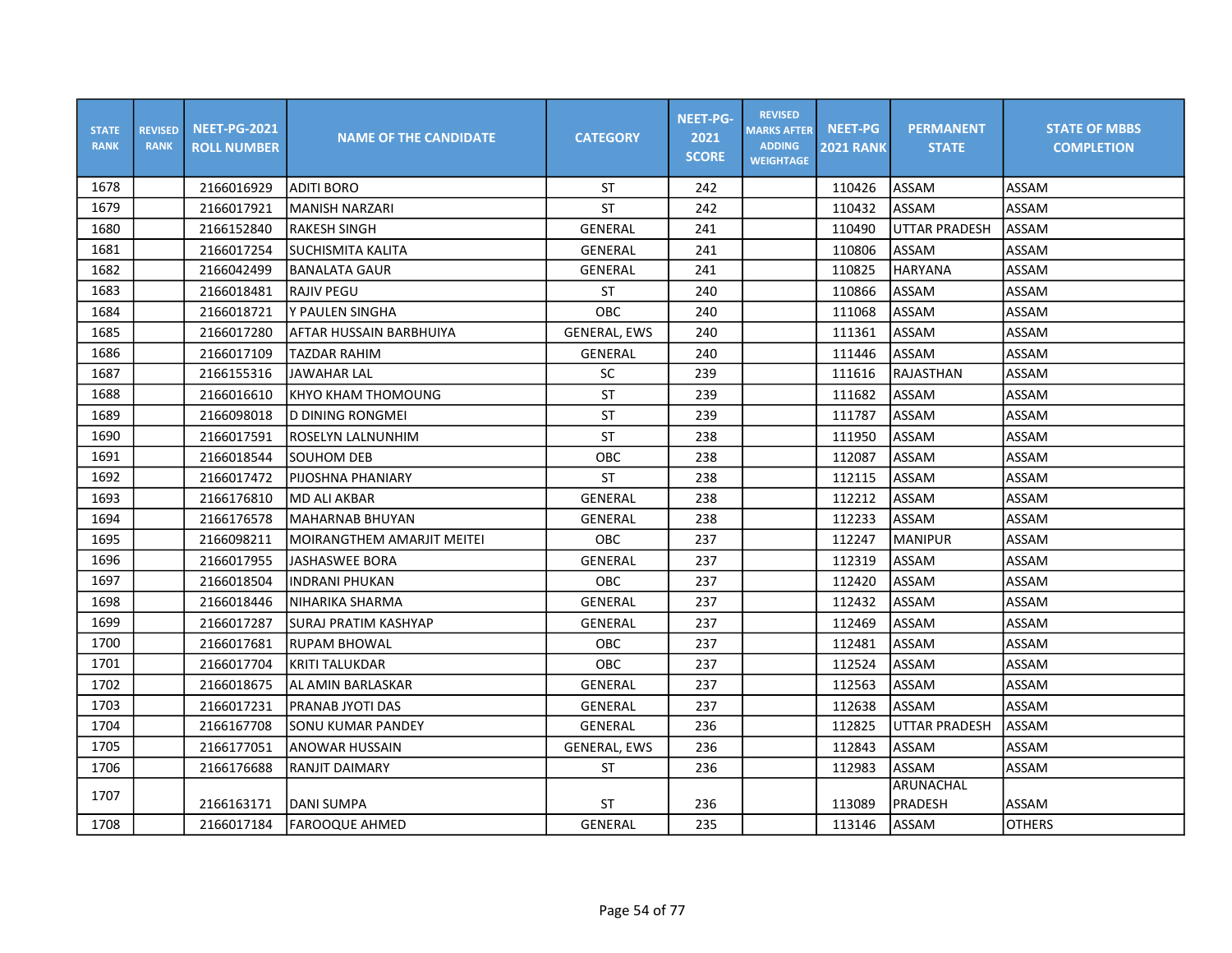| <b>STATE</b><br><b>RANK</b> | <b>REVISED</b><br><b>RANK</b> | <b>NEET-PG-2021</b><br><b>ROLL NUMBER</b> | <b>NAME OF THE CANDIDATE</b> | <b>CATEGORY</b>     | <b>NEET-PG-</b><br>2021<br><b>SCORE</b> | <b>REVISED</b><br><b>MARKS AFTER</b><br><b>ADDING</b><br><b>WEIGHTAGE</b> | <b>NEET-PG</b><br><b>2021 RANK</b> | <b>PERMANENT</b><br><b>STATE</b> | <b>STATE OF MBBS</b><br><b>COMPLETION</b> |
|-----------------------------|-------------------------------|-------------------------------------------|------------------------------|---------------------|-----------------------------------------|---------------------------------------------------------------------------|------------------------------------|----------------------------------|-------------------------------------------|
| 1709                        |                               | 2166017259                                | lMAHMUDUL HASSAIN            | <b>GENERAL, EWS</b> | 235                                     |                                                                           | 113152                             | ASSAM                            | ASSAM                                     |
| 1710                        |                               | 2166017491                                | <b>GOUTAM CHANDRA SARKAR</b> | <b>SC</b>           | 235                                     |                                                                           | 113153                             | <b>ASSAM</b>                     | ASSAM                                     |
| 1711                        |                               | 2166016650                                | <b>KUNDAN DOWARAH</b>        | OBC                 | 235                                     |                                                                           | 113193                             | ASSAM                            | ASSAM                                     |
| 1712                        |                               | 2166028142                                | <b>NURJAHAN ALI</b>          | <b>GENERAL</b>      | 235                                     |                                                                           | 113229                             | ASSAM                            | <b>UTTAR PRADESH</b>                      |
| 1713                        |                               | 2166018882                                | <b>SUNI DEORI</b>            | <b>ST</b>           | 235                                     |                                                                           | 113254                             | ASSAM                            | ASSAM                                     |
| 1714                        |                               | 2166018719                                | <b>BROTOTI CHAKRABORTY</b>   | <b>GENERAL</b>      | 235                                     |                                                                           | 113257                             | ASSAM                            | ASSAM                                     |
| 1715                        |                               | 2166027616                                | SHEIKH RUHUL AMIN            | <b>GENERAL</b>      | 235                                     |                                                                           | 113390                             | ASSAM                            | <b>OTHERS</b>                             |
| 1716                        |                               | 2166020691                                | <b>HEMANT KAPUR</b>          | OBC                 | 235                                     |                                                                           | 113426                             | <b>BIHAR</b>                     | ASSAM                                     |
| 1717                        |                               | 2166017195                                | ISAHINACH SAIKIA             | <b>OBC</b>          | 235                                     |                                                                           | 113461                             | <b>ASSAM</b>                     | ASSAM                                     |
| 1718                        |                               | 2166098343                                | <b>D.LOSII KAYINA</b>        | <b>ST</b>           | 235                                     |                                                                           | 113549                             | <b>MANIPUR</b>                   | <b>ASSAM</b>                              |
| 1719                        |                               | 2166017321                                | HIMANSHU KUMAR PATHAK        | <b>GENERAL</b>      | 235                                     |                                                                           | 113580                             | ASSAM                            | <b>SIKKIM</b>                             |
| 1720                        |                               | 2166176907                                | MINAKSHI DOLOI               | <b>ST</b>           | 235                                     |                                                                           | 113630                             | ASSAM                            | ASSAM                                     |
| 1721                        |                               | 2166018139                                | CHIGACHI DEURI               | <b>ST</b>           | 235                                     |                                                                           | 113634                             | ASSAM                            | ASSAM                                     |
| 1722                        |                               | 2166018715                                | ARUNIMA SINGHA               | SC                  | 235                                     |                                                                           | 113744                             | ASSAM                            | ASSAM                                     |
| 1723                        |                               | 2166017088                                | JAIBA MASOOM                 | OBC                 | 235                                     |                                                                           | 113746                             | ASSAM                            | ASSAM                                     |
| 1724                        |                               | 2166018885                                | TAPASH SARKAR                | SC                  | 235                                     |                                                                           | 113752                             | ASSAM                            | ASSAM                                     |
| 1725                        |                               | 2166017359                                | <b>RUPJYOTI RABHA</b>        | <b>ST</b>           | 234                                     |                                                                           | 113809                             | ASSAM                            | ASSAM                                     |
| 1726                        |                               | 2166017899                                | <b>FIRDOUS AHMED</b>         | <b>GENERAL</b>      | 234                                     |                                                                           | 113853                             | <b>ASSAM</b>                     | <b>OTHERS</b>                             |
| 1727                        |                               | 2166172198                                | FATEHA MAKSURAH CHOUDHURY    | <b>GENERAL, EWS</b> | 234                                     |                                                                           | 113915                             | ASSAM                            | ASSAM                                     |
| 1728                        |                               | 2166016888                                | MANDEEP DUARAH               | OBC                 | 234                                     |                                                                           | 113923                             | ASSAM                            | ASSAM                                     |
| 1729                        |                               | 2166004037                                | ISANDU KRISHNAN S            | GENERAL             | 234                                     |                                                                           | 114021                             | <b>KERALA</b>                    | ASSAM                                     |
| 1730                        |                               | 2166017229                                | IHARSHAJYOTI LAHKAR          | <b>GENERAL</b>      | 233                                     |                                                                           | 114206                             | ASSAM                            | ASSAM                                     |
| 1731                        |                               | 2166017532                                | <b>RUKSAR CHOUDHURY</b>      | GENERAL             | 233                                     |                                                                           | 114343                             | ASSAM                            | ASSAM                                     |
| 1732                        |                               | 2166099645                                | <b>DEBASHREE NAG</b>         | GENERAL             | 233                                     |                                                                           | 114408                             | ASSAM                            | <b>SIKKIM</b>                             |
| 1733                        |                               | 2166016691                                | <b>JULEE SAIKIA</b>          | <b>ST</b>           | 233                                     |                                                                           | 114432                             | ASSAM                            | ASSAM                                     |
| 1734                        |                               | 2166018759                                | <b>DOROTHY KUMAR</b>         | GENERAL             | 233                                     |                                                                           | 114508                             | ASSAM                            | <b>OTHERS</b>                             |
| 1735                        |                               | 2166017481                                | <b>MANAS PRATIM GOGOI</b>    | GENERAL             | 232                                     |                                                                           | 114749                             | ASSAM                            | <b>SIKKIM</b>                             |
| 1736                        |                               | 2166016589                                | MERY KHANGIA                 | OBC                 | 232                                     |                                                                           | 114824                             | ASSAM                            | ASSAM                                     |
| 1737                        |                               | 2166018772                                | <b>JAIDEEP DEBNATH</b>       | <b>GENERAL</b>      | 232                                     |                                                                           | 114834                             | ASSAM                            | ASSAM                                     |
| 1738                        |                               | 2166098421                                | <b>MALEEN KRAMSAPI</b>       | ST                  | 232                                     |                                                                           | 114852                             | ASSAM                            | ASSAM                                     |
| 1739                        |                               | 2166018498                                | <b>MAMTA YADAV</b>           | OBC                 | 232                                     |                                                                           | 114878                             | ASSAM                            | ASSAM                                     |
| 1740                        |                               | 2166017987                                | LEEZA MAINAO BRAHMA          | <b>ST</b>           | 232                                     |                                                                           | 114961                             | <b>ASSAM</b>                     | <b>OTHERS</b>                             |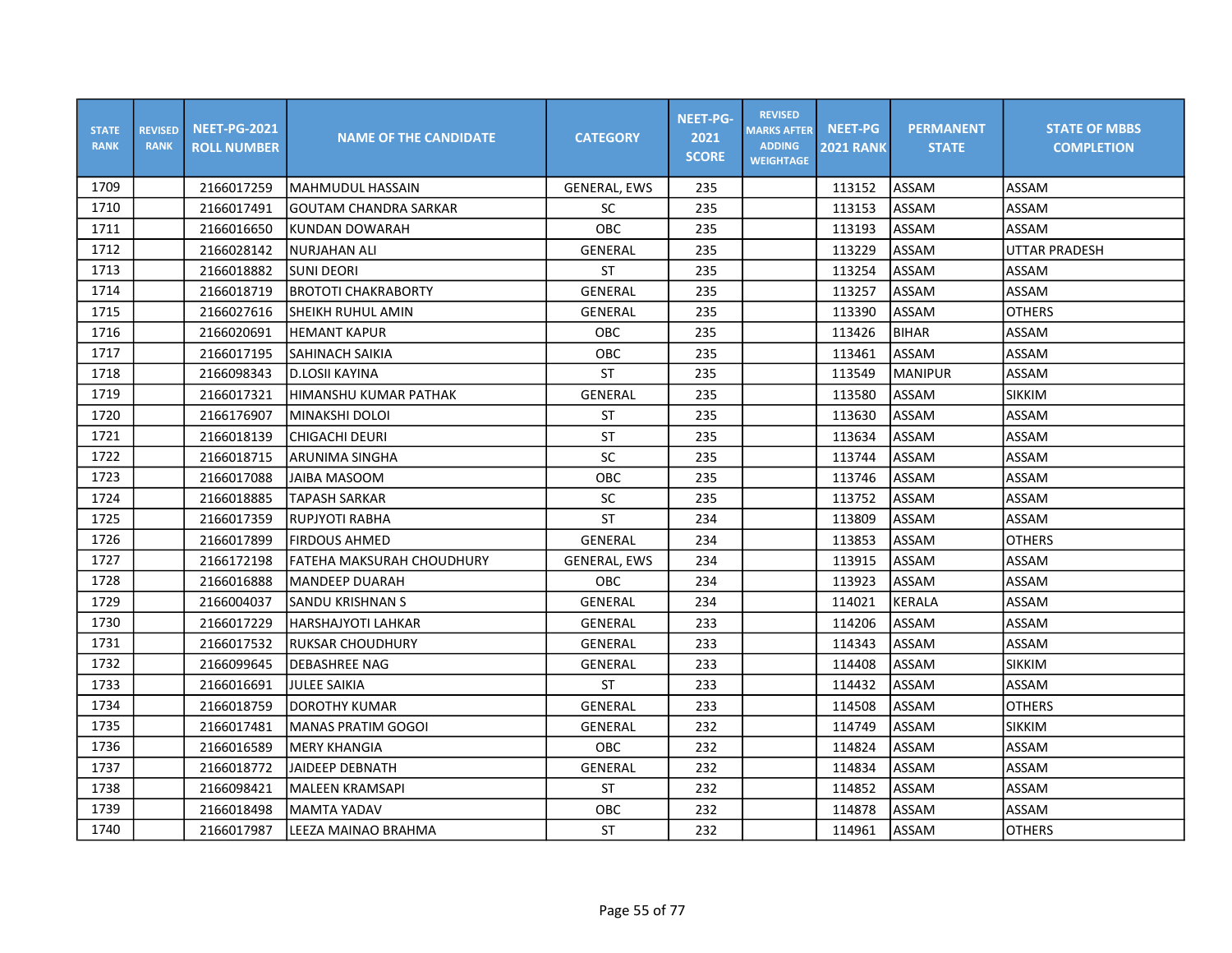| <b>STATE</b><br><b>RANK</b> | <b>REVISED</b><br><b>RANK</b> | <b>NEET-PG-2021</b><br><b>ROLL NUMBER</b> | <b>NAME OF THE CANDIDATE</b> | <b>CATEGORY</b>     | <b>NEET-PG-</b><br>2021<br><b>SCORE</b> | <b>REVISED</b><br><b>MARKS AFTER</b><br><b>ADDING</b><br><b>WEIGHTAGE</b> | <b>NEET-PG</b><br><b>2021 RANK</b> | <b>PERMANENT</b><br><b>STATE</b> | <b>STATE OF MBBS</b><br><b>COMPLETION</b> |
|-----------------------------|-------------------------------|-------------------------------------------|------------------------------|---------------------|-----------------------------------------|---------------------------------------------------------------------------|------------------------------------|----------------------------------|-------------------------------------------|
| 1741                        |                               | 2166018321                                | <b>ADILULL HUSSAIN</b>       | GENERAL             | 231                                     |                                                                           | 115050                             | ASSAM                            | <b>OTHERS</b>                             |
| 1742                        |                               | 2166032658                                | <b>HEMA SINGH</b>            | GENERAL             | 231                                     |                                                                           | 115083                             | DELHI                            | ASSAM                                     |
| 1743                        |                               | 2166174722                                | <b>HRISHIKESH DEKA</b>       | GENERAL             | 231                                     |                                                                           | 115090                             | ASSAM                            | <b>UTTAR PRADESH</b>                      |
| 1744                        |                               | 2166017372                                | PRITHVI NAG                  | GENERAL             | 231                                     |                                                                           | 115093                             | ASSAM                            | <b>WEST BENGAL</b>                        |
| 1745                        |                               | 2166158433                                | ISHUBHAM GUPTA               | <b>OBC</b>          | 231                                     |                                                                           | 115107                             | ASSAM                            | ASSAM                                     |
| 1746                        |                               | 2166174850                                | SAUBHIK SHYAM CHOUDHURY      | <b>GENERAL</b>      | 231                                     |                                                                           | 115177                             | ASSAM                            | ASSAM                                     |
| 1747                        |                               | 2166175600                                | SANDIPAN PAUL                | OBC                 | 231                                     |                                                                           | 115205                             | <b>ASSAM</b>                     | ASSAM                                     |
| 1748                        |                               | 2166018279                                | REBECCA LALSIEMPUI           | <b>ST</b>           | 231                                     |                                                                           | 115254                             | ASSAM                            | ASSAM                                     |
| 1749                        |                               | 2166157300                                | ARJEETA KALITA               | GENERAL             | 231                                     |                                                                           | 115351                             | ASSAM                            | <b>UTTAR PRADESH</b>                      |
| 1750                        |                               | 2166173249                                | <b>RAJDEEP DAS</b>           | SC                  | 231                                     |                                                                           | 115365                             | <b>ASSAM</b>                     | ASSAM                                     |
| 1751                        |                               | 2166018303                                | <b>IJAZ HUSSAIN</b>          | <b>GENERAL</b>      | 231                                     |                                                                           | 115373                             | ASSAM                            | ASSAM                                     |
| 1752                        |                               | 2166017048                                | JOYSHREE BORGOHAIN           | <b>OBC</b>          | 230                                     |                                                                           | 115557                             | ASSAM                            | ASSAM                                     |
| 1753                        |                               | 2166018490                                | <b>SHANTI PEGU</b>           | <b>ST</b>           | 230                                     |                                                                           | 115620                             | ASSAM                            | ASSAM                                     |
| 1754                        |                               | 2166022564                                | <b>NISHITA</b>               | <b>GENERAL, EWS</b> | 230                                     |                                                                           | 115746                             | ASSAM                            | ASSAM                                     |
| 1755                        |                               | 2166176410                                | <b>SAFIUR RAHMAN</b>         | <b>GENERAL, EWS</b> | 230                                     |                                                                           | 115919                             | ASSAM                            | ASSAM                                     |
| 1756                        |                               | 2166018017                                | <b>ABHIJIT BORO</b>          | <b>ST</b>           | 230                                     |                                                                           | 115921                             | ASSAM                            | ASSAM                                     |
| 1757                        |                               | 2166163517                                | <b>ABU HANNAN</b>            | <b>GENERAL, EWS</b> | 230                                     |                                                                           | 115991                             | ASSAM                            | ASSAM                                     |
| 1758                        |                               | 2166018025                                | PRANJEETA DEKA               | <b>ST</b>           | 230                                     |                                                                           | 115993                             | <b>ASSAM</b>                     | ASSAM                                     |
| 1759                        |                               | 2166017606                                | <b>DR. ANWAR HUSSAIN</b>     | <b>GENERAL</b>      | 230                                     |                                                                           | 116004                             | ASSAM                            | ASSAM                                     |
| 1760                        |                               | 2166159993                                | POOJA GIRI                   | <b>GENERAL</b>      | 229                                     |                                                                           | 116124                             | <b>UTTAR PRADESH</b>             | ASSAM                                     |
| 1761                        |                               | 2166016973                                | ISHILPA SHARMA               | GENERAL             | 229                                     |                                                                           | 116204                             | ASSAM                            | ASSAM                                     |
| 1762                        |                               | 2166017771                                | lMD FAZAL KARIM SHAH         | GENERAL             | 229                                     |                                                                           | 116255                             | ASSAM                            | ASSAM                                     |
| 1763                        |                               | 2166017928                                | CHANDILYA GOGOI              | OBC                 | 229                                     |                                                                           | 116273                             | ASSAM                            | ASSAM                                     |
| 1764                        |                               | 2166018186                                | BANASMITA HALOI              | SC                  | 229                                     |                                                                           | 116320                             | ASSAM                            | ASSAM                                     |
| 1765                        |                               | 2166110747                                | INANDKISHOR SAINI            | OBC                 | 229                                     |                                                                           | 116358                             | RAJASTHAN                        | ASSAM                                     |
| 1766                        |                               | 2166176646                                | AZAHAR MEHMUD ISLAM          | <b>GENERAL, EWS</b> | 229                                     |                                                                           | 116362                             | ASSAM                            | ASSAM                                     |
| 1767                        |                               | 2166172566                                | UNMESANA KAKATI              | <b>SC</b>           | 229                                     |                                                                           | 116368                             | ASSAM                            | <b>WEST BENGAL</b>                        |
| 1768                        |                               | 2166152759                                | <b>HRISHIKESH GHOSH</b>      | <b>OBC</b>          | 229                                     |                                                                           | 116371                             | ASSAM                            | ASSAM                                     |
| 1769                        |                               | 2166176958                                | <b>KARTIK SINGLA</b>         | GENERAL             | 229                                     |                                                                           | 116374                             | <b>PUNJAB</b>                    | ASSAM                                     |
| 1770                        |                               | 2166170659                                | AMRIT KUMAR SAHA             | GENERAL             | 229                                     |                                                                           | 116376                             | ASSAM                            | ASSAM                                     |
| 1771                        |                               | 2166016849                                | <b>DIGANTA DAS</b>           | $\sf SC$            | 229                                     |                                                                           | 116393                             | ASSAM                            | ASSAM                                     |
| 1772                        |                               | 2166018374                                | DR MUSTAZA WASIF BIN RASHID  | GENERAL             | 228                                     |                                                                           | 116546                             | <b>ASSAM</b>                     | KARNATAKA                                 |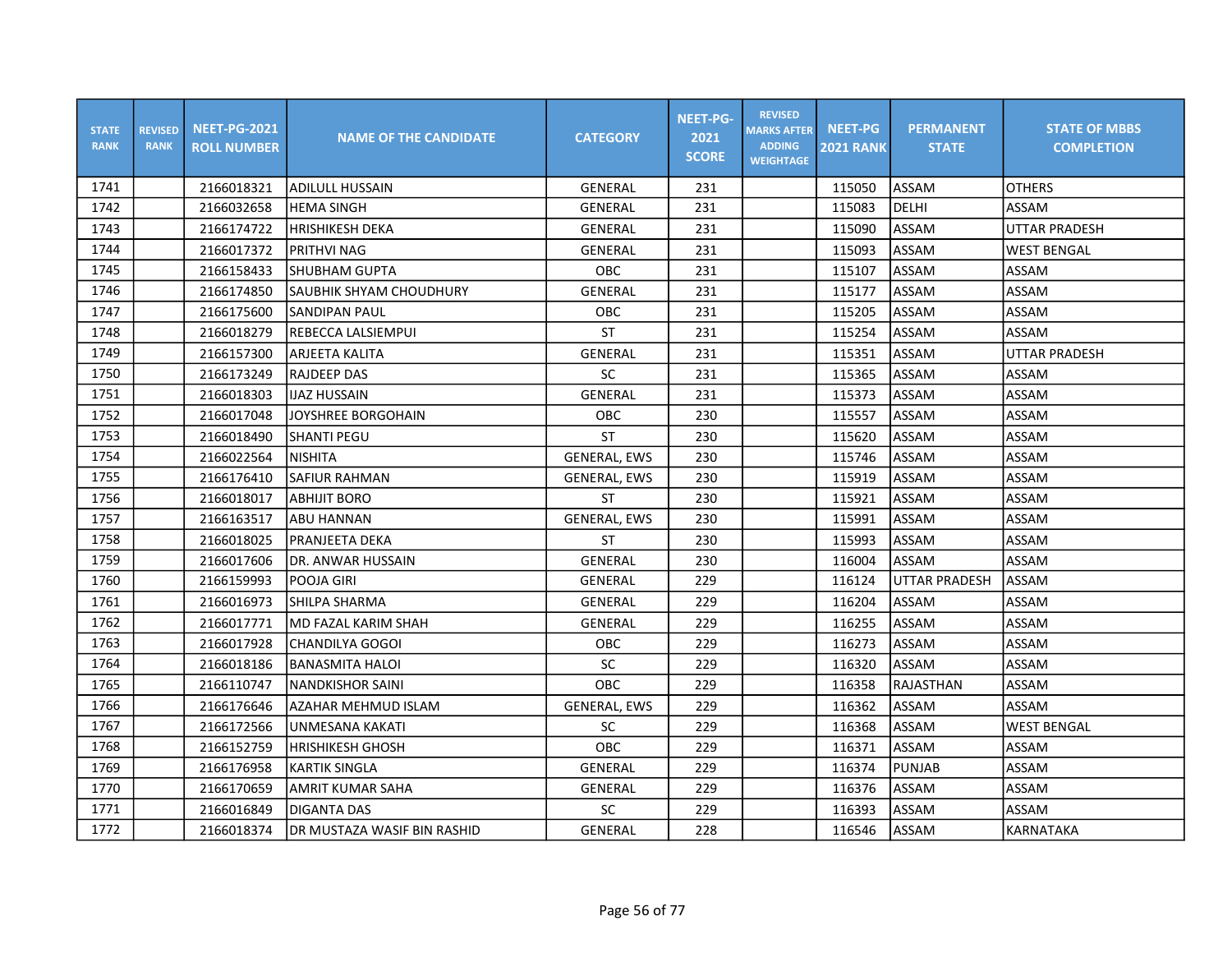| <b>STATE</b><br><b>RANK</b> | <b>REVISED</b><br><b>RANK</b> | <b>NEET-PG-2021</b><br><b>ROLL NUMBER</b> | <b>NAME OF THE CANDIDATE</b> | <b>CATEGORY</b> | <b>NEET-PG-</b><br>2021<br><b>SCORE</b> | <b>REVISED</b><br><b>MARKS AFTER</b><br><b>ADDING</b><br><b>WEIGHTAGE</b> | <b>NEET-PG</b><br><b>2021 RANK</b> | <b>PERMANENT</b><br><b>STATE</b> | <b>STATE OF MBBS</b><br><b>COMPLETION</b> |
|-----------------------------|-------------------------------|-------------------------------------------|------------------------------|-----------------|-----------------------------------------|---------------------------------------------------------------------------|------------------------------------|----------------------------------|-------------------------------------------|
| 1773                        |                               | 2166017966                                | NAWADEEP BASUMATARY          | ST              | 228                                     |                                                                           | 116729                             | <b>ASSAM</b>                     | <b>ASSAM</b>                              |
| 1774                        |                               | 2166018316                                | <b>UPASANA BORA</b>          | <b>SC</b>       | 228                                     |                                                                           | 116744                             | ASSAM                            | ASSAM                                     |
| 1775                        |                               | 2166018753                                | <b>ROSIDUL HOQUE</b>         | OBC             | 228                                     |                                                                           | 116754                             | ASSAM                            | ASSAM                                     |
| 1776                        |                               | 2166030334                                | <b>PRATYASHA KHOUND</b>      | GENERAL         | 228                                     |                                                                           | 116804                             | <b>ASSAM</b>                     | <b>KARNATAKA</b>                          |
| 1777                        |                               | 2166017451                                | <b>BEAUTY SAHARIA</b>        | <b>GENERAL</b>  | 228                                     |                                                                           | 116817                             | ASSAM                            | ASSAM                                     |
| 1778                        |                               | 2166044628                                | MANISHA SHARMA               | GENERAL         | 228                                     |                                                                           | 116821                             | HARYANA                          | ASSAM                                     |
| 1779                        |                               | 2166173003                                | ISNIGDHA HAZARIKA            | <b>OBC</b>      | 228                                     |                                                                           | 116835                             | <b>ASSAM</b>                     | ASSAM                                     |
| 1780                        |                               | 2166018344                                | <b>WILSON TIMUNG</b>         | <b>ST</b>       | 227                                     |                                                                           | 116987                             | ASSAM                            | ASSAM                                     |
| 1781                        |                               | 2166018258                                | <b>MRIDUSMITA NATH</b>       | OBC             | 227                                     |                                                                           | 117031                             | ASSAM                            | ASSAM                                     |
| 1782                        |                               | 2166018034                                | SHANTANU NATH                | OBC             | 227                                     |                                                                           | 117067                             | ASSAM                            | ASSAM                                     |
| 1783                        |                               | 2166017377                                | <b>PINKY MEDHI</b>           | OBC             | 227                                     |                                                                           | 117089                             | <b>ASSAM</b>                     | ASSAM                                     |
| 1784                        |                               | 2166018830                                | CHANDRA PRAKASH SARMAH       | OBC             | 227                                     |                                                                           | 117130                             | <b>ASSAM</b>                     | ASSAM                                     |
| 1785                        |                               | 2166016695                                | SWAPNIL SAURABH DEKA         | <b>ST</b>       | 227                                     |                                                                           | 117141                             | ASSAM                            | ASSAM                                     |
| 1786                        |                               | 2166098336                                | <b>SILGINCHI R MARAK</b>     | <b>ST</b>       | 227                                     |                                                                           | 117146                             | MEGHALAYA                        | ASSAM                                     |
| 1787                        |                               | 2166018101                                | <b>SAUGAND SUTRADHAR</b>     | SC              | 227                                     |                                                                           | 117181                             | <b>ASSAM</b>                     | <b>TRIPURA</b>                            |
| 1788                        |                               | 2166018367                                | <b>BHASKAR JYOTI SAIKIA</b>  | <b>ST</b>       | 226                                     |                                                                           | 117273                             | <b>ASSAM</b>                     | ASSAM                                     |
| 1789                        |                               | 2166017929                                | AMBARISH PRASAD CHAKRABARTTY | GENERAL         | 226                                     |                                                                           | 117289                             | <b>ASSAM</b>                     | <b>KARNATAKA</b>                          |
| 1790                        |                               | 2166018559                                | Ibikash nath                 | OBC             | 226                                     |                                                                           | 117322                             | ASSAM                            | ASSAM                                     |
| 1791                        |                               | 2166043846                                | RIDWANA TANVEER ALAM         | GENERAL         | 226                                     |                                                                           | 117496                             | ASSAM                            | <b>UTTAR PRADESH</b>                      |
| 1792                        |                               | 2166030891                                | JULEKHA REZINA AHMED         | <b>GENERAL</b>  | 226                                     |                                                                           | 117549                             | ASSAM                            | <b>OTHERS</b>                             |
| 1793                        |                               | 2166031321                                | <b>KAGO KANYA</b>            | ST              | 226                                     |                                                                           | 117620                             | ARUNACHAL<br>PRADESH             | ASSAM                                     |
| 1794                        |                               | 2166017262                                | IROMIT BORO                  | <b>ST</b>       | 226                                     |                                                                           | 117664                             | <b>ASSAM</b>                     | <b>PONDICHERRY</b>                        |
| 1795                        |                               | 2166018874                                | JAGADISH CHANDRA DEKA        | GENERAL         | 225                                     |                                                                           | 117670                             | <b>ASSAM</b>                     | ASSAM                                     |
| 1796                        |                               | 2166114164                                | JITENDRA KUMAR PALSANIA      | <b>OBC</b>      | 225                                     |                                                                           | 117730                             | RAJASTHAN                        | ASSAM                                     |
| 1797                        |                               | 2166017198                                | <b>PARVEZ ABDULLAH</b>       | <b>GENERAL</b>  | 225                                     |                                                                           | 117949                             | ASSAM                            | ASSAM                                     |
| 1798                        |                               | 2166176408                                | <b>JUBAIR AKANDA</b>         | GENERAL         | 225                                     |                                                                           | 118133                             | ASSAM                            | ASSAM                                     |
| 1799                        |                               | 2166032016                                | DAIBASARATHI DASPURKAYASTHA  | <b>GENERAL</b>  | 225                                     |                                                                           | 118200                             | ASSAM                            | <b>OTHERS</b>                             |
| 1800                        |                               | 2166101750                                | SEKHAR JYOTI DEKA            | <b>GENERAL</b>  | 225                                     |                                                                           | 118229                             | <b>ASSAM</b>                     | ASSAM                                     |
| 1801                        |                               | 2166152430                                | <b>RAHUL KUMAR</b>           | <b>OBC</b>      | 225                                     |                                                                           | 118257                             | <b>UTTAR PRADESH</b>             | ASSAM                                     |
| 1802                        |                               | 2166176580                                | <b>JUSMITA CHETIA</b>        | OBC             | 225                                     |                                                                           | 118317                             | <b>ASSAM</b>                     | ASSAM                                     |
| 1803                        |                               | 2166018786                                | ANUSUA BARMAN                | OBC             | 225                                     |                                                                           | 118344                             | ASSAM                            | ASSAM                                     |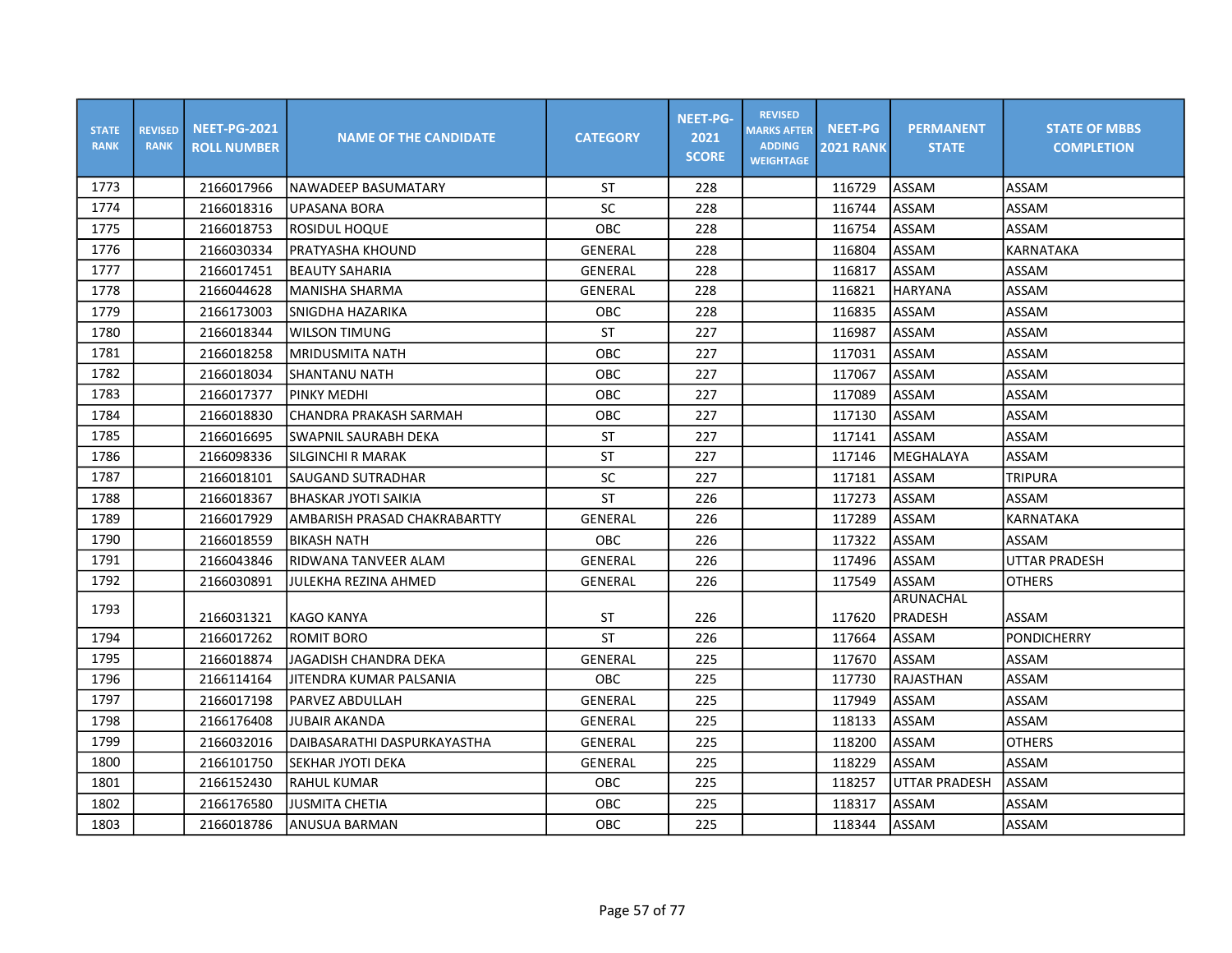| <b>STATE</b><br><b>RANK</b> | <b>REVISED</b><br><b>RANK</b> | <b>NEET-PG-2021</b><br><b>ROLL NUMBER</b> | <b>NAME OF THE CANDIDATE</b> | <b>CATEGORY</b>     | <b>NEET-PG-</b><br>2021<br><b>SCORE</b> | <b>REVISED</b><br><b>MARKS AFTER</b><br><b>ADDING</b><br><b>WEIGHTAGE</b> | <b>NEET-PG</b><br><b>2021 RANK</b> | <b>PERMANENT</b><br><b>STATE</b> | <b>STATE OF MBBS</b><br><b>COMPLETION</b> |
|-----------------------------|-------------------------------|-------------------------------------------|------------------------------|---------------------|-----------------------------------------|---------------------------------------------------------------------------|------------------------------------|----------------------------------|-------------------------------------------|
| 1804                        |                               | 2166176883                                | <b>IOBAL KHAN</b>            | GENERAL             | 225                                     |                                                                           | 118350                             | ASSAM                            | ASSAM                                     |
| 1805                        |                               | 2166016980                                | SAUMYA JHA                   | GENERAL             | 225                                     |                                                                           | 118352                             | <b>BIHAR</b>                     | ASSAM                                     |
| 1806                        |                               | 2166017695                                | ARUP KUMAR PATHAK            | SC                  | 224                                     |                                                                           | 118363                             | ASSAM                            | ASSAM                                     |
| 1807                        |                               | 2166176857                                | NINZA DAS                    | <b>OBC</b>          | 224                                     |                                                                           | 118388                             | ASSAM                            | ASSAM                                     |
| 1808                        |                               | 2166176432                                | <b>RANA SARKAR</b>           | <b>GENERAL</b>      | 224                                     |                                                                           | 118497                             | ASSAM                            | ASSAM                                     |
| 1809                        |                               | 2166031875                                | IRAJASHREE SINHA             | GENERAL             | 224                                     |                                                                           | 118522                             | ASSAM                            | <b>UTTAR PRADESH</b>                      |
| 1810                        |                               | 2166017410                                | PRABALI CHIRAN BEZBARUAH     | GENERAL             | 224                                     |                                                                           | 118686                             | ASSAM                            | KARNATAKA                                 |
| 1811                        |                               | 2166022346                                | <b>AMRITA PRITAM</b>         | <b>OBC</b>          | 223                                     |                                                                           | 118780                             | <b>BIHAR</b>                     | ASSAM                                     |
| 1812                        |                               | 2166018832                                | <b>SWAPNEEL KAUSHIK</b>      | GENERAL             | 223                                     |                                                                           | 118816                             | ASSAM                            | ASSAM                                     |
| 1813                        |                               | 2166098380                                | POOJA JAHARISA               | ST                  | 223                                     |                                                                           | 119032                             | ASSAM                            | ASSAM                                     |
| 1814                        |                               | 2166176792                                | SEHNAJ ROHMAN                | GENERAL             | 223                                     |                                                                           | 119039                             | ASSAM                            | ASSAM                                     |
| 1815                        |                               | 2166018342                                | <b>RISIM RONGPI</b>          | <b>ST</b>           | 223                                     |                                                                           | 119118                             | ASSAM                            | ASSAM                                     |
| 1816                        |                               | 2166017916                                | <b>UPASANA CHOUDHURY</b>     | <b>GENERAL</b>      | 223                                     |                                                                           | 119161                             | <b>ASSAM</b>                     | ASSAM                                     |
| 1817                        |                               | 2166097885                                | SALSAN TOYO S MOMIN          | <b>ST</b>           | 222                                     |                                                                           | 119167                             | MEGHALAYA                        | ASSAM                                     |
| 1818                        |                               | 2166177055                                | ZINNATUL ISLAM               | <b>GENERAL, EWS</b> | 222                                     |                                                                           | 119407                             | ASSAM                            | ASSAM                                     |
| 1819                        |                               | 2166017738                                | SHAHIDUR RAHMAN TALUKDAR     | GENERAL             | 222                                     |                                                                           | 119487                             | ASSAM                            | ASSAM                                     |
| 1820                        |                               | 2166173324                                | TURANGAN DEVNATH             | <b>OBC</b>          | 222                                     |                                                                           | 119516                             | <b>ASSAM</b>                     | ASSAM                                     |
| 1821                        |                               | 2166016698                                | SUBHASH KALING RUKBO         | ST                  | 221                                     |                                                                           | 119534                             | ARUNACHAL<br>PRADESH             | ASSAM                                     |
| 1822                        |                               | 2166163689                                | ADITYA KUMAR SISODIA         | GENERAL             | 221                                     |                                                                           | 119607                             | <b>UTTAR PRADESH</b>             | ASSAM                                     |
| 1823                        |                               | 2166158580                                | NITISHA PANDEY               | <b>GENERAL, EWS</b> | 221                                     |                                                                           | 119611                             | <b>UTTAR PRADESH</b>             | ASSAM                                     |
| 1824                        |                               | 2166032396                                | ISUBODH KUMAR SINGH          | OBC                 | 221                                     |                                                                           | 119686                             | ASSAM                            | <b>MAHARASHTRA</b>                        |
| 1825                        |                               | 2166017954                                | IHARTHIS KUMAR ENGLENG       | <b>ST</b>           | 221                                     |                                                                           | 119696                             | ASSAM                            | ASSAM                                     |
| 1826                        |                               | 2166171101                                | <b>SARMISTHA CHOUDHURY</b>   | GENERAL             | 221                                     |                                                                           | 119764                             | ASSAM                            | <b>WEST BENGAL</b>                        |
| 1827                        |                               | 2166163660                                | RAKTIM CHETIAPATRA           | OBC                 | 220                                     |                                                                           | 119894                             | ASSAM                            | ASSAM                                     |
| 1828                        |                               | 2166018393                                | <b>ELWIN TISSO</b>           | <b>ST</b>           | 220                                     |                                                                           | 119934                             | ASSAM                            | ASSAM                                     |
| 1829                        |                               | 2166016985                                | <b>JULFIKAR ALI</b>          | <b>GENERAL, EWS</b> | 220                                     |                                                                           | 120028                             | ASSAM                            | <b>OTHERS</b>                             |
| 1830                        |                               | 2166018833                                | RAHUL BORO                   | ST                  | 220                                     |                                                                           | 120091                             | ASSAM                            | ASSAM                                     |
| 1831                        |                               | 2166049700                                | MD KHALID JUNG KHAN          | GENERAL             | 220                                     |                                                                           | 120318                             | <b>BIHAR</b>                     | ASSAM                                     |
| 1832                        |                               | 2166116679                                | <b>AJOY SHARMA</b>           | GENERAL             | 220                                     |                                                                           | 120342                             | ASSAM                            | ASSAM                                     |
| 1833                        |                               | 2166097713                                | RYAN RECHENG D SANGMA        | ST                  | 220                                     |                                                                           | 120474                             | MEGHALAYA                        | ASSAM                                     |
| 1834                        |                               | 2166018049                                | KUINCHI CHUTIA               | GENERAL             | 220                                     |                                                                           | 120522                             | <b>ASSAM</b>                     | <b>UTTAR PRADESH</b>                      |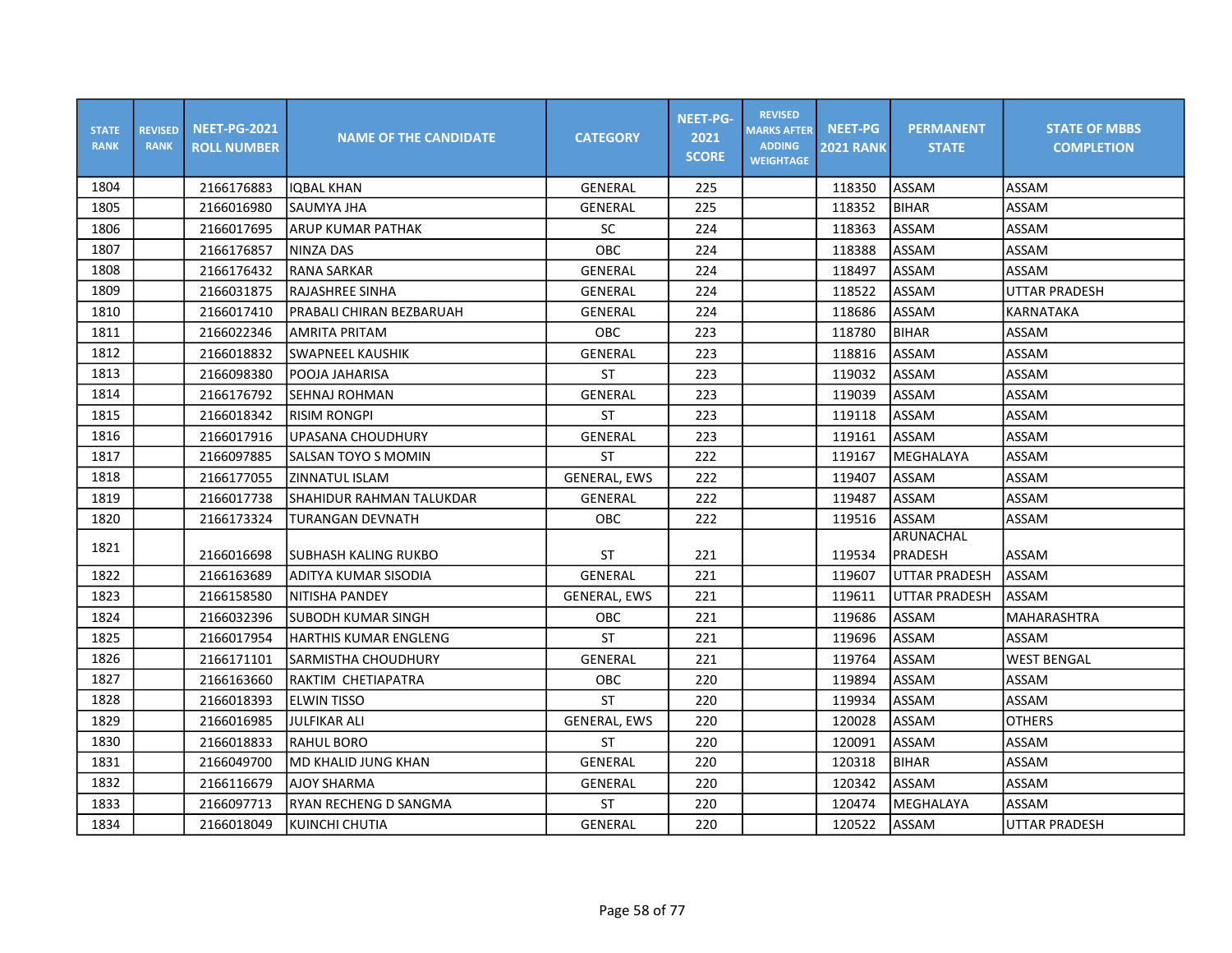| <b>STATE</b><br><b>RANK</b> | <b>REVISED</b><br><b>RANK</b> | <b>NEET-PG-2021</b><br><b>ROLL NUMBER</b> | <b>NAME OF THE CANDIDATE</b> | <b>CATEGORY</b> | <b>NEET-PG-</b><br>2021<br><b>SCORE</b> | <b>REVISED</b><br><b>MARKS AFTER</b><br><b>ADDING</b><br><b>WEIGHTAGE</b> | <b>NEET-PG</b><br><b>2021 RANK</b> | <b>PERMANENT</b><br><b>STATE</b> | <b>STATE OF MBBS</b><br><b>COMPLETION</b> |
|-----------------------------|-------------------------------|-------------------------------------------|------------------------------|-----------------|-----------------------------------------|---------------------------------------------------------------------------|------------------------------------|----------------------------------|-------------------------------------------|
| 1835                        |                               | 2166016891                                | IRINKU KONWAR                | ST              | 219                                     |                                                                           | 120672                             | <b>ASSAM</b>                     | ASSAM                                     |
| 1836                        |                               | 2166017688                                | KAILASH PATI NATH            | OBC             | 219                                     |                                                                           | 120676                             | <b>ASSAM</b>                     | ASSAM                                     |
| 1837                        |                               | 2166017950                                | <b>BHASWATI TALUKDAR</b>     | <b>GENERAL</b>  | 219                                     |                                                                           | 120721                             | ASSAM                            | <b>MAHARASHTRA</b>                        |
| 1838                        |                               | 2166176859                                | <b>GEETANJALI SHARMA</b>     | GENERAL         | 219                                     |                                                                           | 120787                             | <b>ASSAM</b>                     | <b>OTHERS</b>                             |
| 1839                        |                               | 2166017408                                | SIDDHARTHA DAS               | <b>SC</b>       | 219                                     |                                                                           | 120916                             | ASSAM                            | ASSAM                                     |
| 1840                        |                               | 2166098030                                | ISAAC LALRAWNGBAWLA          | <b>ST</b>       | 219                                     |                                                                           | 120957                             | <b>MIZORAM</b>                   | ASSAM                                     |
| 1841                        |                               | 2166016938                                | DIKHYA HANDIQUE              | OBC             | 218                                     |                                                                           | 121032                             | <b>ASSAM</b>                     | <b>OTHERS</b>                             |
| 1842                        |                               | 2166163441                                | LIQAYATUL WADUD AL HADI      | <b>GENERAL</b>  | 218                                     |                                                                           | 121240                             | ASSAM                            | <b>KARNATAKA</b>                          |
| 1843                        |                               | 2166172554                                | EMMANUEL RABHA               | ST              | 218                                     |                                                                           | 121253                             | ASSAM                            | ASSAM                                     |
| 1844                        |                               | 2166016937                                | <b>KULDEEP SARMAH</b>        | <b>GENERAL</b>  | 217                                     |                                                                           | 121424                             | ASSAM                            | ASSAM                                     |
| 1845                        |                               | 2166176720                                | lALPANA DEKA                 | OBC             | 217                                     |                                                                           | 121465                             | ASSAM                            | <b>OTHERS</b>                             |
| 1846                        |                               | 2166018770                                | <b>JYASHMI RABHA</b>         | <b>ST</b>       | 217                                     |                                                                           | 121541                             | <b>ASSAM</b>                     | <b>MAHARASHTRA</b>                        |
| 1847                        |                               | 2166097722                                | CHALLIENSUNG                 | <b>ST</b>       | 217                                     |                                                                           | 121632                             | ASSAM                            | ASSAM                                     |
| 1848                        |                               | 2166176505                                | PLABITA SARMAH               | GENERAL         | 217                                     |                                                                           | 121710                             | <b>ASSAM</b>                     | ASSAM                                     |
| 1849                        |                               | 2166018851                                | DIMPI BODO                   | <b>ST</b>       | 216                                     |                                                                           | 121847                             | ASSAM                            | ASSAM                                     |
| 1850                        |                               | 2166176488                                | <b>ANTARA KUNDU</b>          | OBC             | 216                                     |                                                                           | 121855                             | ASSAM                            | ASSAM                                     |
| 1851                        |                               | 2166098344                                | TIMOTHE LALNGAISAK PUDAITE   | <b>ST</b>       | 216                                     |                                                                           | 121897                             | ASSAM                            | ASSAM                                     |
| 1852                        |                               | 2166018806                                | RITTIK BHARADWAJ             | GENERAL         | 216                                     |                                                                           | 121993                             | ASSAM                            | ASSAM                                     |
| 1853                        |                               | 2166176328                                | <b>HIMADRI BISWAS</b>        | <b>SC</b>       | 215                                     |                                                                           | 122125                             | <b>ASSAM</b>                     | ASSAM                                     |
| 1854                        |                               | 2166017729                                | <b>UDDIPTA TALUKDAR</b>      | OBC             | 215                                     |                                                                           | 122233                             | <b>ASSAM</b>                     | ASSAM                                     |
| 1855                        |                               | 2166163109                                | SHRUTILEKHA DEVI             | <b>GENERAL</b>  | 215                                     |                                                                           | 122325                             | ASSAM                            | ASSAM                                     |
| 1856                        |                               | 2166064440                                | NIVED N K                    | GENERAL         | 215                                     |                                                                           | 122354                             | <b>KERALA</b>                    | ASSAM                                     |
| 1857                        |                               | 2166018747                                | <b>HIMASHREE NATH</b>        | <b>GENERAL</b>  | 215                                     |                                                                           | 122424                             | <b>ASSAM</b>                     | <b>KARNATAKA</b>                          |
| 1858                        |                               | 2166101406                                | <b>BHASWATI PATHAK</b>       | GENERAL         | 215                                     |                                                                           | 122813                             | <b>ASSAM</b>                     | <b>MAHARASHTRA</b>                        |
| 1859                        |                               | 2166170668                                | SANDIPA CHAKRABORTY          | GENERAL         | 215                                     |                                                                           | 122814                             | <b>ASSAM</b>                     | ASSAM                                     |
| 1860                        |                               |                                           |                              |                 |                                         |                                                                           |                                    | ARUNACHAL                        |                                           |
|                             |                               | 2166173928                                | TAPI KOMA                    | <b>ST</b>       | 214                                     |                                                                           | 122955                             | PRADESH                          | ASSAM                                     |
| 1861                        |                               | 2166177155                                | SWARNALI DEY                 | GENERAL         | 214                                     |                                                                           | 122994                             | <b>WEST BENGAL</b>               | ASSAM                                     |
| 1862                        |                               | 2166017561                                | NISAR AHMED                  | OBC             | 214                                     |                                                                           | 123078                             | RAJASTHAN                        | ASSAM                                     |
| 1863                        |                               | 2166018691                                | İSHAKTI BIKASH NATH          | GENERAL         | 214                                     |                                                                           | 123153                             | ASSAM                            | <b>ANDHRA PRADESH</b>                     |
| 1864                        |                               | 2166017743                                | <b>MUHSINA RAHMAN</b>        | <b>GENERAL</b>  | 214                                     |                                                                           | 123192                             | <b>ASSAM</b>                     | ASSAM                                     |
| 1865                        |                               | 2166092428                                | APALA BHATTACHARJEE          | <b>GENERAL</b>  | 214                                     |                                                                           | 123226                             | ASSAM                            | ASSAM                                     |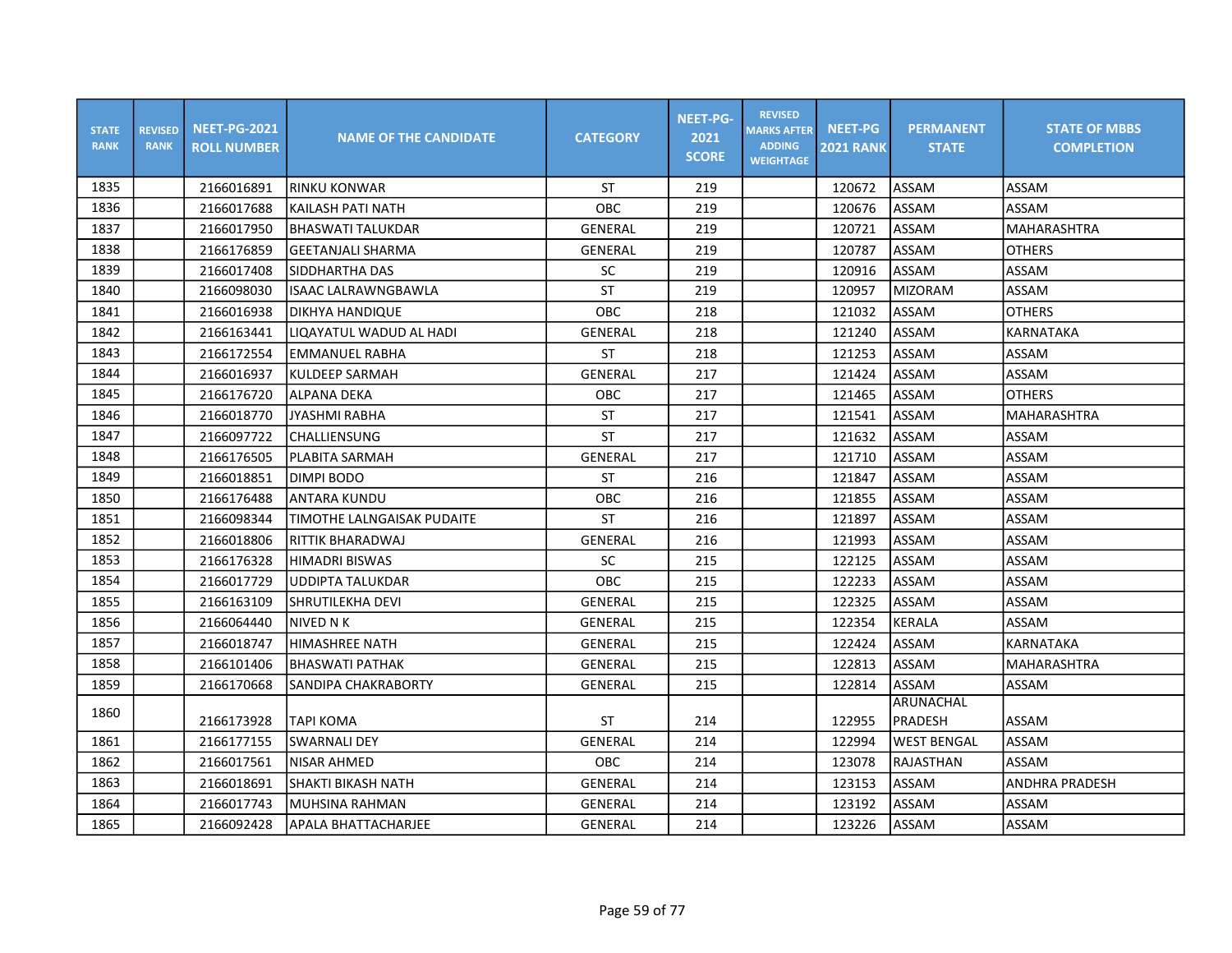| <b>STATE</b><br><b>RANK</b> | <b>REVISED</b><br><b>RANK</b> | <b>NEET-PG-2021</b><br><b>ROLL NUMBER</b> | <b>NAME OF THE CANDIDATE</b> | <b>CATEGORY</b>     | <b>NEET-PG-</b><br>2021<br><b>SCORE</b> | <b>REVISED</b><br><b>MARKS AFTER</b><br><b>ADDING</b><br><b>WEIGHTAGE</b> | <b>NEET-PG</b><br><b>2021 RANK</b> | <b>PERMANENT</b><br><b>STATE</b> | <b>STATE OF MBBS</b><br><b>COMPLETION</b> |
|-----------------------------|-------------------------------|-------------------------------------------|------------------------------|---------------------|-----------------------------------------|---------------------------------------------------------------------------|------------------------------------|----------------------------------|-------------------------------------------|
| 1866                        |                               | 2166017051                                | IRAJMONISH SH. THAKUR        | <b>OBC</b>          | 213                                     |                                                                           | 123508                             | <b>ASSAM</b>                     | ASSAM                                     |
| 1867                        |                               | 2166098459                                | TISHUSA J SANGMA             | <b>ST</b>           | 213                                     |                                                                           | 123563                             | MEGHALAYA                        | ASSAM                                     |
| 1868                        |                               | 2166017196                                | AMIRUL HAQUE CHOUDHURY       | GENERAL             | 212                                     |                                                                           | 123592                             | ASSAM                            | <b>OTHERS</b>                             |
| 1869                        |                               | 2166018859                                | ROSELINE MUSFIA YESMIN       | GENERAL             | 212                                     |                                                                           | 123712                             | ASSAM                            | <b>OTHERS</b>                             |
| 1870                        |                               | 2166077359                                | <b>BISHAL CHOUDHURY</b>      | <b>GENERAL</b>      | 212                                     |                                                                           | 123781                             | ASSAM                            | <b>MADHYA PRADESH</b>                     |
| 1871                        |                               | 2166017923                                | <b>RINKI DUSAD</b>           | <b>OBC</b>          | 212                                     |                                                                           | 123822                             | ASSAM                            | ASSAM                                     |
| 1872                        |                               | 2166172843                                | <b>ROHIT DAS</b>             | SC                  | 212                                     |                                                                           | 123829                             | <b>ASSAM</b>                     | <b>ASSAM</b>                              |
| 1873                        |                               | 2166017745                                | MAITREYEE DHAR               | GENERAL             | 211                                     |                                                                           | 123998                             | ASSAM                            | KARNATAKA                                 |
| 1874                        |                               | 2166018476                                | ROHAN BHARADWAJ              | <b>GENERAL</b>      | 211                                     |                                                                           | 124045                             | ASSAM                            | KARNATAKA                                 |
| 1875                        |                               | 2166016624                                | <b>DIMPITHAKURIA</b>         | OBC                 | 211                                     |                                                                           | 124160                             | <b>ASSAM</b>                     | ASSAM                                     |
| 1876                        |                               | 2166017216                                | <b>ANAMIKA DAS</b>           | <b>SC</b>           | 211                                     |                                                                           | 124172                             | ASSAM                            | ASSAM                                     |
| 1877                        |                               | 2166027960                                | INAMRIDINBOU NEWMAI          | <b>ST</b>           | 211                                     |                                                                           | 124195                             | NAGALAND                         | ASSAM                                     |
| 1878                        |                               | 2166016957                                | <b>NABANITA DEURI</b>        | <b>ST</b>           | 211                                     |                                                                           | 124253                             | ASSAM                            | ASSAM                                     |
| 1879                        |                               | 2166018214                                | <b>TASLIMA AHMED</b>         | GENERAL             | 211                                     |                                                                           | 124267                             | <b>ASSAM</b>                     | ASSAM                                     |
| 1880                        |                               | 2166018123                                | ARJUN SHARMA                 | GENERAL             | 210                                     |                                                                           | 124298                             | ASSAM                            | ASSAM                                     |
| 1881                        |                               | 2166017800                                | REZAUL KARIM AHMED           | GENERAL             | 210                                     |                                                                           | 124392                             | ASSAM                            | ASSAM                                     |
| 1882                        |                               | 2166016585                                | SAHIL PARVEEZ AZAD           | <b>GENERAL</b>      | 210                                     |                                                                           | 124397                             | ASSAM                            | <b>KARNATAKA</b>                          |
| 1883                        |                               | 2166016987                                | <b>SHABNAM ALI</b>           | <b>GENERAL</b>      | 210                                     |                                                                           | 124457                             | <b>ASSAM</b>                     | ASSAM                                     |
| 1884                        |                               | 2166016926                                | <b>SUBRATA ROY</b>           | $\sf SC$            | 210                                     |                                                                           | 124520                             | ASSAM                            | ASSAM                                     |
| 1885                        |                               | 2166018437                                | AKANKSHA SONOWAL             | <b>ST</b>           | 210                                     |                                                                           | 124527                             | <b>ASSAM</b>                     | ASSAM                                     |
| 1886                        |                               | 2166016677                                | IPABITRA PRAN HAZARIKA       | <b>OBC</b>          | 210                                     |                                                                           | 124639                             | ASSAM                            | ASSAM                                     |
| 1887                        |                               | 2166176456                                | AFRUZA AKHTAR                | <b>GENERAL, EWS</b> | 210                                     |                                                                           | 124699                             | <b>ASSAM</b>                     | ASSAM                                     |
| 1888                        |                               | 2166016811                                | lMANISHA KUMARI              | <b>SC</b>           | 210                                     |                                                                           | 124771                             | RAJASTHAN                        | ASSAM                                     |
| 1889                        |                               | 2166117967                                | ANURAG KHAWAS                | OBC                 | 210                                     |                                                                           | 124896                             | <b>SIKKIM</b>                    | ASSAM                                     |
| 1890                        |                               | 2166052477                                | <b>POPI DAS</b>              | SC                  | 210                                     |                                                                           | 124901                             | KARNATAKA                        | ASSAM                                     |
| 1891                        |                               | 2166176650                                | RUMOJ AUQAF                  | OBC                 | 209                                     |                                                                           | 124962                             | <b>UTTAR PRADESH</b>             | ASSAM                                     |
| 1892                        |                               | 2166018653                                | REBECCA RAMHLIMUM            | <b>ST</b>           | 209                                     |                                                                           | 124987                             | <b>ASSAM</b>                     | ASSAM                                     |
| 1893                        |                               | 2166018671                                | <b>RATUL SINHA</b>           | GENERAL             | 209                                     |                                                                           | 125005                             | ASSAM                            | ASSAM                                     |
| 1894                        |                               | 2166017421                                | <b>TUSHAR DAS</b>            | SC                  | 209                                     |                                                                           | 125205                             | ASSAM                            | ASSAM                                     |
| 1895                        |                               | 2166100603                                | UTPAL MAZUMDAR               | <b>OBC</b>          | 209                                     |                                                                           | 125242                             | ASSAM                            | ASSAM                                     |
| 1896                        |                               | 2166017365                                | RITURAJ HATIKAKOTY           | GENERAL             | 209                                     |                                                                           | 125249                             | ASSAM                            | ASSAM                                     |
| 1897                        |                               | 2166017536                                | <b>ZERIN YASMIN</b>          | <b>GENERAL</b>      | 209                                     |                                                                           | 125300                             | ASSAM                            | <b>SIKKIM</b>                             |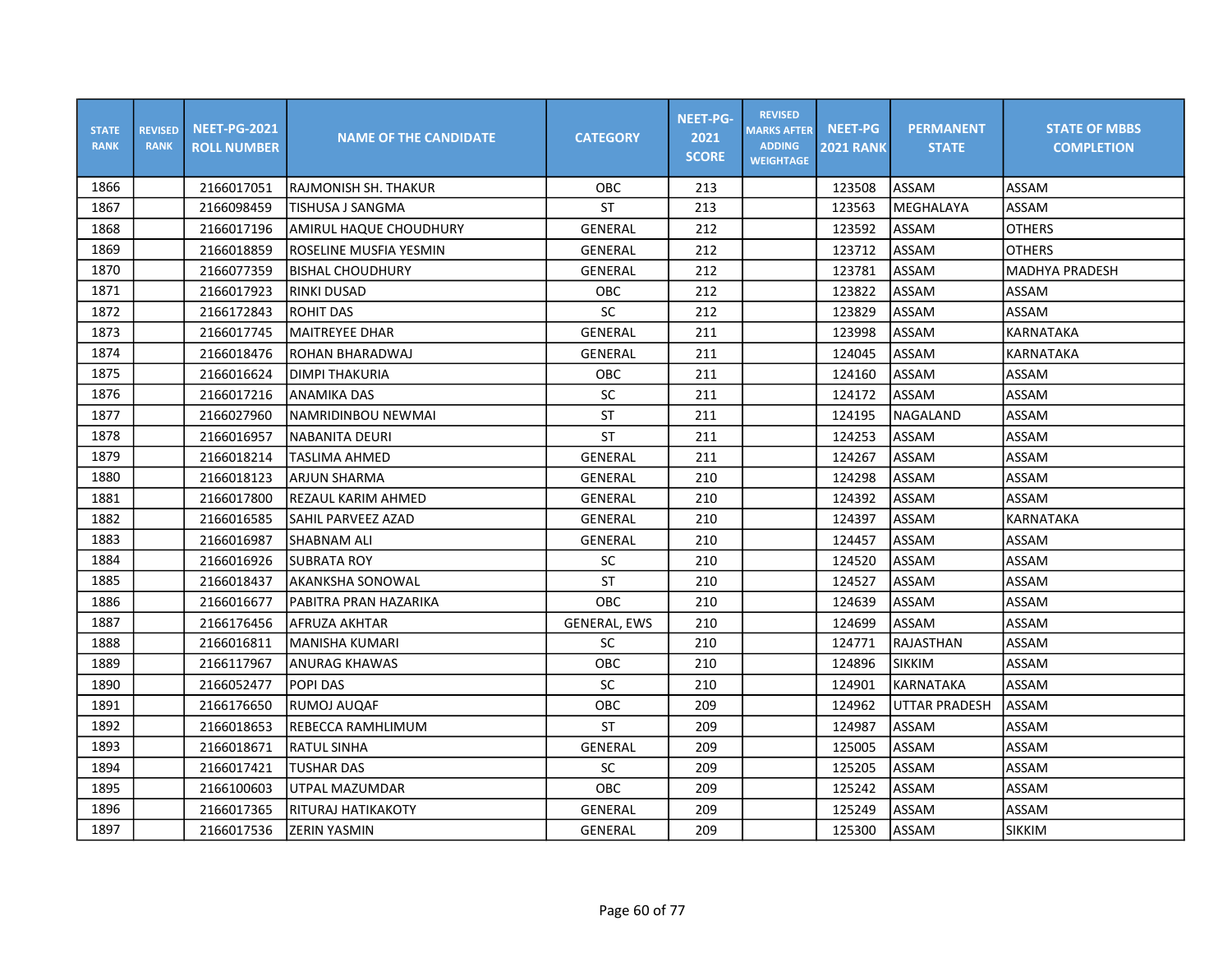| <b>STATE</b><br><b>RANK</b> | <b>REVISED</b><br><b>RANK</b> | <b>NEET-PG-2021</b><br><b>ROLL NUMBER</b> | <b>NAME OF THE CANDIDATE</b> | <b>CATEGORY</b>     | <b>NEET-PG-</b><br>2021<br><b>SCORE</b> | <b>REVISED</b><br><b>MARKS AFTER</b><br><b>ADDING</b><br><b>WEIGHTAGE</b> | <b>NEET-PG</b><br><b>2021 RANK</b> | <b>PERMANENT</b><br><b>STATE</b> | <b>STATE OF MBBS</b><br><b>COMPLETION</b> |
|-----------------------------|-------------------------------|-------------------------------------------|------------------------------|---------------------|-----------------------------------------|---------------------------------------------------------------------------|------------------------------------|----------------------------------|-------------------------------------------|
| 1898                        |                               | 2166016801                                | ISHABANA YASMIN              | <b>GENERAL</b>      | 208                                     |                                                                           | 125412                             | <b>ASSAM</b>                     | ASSAM                                     |
| 1899                        |                               | 2166176422                                | LUTHFAR HOSSAIN PRODHANI     | <b>GENERAL, EWS</b> | 207                                     |                                                                           | 125770                             | ASSAM                            | ASSAM                                     |
| 1900                        |                               | 2166102150                                | <b>JACINTH HAZARIKA</b>      | <b>ST</b>           | 207                                     |                                                                           | 125934                             | ASSAM                            | <b>MAHARASHTRA</b>                        |
| 1901                        |                               | 2166177037                                | DR SHOHIDUL ISLAM            | <b>GENERAL, EWS</b> | 207                                     |                                                                           | 126057                             | ASSAM                            | ASSAM                                     |
| 1902                        |                               | 2166016960                                | MD. MANZURUL HOQUE           | <b>GENERAL, EWS</b> | 206                                     |                                                                           | 126169                             | ASSAM                            | ASSAM                                     |
| 1903                        |                               | 2166018561                                | DAWIPAYAN DEB                | GENERAL             | 206                                     |                                                                           | 126181                             | ASSAM                            | ASSAM                                     |
| 1904                        |                               | 2166018353                                | IPARTHA PRATIM GOGOI         | GENERAL             | 206                                     |                                                                           | 126222                             | ASSAM                            | <b>OTHERS</b>                             |
| 1905                        |                               | 2166017557                                | MIRDHA SANOWAR HOSSAIN       | GENERAL             | 206                                     |                                                                           | 126252                             | ASSAM                            | ASSAM                                     |
| 1906                        |                               | 2166166507                                | HARISH CHAND SAROJ           | SC                  | 206                                     |                                                                           | 126280                             | <b>UTTAR PRADESH</b>             | ASSAM                                     |
| 1907                        |                               | 2166033404                                | MEENAKSHI MRINALINI SINGH    | <b>GENERAL</b>      | 206                                     |                                                                           | 126304                             | ASSAM                            | <b>KARNATAKA</b>                          |
| 1908                        |                               | 2166097831                                | PROTIBHA RABHA               | <b>ST</b>           | 206                                     |                                                                           | 126310                             | MEGHALAYA                        | ASSAM                                     |
| 1909                        |                               | 2166176405                                | ABEDUL ISLAM BHUIAH          | <b>GENERAL</b>      | 206                                     |                                                                           | 126355                             | ASSAM                            | ASSAM                                     |
| 1910                        |                               | 2166016668                                | POPCEE GOGOI                 | OBC                 | 206                                     |                                                                           | 126453                             | ASSAM                            | ASSAM                                     |
| 1911                        |                               | 2166176893                                | PRADIPTA SAHA                | GENERAL             | 206                                     |                                                                           | 126454                             | ASSAM                            | ASSAM                                     |
| 1912                        |                               | 2166018088                                | PRAYASHI SAIKIA              | <b>OBC</b>          | 205                                     |                                                                           | 126605                             | ASSAM                            | <b>KARNATAKA</b>                          |
| 1913                        |                               | 2166017732                                | <b>GUNAJIT SARMA</b>         | <b>GENERAL</b>      | 205                                     |                                                                           | 126628                             | ASSAM                            | ASSAM                                     |
| 1914                        |                               | 2166017003                                | IMRIGANKA DAS                | <b>OBC</b>          | 205                                     |                                                                           | 127039                             | ASSAM                            | ASSAM                                     |
| 1915                        |                               | 2166173039                                | <b>SUDIP SINHA</b>           | OBC                 | 205                                     |                                                                           | 127102                             | ASSAM                            | ASSAM                                     |
| 1916                        |                               | 2166017248                                | KHADIZA AN TAHERA            | GENERAL             | 205                                     |                                                                           | 127136                             | ASSAM                            | ASSAM                                     |
| 1917                        |                               | 2166018189                                | <b>SHAURABH ARJYA</b>        | SC                  | 204                                     |                                                                           | 127160                             | ASSAM                            | ASSAM                                     |
| 1918                        |                               | 2166018053                                | <b>RUHUL AMIN</b>            | <b>GENERAL, EWS</b> | 204                                     |                                                                           | 127185                             | ASSAM                            | ASSAM                                     |
| 1919                        |                               | 2166017746                                | <b>BIJOY DEBBARMA</b>        | <b>ST</b>           | 204                                     |                                                                           | 127188                             | <b>TRIPURA</b>                   | ASSAM                                     |
| 1920                        |                               | 2166111035                                | KAMLESH KUMAR SAINI          | <b>OBC</b>          | 204                                     |                                                                           | 127326                             | RAJASTHAN                        | ASSAM                                     |
| 1921                        |                               | 2166018855                                | SAZIDUR RAHMAN               | <b>GENERAL</b>      | 204                                     |                                                                           | 127335                             | <b>ASSAM</b>                     | <b>OTHERS</b>                             |
| 1922                        |                               | 2166018455                                | RITIZ PRAKASH BORA           | GENERAL             | 204                                     |                                                                           | 127362                             | <b>ASSAM</b>                     | <b>SIKKIM</b>                             |
| 1923                        |                               |                                           |                              |                     |                                         |                                                                           |                                    | ARUNACHAL                        |                                           |
|                             |                               | 2166016665                                | KIME UNU                     | ST                  | 204                                     |                                                                           | 127430                             | PRADESH                          | ASSAM                                     |
| 1924                        |                               | 2166176474                                | <b>AMLAN GHOSH</b>           | OBC                 | 204                                     |                                                                           | 127483                             | ASSAM                            | ASSAM                                     |
| 1925                        |                               | 2166173633                                | KAUSHIK BARUAH               | <b>GENERAL</b>      | 203                                     |                                                                           | 127497                             | ASSAM                            | ASSAM                                     |
| 1926                        |                               | 2166018218                                | PRANJAL DUTTA                | GENERAL             | 203                                     |                                                                           | 127563                             | ASSAM                            | ASSAM                                     |
| 1927                        |                               | 2166016789                                | lO PREM KUMAR SINGHA         | OBC                 | 203                                     |                                                                           | 127585                             | ASSAM                            | ASSAM                                     |
| 1928                        |                               | 2166017130                                | SOUPAYAN PAUL CHOWDHURY      | GENERAL             | 203                                     |                                                                           | 127670                             | ASSAM                            | ASSAM                                     |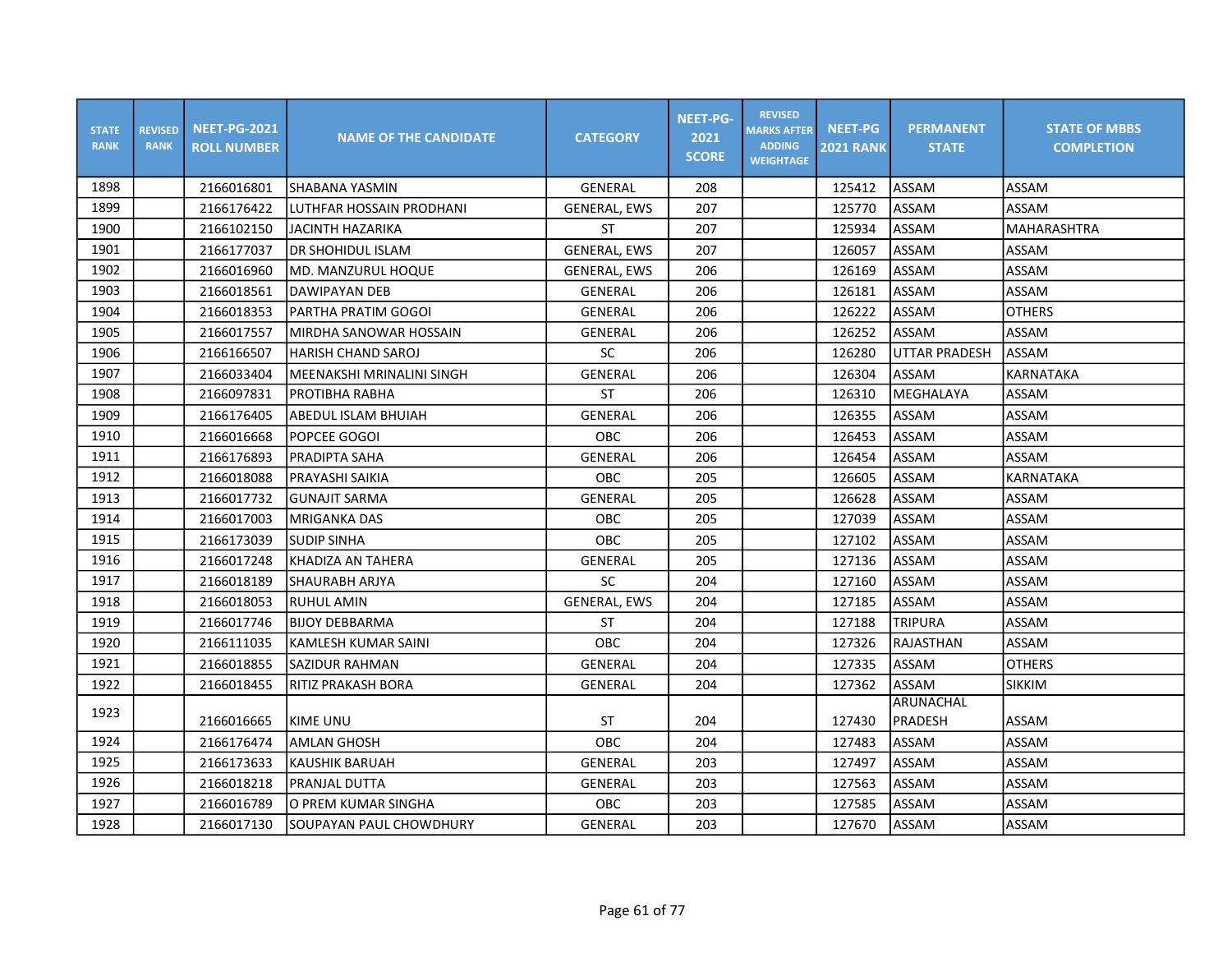| <b>STATE</b><br><b>RANK</b> | <b>REVISED</b><br><b>RANK</b> | <b>NEET-PG-2021</b><br><b>ROLL NUMBER</b> | <b>NAME OF THE CANDIDATE</b> | <b>CATEGORY</b>     | <b>NEET-PG-</b><br>2021<br><b>SCORE</b> | <b>REVISED</b><br><b>MARKS AFTER</b><br><b>ADDING</b><br><b>WEIGHTAGE</b> | <b>NEET-PG</b><br><b>2021 RANK</b> | <b>PERMANENT</b><br><b>STATE</b> | <b>STATE OF MBBS</b><br><b>COMPLETION</b> |
|-----------------------------|-------------------------------|-------------------------------------------|------------------------------|---------------------|-----------------------------------------|---------------------------------------------------------------------------|------------------------------------|----------------------------------|-------------------------------------------|
| 1929                        |                               | 2166114370                                | NITIN KUMAR NENIWAL          | SC                  | 203                                     |                                                                           | 127675                             | RAJASTHAN                        | ASSAM                                     |
| 1930                        |                               | 2166016966                                | <b>BIDISHA SONOWAL</b>       | <b>ST</b>           | 203                                     |                                                                           | 127708                             | <b>ASSAM</b>                     | ASSAM                                     |
| 1931                        |                               | 2166174446                                | NASIM ALAM FAROOQUE          | GENERAL             | 203                                     |                                                                           | 127737                             | ASSAM                            | ASSAM                                     |
| 1932                        |                               | 2166097740                                | ISENGREY D. MARAK            | <b>ST</b>           | 202                                     |                                                                           | 127839                             | MEGHALAYA                        | ASSAM                                     |
| 1933                        |                               | 2166017186                                | <b>MEHDI HASAN NAGORI</b>    | <b>GENERAL, EWS</b> | 202                                     |                                                                           | 128067                             | ASSAM                            | ASSAM                                     |
| 1934                        |                               | 2166100834                                | <b>ASHISH SHAH</b>           | <b>OBC</b>          | 201                                     |                                                                           | 128325                             | ASSAM                            | ASSAM                                     |
| 1935                        |                               | 2166017035                                | PIMPI DEORI                  | <b>ST</b>           | 201                                     |                                                                           | 128371                             | ASSAM                            | ASSAM                                     |
| 1936                        |                               | 2166018699                                | <b>SUPRIYO ROY</b>           | SC                  | 201                                     |                                                                           | 128415                             | ASSAM                            | ASSAM                                     |
| 1937                        |                               | 2166017012                                | <b>HIRANYAJIT GOHAIN</b>     | OBC                 | 201                                     |                                                                           | 128430                             | ASSAM                            | ASSAM                                     |
| 1938                        |                               | 2166018611                                | PRITAM DAS                   | <b>GENERAL, EWS</b> | 201                                     |                                                                           | 128455                             | ASSAM                            | ASSAM                                     |
| 1939                        |                               | 2166176833                                | SOHAM SEN                    | GENERAL             | 200                                     |                                                                           | 128632                             | ASSAM                            | <b>OTHERS</b>                             |
| 1940                        |                               | 2166017101                                | PRIYANKA DEBNATH             | OBC                 | 200                                     |                                                                           | 128658                             | ASSAM                            | ASSAM                                     |
| 1941                        |                               | 2166018348                                | OLIVIAN LYNGDOH              | <b>ST</b>           | 200                                     |                                                                           | 128888                             | <b>MEGHALAYA</b>                 | ASSAM                                     |
| 1942                        |                               | 2166018565                                | DEVDATTA BISWAS              | GENERAL             | 200                                     |                                                                           | 129006                             | <b>ASSAM</b>                     | <b>UTTAR PRADESH</b>                      |
| 1943                        |                               | 2166098196                                | IMANUEL LALMALSAWM PULAMTE   | <b>ST</b>           | 200                                     |                                                                           | 129029                             | <b>MANIPUR</b>                   | ASSAM                                     |
| 1944                        |                               | 2166176442                                | <b>SUMIT RAJAK</b>           | SC                  | 200                                     |                                                                           | 129035                             | ASSAM                            | ASSAM                                     |
| 1945                        |                               | 2166017306                                | INANDINI BARUAH              | GENERAL             | 200                                     |                                                                           | 129105                             | ASSAM                            | ASSAM                                     |
| 1946                        |                               | 2166176725                                | MIRANDA BORA                 | OBC                 | 200                                     |                                                                           | 129125                             | ASSAM                            | ASSAM                                     |
| 1947                        |                               | 2166099107                                | SANTOSH KUMAR SARANGI        | GENERAL             | 200                                     |                                                                           | 129159                             | <b>ODISHA</b>                    | ASSAM                                     |
| 1948                        |                               | 2166017802                                | HIMAN JYOTI DAS              | GENERAL             | 200                                     |                                                                           | 129216                             | ASSAM                            | ASSAM                                     |
| 1949                        |                               | 2166018621                                | MASTAFA AHMED MAZUMDER       | GENERAL             | 199                                     |                                                                           | 129231                             | ASSAM                            | <b>OTHERS</b>                             |
| 1950                        |                               |                                           |                              |                     |                                         |                                                                           |                                    | ARUNACHAL                        |                                           |
|                             |                               | 2166016598                                | <b>RUPALI MAM</b>            | ST                  | 199                                     |                                                                           | 129282                             | PRADESH                          | ASSAM                                     |
| 1951                        |                               | 2166017414                                | MIRLONGKI TERANG             | <b>ST</b>           | 199                                     |                                                                           | 129300                             | ASSAM                            | ASSAM                                     |
| 1952                        |                               | 2166016606                                | ASHIM BORUAH                 | OBC                 | 199                                     |                                                                           | 129382                             | <b>ASSAM</b>                     | ASSAM                                     |
| 1953                        |                               | 2166016681                                | <b>SURAJ PEGU</b>            | <b>ST</b>           | 199                                     |                                                                           | 129388                             | ASSAM                            | ASSAM                                     |
| 1954                        |                               | 2166104596                                | <b>RUPAM TALUKDAR</b>        | GENERAL             | 199                                     |                                                                           | 129427                             | ASSAM                            | <b>GUJARAT</b>                            |
| 1955                        |                               | 2166164681                                | <b>SANJAY KUTUM</b>          | <b>ST</b>           | 198                                     |                                                                           | 129636                             | <b>ASSAM</b>                     | ASSAM                                     |
| 1956                        |                               | 2166176565                                | <b>BHASKAR SEN</b>           | GENERAL             | 198                                     |                                                                           | 129842                             | <b>WEST BENGAL</b>               | ASSAM                                     |
| 1957                        |                               | 2166170300                                | ANITA DEBBARMA               | <b>ST</b>           | 198                                     |                                                                           | 129919                             | <b>TRIPURA</b>                   | ASSAM                                     |
| 1958                        |                               | 2166175082                                | <b>ABHISHEK GHOSE BISWAS</b> | OBC                 | 198                                     |                                                                           | 129922                             | ASSAM                            | <b>SIKKIM</b>                             |
| 1959                        |                               | 2166018613                                | SUEL AHMED LASKAR            | GENERAL             | 197                                     |                                                                           | 129978                             | ASSAM                            | ASSAM                                     |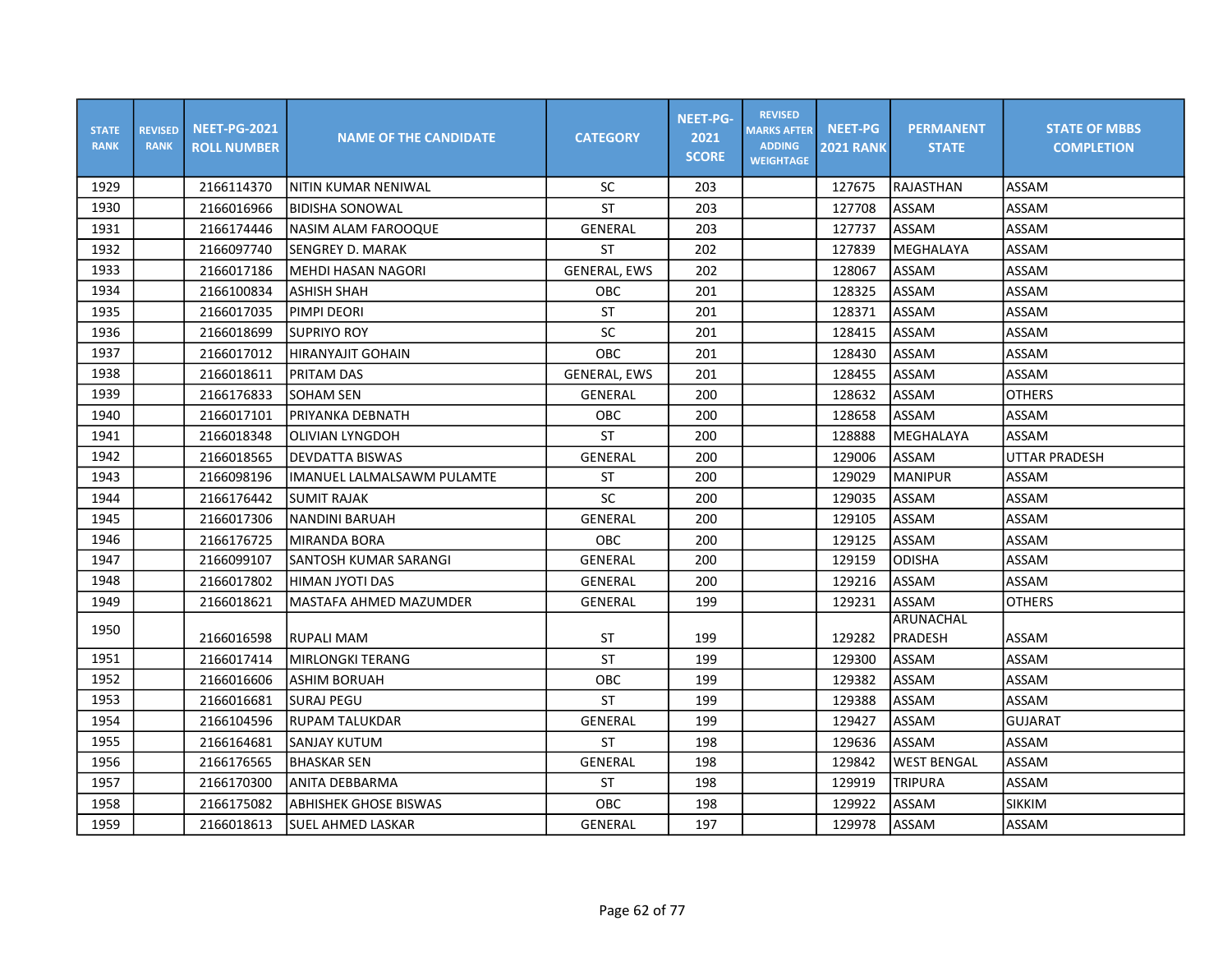| <b>STATE</b><br><b>RANK</b> | <b>REVISED</b><br><b>RANK</b> | <b>NEET-PG-2021</b><br><b>ROLL NUMBER</b> | <b>NAME OF THE CANDIDATE</b>   | <b>CATEGORY</b>     | <b>NEET-PG-</b><br>2021<br><b>SCORE</b> | <b>REVISED</b><br><b>MARKS AFTER</b><br><b>ADDING</b><br><b>WEIGHTAGE</b> | <b>NEET-PG</b><br><b>2021 RANK</b> | <b>PERMANENT</b><br><b>STATE</b> | <b>STATE OF MBBS</b><br><b>COMPLETION</b> |
|-----------------------------|-------------------------------|-------------------------------------------|--------------------------------|---------------------|-----------------------------------------|---------------------------------------------------------------------------|------------------------------------|----------------------------------|-------------------------------------------|
| 1960                        |                               | 2166018484                                | <b>BRONEAL L VARTE</b>         | <b>ST</b>           | 197                                     |                                                                           | 130021                             | <b>ASSAM</b>                     | <b>ASSAM</b>                              |
| 1961                        |                               | 2166018023                                | SATARUPA DATTA                 | GENERAL             | 197                                     |                                                                           | 130309                             | <b>ASSAM</b>                     | <b>WEST BENGAL</b>                        |
| 1962                        |                               | 2166017356                                | SUPRIYA SONOWAL                | <b>ST</b>           | 196                                     |                                                                           | 130594                             | ASSAM                            | ASSAM                                     |
| 1963                        |                               | 2166017018                                | DEVIKA BARMAN                  | <b>GENERAL</b>      | 195                                     |                                                                           | 130679                             | ASSAM                            | <b>OTHERS</b>                             |
| 1964                        |                               | 2166017640                                | MRINMOY JYOTI DAS              | SC                  | 195                                     |                                                                           | 130769                             | ASSAM                            | <b>TRIPURA</b>                            |
| 1965                        |                               | 2166017180                                | SHABANA AZMI                   | <b>GENERAL</b>      | 195                                     |                                                                           | 130770                             | ASSAM                            | <b>OTHERS</b>                             |
| 1966                        |                               | 2166177036                                | <b>SOURAV BARUA</b>            | <b>GENERAL, EWS</b> | 195                                     |                                                                           | 130971                             | ASSAM                            | ASSAM                                     |
| 1967                        |                               | 2166110316                                | <b>VINOD KUMAR BALAI</b>       | <b>SC</b>           | 195                                     |                                                                           | 130987                             | RAJASTHAN                        | ASSAM                                     |
| 1968                        |                               | 2166018867                                | lMANOJ KUMAR DAS               | <b>ST</b>           | 195                                     |                                                                           | 131254                             | <b>ASSAM</b>                     | <b>OTHERS</b>                             |
| 1969                        |                               | 2166021923                                | <b>ANGKITA KEMPRAI</b>         | <b>ST</b>           | 194                                     |                                                                           | 131371                             | <b>ASSAM</b>                     | ASSAM                                     |
| 1970                        |                               | 2166017189                                | <b>OMAR FARUK</b>              | <b>GENERAL, EWS</b> | 194                                     |                                                                           | 131405                             | ASSAM                            | ASSAM                                     |
| 1971                        |                               | 2166050334                                | <b>DEEPALI PRASAD</b>          | OBC                 | 194                                     |                                                                           | 131461                             | <b>BIHAR</b>                     | ASSAM                                     |
| 1972                        |                               | 2166177004                                | <b>MANJAREE JAIN</b>           | GENERAL             | 194                                     |                                                                           | 131542                             | ASSAM                            | ASSAM                                     |
| 1973                        |                               | 2166017126                                | PRIYANKA CHOWDHURY             | OBC                 | 194                                     |                                                                           | 131598                             | <b>ASSAM</b>                     | ASSAM                                     |
| 1974                        |                               | 2166098307                                | <b>JAMKHOCHON BAITE</b>        | <b>ST</b>           | 194                                     |                                                                           | 131599                             | <b>MANIPUR</b>                   | ASSAM                                     |
| 1975                        |                               | 2166017937                                | TANUJA KALITA                  | GENERAL             | 193                                     |                                                                           | 131723                             | ASSAM                            | <b>KARNATAKA</b>                          |
| 1976                        |                               | 2166016594                                | <b>RAJASHREE BORA</b>          | GENERAL             | 193                                     |                                                                           | 131892                             | ASSAM                            | ASSAM                                     |
| 1977                        |                               | 2166016900                                | <b>BITU KURMI</b>              | <b>OBC</b>          | 193                                     |                                                                           | 131927                             | <b>ASSAM</b>                     | ASSAM                                     |
| 1978                        |                               | 2166018382                                | POOJA SONOWAL                  | <b>ST</b>           | 193                                     |                                                                           | 132013                             | ASSAM                            | ASSAM                                     |
| 1979                        |                               | 2166176403                                | ABDUL AMINUL                   | GENERAL             | 193                                     |                                                                           | 132020                             | ASSAM                            | ASSAM                                     |
| 1980                        |                               | 2166016992                                | ASAAD AHMED NURANI             | <b>GENERAL, EWS</b> | 192                                     |                                                                           | 132153                             | <b>ASSAM</b>                     | ASSAM                                     |
| 1981                        |                               | 2166176545                                | lAKANKSHA YADAV                | <b>OBC</b>          | 192                                     |                                                                           | 132277                             | UTTAR PRADESH                    | ASSAM                                     |
| 1982                        |                               | 2166018841                                | <b>PRADIP SAPKOTA</b>          | GENERAL             | 192                                     |                                                                           | 132336                             | ASSAM                            | <b>OTHERS</b>                             |
| 1983                        |                               | 2166018467                                | IPRIYANKA CHETIA               | OBC                 | 192                                     |                                                                           | 132352                             | ASSAM                            | ASSAM                                     |
| 1984                        |                               | 2166018652                                | BISWAPRIYA CHOUDHURY           | <b>GENERAL</b>      | 192                                     |                                                                           | 132362                             | ASSAM                            | ASSAM                                     |
| 1985                        |                               | 2166017808                                | <b>BITTOO SHARMA</b>           | GENERAL             | 191                                     |                                                                           | 132513                             | ASSAM                            | <b>OTHERS</b>                             |
| 1986                        |                               | 2166017756                                | SUBHRA SARMA                   | GENERAL             | 191                                     |                                                                           | 132687                             | ASSAM                            | ASSAM                                     |
| 1987                        |                               | 2166018635                                | <b>IMRAN HUSSAIN CHOUDHURY</b> | GENERAL             | 191                                     |                                                                           | 132704                             | ASSAM                            | ASSAM                                     |
| 1988                        |                               | 2166030298                                | <b>KUKIL MAHANTA</b>           | GENERAL             | 190                                     |                                                                           | 132795                             | ASSAM                            | <b>OTHERS</b>                             |
| 1989                        |                               | 2166017860                                | <b>NEKIB CHOUDHURY</b>         | GENERAL             | 190                                     |                                                                           | 132829                             | ASSAM                            | ASSAM                                     |
| 1990                        |                               | 2166017812                                | MUSTAFIZUR RAHMAN              | GENERAL             | 190                                     |                                                                           | 132838                             | ASSAM                            | <b>OTHERS</b>                             |
| 1991                        |                               | 2166058156                                | <b>RUMPY SAHU</b>              | OBC                 | 190                                     |                                                                           | 132851                             | <b>ASSAM</b>                     | ASSAM                                     |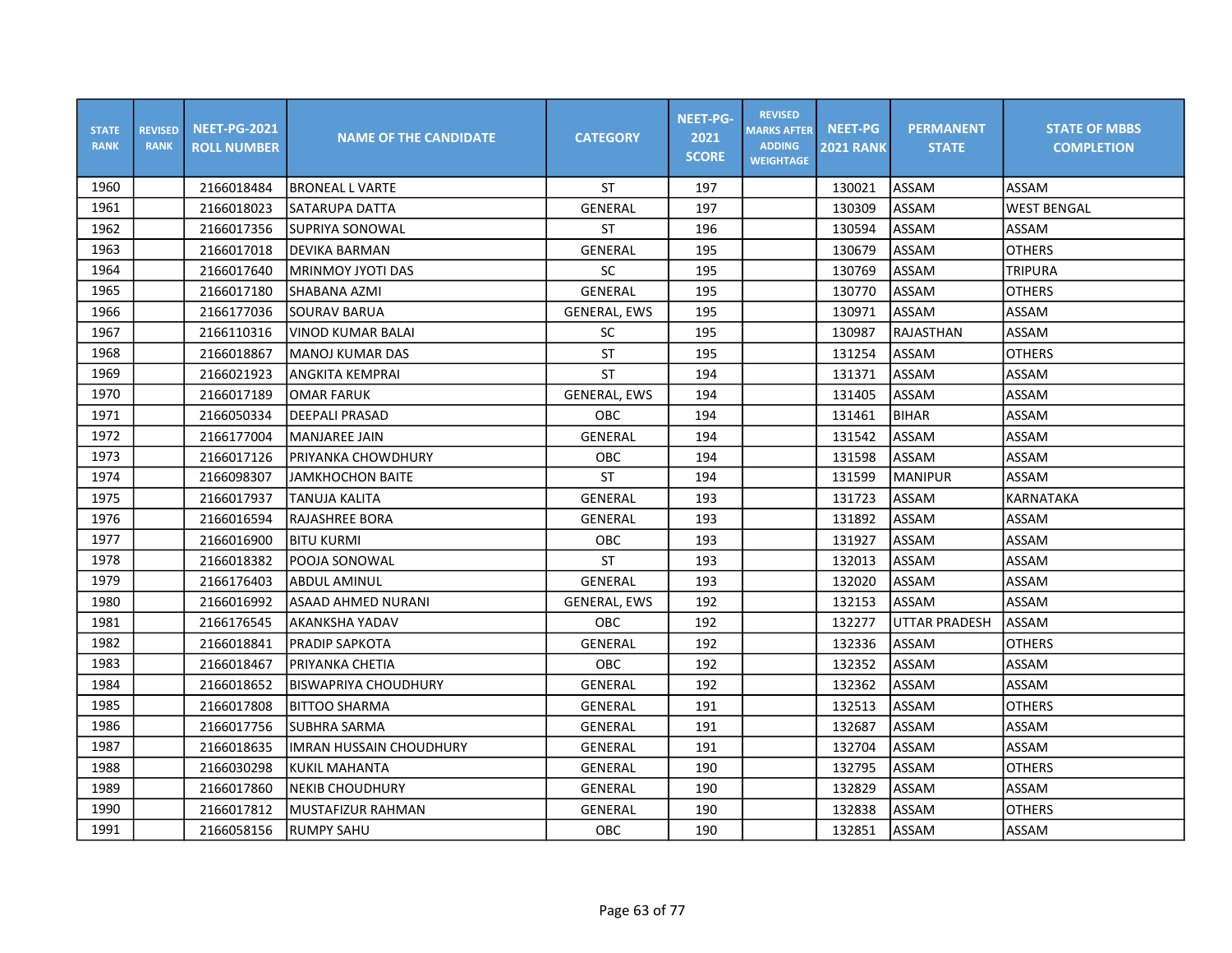| <b>STATE</b><br><b>RANK</b> | <b>REVISED</b><br><b>RANK</b> | <b>NEET-PG-2021</b><br><b>ROLL NUMBER</b> | <b>NAME OF THE CANDIDATE</b> | <b>CATEGORY</b>     | <b>NEET-PG-</b><br>2021<br><b>SCORE</b> | <b>REVISED</b><br><b>MARKS AFTER</b><br><b>ADDING</b><br><b>WEIGHTAGE</b> | <b>NEET-PG</b><br><b>2021 RANK</b> | <b>PERMANENT</b><br><b>STATE</b> | <b>STATE OF MBBS</b><br><b>COMPLETION</b> |
|-----------------------------|-------------------------------|-------------------------------------------|------------------------------|---------------------|-----------------------------------------|---------------------------------------------------------------------------|------------------------------------|----------------------------------|-------------------------------------------|
| 1992                        |                               | 2166018809                                | RITUPARNA BORAH              | <b>OBC</b>          | 190                                     |                                                                           | 132888                             | ASSAM                            | ASSAM                                     |
| 1993                        |                               | 2166018889                                | DR. LIPIKA DEVI              | <b>GENERAL</b>      | 190                                     |                                                                           | 132910                             | <b>ASSAM</b>                     | ASSAM                                     |
| 1994                        |                               | 2166017416                                | KINGKAR MEDHI                | <b>GENERAL, EWS</b> | 190                                     |                                                                           | 132921                             | ASSAM                            | ASSAM                                     |
| 1995                        |                               | 2166018448                                | PRAGYAN PRATIM BORA SONOWAL  | <b>ST</b>           | 190                                     |                                                                           | 132983                             | ASSAM                            | ASSAM                                     |
| 1996                        |                               | 2166156393                                | <b>SHAHEEN HUSSAIN</b>       | <b>GENERAL</b>      | 190                                     |                                                                           | 133005                             | ASSAM                            | <b>UTTAR PRADESH</b>                      |
| 1997                        |                               | 2166176696                                | KARISHMITA SAIKIA            | <b>OBC</b>          | 190                                     |                                                                           | 133238                             | ASSAM                            | <b>ASSAM</b>                              |
| 1998                        |                               | 2166017977                                | <b>ASHISH BARUAH</b>         | <b>GENERAL</b>      | 190                                     |                                                                           | 133352                             | ASSAM                            | <b>KARNATAKA</b>                          |
| 1999                        |                               | 2166017926                                | SANKAR JYOTI HAZARIKA        | GENERAL             | 189                                     |                                                                           | 133419                             | ASSAM                            | <b>OTHERS</b>                             |
| 2000                        |                               | 2166017516                                | IHUMAYUN AHMED               | GENERAL             | 189                                     |                                                                           | 133494                             | ASSAM                            | ASSAM                                     |
| 2001                        |                               | 2166016791                                | <b>RANI BABY NARAH</b>       | <b>ST</b>           | 189                                     |                                                                           | 133663                             | ASSAM                            | ASSAM                                     |
| 2002                        |                               | 2166017268                                | MUKTAR HUSSAIN BAHAR         | GENERAL             | 189                                     |                                                                           | 133731                             | ASSAM                            | ASSAM                                     |
| 2003                        |                               | 2166177052                                | <b>SHARMEEN AHMED</b>        | GENERAL             | 189                                     |                                                                           | 133785                             | ASSAM                            | ASSAM                                     |
| 2004                        |                               | 2166097799                                | DEBAKAR HAJONG               | <b>ST</b>           | 188                                     |                                                                           | 133856                             | MEGHALAYA                        | ASSAM                                     |
| 2005                        |                               | 2166177197                                | JENETH RAMHMANGAI HMAR       | <b>ST</b>           | 188                                     |                                                                           | 133860                             | ASSAM                            | ASSAM                                     |
| 2006                        |                               | 2166018685                                | <b>SAYANTAN DAS</b>          | SC                  | 188                                     |                                                                           | 133862                             | ASSAM                            | ASSAM                                     |
| 2007                        |                               | 2166017578                                | <b>BISHALDEEP DAS</b>        | SC                  | 188                                     |                                                                           | 134027                             | ASSAM                            | ASSAM                                     |
| 2008                        |                               | 2166016812                                | <b>BIBEK DEY</b>             | OBC                 | 188                                     |                                                                           | 134063                             | ASSAM                            | ASSAM                                     |
| 2009                        |                               | 2166176676                                | <b>PURABI DOLEY</b>          | <b>ST</b>           | 187                                     |                                                                           | 134255                             | <b>ASSAM</b>                     | ASSAM                                     |
| 2010                        |                               | 2166017304                                | SIDHANTH KUMAR SAIKIA        | <b>GENERAL</b>      | 187                                     |                                                                           | 134351                             | ASSAM                            | <b>MAHARASHTRA</b>                        |
| 2011                        |                               | 2166016906                                | SNEHA BHATTACHARYYA          | GENERAL             | 187                                     |                                                                           | 134460                             | ASSAM                            | <b>SIKKIM</b>                             |
| 2012                        |                               | 2166166328                                | lMS. GARGI GOGOI             | <b>OBC</b>          | 186                                     |                                                                           | 134545                             | ASSAM                            | <b>MAHARASHTRA</b>                        |
| 2013                        |                               | 2166018185                                | <b>SUDHA KURMI</b>           | OBC                 | 186                                     |                                                                           | 134562                             | ASSAM                            | <b>ASSAM</b>                              |
| 2014                        |                               | 2166173266                                | SIEUKPHA RAJKHOWA            | OBC                 | 186                                     |                                                                           | 134575                             | ASSAM                            | ASSAM                                     |
| 2015                        |                               | 2166174020                                | NIKITA PAUL                  | OBC                 | 186                                     |                                                                           | 134598                             | <b>ASSAM</b>                     | ASSAM                                     |
| 2016                        |                               | 2166097705                                | JEFFREY OSWIN RYNJAH         | <b>ST</b>           | 186                                     |                                                                           | 134732                             | MEGHALAYA                        | ASSAM                                     |
| 2017                        |                               | 2166018182                                | <b>MILI BASUMATARY</b>       | <b>ST</b>           | 186                                     |                                                                           | 134844                             | ASSAM                            | ASSAM                                     |
| 2018                        |                               | 2166098015                                | C.VANLALREMSIAMA             | <b>ST</b>           | 185                                     |                                                                           | 134921                             | <b>MIZORAM</b>                   | ASSAM                                     |
| 2019                        |                               | 2166016870                                | DR NABANITA BARMAN           | GENERAL             | 185                                     |                                                                           | 134936                             | ASSAM                            | <b>OTHERS</b>                             |
| 2020                        |                               | 2166163245                                | <b>BANDANA BORO</b>          | <b>ST</b>           | 185                                     |                                                                           | 134946                             | ASSAM                            | <b>OTHERS</b>                             |
| 2021                        |                               | 2166175434                                | <b>SWARNABH HANDIQUE</b>     | OBC                 | 185                                     |                                                                           | 134948                             | ASSAM                            | ASSAM                                     |
| 2022                        |                               | 2166164199                                | MOHAMMED MONIRUZ ZAMAN       | <b>GENERAL</b>      | 185                                     |                                                                           | 134955                             | ASSAM                            | <b>OTHERS</b>                             |
| 2023                        |                               | 2166097791                                | LEOJUSH D SANGMA             | <b>ST</b>           | 185                                     |                                                                           | 135009                             | MEGHALAYA                        | ASSAM                                     |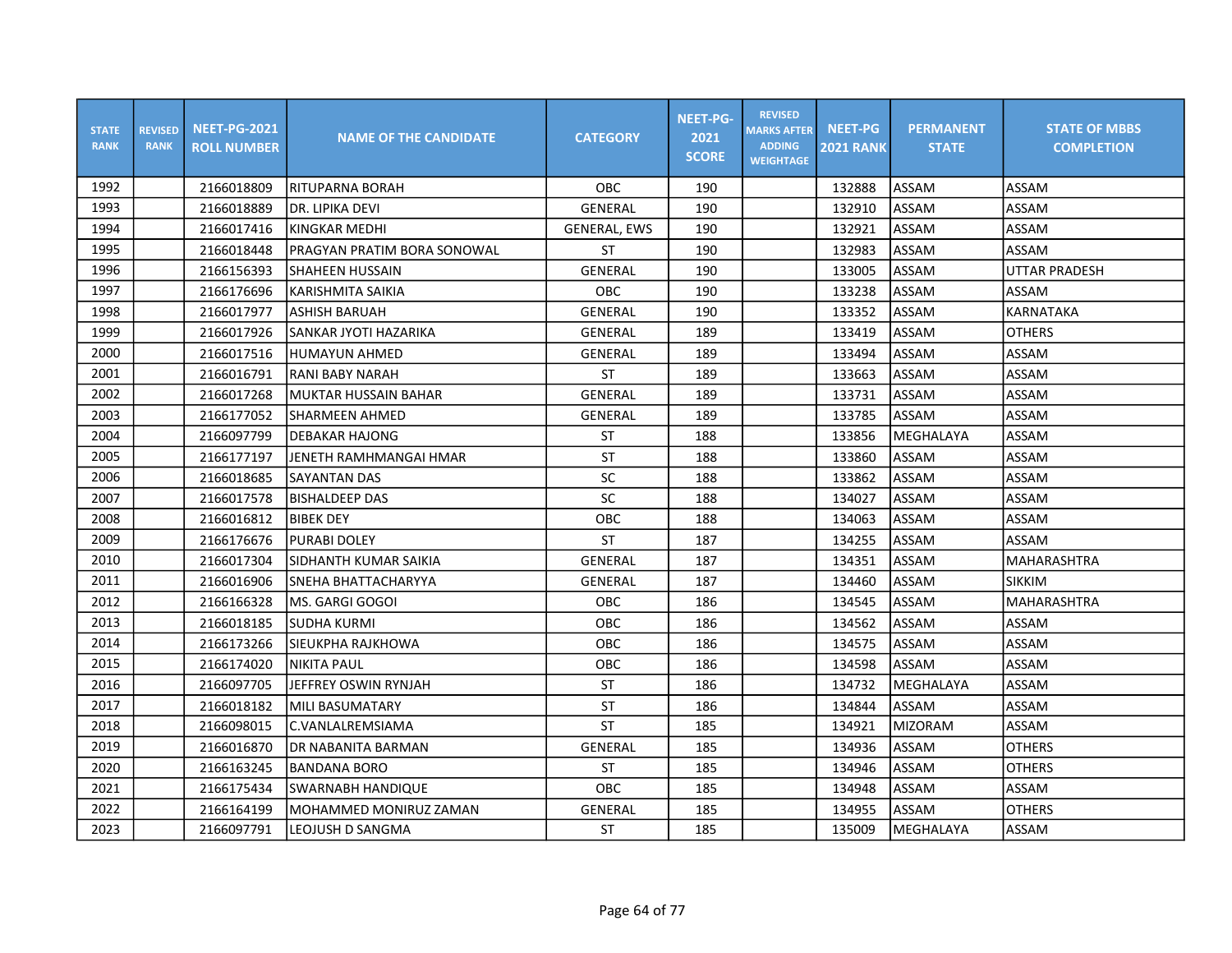| <b>STATE</b><br><b>RANK</b> | <b>REVISED</b><br><b>RANK</b> | <b>NEET-PG-2021</b><br><b>ROLL NUMBER</b> | <b>NAME OF THE CANDIDATE</b> | <b>CATEGORY</b>     | <b>NEET-PG-</b><br>2021<br><b>SCORE</b> | <b>REVISED</b><br><b>MARKS AFTER</b><br><b>ADDING</b><br><b>WEIGHTAGE</b> | <b>NEET-PG</b><br><b>2021 RANK</b> | <b>PERMANENT</b><br><b>STATE</b> | <b>STATE OF MBBS</b><br><b>COMPLETION</b> |
|-----------------------------|-------------------------------|-------------------------------------------|------------------------------|---------------------|-----------------------------------------|---------------------------------------------------------------------------|------------------------------------|----------------------------------|-------------------------------------------|
| 2024                        |                               | 2166017910                                | <b>RAHUL KUMAR</b>           | SC                  | 185                                     |                                                                           | 135066                             | RAJASTHAN                        | ASSAM                                     |
| 2025                        |                               | 2166057333                                | <b>BINAYAK PAUL</b>          | <b>GENERAL</b>      | 185                                     |                                                                           | 135087                             | <b>ASSAM</b>                     | <b>KARNATAKA</b>                          |
| 2026                        |                               | 2166018423                                | SURJYALI MAHELA              | <b>ST</b>           | 185                                     |                                                                           | 135449                             | ASSAM                            | ASSAM                                     |
| 2027                        |                               | 2166030803                                | MINERVA KHUTTIYA BROOK       | <b>ST</b>           | 185                                     |                                                                           | 135453                             | ASSAM                            | ASSAM                                     |
| 2028                        |                               | 2166176865                                | <b>MD ZIAUL KARIM</b>        | <b>GENERAL</b>      | 185                                     |                                                                           | 135456                             | ASSAM                            | ASSAM                                     |
| 2029                        |                               | 2166018598                                | lg. LANSINLU RONGMEI         | <b>ST</b>           | 185                                     |                                                                           | 135572                             | ASSAM                            | ASSAM                                     |
| 2030                        |                               | 2166176418                                | RASHIDUL ISLAM               | GENERAL             | 184                                     |                                                                           | 135658                             | ASSAM                            | ASSAM                                     |
| 2031                        |                               | 2166176815                                | MD ROHUL AMIN AHMED          | <b>GENERAL, EWS</b> | 184                                     |                                                                           | 135672                             | <b>ASSAM</b>                     | ASSAM                                     |
| 2032                        |                               | 2166017576                                | <b>KAKOLI LEKHARU</b>        | GENERAL             | 184                                     |                                                                           | 135702                             | ASSAM                            | ASSAM                                     |
| 2033                        |                               | 2166173936                                | <b>CHUANGE R SANGMA</b>      | <b>ST</b>           | 184                                     |                                                                           | 135725                             | MEGHALAYA                        | ASSAM                                     |
| 2034                        |                               | 2166173354                                | ANKUR BASUMATARY             | ST                  | 184                                     |                                                                           | 135770                             | ASSAM                            | <b>WEST BENGAL</b>                        |
| 2035                        |                               | 2166017245                                | TRIBENI DAS                  | SC                  | 184                                     |                                                                           | 135861                             | ASSAM                            | ASSAM                                     |
| 2036                        |                               | 2166018124                                | <b>SUMON PAUL</b>            | OBC                 | 184                                     |                                                                           | 135863                             | ASSAM                            | ASSAM                                     |
| 2037                        |                               | 2166017917                                | <b>JIMI BRAHMA</b>           | ST                  | 183                                     |                                                                           | 135912                             | <b>ASSAM</b>                     | ASSAM                                     |
| 2038                        |                               | 2166176668                                | <b>JYOTISHMOY PEGU</b>       | <b>ST</b>           | 183                                     |                                                                           | 135915                             | <b>ASSAM</b>                     | ASSAM                                     |
| 2039                        |                               | 2166017354                                | DR. MEDINI MOHAN HAZARIKA    | SC                  | 183                                     |                                                                           | 135920                             | <b>ASSAM</b>                     | ASSAM                                     |
| 2040                        |                               | 2166018911                                | JYOTI BAISHNAB               | SC                  | 183                                     |                                                                           | 135940                             | <b>ASSAM</b>                     | ASSAM                                     |
| 2041                        |                               | 2166017896                                | HASANUR RAHMAN               | <b>GENERAL</b>      | 183                                     |                                                                           | 135964                             | ASSAM                            | ASSAM                                     |
| 2042                        |                               | 2166018906                                | <b>TAUFIQUR RAHMAN</b>       | GENERAL             | 183                                     |                                                                           | 135989                             | ASSAM                            | <b>OTHERS</b>                             |
| 2043                        |                               | 2166017752                                | <b>DEEPRANJAN DAS</b>        | SC                  | 183                                     |                                                                           | 136018                             | <b>ASSAM</b>                     | ASSAM                                     |
| 2044                        |                               | 2166018945                                | SUMAN KUMARI                 | OBC                 | 183                                     |                                                                           | 136077                             | <b>ASSAM</b>                     | ASSAM                                     |
| 2045                        |                               | 2166150074                                | JATILESWAR DEBBARMA          | <b>ST</b>           | 183                                     |                                                                           | 136125                             | <b>TRIPURA</b>                   | ASSAM                                     |
| 2046                        |                               | 2166018324                                | <b>JURITY PEGU</b>           | ST                  | 183                                     |                                                                           | 136164                             | <b>ASSAM</b>                     | ASSAM                                     |
| 2047                        |                               | 2166173614                                | DIKSHITA GOGOI               | OBC                 | 183                                     |                                                                           | 136176                             | ASSAM                            | ASSAM                                     |
| 2048                        |                               | 2166018589                                | <b>ISHITA CHAKRABORTY</b>    | <b>GENERAL, EWS</b> | 183                                     |                                                                           | 136189                             | ASSAM                            | <b>TRIPURA</b>                            |
| 2049                        |                               |                                           |                              |                     |                                         |                                                                           |                                    | ARUNACHAL                        |                                           |
|                             |                               | 2166031307                                | <b>HIBU NAMPI</b>            | <b>ST</b>           | 183                                     |                                                                           | 136217                             | PRADESH                          | ASSAM                                     |
| 2050                        |                               | 2166176909                                | <b>ROSELIN NARZARY</b>       | <b>ST</b>           | 182                                     |                                                                           | 136264                             | ASSAM                            | ASSAM                                     |
| 2051                        |                               | 2166176455                                | <b>MASHUD HUSSAIN</b>        | <b>GENERAL, EWS</b> | 182                                     |                                                                           | 136291                             | <b>ASSAM</b>                     | ASSAM                                     |
| 2052                        |                               | 2166017213                                | ROYAL AZAD                   | <b>GENERAL</b>      | 182                                     |                                                                           | 136307                             | <b>ASSAM</b>                     | ASSAM                                     |
| 2053                        |                               | 2166172408                                | <b>MONALI PEGU</b>           | ST                  | 182                                     |                                                                           | 136328                             | ASSAM                            | ASSAM                                     |
| 2054                        |                               | 2166017173                                | <b>HUMAYUN KABIR</b>         | <b>GENERAL, PH</b>  | 182                                     |                                                                           | 136381                             | ASSAM                            | ASSAM                                     |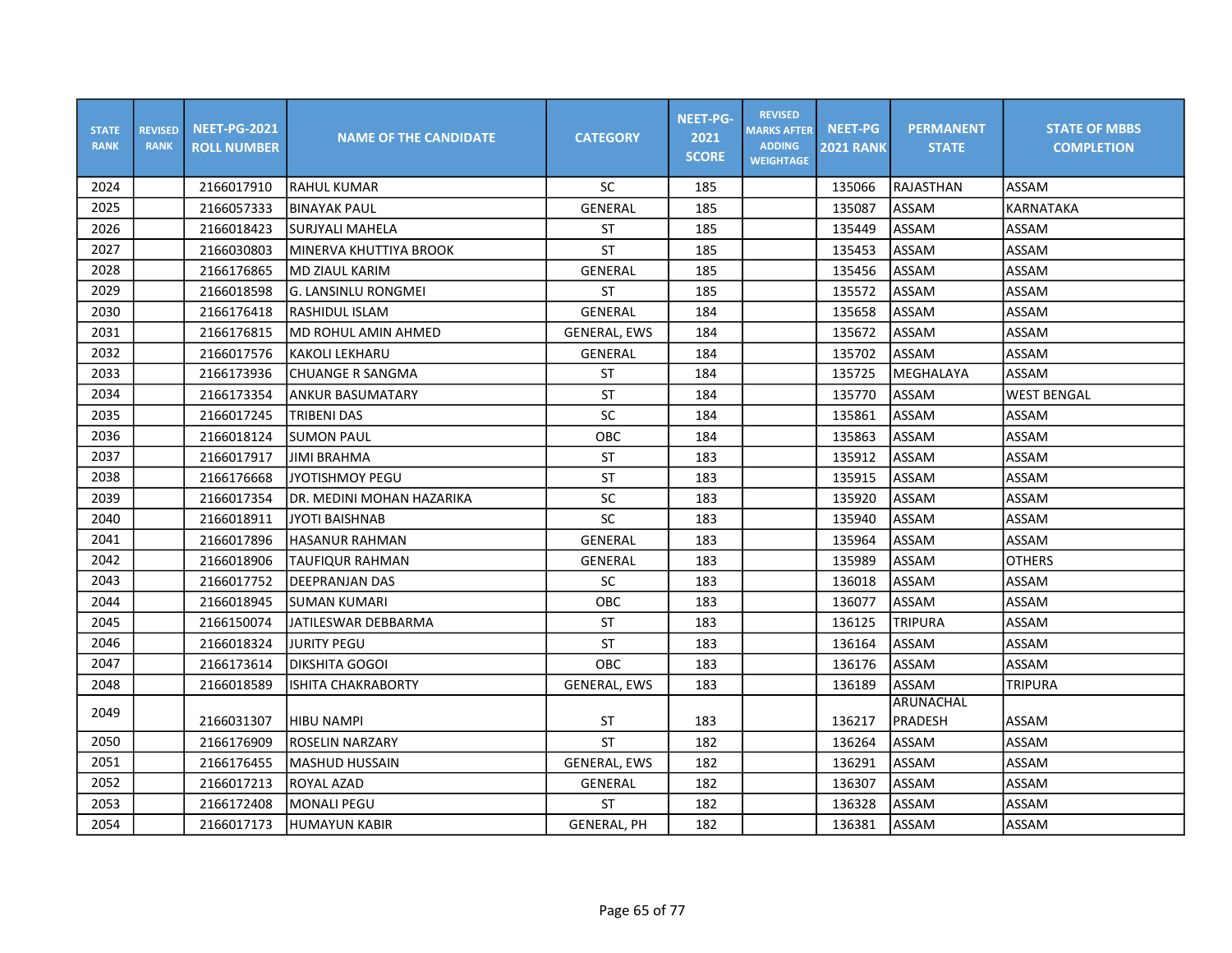| <b>STATE</b><br><b>RANK</b> | <b>REVISED</b><br><b>RANK</b> | <b>NEET-PG-2021</b><br><b>ROLL NUMBER</b> | <b>NAME OF THE CANDIDATE</b> | <b>CATEGORY</b> | <b>NEET-PG-</b><br>2021<br><b>SCORE</b> | <b>REVISED</b><br><b>MARKS AFTER</b><br><b>ADDING</b><br><b>WEIGHTAGE</b> | <b>NEET-PG</b><br><b>2021 RANK</b> | <b>PERMANENT</b><br><b>STATE</b> | <b>STATE OF MBBS</b><br><b>COMPLETION</b> |
|-----------------------------|-------------------------------|-------------------------------------------|------------------------------|-----------------|-----------------------------------------|---------------------------------------------------------------------------|------------------------------------|----------------------------------|-------------------------------------------|
| 2055                        |                               | 2166016844                                | ANURAAG MAHAPATRA            | OBC             | 182                                     |                                                                           | 136390                             | ASSAM                            | ASSAM                                     |
| 2056                        |                               | 2166016790                                | SAGAR GORLOSA                | ST              | 182                                     |                                                                           | 136499                             | ASSAM                            | ASSAM                                     |
| 2057                        |                               | 2166017038                                | <b>PAURAV NATH</b>           | OBC             | 182                                     |                                                                           | 136514                             | ASSAM                            | ASSAM                                     |
| 2058                        |                               | 2166163784                                | <b>GEETASHREE HALOI</b>      | SC              | 182                                     |                                                                           | 136531                             | ASSAM                            | ASSAM                                     |
| 2059                        |                               | 2166016768                                | RIMCHA LOWANG                | <b>ST</b>       | 181                                     |                                                                           | 136730                             | ARUNACHAL<br>PRADESH             | ASSAM                                     |
| 2060                        |                               | 2166016809                                | RAVEENA PAUL                 | SC              | 181                                     |                                                                           | 136816                             | <b>PUNJAB</b>                    | ASSAM                                     |
| 2061                        |                               | 2166017123                                | PRONAMI SAIKIA               | <b>ST</b>       | 181                                     |                                                                           | 136826                             | ASSAM                            | ASSAM                                     |
| 2062                        |                               | 2166176612                                | <b>BIDISHA SAIKIA</b>        | <b>GENERAL</b>  | 181                                     |                                                                           | 136864                             | ASSAM                            | ASSAM                                     |
| 2063                        |                               | 2166018022                                | RAJASHREE CHOUDHURY          | GENERAL         | 181                                     |                                                                           | 136865                             | ASSAM                            | ASSAM                                     |
| 2064                        |                               | 2166099651                                | BHASWATI BASUMATARI          | ST              | 180                                     |                                                                           | 137066                             | ASSAM                            | <b>WEST BENGAL</b>                        |
| 2065                        |                               | 2166017575                                | SIDDHARTHA NATH              | OBC             | 180                                     |                                                                           | 137157                             | ASSAM                            | ASSAM                                     |
| 2066                        |                               | 2166098396                                | DORIS LALZIKPUII NAMPUI      | <b>ST</b>       | 180                                     |                                                                           | 137242                             | ASSAM                            | ASSAM                                     |
| 2067                        |                               | 2166098003                                | H LALLAWMKIMI                | ST              | 180                                     |                                                                           | 137337                             | <b>MIZORAM</b>                   | ASSAM                                     |
| 2068                        |                               | 2166017836                                | BABUNAND GUPTA               | OBC             | 179                                     |                                                                           | 137532                             | <b>ASSAM</b>                     | ASSAM                                     |
| 2069                        |                               | 2166176426                                | <b>PRATIK RASAILY</b>        | GENERAL         | 179                                     |                                                                           | 137752                             | <b>SIKKIM</b>                    | ASSAM                                     |
| 2070                        |                               | 2166016776                                | SUSWAGATA BARUAH             | OBC             | 179                                     |                                                                           | 137780                             | ASSAM                            | ASSAM                                     |
| 2071                        |                               | 2166165613                                | TAMANNA AGARWAL              | GENERAL         | 179                                     |                                                                           | 137787                             | <b>ASSAM</b>                     | MAHARASHTRA                               |
| 2072                        |                               | 2166174618                                | PARNA SAHA                   | <b>GENERAL</b>  | 178                                     |                                                                           | 137926                             | <b>ASSAM</b>                     | <b>BIHAR</b>                              |
| 2073                        |                               | 2166017206                                | <b>SUNY BARBHUIYA</b>        | <b>GENERAL</b>  | 178                                     |                                                                           | 138108                             | <b>ASSAM</b>                     | ASSAM                                     |
| 2074                        |                               | 2166017358                                | <b>ABHIRUN DAS</b>           | <b>GENERAL</b>  | 178                                     |                                                                           | 138145                             | ASSAM                            | ASSAM                                     |
| 2075                        |                               | 2166018400                                | PARAS NATH KAIRI             | OBC             | 178                                     |                                                                           | 138150                             | ASSAM                            | ASSAM                                     |
| 2076                        |                               | 2166173125                                | <b>SOMLY DKHAR</b>           | <b>ST</b>       | 177                                     |                                                                           | 138228                             | <b>ASSAM</b>                     | ASSAM                                     |
| 2077                        |                               | 2166176901                                | <b>PRATIKSHA RAI</b>         | OBC             | 177                                     |                                                                           | 138262                             | <b>SIKKIM</b>                    | ASSAM                                     |
| 2078                        |                               | 2166018517                                | ISTUTI BOROGAON              | <b>ST</b>       | 177                                     |                                                                           | 138316                             | <b>ASSAM</b>                     | ASSAM                                     |
| 2079                        |                               | 2166113550                                | BHUPENDR SABLANIA            | SC              | 177                                     |                                                                           | 138387                             | RAJASTHAN                        | ASSAM                                     |
| 2080                        |                               | 2166097244                                | RICHARD ZARZOLIEN HRILER     | <b>ST</b>       | 177                                     |                                                                           | 138431                             | <b>MANIPUR</b>                   | ASSAM                                     |
| 2081                        |                               | 2166018513                                | PRANJAL DOLEY                | <b>ST</b>       | 177                                     |                                                                           | 138434                             | ASSAM                            | ASSAM                                     |
| 2082                        |                               | 2166018739                                | KONGKANA KAKATI              | GENERAL         | 177                                     |                                                                           | 138439                             | ASSAM                            | ASSAM                                     |
| 2083                        |                               | 2166032577                                | SAHIDA KHANAM                | GENERAL         | 175                                     |                                                                           | 138863                             | ASSAM                            | KARNATAKA                                 |
| 2084                        |                               | 2166017694                                | MD TAYEEBUR RAHMAN           | GENERAL         | 175                                     |                                                                           | 138867                             | ASSAM                            | ASSAM                                     |
| 2085                        |                               | 2166018771                                | MOON PRASAD SENAPATI         | ST              | 175                                     |                                                                           | 138894                             | ASSAM                            | ASSAM                                     |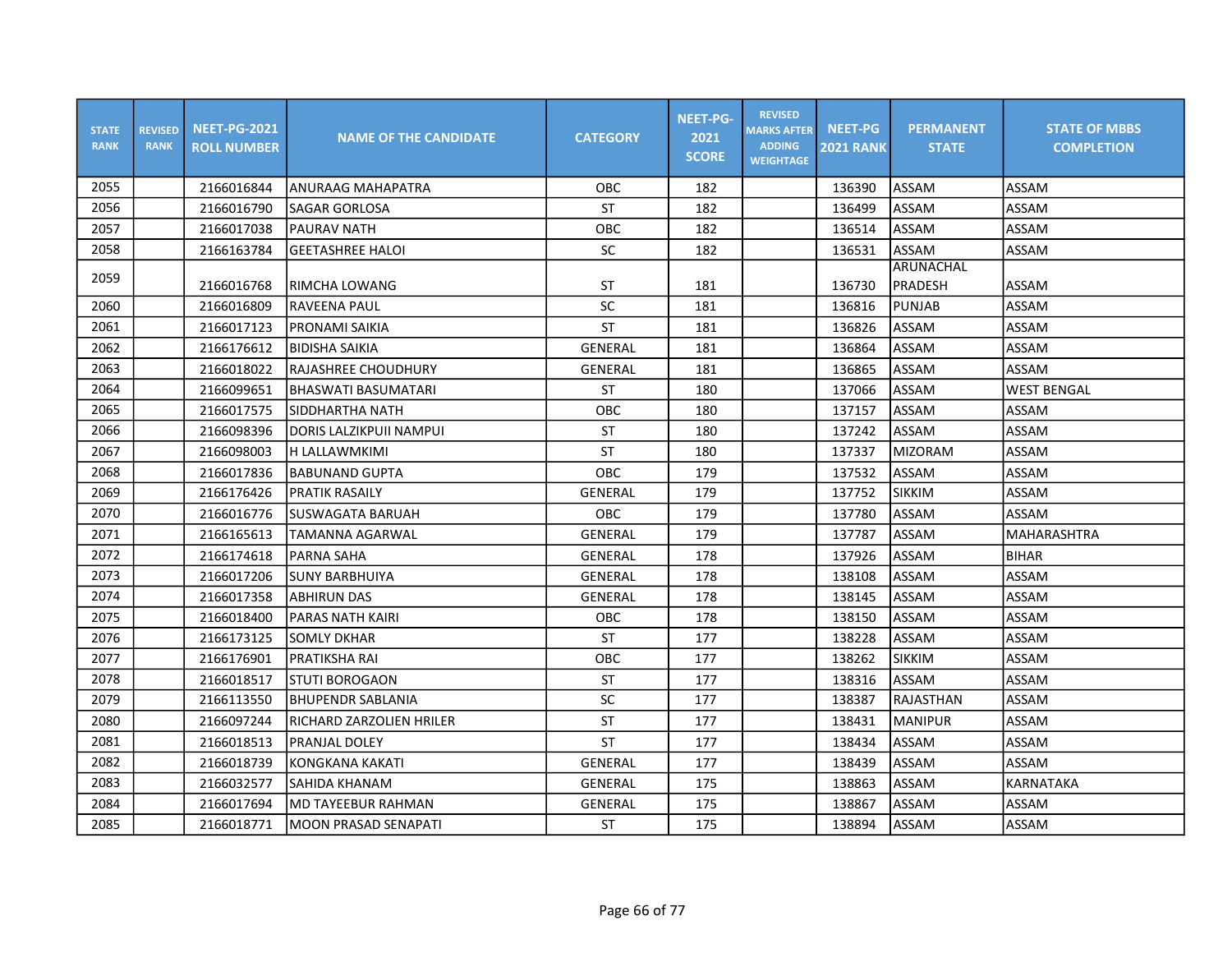| <b>STATE</b><br><b>RANK</b> | <b>REVISED</b><br><b>RANK</b> | <b>NEET-PG-2021</b><br><b>ROLL NUMBER</b> | <b>NAME OF THE CANDIDATE</b>     | <b>CATEGORY</b>     | <b>NEET-PG-</b><br>2021<br><b>SCORE</b> | <b>REVISED</b><br><b>MARKS AFTER</b><br><b>ADDING</b><br><b>WEIGHTAGE</b> | <b>NEET-PG</b><br><b>2021 RANK</b> | <b>PERMANENT</b><br><b>STATE</b> | <b>STATE OF MBBS</b><br><b>COMPLETION</b> |
|-----------------------------|-------------------------------|-------------------------------------------|----------------------------------|---------------------|-----------------------------------------|---------------------------------------------------------------------------|------------------------------------|----------------------------------|-------------------------------------------|
| 2086                        |                               | 2166029069                                | AGNISNATA SARKAR                 | SC, PH              | 175                                     |                                                                           | 138936                             | ASSAM                            | <b>KARNATAKA</b>                          |
| 2087                        |                               | 2166018149                                | RAHUL ISLAM SAIKIA               | GENERAL             | 175                                     |                                                                           | 138953                             | ASSAM                            | <b>OTHERS</b>                             |
| 2088                        |                               | 2166017080                                | <b>ANKUR CHAKRAVORTY</b>         | <b>GENERAL</b>      | 175                                     |                                                                           | 138965                             | ASSAM                            | ASSAM                                     |
| 2089                        |                               | 2166016815                                | <b>NABANITA MALI</b>             | <b>OBC</b>          | 175                                     |                                                                           | 139289                             | ASSAM                            | ASSAM                                     |
| 2090                        |                               | 2166018416                                | PRIYANKA BORA                    | <b>GENERAL, EWS</b> | 175                                     |                                                                           | 139302                             | ASSAM                            | <b>UTTAR PRADESH</b>                      |
| 2091                        |                               | 2166017371                                | NIBEDITA TALUKDAR                | OBC                 | 175                                     |                                                                           | 139304                             | ASSAM                            | ASSAM                                     |
| 2092                        |                               | 2166017789                                | SWARAJ KRISHNAN DEORI            | ST                  | 175                                     |                                                                           | 139356                             | ASSAM                            | ASSAM                                     |
| 2093                        |                               | 2166175038                                | SIMI DAS                         | SC                  | 175                                     |                                                                           | 139378                             | ASSAM                            | ASSAM                                     |
| 2094                        |                               | 2166018667                                | <b>SUTAPA SUTRADHAR</b>          | SC                  | 175                                     |                                                                           | 139417                             | ASSAM                            | ASSAM                                     |
| 2095                        |                               | 2166018666                                | <b>NAHSHON NEWME</b>             | <b>ST</b>           | 175                                     |                                                                           | 139444                             | ASSAM                            | ASSAM                                     |
| 2096                        |                               | 2166016603                                | <b>MANAS PROTIM GOGOI</b>        | OBC                 | 175                                     |                                                                           | 139456                             | ASSAM                            | ASSAM                                     |
| 2097                        |                               | 2166017279                                | <b>RIJIT MITRA</b>               | <b>GENERAL</b>      | 174                                     |                                                                           | 139497                             | ASSAM                            | <b>KARNATAKA</b>                          |
| 2098                        |                               | 2166017386                                | <b>NITISH KUMAR DAS</b>          | OBC                 | 174                                     |                                                                           | 139582                             | ASSAM                            | ASSAM                                     |
| 2099                        |                               | 2166097825                                | YUDHAJEET KALITA                 | <b>GENERAL</b>      | 174                                     |                                                                           | 139606                             | ASSAM                            | <b>MAHARASHTRA</b>                        |
| 2100                        |                               | 2166017946                                | SANJUKTA SAIKIA                  | GENERAL             | 174                                     |                                                                           | 139650                             | ASSAM                            | MAHARASHTRA                               |
| 2101                        |                               | 2166018828                                | <b>MAUSAM ROY</b>                | <b>OBC</b>          | 174                                     |                                                                           | 139684                             | ASSAM                            | ASSAM                                     |
| 2102                        |                               | 2166099989                                | <b>HIYASMITA KALITA</b>          | <b>GENERAL</b>      | 174                                     |                                                                           | 139793                             | ASSAM                            | <b>TAMIL NADU</b>                         |
| 2103                        |                               | 2166018632                                | <b>MOHAMMED ABU KHAN</b>         | <b>GENERAL</b>      | 173                                     |                                                                           | 139832                             | <b>ASSAM</b>                     | <b>OTHERS</b>                             |
| 2104                        |                               | 2166018081                                | SABINA SEHNAJ                    | <b>GENERAL</b>      | 173                                     |                                                                           | 139849                             | ASSAM                            | <b>UTTAR PRADESH</b>                      |
| 2105                        |                               | 2166030720                                | <b>BIJAYETA BARUAH</b>           | <b>ST</b>           | 173                                     |                                                                           | 139873                             | ASSAM                            | <b>OTHERS</b>                             |
| 2106                        |                               | 2166017560                                | IRAHUL ISLAM                     | GENERAL             | 173                                     |                                                                           | 139934                             | ASSAM                            | ASSAM                                     |
| 2107                        |                               | 2166176992                                | <b>SUMAN BISWAS</b>              | GENERAL             | 173                                     |                                                                           | 139992                             | <b>WEST BENGAL</b>               | ASSAM                                     |
| 2108                        |                               | 2166017905                                | <b>REKIBUR RAHMAN</b>            | GENERAL             | 173                                     |                                                                           | 140091                             | ASSAM                            | ASSAM                                     |
| 2109                        |                               | 2166172197                                | <b>MD ALTAFUL BARI CHOUDHURY</b> | <b>GENERAL</b>      | 172                                     |                                                                           | 140354                             | ASSAM                            | KARNATAKA                                 |
| 2110                        |                               | 2166016898                                | HIYA RANI BRAHMA                 | <b>ST</b>           | 172                                     |                                                                           | 140416                             | ASSAM                            | ASSAM                                     |
| 2111                        |                               | 2166177182                                | AISMITA NANDA                    | <b>GENERAL</b>      | 172                                     |                                                                           | 140427                             | ASSAM                            | ASSAM                                     |
| 2112                        |                               | 2166032724                                | TOUSIF ROSUL                     | GENERAL             | 171                                     |                                                                           | 140456                             | ASSAM                            | <b>UTTAR PRADESH</b>                      |
| 2113                        |                               | 2166152525                                | AVINASH KUMAR ANAND              | <b>SC</b>           | 171                                     |                                                                           | 140499                             | <b>UTTAR PRADESH</b>             | ASSAM                                     |
| 2114                        |                               | 2166018363                                | <b>BIRINCHI KARTIK DAS</b>       | <b>ST</b>           | 171                                     |                                                                           | 140515                             | ASSAM                            | ASSAM                                     |
| 2115                        |                               | 2166017309                                | <b>BIJOYA TERANGPI</b>           | <b>ST</b>           | 171                                     |                                                                           | 140533                             | ASSAM                            | ASSAM                                     |
| 2116                        |                               | 2166018763                                | DEBALINA KASHYAP                 | OBC                 | 171                                     |                                                                           | 140575                             | ASSAM                            | ASSAM                                     |
| 2117                        |                               | 2166173292                                | DIPANKAR RABHA                   | <b>ST</b>           | 171                                     |                                                                           | 140616                             | ASSAM                            | ASSAM                                     |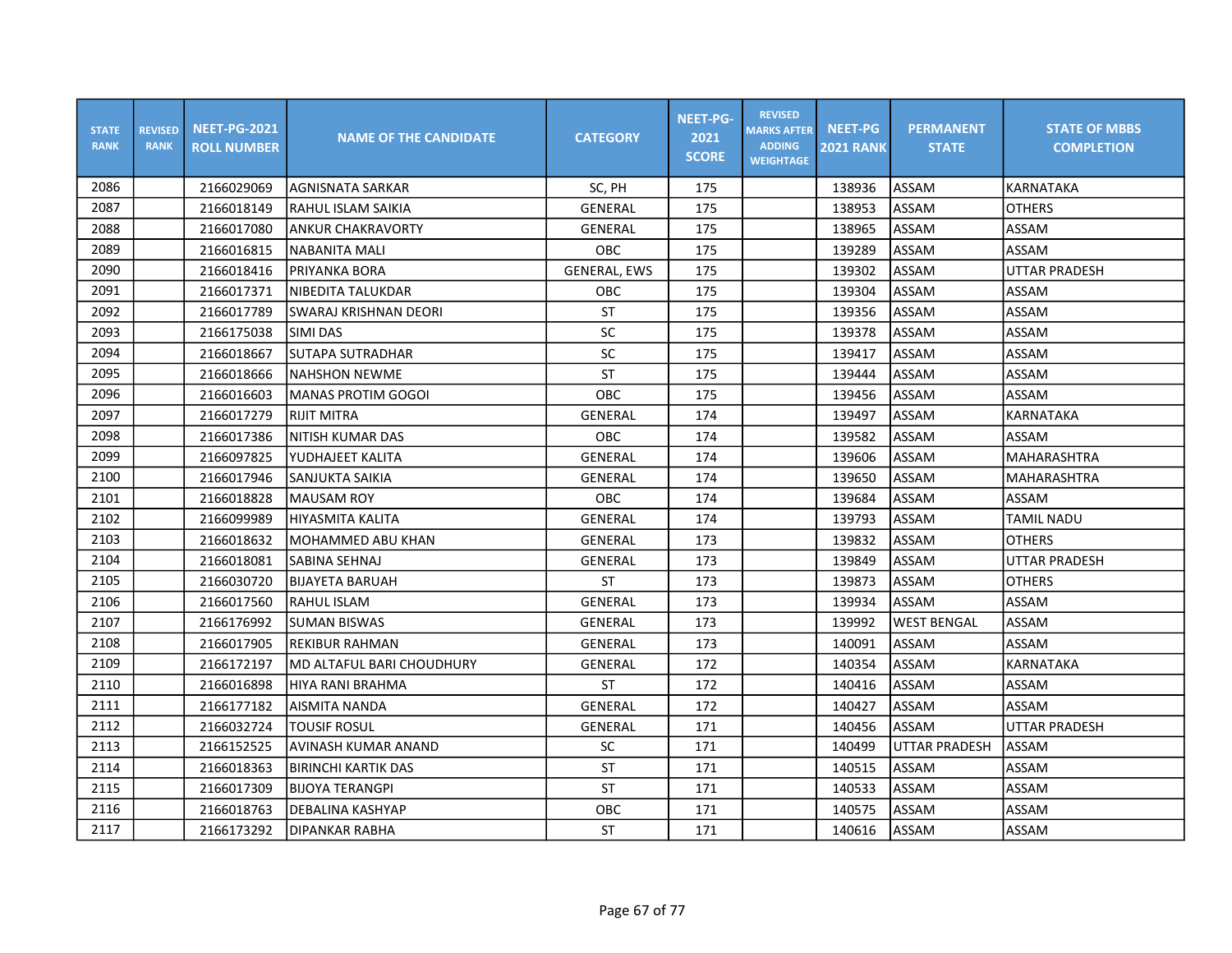| <b>STATE</b><br><b>RANK</b> | <b>REVISED</b><br><b>RANK</b> | <b>NEET-PG-2021</b><br><b>ROLL NUMBER</b> | <b>NAME OF THE CANDIDATE</b>      | <b>CATEGORY</b>     | <b>NEET-PG-</b><br>2021<br><b>SCORE</b> | <b>REVISED</b><br><b>MARKS AFTER</b><br><b>ADDING</b><br><b>WEIGHTAGE</b> | <b>NEET-PG</b><br><b>2021 RANK</b> | <b>PERMANENT</b><br><b>STATE</b> | <b>STATE OF MBBS</b><br><b>COMPLETION</b> |
|-----------------------------|-------------------------------|-------------------------------------------|-----------------------------------|---------------------|-----------------------------------------|---------------------------------------------------------------------------|------------------------------------|----------------------------------|-------------------------------------------|
| 2118                        |                               | 2166017200                                | JIAUL HOQUE                       | GENERAL             | 170                                     |                                                                           | 140817                             | ASSAM                            | <b>OTHERS</b>                             |
| 2119                        |                               | 2166176437                                | FIROZ ZAMAN MOLLAH                | GENERAL             | 170                                     |                                                                           | 140883                             | ASSAM                            | ASSAM                                     |
| 2120                        |                               | 2166017113                                | <b>TAPASH ROY</b>                 | <b>GENERAL</b>      | 170                                     |                                                                           | 140914                             | ASSAM                            | ASSAM                                     |
| 2121                        |                               | 2166097750                                | POOJA HANDIQUE                    | <b>OBC</b>          | 170                                     |                                                                           | 140986                             | ASSAM                            | <b>MADHYA PRADESH</b>                     |
| 2122                        |                               | 2166017172                                | KURBAN ALI AHMED                  | <b>GENERAL, PH</b>  | 170                                     |                                                                           | 141303                             | ASSAM                            | ASSAM                                     |
| 2123                        |                               | 2166016689                                | DR JUGANANDA PATIR                | <b>ST</b>           | 170                                     |                                                                           | 141331                             | ASSAM                            | <b>ASSAM</b>                              |
| 2124                        |                               | 2166018055                                | <b>KARTHIKEYAN M</b>              | OBC                 | 169                                     |                                                                           | 141365                             | <b>TAMIL NADU</b>                | ASSAM                                     |
| 2125                        |                               | 2166018327                                | AISHANU GOGOI                     | OBC                 | 169                                     |                                                                           | 141374                             | ASSAM                            | KARNATAKA                                 |
| 2126                        |                               | 2166018932                                | HITANKAR TALUKDAR                 | GENERAL             | 169                                     |                                                                           | 141394                             | ASSAM                            | ASSAM                                     |
| 2127                        |                               | 2166018008                                | IRITUPARNA SINHA                  | GENERAL             | 169                                     |                                                                           | 141441                             | ASSAM                            | ASSAM                                     |
| 2128                        |                               | 2166152800                                | <b>RONGBONG KRAMSA</b>            | ST                  | 169                                     |                                                                           | 141456                             | ASSAM                            | ASSAM                                     |
| 2129                        |                               | 2166177187                                | lMAITREYEE BORA                   | SC                  | 169                                     |                                                                           | 141485                             | ASSAM                            | ASSAM                                     |
| 2130                        |                               | 2166017415                                | NABANEETA MALAKAR                 | SC                  | 169                                     |                                                                           | 141547                             | ASSAM                            | ASSAM                                     |
| 2131                        |                               | 2166018288                                | <b>WAHIDA YEASMIN SULTANA</b>     | GENERAL             | 168                                     |                                                                           | 141679                             | ASSAM                            | <b>UTTAR PRADESH</b>                      |
| 2132                        |                               | 2166021920                                | BIRENDRA KUMAR                    | OBC                 | 168                                     |                                                                           | 141882                             | <b>BIHAR</b>                     | ASSAM                                     |
| 2133                        |                               | 2166174914                                | RUDRADEEP CHOUDHURY               | GENERAL             | 168                                     |                                                                           | 141902                             | ASSAM                            | ASSAM                                     |
| 2134                        |                               | 2166017407                                | <b>DEBASISH NATH</b>              | OBC                 | 167                                     |                                                                           | 141916                             | ASSAM                            | ASSAM                                     |
| 2135                        |                               | 2166017353                                | <b>KULDEEP KALITA</b>             | <b>GENERAL</b>      | 167                                     |                                                                           | 141925                             | <b>ASSAM</b>                     | <b>MAHARASHTRA</b>                        |
| 2136                        |                               | 2166018677                                | <b>HABIBUL ISLAM</b>              | <b>GENERAL, EWS</b> | 167                                     |                                                                           | 142070                             | ASSAM                            | ASSAM                                     |
| 2137                        |                               | 2166018785                                | <b>ASHIM BORAH</b>                | OBC                 | 167                                     |                                                                           | 142112                             | <b>ASSAM</b>                     | ASSAM                                     |
| 2138                        |                               | 2166016803                                | lASHADUL ISLAM                    | <b>GENERAL, EWS</b> | 166                                     |                                                                           | 142232                             | ASSAM                            | ASSAM                                     |
| 2139                        |                               | 2166018676                                | HAMIMUR RAHMAN LASKAR             | <b>GENERAL</b>      | 166                                     |                                                                           | 142275                             | ASSAM                            | <b>UTTAR PRADESH</b>                      |
| 2140                        |                               | 2166016825                                | <b>BULUMONI HAZARIKA</b>          | <b>ST</b>           | 166                                     |                                                                           | 142415                             | ASSAM                            | ASSAM                                     |
| 2141                        |                               | 2166098001                                | VANLALMUANKIMA                    | <b>ST</b>           | 165                                     |                                                                           | 142607                             | <b>MIZORAM</b>                   | ASSAM                                     |
| 2142                        |                               | 2166018453                                | <b>GEETIKA SHARMA</b>             | <b>GENERAL</b>      | 165                                     |                                                                           | 142866                             | ASSAM                            | ASSAM                                     |
| 2143                        |                               | 2166031126                                | <b>MANISHA ROY</b>                | <b>OBC</b>          | 165                                     |                                                                           | 142889                             | ASSAM                            | ASSAM                                     |
| 2144                        |                               | 2166017820                                | <b>MANSHI BORAH</b>               | OBC                 | 165                                     |                                                                           | 142971                             | ASSAM                            | <b>RAJASTHAN</b>                          |
| 2145                        |                               | 2166098067                                | LALMUANAWMA                       | ST                  | 165                                     |                                                                           | 142996                             | <b>MIZORAM</b>                   | ASSAM                                     |
| 2146                        |                               | 2166176917                                | SIMA KUMARI BAISHYA               | SC                  | 165                                     |                                                                           | 143036                             | ASSAM                            | ASSAM                                     |
| 2147                        |                               | 2166017317                                | <b>GAURAV HIRA</b>                | SC                  | 164                                     |                                                                           | 143173                             | ASSAM                            | ASSAM                                     |
| 2148                        |                               | 2166017689                                | <b>GOLAM MOSTOFA KIBRIA AKAND</b> | GENERAL             | 164                                     |                                                                           | 143189                             | ASSAM                            | ASSAM                                     |
| 2149                        |                               | 2166097703                                | RONGSIL CH. MARAK                 | <b>ST</b>           | 164                                     |                                                                           | 143207                             | MEGHALAYA                        | ASSAM                                     |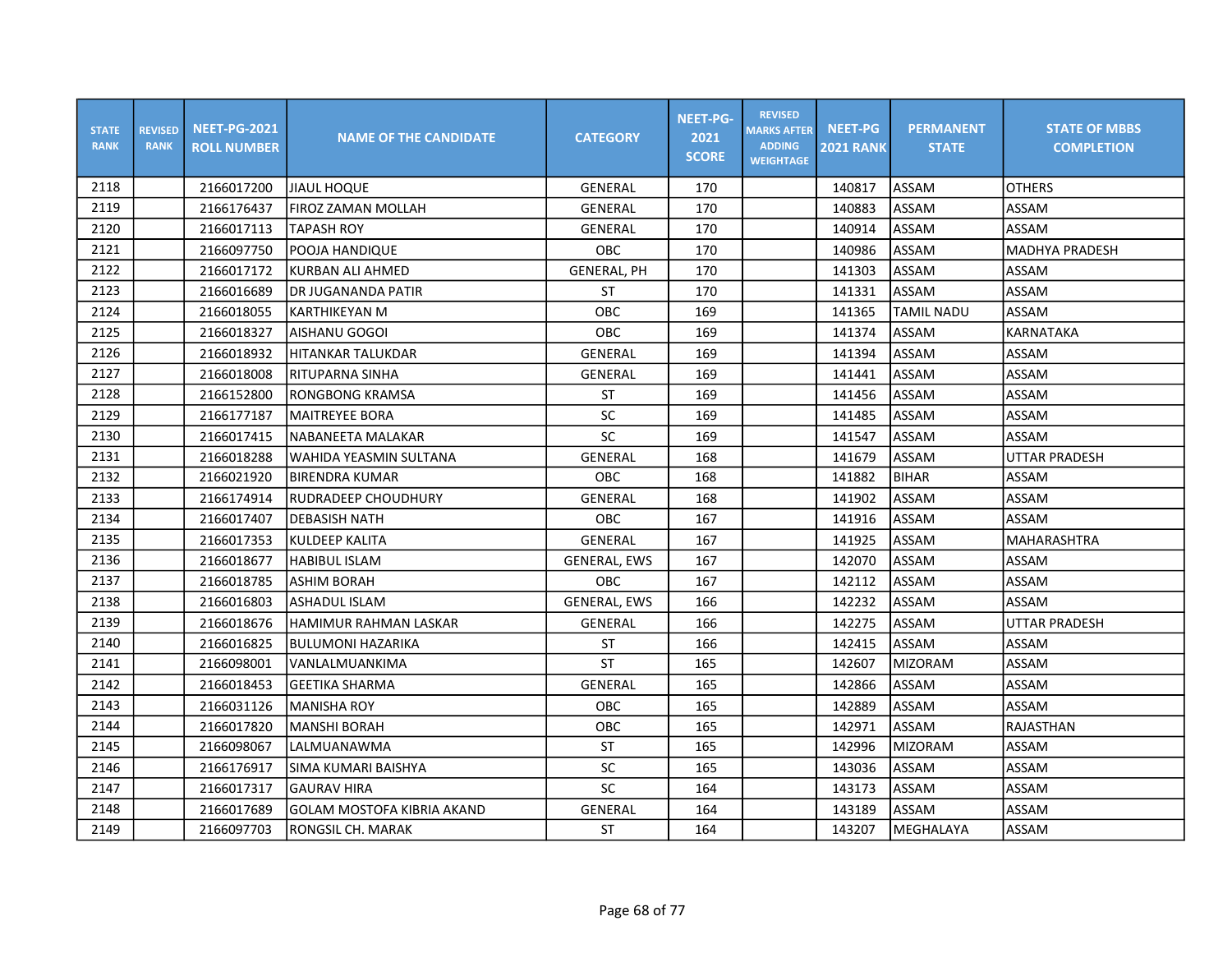| <b>STATE</b><br><b>RANK</b> | <b>REVISED</b><br><b>RANK</b> | <b>NEET-PG-2021</b><br><b>ROLL NUMBER</b> | <b>NAME OF THE CANDIDATE</b> | <b>CATEGORY</b>     | NEET-PG-<br>2021<br><b>SCORE</b> | <b>REVISED</b><br><b>MARKS AFTER</b><br><b>ADDING</b><br><b>WEIGHTAGE</b> | <b>NEET-PG</b><br><b>2021 RANK</b> | <b>PERMANENT</b><br><b>STATE</b> | <b>STATE OF MBBS</b><br><b>COMPLETION</b> |
|-----------------------------|-------------------------------|-------------------------------------------|------------------------------|---------------------|----------------------------------|---------------------------------------------------------------------------|------------------------------------|----------------------------------|-------------------------------------------|
| 2150                        |                               | 2166093009                                | <b>DONA KALITA</b>           | GENERAL             | 164                              |                                                                           | 143242                             | <b>ASSAM</b>                     | MAHARASHTRA                               |
| 2151                        |                               | 2166018538                                | <b>MONALISA BANIK</b>        | SC                  | 164                              |                                                                           | 143289                             | <b>ASSAM</b>                     | ASSAM                                     |
| 2152                        |                               | 2166017469                                | PERVEZ KAMARUL HASAN         | GENERAL             | 164                              |                                                                           | 143351                             | <b>ASSAM</b>                     | <b>UTTAR PRADESH</b>                      |
| 2153                        |                               | 2166017396                                | <b>BHASWATI DAS</b>          | GENERAL             | 164                              |                                                                           | 143384                             | ASSAM                            | <b>SIKKIM</b>                             |
| 2154                        |                               | 2166176727                                | KHWAIRAKPAM TITO SINGH       | <b>SC</b>           | 164                              |                                                                           | 143412                             | <b>MANIPUR</b>                   | ASSAM                                     |
| 2155                        |                               | 2166160948                                | KUSHA VASHISTHA              | <b>GENERAL</b>      | 164                              |                                                                           | 143461                             | <b>RAJASTHAN</b>                 | ASSAM                                     |
| 2156                        |                               | 2166163507                                | <b>NEELAM DOLEY</b>          | ST                  | 163                              |                                                                           | 143484                             | lASSAM                           | ASSAM                                     |
| 2157                        |                               | 2166098416                                | IMLIWABANG PONGENER          | <b>ST</b>           | 163                              |                                                                           | 143561                             | NAGALAND                         | ASSAM                                     |
| 2158                        |                               | 2166018065                                | IDR GULSHAN NAZARA LASKAR    | GENERAL             | 163                              |                                                                           | 143567                             | <b>ASSAM</b>                     | ASSAM                                     |
| 2159                        |                               | 2166018894                                | <b>MADAN CHANDRA DAS</b>     | SC                  | 163                              |                                                                           | 143579                             | ASSAM                            | ASSAM                                     |
| 2160                        |                               | 2166031123                                | KANKANA SAIKIA               | GENERAL             | 163                              |                                                                           | 143600                             | <b>ASSAM</b>                     | UTTAR PRADESH                             |
| 2161                        |                               | 2166018545                                | UTPAL TALUKDAR               | SC                  | 163                              |                                                                           | 143648                             | ASSAM                            | ASSAM                                     |
| 2162                        |                               | 2166017614                                | RAJIB KAMAL NATH             | OBC                 | 162                              |                                                                           | 143827                             | ASSAM                            | ASSAM                                     |
| 2163                        |                               | 2166017473                                | CHENIA A SANGMA              | <b>ST</b>           | 162                              |                                                                           | 143924                             | MEGHALAYA                        | ASSAM                                     |
| 2164                        |                               | 2166098304                                | <b>AKUMLONG LONGKUMER</b>    | <b>ST</b>           | 162                              |                                                                           | 144002                             | lNAGALAND                        | ASSAM                                     |
| 2165                        |                               | 2166016885                                | AMAN KUMAR PADHI             | GENERAL             | 161                              |                                                                           | 144075                             | ASSAM                            | TELANGANA                                 |
| 2166                        |                               | 2166175290                                | <b>SOURAV DAS</b>            | <b>SC</b>           | 161                              |                                                                           | 144323                             | ASSAM                            | <b>WEST BENGAL</b>                        |
| 2167                        |                               | 2166018540                                | lesha hoque                  | <b>GENERAL, EWS</b> | 160                              |                                                                           | 144442                             | ASSAM                            | <b>ASSAM</b>                              |
| 2168                        |                               | 2166173559                                | SABANA YEASMIN LASKAR        | GENERAL             | 160                              |                                                                           | 144532                             | <b>ASSAM</b>                     | <b>WEST BENGAL</b>                        |
| 2169                        |                               | 2166046029                                | TOMUGHNA PRIYADARSINI        | ОВС                 | 160                              |                                                                           | 144673                             | ASSAM                            | <b>WEST BENGAL</b>                        |
| 2170                        |                               | 2166018876                                | İSIVANI DAS                  | SC                  | 160                              |                                                                           | 144765                             | <b>ASSAM</b>                     | ASSAM                                     |
| 2171                        |                               | 2166174283                                | lananya choudhury            | GENERAL             | 160                              |                                                                           | 144874                             | ASSAM                            | <b>SIKKIM</b>                             |
| 2172                        |                               | 2166016974                                | SHABIBA YASHMIN HAQUE        | OBC                 | 160                              |                                                                           | 144916                             | ASSAM                            | ASSAM                                     |
| 2173                        |                               | 2166018369                                | lFERDOUSH RAHMAN             | GENERAL             | 159                              |                                                                           | 144942                             | ASSAM                            | KARNATAKA                                 |
| 2174                        |                               | 2166018718                                | PRIYANKA TALUKDAR            | SC                  | 159                              |                                                                           | 144953                             | <b>ASSAM</b>                     | <b>TRIPURA</b>                            |
| 2175                        |                               | 2166018486                                | <b>CHANDRAJ GOGOI</b>        | OBC                 | 159                              |                                                                           | 145004                             | ASSAM                            | ASSAM                                     |
| 2176                        |                               | 2166016720                                | <b>ANIL BHENGRA</b>          | <b>OBC</b>          | 159                              |                                                                           | 145092                             | <b>ASSAM</b>                     | ASSAM                                     |
| 2177                        |                               | 2166018727                                | MOHAMMAD HANIF CHOUDHURY     | <b>OBC</b>          | 159                              |                                                                           | 145126                             | ASSAM                            | ASSAM                                     |
| 2178                        |                               | 2166017092                                | SUSHANTA KARMAKAR            | OBC                 | 159                              |                                                                           | 145183                             | ASSAM                            | ASSAM                                     |
| 2179                        |                               | 2166017030                                | MUNIN KAMAL CHANGMAI         | <b>OBC</b>          | 158                              |                                                                           | 145289                             | ASSAM                            | ASSAM                                     |
| 2180                        |                               | 2166019314                                | SUNITA KHANAM                | GENERAL             | 158                              |                                                                           | 145348                             | <b>ASSAM</b>                     | <b>UTTAR PRADESH</b>                      |
| 2181                        |                               | 2166017070                                | MOUSUMI KUTUM                | <b>ST</b>           | 158                              |                                                                           | 145478                             | ASSAM                            | ASSAM                                     |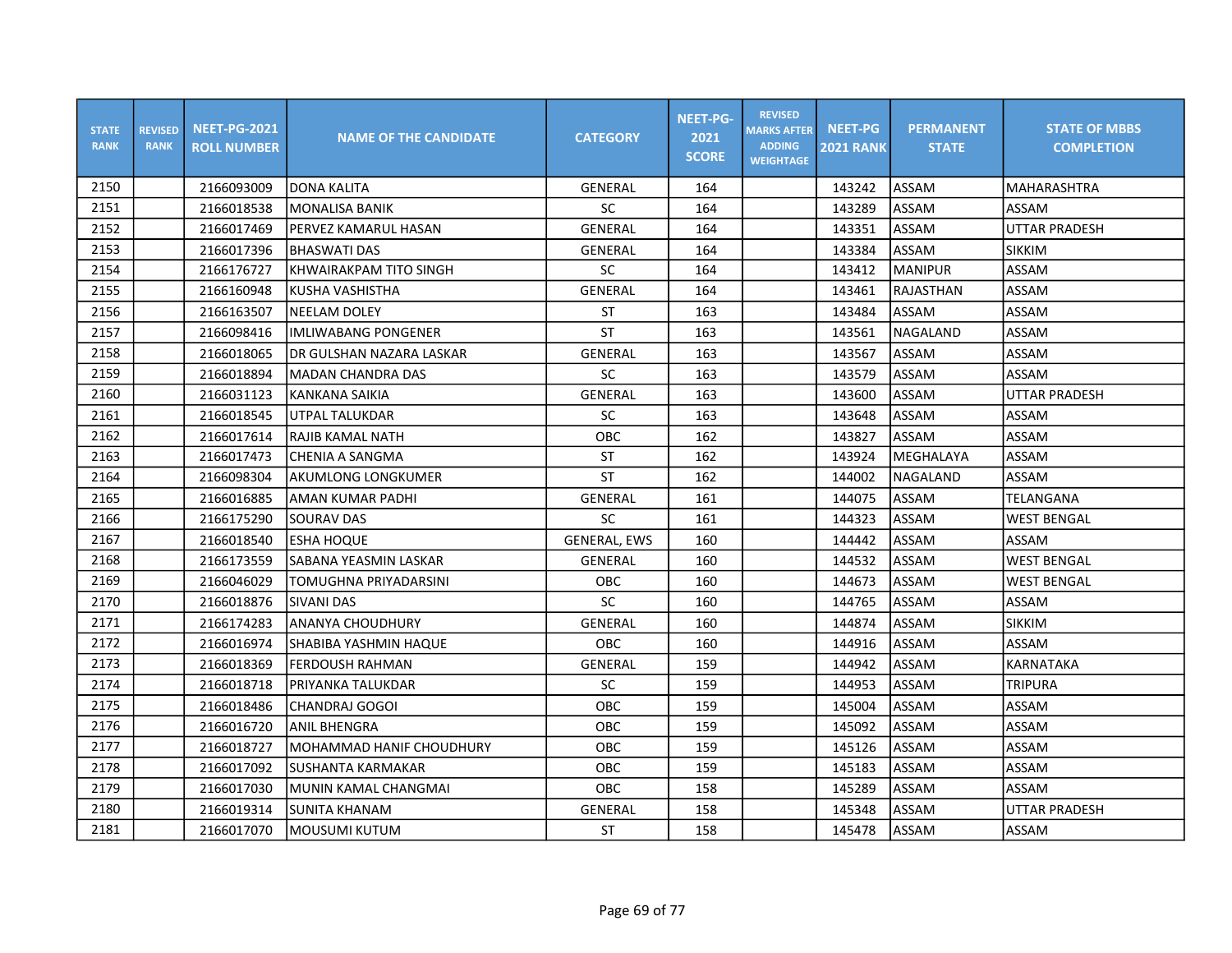| <b>STATE</b><br><b>RANK</b> | <b>REVISED</b><br><b>RANK</b> | <b>NEET-PG-2021</b><br><b>ROLL NUMBER</b> | <b>NAME OF THE CANDIDATE</b> | <b>CATEGORY</b>     | <b>NEET-PG-</b><br>2021<br><b>SCORE</b> | <b>REVISED</b><br><b>MARKS AFTER</b><br><b>ADDING</b><br><b>WEIGHTAGE</b> | <b>NEET-PG</b><br><b>2021 RANK</b> | <b>PERMANENT</b><br><b>STATE</b> | <b>STATE OF MBBS</b><br><b>COMPLETION</b> |
|-----------------------------|-------------------------------|-------------------------------------------|------------------------------|---------------------|-----------------------------------------|---------------------------------------------------------------------------|------------------------------------|----------------------------------|-------------------------------------------|
| 2182                        |                               | 2166171081                                | ISHUBHAM SAHA                | GENERAL             | 158                                     |                                                                           | 145484                             | <b>ASSAM</b>                     | <b>ASSAM</b>                              |
| 2183                        |                               | 2166017112                                | PRIYA AGARWAL                | GENERAL             | 157                                     |                                                                           | 145700                             | <b>ASSAM</b>                     | <b>UTTAR PRADESH</b>                      |
| 2184                        |                               | 2166172909                                | <b>UDAY BHASKAR DAS</b>      | OBC                 | 157                                     |                                                                           | 145720                             | ASSAM                            | ASSAM                                     |
| 2185                        |                               | 2166018905                                | <b>BIKASH BARMAN</b>         | OBC                 | 157                                     |                                                                           | 145743                             | ASSAM                            | ASSAM                                     |
| 2186                        |                               | 2166098333                                | DR. SERDIHUN TERONPI         | <b>ST</b>           | 156                                     |                                                                           | 145889                             | ASSAM                            | ASSAM                                     |
| 2187                        |                               | 2166016816                                | <b>HIMADRI DAS</b>           | SC                  | 155                                     |                                                                           | 146093                             | ASSAM                            | ASSAM                                     |
| 2188                        |                               | 2166163673                                | JOY SHANKAR BHATTACHARJEE    | <b>GENERAL, EWS</b> | 155                                     |                                                                           | 146129                             | ASSAM                            | ASSAM                                     |
| 2189                        |                               | 2166016907                                | PALLAV BRAHMA                | ST                  | 155                                     |                                                                           | 146148                             | ASSAM                            | ASSAM                                     |
| 2190                        |                               | 2166176693                                | <b>ZIAUR RAHMAN</b>          | GENERAL             | 155                                     |                                                                           | 146207                             | ASSAM                            | ASSAM                                     |
| 2191                        |                               | 2166016894                                | <b>JAHANGIR ALOM</b>         | <b>GENERAL, EWS</b> | 155                                     |                                                                           | 146238                             | ASSAM                            | ASSAM                                     |
| 2192                        |                               | 2166017803                                | MAHMUDUL HASAN               | <b>GENERAL, EWS</b> | 155                                     |                                                                           | 146310                             | ASSAM                            | ASSAM                                     |
| 2193                        |                               | 2166018928                                | DAISY RONGJA DAIMARY         | ST                  | 155                                     |                                                                           | 146502                             | ASSAM                            | <b>KARNATAKA</b>                          |
| 2194                        |                               | 2166018339                                | PRASANTA DEORI               | <b>ST</b>           | 154                                     |                                                                           | 146677                             | ASSAM                            | ASSAM                                     |
| 2195                        |                               | 2166173113                                | <b>KOROBI RONGPIPI</b>       | <b>ST</b>           | 154                                     |                                                                           | 146811                             | ASSAM                            | ASSAM                                     |
| 2196                        |                               | 2166016786                                | <b>AMITAVA DAS</b>           | SC                  | 154                                     |                                                                           | 146827                             | ASSAM                            | ASSAM                                     |
| 2197                        |                               | 2166017735                                | <b>BARASHA DAS</b>           | <b>ST</b>           | 154                                     |                                                                           | 146842                             | ASSAM                            | ASSAM                                     |
| 2198                        |                               | 2166017785                                | ASHIQUE EE MOSTAFA           | GENERAL             | 154                                     |                                                                           | 146855                             | ASSAM                            | ASSAM                                     |
| 2199                        |                               | 2166016954                                | LALRINAWMI RALTE             | <b>ST</b>           | 153                                     |                                                                           | 146945                             | <b>MIZORAM</b>                   | ASSAM                                     |
| 2200                        |                               | 2166016593                                | <b>ANKUR SARKAR</b>          | <b>GENERAL</b>      | 153                                     |                                                                           | 147111                             | ASSAM                            | <b>KARNATAKA</b>                          |
| 2201                        |                               | 2166018562                                | SWAPNA LOHAR                 | OBC                 | 152                                     |                                                                           | 147194                             | ASSAM                            | ASSAM                                     |
| 2202                        |                               | 2166018491                                | IRAJASHYAM GOGOI             | <b>OBC</b>          | 152                                     |                                                                           | 147202                             | ASSAM                            | ASSAM                                     |
| 2203                        |                               | 2166176795                                | <b>ANKITA GUPTA</b>          | GENERAL             | 152                                     |                                                                           | 147297                             | ASSAM                            | ASSAM                                     |
| 2204                        |                               | 2166018724                                | <b>RUPAN SARKAR</b>          | OBC, PH             | 152                                     |                                                                           | 147325                             | ASSAM                            | ASSAM                                     |
| 2205                        |                               | 2166018067                                | SHAURIN ZAMAN                | GENERAL             | 152                                     |                                                                           | 147371                             | ASSAM                            | ASSAM                                     |
| 2206                        |                               | 2166017765                                | <b>MOON BEPARI</b>           | <b>GENERAL, EWS</b> | 151                                     |                                                                           | 147469                             | ASSAM                            | ASSAM                                     |
| 2207                        |                               | 2166016583                                | TAHZEEBA AKHTAR LASKAR       | GENERAL             | 151                                     |                                                                           | 147596                             | ASSAM                            | <b>UTTAR PRADESH</b>                      |
| 2208                        |                               | 2166018086                                | <b>UPASHYA RAY BARUAH</b>    | GENERAL             | 151                                     |                                                                           | 147679                             | <b>ASSAM</b>                     | ASSAM                                     |
| 2209                        |                               | 2166022740                                | PANMEI GAILANLU RONGMEI      | <b>ST</b>           | 150                                     |                                                                           | 147742                             | <b>MANIPUR</b>                   | ASSAM                                     |
| 2210                        |                               | 2166031224                                | PRIYANKA KASHYAP             | SC                  | 150                                     |                                                                           | 147746                             | ASSAM                            | <b>UTTAR PRADESH</b>                      |
| 2211                        |                               | 2166017794                                | <b>RAKIBUL AHMED</b>         | GENERAL             | 150                                     |                                                                           | 147812                             | ASSAM                            | ASSAM                                     |
| 2212                        |                               | 2166017349                                | <b>BARNALI BHUYAN</b>        | SC                  | 150                                     |                                                                           | 148066                             | ASSAM                            | ASSAM                                     |
| 2213                        |                               | 2166018703                                | <b>SAURAV DAS</b>            | SC                  | 150                                     |                                                                           | 148105                             | <b>ASSAM</b>                     | ASSAM                                     |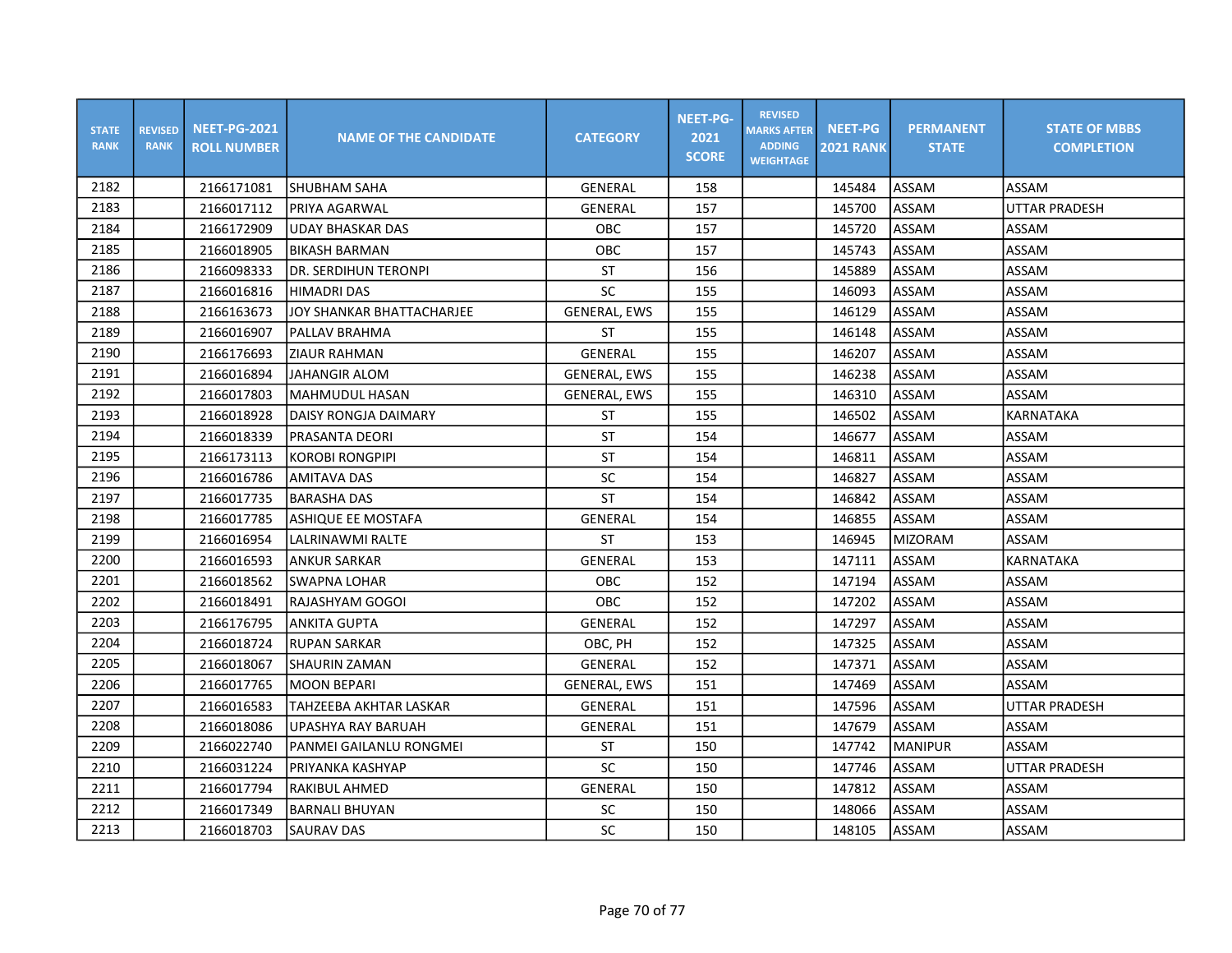| <b>STATE</b><br><b>RANK</b> | <b>REVISED</b><br><b>RANK</b> | <b>NEET-PG-2021</b><br><b>ROLL NUMBER</b> | <b>NAME OF THE CANDIDATE</b> | <b>CATEGORY</b>     | <b>NEET-PG-</b><br>2021<br><b>SCORE</b> | <b>REVISED</b><br><b>MARKS AFTER</b><br><b>ADDING</b><br><b>WEIGHTAGE</b> | <b>NEET-PG</b><br><b>2021 RANK</b> | <b>PERMANENT</b><br><b>STATE</b> | <b>STATE OF MBBS</b><br><b>COMPLETION</b> |
|-----------------------------|-------------------------------|-------------------------------------------|------------------------------|---------------------|-----------------------------------------|---------------------------------------------------------------------------|------------------------------------|----------------------------------|-------------------------------------------|
| 2214                        |                               | 2166159421                                | ANUBHAV DAS                  | SC                  | 150                                     |                                                                           | 148173                             | ASSAM                            | UTTAR PRADESH                             |
| 2215                        |                               | 2166018714                                | TRIDEEP NATH                 | OBC                 | 149                                     |                                                                           | 148363                             | ASSAM                            | ASSAM                                     |
| 2216                        |                               | 2166016837                                | <b>BAISHALI WAIBRA</b>       | ST                  | 149                                     |                                                                           | 148512                             | ASSAM                            | ASSAM                                     |
| 2217                        |                               | 2166176894                                | MRIDUSMITA KAKATI            | SC                  | 148                                     |                                                                           | 148525                             | ASSAM                            | ASSAM                                     |
| 2218                        |                               | 2166176939                                | <b>SUJATA LAGASHU</b>        | ST                  | 148                                     |                                                                           | 148638                             | ASSAM                            | ASSAM                                     |
| 2219                        |                               | 2166017942                                | <b>PAPORI DEKA</b>           | <b>ST</b>           | 148                                     |                                                                           | 148708                             | ASSAM                            | ASSAM                                     |
| 2220                        |                               | 2166174267                                | <b>MAYURI RAHMAN SAIKIA</b>  | GENERAL             | 148                                     |                                                                           | 148717                             | ASSAM                            | <b>UTTAR PRADESH</b>                      |
| 2221                        |                               | 2166017274                                | IMEHBUB ALAM MAZUMDAR        | GENERAL, EWS        | 148                                     |                                                                           | 148757                             | ASSAM                            | <b>OTHERS</b>                             |
| 2222                        |                               | 2166017760                                | lMAHBUBUR RAHMAN             | GENERAL             | 147                                     |                                                                           | 148842                             | ASSAM                            | <b>ASSAM</b>                              |
| 2223                        |                               | 2166018204                                | <b>RUTH R MARAK</b>          | <b>ST</b>           | 147                                     |                                                                           | 148922                             | MEGHALAYA                        | ASSAM                                     |
| 2224                        |                               | 2166175594                                | <b>EASTER SUCHEN</b>         | <b>ST</b>           | 147                                     |                                                                           | 148933                             | ASSAM                            | ASSAM                                     |
| 2225                        |                               | 2166098353                                | TANGSIL K. MARAK             | <b>ST</b>           | 146                                     |                                                                           | 149081                             | MEGHALAYA                        | ASSAM                                     |
| 2226                        |                               | 2166172514                                | <b>HALE AKASA M SANGMA</b>   | <b>ST</b>           | 146                                     |                                                                           | 149186                             | MEGHALAYA                        | ASSAM                                     |
| 2227                        |                               | 2166176498                                | ABHINANDA DAS                | OBC                 | 146                                     |                                                                           | 149298                             | ASSAM                            | ASSAM                                     |
| 2228                        |                               | 2166018919                                | JIKRUL ALMULLAH              | GENERAL             | 145                                     |                                                                           | 149415                             | ASSAM                            | ASSAM                                     |
| 2229                        |                               | 2166028199                                | <b>VICTORIA PEARLY</b>       | SC                  | 145                                     |                                                                           | 149480                             | ASSAM                            | HARYANA                                   |
| 2230                        |                               | 2166017063                                | <b>MANJIL SAIKIA</b>         | ST                  | 145                                     |                                                                           | 149499                             | ASSAM                            | ASSAM                                     |
| 2231                        |                               | 2166177031                                | <b>RIAZ UDDIN AHMED</b>      | GENERAL             | 145                                     |                                                                           | 149675                             | ASSAM                            | ASSAM                                     |
| 2232                        |                               | 2166018521                                | <b>SUNIRMITA KURMI</b>       | OBC                 | 145                                     |                                                                           | 149679                             | ASSAM                            | ASSAM                                     |
| 2233                        |                               | 2166016669                                | RICHA SAIKIA                 | OBC                 | 145                                     |                                                                           | 149777                             | ASSAM                            | <b>ASSAM</b>                              |
| 2234                        |                               | 2166174702                                | PINAAK PRATIM BAISHYA        | GENERAL             | 145                                     |                                                                           | 149784                             | ASSAM                            | UTTAR PRADESH                             |
| 2235                        |                               | 2166018631                                | NADEEM ISLAM LASKAR          | GENERAL             | 144                                     |                                                                           | 149795                             | ASSAM                            | KARNATAKA                                 |
| 2236                        |                               | 2166017004                                | <b>NAMIZ TASKIN ALI</b>      | GENERAL             | 144                                     |                                                                           | 149863                             | ASSAM                            | KARNATAKA                                 |
| 2237                        |                               | 2166018071                                | SHOHIDUL ISLAM BHUYAN        | GENERAL             | 144                                     |                                                                           | 149961                             | <b>ASSAM</b>                     | ASSAM                                     |
| 2238                        |                               | 2166018295                                | <b>PAWAN KUMAR</b>           | SC                  | 143                                     |                                                                           | 150109                             | RAJASTHAN                        | ASSAM                                     |
| 2239                        |                               | 2166016802                                | DIPANJALI MUNDA              | OBC                 | 143                                     |                                                                           | 150239                             | ASSAM                            | KARNATAKA                                 |
| 2240                        |                               | 2166162731                                | <b>HANEEF MOHAMMED</b>       | GENERAL             | 142                                     |                                                                           | 150424                             | ASSAM                            | ASSAM                                     |
| 2241                        |                               | 2166098047                                | LAWRENCE LALRAMENGA RALTE    | ST                  | 142                                     |                                                                           | 150425                             | MIZORAM                          | ASSAM                                     |
| 2242                        |                               | 2166017461                                | FIRDOSH RAHMAN               | GENERAL             | 142                                     |                                                                           | 150428                             | ASSAM                            | <b>TAMIL NADU</b>                         |
| 2243                        |                               | 2166173277                                | DIBYAJYOTI BHATTACHARJEE     | GENERAL             | 142                                     |                                                                           | 150494                             | ASSAM                            | ASSAM                                     |
| 2244                        |                               | 2166022954                                | SHARMA RAHUL KUMAR RAMAKANT  | <b>GENERAL, EWS</b> | 141                                     |                                                                           | 150529                             | <b>BIHAR</b>                     | ASSAM                                     |
| 2245                        |                               | 2166176507                                | AMINUZZAMAN AHMED            | <b>GENERAL</b>      | 141                                     |                                                                           | 150625                             | ASSAM                            | ASSAM                                     |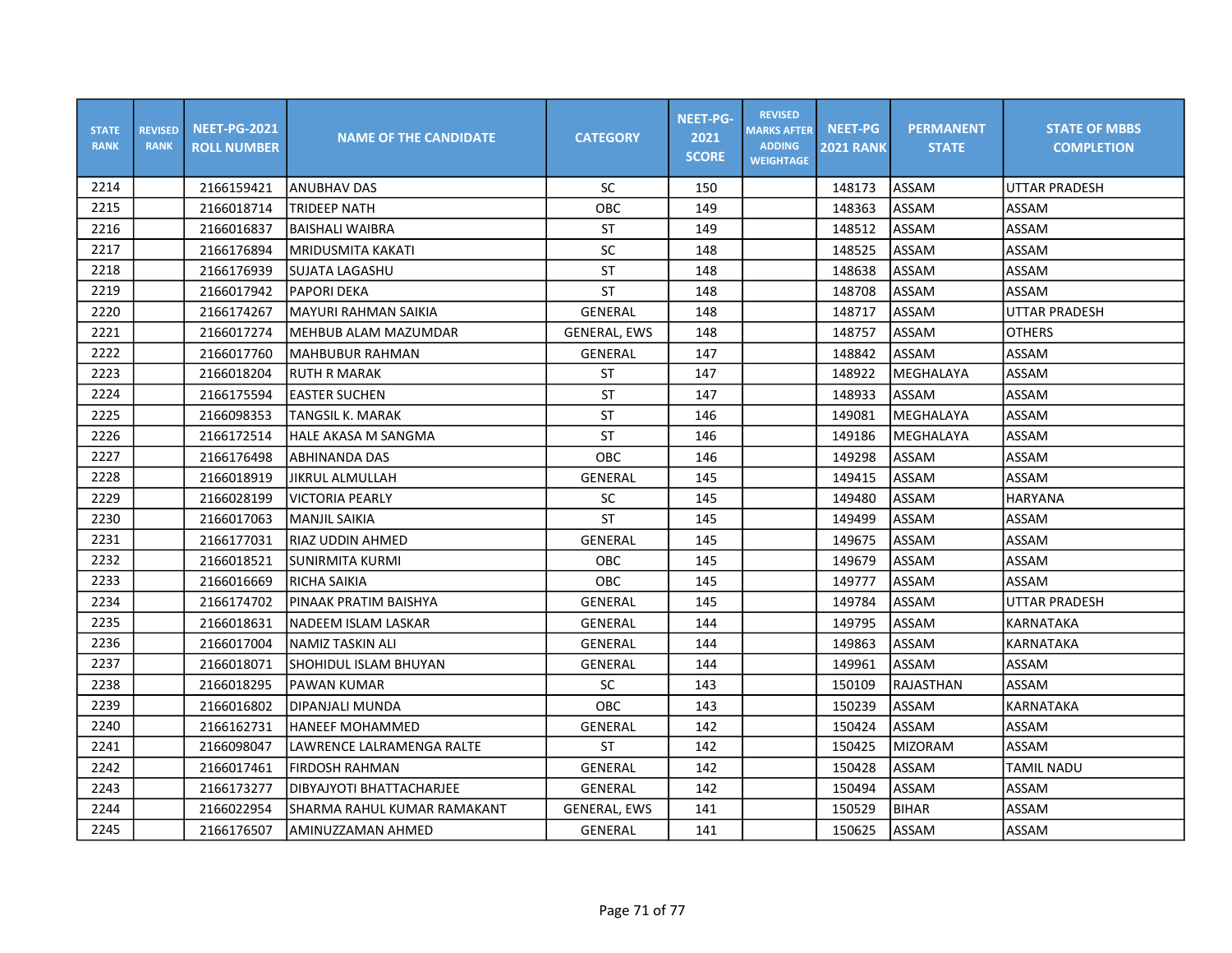| <b>STATE</b><br><b>RANK</b> | <b>REVISED</b><br><b>RANK</b> | <b>NEET-PG-2021</b><br><b>ROLL NUMBER</b> | <b>NAME OF THE CANDIDATE</b>  | <b>CATEGORY</b>     | <b>NEET-PG-</b><br>2021<br><b>SCORE</b> | <b>REVISED</b><br><b>MARKS AFTER</b><br><b>ADDING</b><br><b>WEIGHTAGE</b> | <b>NEET-PG</b><br><b>2021 RANK</b> | <b>PERMANENT</b><br><b>STATE</b> | <b>STATE OF MBBS</b><br><b>COMPLETION</b> |
|-----------------------------|-------------------------------|-------------------------------------------|-------------------------------|---------------------|-----------------------------------------|---------------------------------------------------------------------------|------------------------------------|----------------------------------|-------------------------------------------|
| 2246                        |                               | 2166017104                                | IJUWELLI DEVI                 | GENERAL             | 141                                     |                                                                           | 150631                             | <b>ASSAM</b>                     | <b>MAHARASHTRA</b>                        |
| 2247                        |                               | 2166018892                                | <b>SUSMITA DAS</b>            | <b>SC</b>           | 141                                     |                                                                           | 150753                             | <b>ASSAM</b>                     | ASSAM                                     |
| 2248                        |                               | 2166112700                                | <b>DEWAN SAIFUL ISLAM</b>     | <b>GENERAL</b>      | 140                                     |                                                                           | 150787                             | ASSAM                            | <b>OTHERS</b>                             |
| 2249                        |                               | 2166018106                                | CHISTIYA NOORIE ALAM DOUNGEL  | <b>ST</b>           | 140                                     |                                                                           | 150887                             | ASSAM                            | ASSAM                                     |
| 2250                        |                               | 2166176687                                | <b>BIJIT BARMAN</b>           | <b>OBC</b>          | 140                                     |                                                                           | 151176                             | ASSAM                            | ASSAM                                     |
| 2251                        |                               | 2166017632                                | <b>KULENDU ROY</b>            | OBC                 | 140                                     |                                                                           | 151262                             | ASSAM                            | ASSAM                                     |
| 2252                        |                               | 2166018499                                | RIPAN RANJU BARUAH            | OBC                 | 139                                     |                                                                           | 151302                             | ASSAM                            | <b>ASSAM</b>                              |
| 2253                        |                               | 2166031819                                | WASIMA AKHTER RAHMAN          | <b>GENERAL</b>      | 139                                     |                                                                           | 151353                             | ASSAM                            | UTTAR PRADESH                             |
| 2254                        |                               | 2166017084                                | IOLIUL ALOM                   | GENERAL             | 139                                     |                                                                           | 151412                             | <b>ASSAM</b>                     | ASSAM                                     |
| 2255                        |                               | 2166173664                                | RAKHI MITRA                   | GENERAL             | 138                                     |                                                                           | 151538                             | <b>ASSAM</b>                     | ASSAM                                     |
| 2256                        |                               | 2166177185                                | <b>MANDIRA DAS</b>            | SC                  | 138                                     |                                                                           | 151781                             | ASSAM                            | ASSAM                                     |
| 2257                        |                               | 2166016771                                | <b>ASHIK AHMED</b>            | <b>GENERAL</b>      | 136                                     |                                                                           | 152070                             | ASSAM                            | ASSAM                                     |
| 2258                        |                               | 2166018843                                | <b>KISHOR GURUNG</b>          | <b>OBC</b>          | 136                                     |                                                                           | 152076                             | ASSAM                            | ASSAM                                     |
| 2259                        |                               | 2166017260                                | LONGKI TIMUNG                 | ST                  | 136                                     |                                                                           | 152147                             | ASSAM                            | ASSAM                                     |
| 2260                        |                               | 2166018373                                | <b>JIRJAR PHURA</b>           | ST                  | 135                                     |                                                                           | 152348                             | <b>ASSAM</b>                     | ASSAM                                     |
| 2261                        |                               | 2166020130                                | SAROJ KUMAR RAJAK             | SC                  | 135                                     |                                                                           | 152349                             | <b>BIHAR</b>                     | ASSAM                                     |
| 2262                        |                               | 2166017034                                | AMAN KUMAR GUPTA              | OBC                 | 135                                     |                                                                           | 152446                             | ASSAM                            | ASSAM                                     |
| 2263                        |                               | 2166018493                                | <b>TENNYSON TERON</b>         | <b>ST</b>           | 135                                     |                                                                           | 152524                             | <b>ASSAM</b>                     | ASSAM                                     |
| 2264                        |                               | 2166018110                                | <b>IMAMUL JADDIK</b>          | <b>GENERAL, EWS</b> | 135                                     |                                                                           | 152580                             | ASSAM                            | ASSAM                                     |
| 2265                        |                               | 2166017784                                | SHAHABAZ HOSSAIN              | GENERAL             | 135                                     |                                                                           | 152593                             | ASSAM                            | <b>MAHARASHTRA</b>                        |
| 2266                        |                               | 2166164455                                | lMARINA DOLEY                 | ST                  | 134                                     |                                                                           | 152892                             | ASSAM                            | <b>OTHERS</b>                             |
| 2267                        |                               | 2166017796                                | SAHANAJ PARBIN LASKAR         | GENERAL             | 134                                     |                                                                           | 152921                             | ASSAM                            | ASSAM                                     |
| 2268                        |                               | 2166017980                                | <b>SUMAN BORA</b>             | <b>OBC</b>          | 134                                     |                                                                           | 152956                             | ASSAM                            | ASSAM                                     |
| 2269                        |                               | 2166018035                                | SURAJIT KALITA                | GENERAL             | 134                                     |                                                                           | 152969                             | <b>ASSAM</b>                     | ASSAM                                     |
| 2270                        |                               | 2166019742                                | IRANJAN KUMAR SAH             | <b>OBC</b>          | 133                                     |                                                                           | 153090                             | ASSAM                            | ASSAM                                     |
| 2271                        |                               | 2166018351                                | <b>RUSTOM RONGPHAR</b>        | <b>ST</b>           | 133                                     |                                                                           | 153126                             | ASSAM                            | ASSAM                                     |
| 2272                        |                               | 2166112185                                | RAJ KUMAR MEENA               | <b>ST</b>           | 132                                     |                                                                           | 153299                             | RAJASTHAN                        | ASSAM                                     |
| 2273                        |                               | 2166098263                                | LINGSHAU JAMES P PHOM         | ST                  | 132                                     |                                                                           | 153304                             | NAGALAND                         | ASSAM                                     |
| 2274                        |                               | 2166017156                                | RAHUL SONOWAL                 | <b>ST</b>           | 132                                     |                                                                           | 153338                             | ASSAM                            | ASSAM                                     |
| 2275                        |                               | 2166016587                                | ANURAG SAMONNOI SHARMA        | GENERAL             | 132                                     |                                                                           | 153358                             | ASSAM                            | ASSAM                                     |
| 2276                        |                               | 2166097907                                | <b>BAHIAM KUPAR C NONGRUM</b> | <b>ST</b>           | 132                                     |                                                                           | 153412                             | MEGHALAYA                        | ASSAM                                     |
| 2277                        |                               | 2166028411                                | SHARMISTHA BASING             | ST                  | 132                                     |                                                                           | 153449                             | <b>ASSAM</b>                     | ASSAM                                     |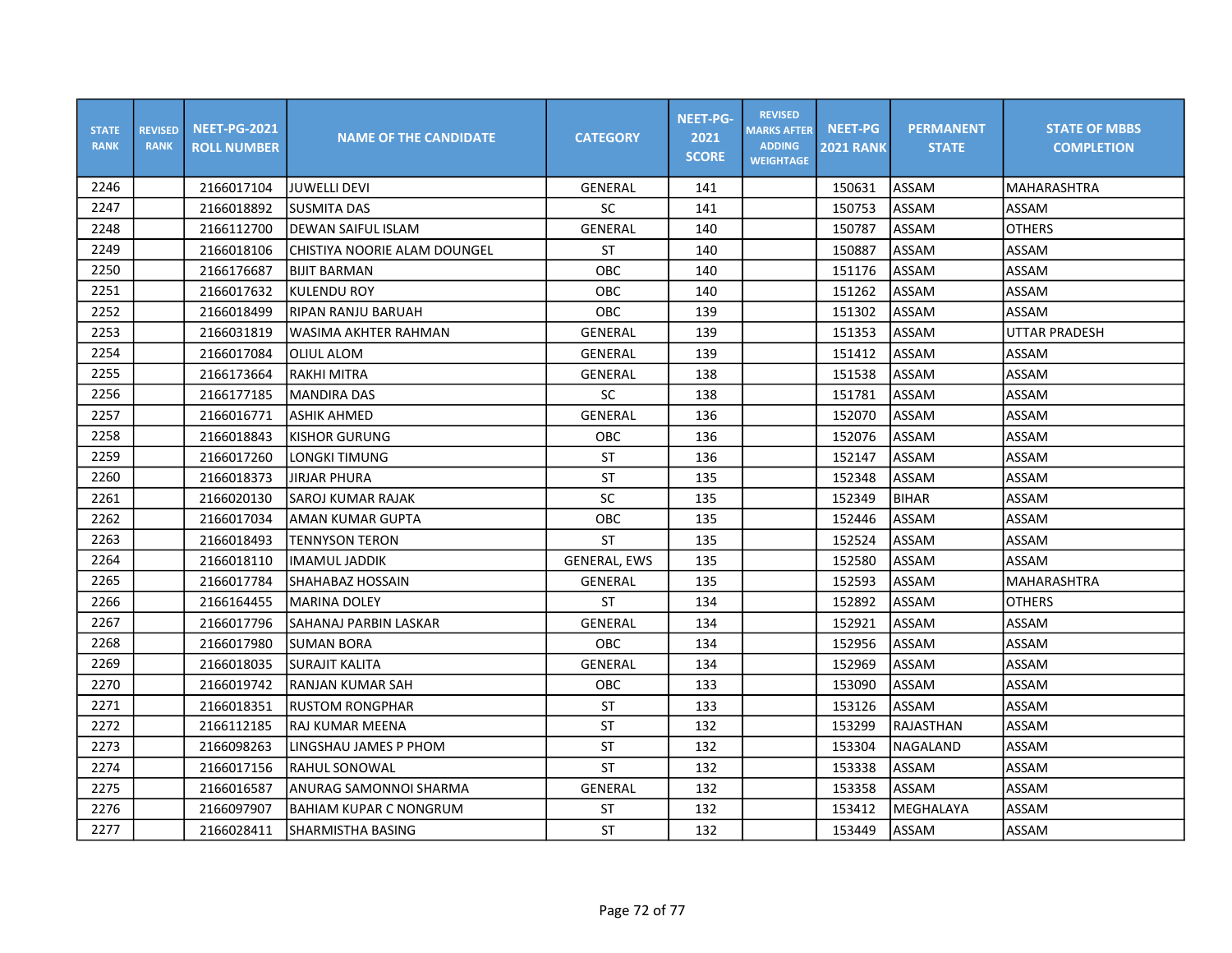| <b>STATE</b><br><b>RANK</b> | <b>REVISED</b><br><b>RANK</b> | <b>NEET-PG-2021</b><br><b>ROLL NUMBER</b> | <b>NAME OF THE CANDIDATE</b>        | <b>CATEGORY</b>     | <b>NEET-PG-</b><br>2021<br><b>SCORE</b> | <b>REVISED</b><br><b>MARKS AFTER</b><br><b>ADDING</b><br><b>WEIGHTAGE</b> | <b>NEET-PG</b><br><b>2021 RANK</b> | <b>PERMANENT</b><br><b>STATE</b> | <b>STATE OF MBBS</b><br><b>COMPLETION</b> |
|-----------------------------|-------------------------------|-------------------------------------------|-------------------------------------|---------------------|-----------------------------------------|---------------------------------------------------------------------------|------------------------------------|----------------------------------|-------------------------------------------|
| 2278                        |                               | 2166017961                                | <b>JYOTISHMOI CHANGMAI</b>          | <b>OBC</b>          | 131                                     |                                                                           | 153605                             | <b>ASSAM</b>                     | ASSAM                                     |
| 2279                        |                               | 2166092092                                | SATARUPA MAHANTA                    | GENERAL             | 130                                     |                                                                           | 153776                             | <b>ASSAM</b>                     | <b>KARNATAKA</b>                          |
| 2280                        |                               | 2166097797                                | <b>WINVY NORA CH MARAK</b>          | <b>ST</b>           | 130                                     |                                                                           | 153997                             | MEGHALAYA                        | ASSAM                                     |
| 2281                        |                               | 2166017957                                | <b>HIMPRABAL KAUSHIK</b>            | <b>GENERAL</b>      | 130                                     |                                                                           | 154127                             | <b>ASSAM</b>                     | ASSAM                                     |
| 2282                        |                               | 2166017809                                | MIRAJUL HUSSAIN                     | GENERAL             | 129                                     |                                                                           | 154183                             | ASSAM                            | ASSAM                                     |
| 2283                        |                               | 2166101999                                | <b>NARAYAN DAS</b>                  | <b>SC</b>           | 129                                     |                                                                           | 154245                             | <b>ASSAM</b>                     | ASSAM                                     |
| 2284                        |                               | 2166164457                                | <b>TANISHA BARUA</b>                | OBC                 | 128                                     |                                                                           | 154404                             | ASSAM                            | <b>WEST BENGAL</b>                        |
| 2285                        |                               | 2166020312                                | <b>BAPAN KUMAR MANDAL</b>           | SC                  | 128                                     |                                                                           | 154490                             | ASSAM                            | ASSAM                                     |
| 2286                        |                               | 2166017336                                | PALLABI KUTUM                       | <b>ST</b>           | 128                                     |                                                                           | 154494                             | <b>ASSAM</b>                     | ASSAM                                     |
| 2287                        |                               |                                           |                                     |                     |                                         |                                                                           |                                    | ARUNACHAL                        |                                           |
|                             |                               | 2166016946                                | <b>KOJ KONIYA</b>                   | <b>ST</b>           | 128                                     |                                                                           | 154535                             | PRADESH                          | ASSAM                                     |
| 2288                        |                               | 2166018024                                | <b>BISHAL RAY BARUAH</b>            | <b>GENERAL</b>      | 128                                     |                                                                           | 154536                             | ASSAM                            | <b>ASSAM</b>                              |
| 2289                        |                               | 2166016975                                | IDR PRONAB KUMAR BARUAH             | OBC                 | 127                                     |                                                                           | 154544                             | ASSAM                            | ASSAM                                     |
| 2290                        |                               | 2166017364                                | <b>MANOJ BORO</b>                   | <b>ST</b>           | 127                                     |                                                                           | 154588                             | <b>ASSAM</b>                     | ASSAM                                     |
| 2291                        |                               | 2166163961                                | <b>GOLAM MOSTAFA AHMED</b>          | <b>GENERAL, EWS</b> | 127                                     |                                                                           | 154601                             | <b>ASSAM</b>                     | <b>MAHARASHTRA</b>                        |
| 2292                        |                               | 2166017825                                | <b>BERITY R SANGMA</b>              | ST                  | 126                                     |                                                                           | 154760                             | MEGHALAYA                        | ASSAM                                     |
| 2293                        |                               | 2166053593                                | <b>ANINDITA BORA</b>                | <b>OBC</b>          | 126                                     |                                                                           | 154790                             | <b>ASSAM</b>                     | <b>TAMIL NADU</b>                         |
| 2294                        |                               | 2166017110                                | <b>SHAIK NAGMA AHMED</b>            | OBC                 | 126                                     |                                                                           | 154885                             | <b>ASSAM</b>                     | ASSAM                                     |
| 2295                        |                               | 2166027633                                | <b>ABDUL AZIZ</b>                   | GENERAL             | 126                                     |                                                                           | 154890                             | <b>ASSAM</b>                     | <b>OTHERS</b>                             |
| 2296                        |                               | 2166017228                                | <b>ALOK KUMAR DAS</b>               | SC                  | 126                                     |                                                                           | 154908                             | <b>ASSAM</b>                     | ASSAM                                     |
| 2297                        |                               | 2166018522                                | ABDULLAH AL SHARIFUL AMIN CHOUDHURY | <b>GENERAL, EWS</b> | 125                                     |                                                                           | 154994                             | ASSAM                            | ASSAM                                     |
| 2298                        |                               | 2166018891                                | <b>DAISY NARZARI</b>                | <b>ST</b>           | 125                                     |                                                                           | 155170                             | ASSAM                            | ASSAM                                     |
| 2299                        |                               | 2166173066                                | <b>NABAJYOTI MISRA</b>              | <b>GENERAL</b>      | 123                                     |                                                                           | 155546                             | ASSAM                            | <b>ASSAM</b>                              |
| 2300                        |                               | 2166022677                                | SAMUEL SARKAR                       | SC                  | 123                                     |                                                                           | 155703                             | ASSAM                            | ASSAM                                     |
| 2301                        |                               | 2166016913                                | UNNAV RAJKONWAR                     | OBC                 | 122                                     |                                                                           | 155853                             | ASSAM                            | ASSAM                                     |
| 2302                        |                               | 2166018063                                | <b>NIBIR RAY BARUA</b>              | <b>GENERAL</b>      | 121                                     |                                                                           | 156016                             | <b>ASSAM</b>                     | <b>TRIPURA</b>                            |
| 2303                        |                               | 2166017128                                | ABHISEK KUMAR SINGH                 | <b>GENERAL, EWS</b> | 121                                     |                                                                           | 156131                             | ASSAM                            | ASSAM                                     |
| 2304                        |                               | 2166017568                                | <b>GITARTHA GOSWAMI</b>             | <b>GENERAL</b>      | 121                                     |                                                                           | 156134                             | ASSAM                            | MAHARASHTRA                               |
| 2305                        |                               | 2166018337                                | ARUNIMA BARMAN                      | <b>GENERAL, EWS</b> | 121                                     |                                                                           | 156166                             | ASSAM                            | ASSAM                                     |
| 2306                        |                               | 2166018176                                | <b>AMIT SINGH</b>                   | <b>OBC</b>          | 120                                     |                                                                           | 156194                             | ASSAM                            | ASSAM                                     |
| 2307                        |                               | 2166016824                                | <b>BISHAL DAS</b>                   | SC                  | 120                                     |                                                                           | 156460                             | ASSAM                            | ASSAM                                     |
| 2308                        |                               | 2166176814                                | MUKHTAR AHMED                       | <b>GENERAL, EWS</b> | 120                                     |                                                                           | 156498                             | ASSAM                            | ASSAM                                     |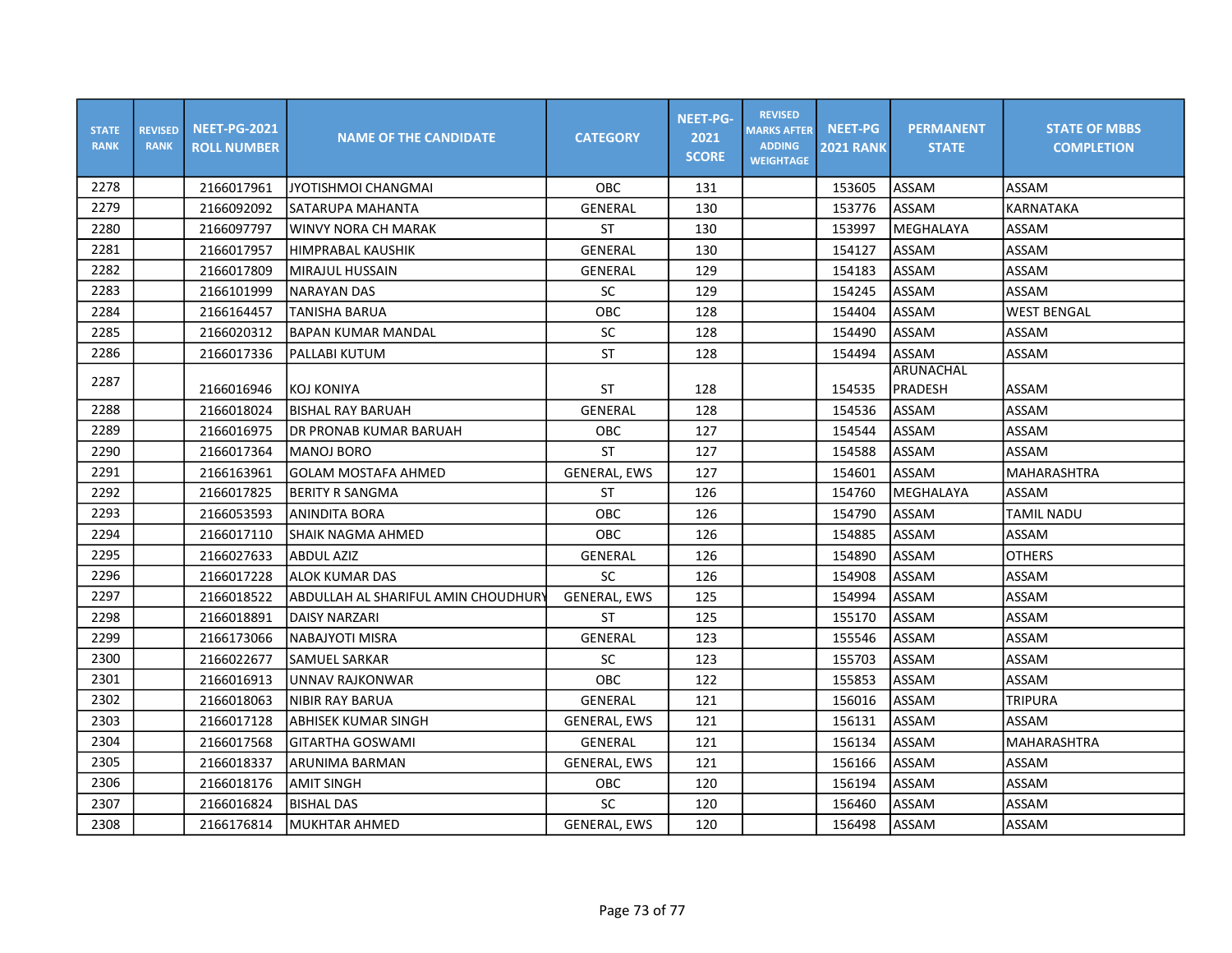| <b>STATE</b><br><b>RANK</b> | <b>REVISED</b><br><b>RANK</b> | <b>NEET-PG-2021</b><br><b>ROLL NUMBER</b> | <b>NAME OF THE CANDIDATE</b> | <b>CATEGORY</b>     | <b>NEET-PG-</b><br>2021<br><b>SCORE</b> | <b>REVISED</b><br><b>MARKS AFTER</b><br><b>ADDING</b><br><b>WEIGHTAGE</b> | <b>NEET-PG</b><br><b>2021 RANK</b> | <b>PERMANENT</b><br><b>STATE</b> | <b>STATE OF MBBS</b><br><b>COMPLETION</b> |
|-----------------------------|-------------------------------|-------------------------------------------|------------------------------|---------------------|-----------------------------------------|---------------------------------------------------------------------------|------------------------------------|----------------------------------|-------------------------------------------|
| 2309                        |                               | 2166017413                                | PALLAB KALITA                | GENERAL             | 120                                     |                                                                           | 156513                             | ASSAM                            | <b>PONDICHERRY</b>                        |
| 2310                        |                               | 2166017144                                | <b>DEBOJIT PEGU</b>          | ST                  | 119                                     |                                                                           | 156657                             | <b>ASSAM</b>                     | ASSAM                                     |
| 2311                        |                               | 2166016688                                | IMOM HINDA                   | ST                  | 119                                     |                                                                           | 156700                             | <b>ARUNACHAL</b><br>PRADESH      | ASSAM                                     |
| 2312                        |                               | 2166018508                                | lanurag dutta                | <b>GENERAL</b>      | 118                                     |                                                                           | 156937                             | ASSAM                            | ASSAM                                     |
| 2313                        |                               | 2166017241                                | <b>IFTIKAR RAHMAN</b>        | GENERAL             | 117                                     |                                                                           | 157011                             | ASSAM                            | ASSAM                                     |
| 2314                        |                               | 2166101001                                | <b>MANAB DEKA</b>            | <b>GENERAL, EWS</b> | 117                                     |                                                                           | 157132                             | ASSAM                            | ASSAM                                     |
| 2315                        |                               | 2166164886                                | <b>KAUSHIK DAS</b>           | GENERAL             | 116                                     |                                                                           | 157210                             | ASSAM                            | ASSAM                                     |
| 2316                        |                               | 2166097883                                | PRIYA SENGSE R. SANGMA       | <b>ST</b>           | 115                                     |                                                                           | 157393                             | MEGHALAYA                        | ASSAM                                     |
| 2317                        |                               | 2166097967                                | VANLALHMANGAIHZUALI          | <b>ST</b>           | 115                                     |                                                                           | 157422                             | <b>MIZORAM</b>                   | ASSAM                                     |
| 2318                        |                               | 2166156618                                | PERDITA BARMAN               | <b>GENERAL</b>      | 115                                     |                                                                           | 157473                             | ASSAM                            | <b>UTTAR PRADESH</b>                      |
| 2319                        |                               | 2166017900                                | IRIZWANA AKHTAR CHOUDHURY    | <b>GENERAL</b>      | 115                                     |                                                                           | 157487                             | ASSAM                            | KARNATAKA                                 |
| 2320                        |                               | 2166017556                                | ISHAMBHU LAL MEENA           | <b>ST</b>           | 115                                     |                                                                           | 157490                             | RAJASTHAN                        | ASSAM                                     |
| 2321                        |                               | 2166175224                                | SHAMIMA YASMIN KHAN          | GENERAL             | 115                                     |                                                                           | 157502                             | ASSAM                            | UTTAR PRADESH                             |
| 2322                        |                               | 2166016708                                | SATYA BIKASH DOLEY           | <b>ST</b>           | 115                                     |                                                                           | 157589                             | ASSAM                            | ASSAM                                     |
| 2323                        |                               | 2166016602                                | <b>NUPUR MONI DIHINGIA</b>   | OBC                 | 115                                     |                                                                           | 157651                             | ASSAM                            | ASSAM                                     |
| 2324                        |                               | 2166176741                                | <b>ABINASH CHUTIA</b>        | OBC                 | 115                                     |                                                                           | 157657                             | ASSAM                            | KARNATAKA                                 |
| 2325                        |                               | 2166019817                                | RISHIKESH KOUNDINYA          | <b>GENERAL</b>      | 114                                     |                                                                           | 157747                             | ASSAM                            | ASSAM                                     |
| 2326                        |                               | 2166018709                                | T INDRAJIT SINGHA            | OBC                 | 114                                     |                                                                           | 157767                             | <b>ASSAM</b>                     | <b>ASSAM</b>                              |
| 2327                        |                               | 2166018137                                | İSUMAIYA SULTANA             | <b>GENERAL</b>      | 114                                     |                                                                           | 157788                             | <b>ASSAM</b>                     | <b>KARNATAKA</b>                          |
| 2328                        |                               | 2166018483                                | <b>RONGBEEN BEYLINDOK</b>    | <b>ST</b>           | 114                                     |                                                                           | 157854                             | ASSAM                            | <b>ASSAM</b>                              |
| 2329                        |                               | 2166163672                                | HARSING ENGLENG              | <b>ST</b>           | 114                                     |                                                                           | 157913                             | ASSAM                            | <b>UTTAR PRADESH</b>                      |
| 2330                        |                               | 2166018114                                | lMAHMUD AL HASSAN            | <b>GENERAL, EWS</b> | 113                                     |                                                                           | 158095                             | <b>ASSAM</b>                     | <b>OTHERS</b>                             |
| 2331                        |                               | 2166173321                                | <b>SUBHENDU DAS</b>          | SC                  | 112                                     |                                                                           | 158236                             | ASSAM                            | ASSAM                                     |
| 2332                        |                               | 2166017870                                | NILABHA BHATTACHARJEE        | <b>GENERAL</b>      | 112                                     |                                                                           | 158242                             | ASSAM                            | ASSAM                                     |
| 2333                        |                               | 2166018842                                | <b>GYANDEEP NATH</b>         | <b>OBC</b>          | 111                                     |                                                                           | 158351                             | ASSAM                            | ASSAM                                     |
| 2334                        |                               | 2166159985                                | <b>BHARGABI KALITA</b>       | GENERAL             | 110                                     |                                                                           | 158578                             | ASSAM                            | <b>UTTAR PRADESH</b>                      |
| 2335                        |                               | 2166016856                                | <b>AKASH TAYENG</b>          | <b>ST</b>           | 110                                     |                                                                           | 158595                             | ASSAM                            | ASSAM                                     |
| 2336                        |                               | 2166053033                                | <b>MAYTRAYEE BORGOHAIN</b>   | OBC                 | 110                                     |                                                                           | 158784                             | ASSAM                            | KARNATAKA                                 |
| 2337                        |                               | 2166018511                                | <b>SYEDA REHAB FARHIN</b>    | <b>GENERAL</b>      | 110                                     |                                                                           | 158795                             | ASSAM                            | ASSAM                                     |
| 2338                        |                               | 2166094772                                | SOUMYADEEP TAPAS MAZUMDER    | <b>GENERAL</b>      | 109                                     |                                                                           | 158907                             | ASSAM                            | <b>MAHARASHTRA</b>                        |
| 2339                        |                               | 2166172417                                | PURBA NATH                   | OBC                 | 109                                     |                                                                           | 158942                             | <b>ASSAM</b>                     | ASSAM                                     |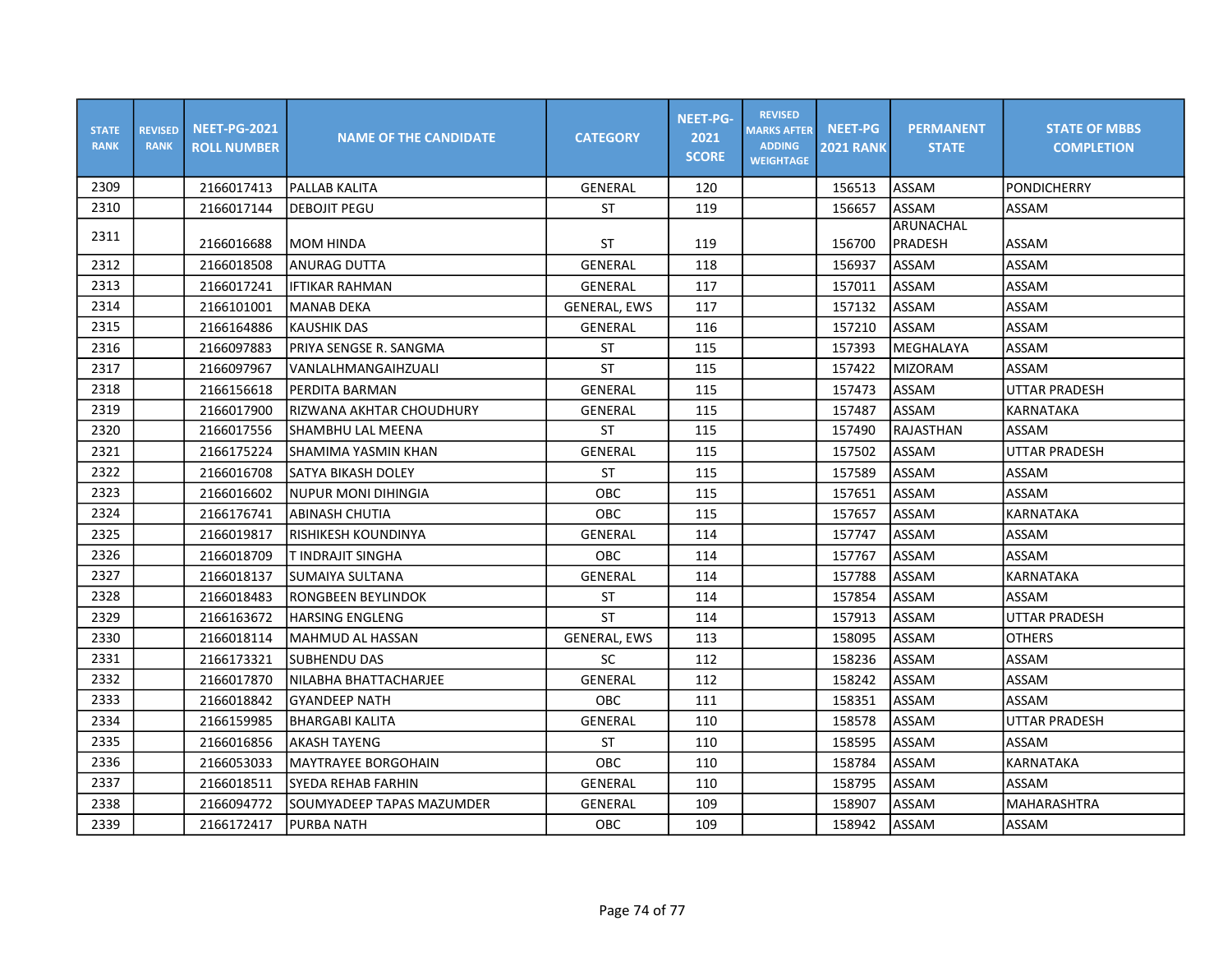| <b>STATE</b><br><b>RANK</b> | <b>REVISED</b><br><b>RANK</b> | <b>NEET-PG-2021</b><br><b>ROLL NUMBER</b> | <b>NAME OF THE CANDIDATE</b> | <b>CATEGORY</b>     | <b>NEET-PG-</b><br>2021<br><b>SCORE</b> | <b>REVISED</b><br><b>MARKS AFTER</b><br><b>ADDING</b><br><b>WEIGHTAGE</b> | <b>NEET-PG</b><br><b>2021 RANK</b> | <b>PERMANENT</b><br><b>STATE</b> | <b>STATE OF MBBS</b><br><b>COMPLETION</b> |
|-----------------------------|-------------------------------|-------------------------------------------|------------------------------|---------------------|-----------------------------------------|---------------------------------------------------------------------------|------------------------------------|----------------------------------|-------------------------------------------|
| 2340                        |                               | 2166016999                                | <b>NADIM AHMED</b>           | <b>GENERAL</b>      | 108                                     |                                                                           | 159071                             | ASSAM                            | ASSAM                                     |
| 2341                        |                               | 2166016897                                | <b>KABYARANJAN BORKAKOTY</b> | <b>GENERAL, EWS</b> | 108                                     |                                                                           | 159095                             | ASSAM                            | ASSAM                                     |
| 2342                        |                               | 2166156694                                | <b>DEEPSHIKHA NATH</b>       | OBC                 | 108                                     |                                                                           | 159110                             | ASSAM                            | <b>UTTAR PRADESH</b>                      |
| 2343                        |                               | 2166018531                                | ARNAV KUMAR LAHA             | GENERAL             | 107                                     |                                                                           | 159272                             | ASSAM                            | ASSAM                                     |
| 2344                        |                               | 2166102113                                | PRANJAL KR SAHARIA           | OBC                 | 106                                     |                                                                           | 159416                             | <b>ASSAM</b>                     | <b>TRIPURA</b>                            |
| 2345                        |                               | 2166018012                                | <b>DEEPRANJAN DAS</b>        | SC                  | 105                                     |                                                                           | 159513                             | ASSAM                            | <b>UTTAR PRADESH</b>                      |
| 2346                        |                               | 2166167666                                | <b>RISHAV DEORI</b>          | <b>ST</b>           | 105                                     |                                                                           | 159729                             | ASSAM                            | UTTAR PRADESH                             |
| 2347                        |                               | 2166176680                                | NAZIMA KHATUN                | <b>GENERAL, EWS</b> | 105                                     |                                                                           | 159785                             | ASSAM                            | ASSAM                                     |
| 2348                        |                               | 2166017209                                | DR BEGAM SALMA SULTANA       | OBC                 | 104                                     |                                                                           | 159953                             | ASSAM                            | ASSAM                                     |
| 2349                        |                               | 2166017708                                | PRASANTA KUMAR NATH          | OBC                 | 102                                     |                                                                           | 160203                             | ASSAM                            | <b>OTHERS</b>                             |
| 2350                        |                               | 2166097757                                | RONY MILSON LATHONG          | <b>ST</b>           | 101                                     |                                                                           | 160323                             | MEGHALAYA                        | ASSAM                                     |
| 2351                        |                               | 2166171718                                | MD ABDUL ZAHID RAFI          | GENERAL             | 100                                     |                                                                           | 160465                             | ASSAM                            | <b>KARNATAKA</b>                          |
| 2352                        |                               | 2166017570                                | <b>ANISUR RAHMAN</b>         | GENERAL             | 100                                     |                                                                           | 160484                             | ASSAM                            | ASSAM                                     |
| 2353                        |                               | 2166095110                                | <b>SAPTARISHI BARUAH</b>     | <b>OBC</b>          | 100                                     |                                                                           | 160485                             | <b>ASSAM</b>                     | <b>MAHARASHTRA</b>                        |
| 2354                        |                               | 2166110718                                | VASHISHTHA CHARAN            | OBC                 | 100                                     |                                                                           | 160562                             | RAJASTHAN                        | ASSAM                                     |
| 2355                        |                               | 2166158510                                | TARIQUE AZIZ                 | GENERAL             | 100                                     |                                                                           | 160573                             | ASSAM                            | UTTAR PRADESH                             |
| 2356                        |                               | 2166017522                                | RAJKANYA GOGOI               | <b>GENERAL</b>      | 98                                      |                                                                           | 160903                             | ASSAM                            | UTTAR PRADESH                             |
| 2357                        |                               | 2166098447                                | RIPAMCHI G MOMIN             | ST                  | 97                                      |                                                                           | 160965                             | MEGHALAYA                        | ASSAM                                     |
| 2358                        |                               | 2166167971                                | AMIT KUMAR ARUN              | OBC                 | 97                                      |                                                                           | 161024                             | <b>BIHAR</b>                     | ASSAM                                     |
| 2359                        |                               | 2166017476                                | <b>MITHUN DAS</b>            | SC                  | 97                                      |                                                                           | 161049                             | ASSAM                            | ASSAM                                     |
| 2360                        |                               | 2166016873                                | <b>MOON MOON ROY</b>         | GENERAL             | 97                                      |                                                                           | 161053                             | ASSAM                            | KARNATAKA                                 |
| 2361                        |                               | 2166018500                                | <b>RAIKOM TERON</b>          | ST                  | 96                                      |                                                                           | 161148                             | ASSAM                            | ASSAM                                     |
| 2362                        |                               | 2166020030                                | KAMAL KISHOR SINGH           | <b>GENERAL</b>      | 94                                      |                                                                           | 161474                             | <b>BIHAR</b>                     | ASSAM                                     |
| 2363                        |                               | 2166160033                                | PARISMITA SAIKIA             | OBC                 | 94                                      |                                                                           | 161523                             | ASSAM                            | <b>UTTAR PRADESH</b>                      |
| 2364                        |                               | 2166176989                                | <b>ABHISHEK JOSHI</b>        | <b>GENERAL</b>      | 94                                      |                                                                           | 161524                             | <b>ASSAM</b>                     | ASSAM                                     |
| 2365                        |                               |                                           |                              |                     |                                         |                                                                           |                                    | ARUNACHAL                        |                                           |
|                             |                               | 2166016582                                | TABU ROJI                    | ST, PH              | 94                                      |                                                                           | 161525                             | PRADESH                          | <b>ASSAM</b>                              |
| 2366                        |                               | 2166098453                                | <b>DETHAR PHONGLOSA</b>      | <b>ST</b>           | 93                                      |                                                                           | 161695                             | ASSAM                            | ASSAM                                     |
| 2367                        |                               | 2166017885                                | <b>NAVADEEP BORAH</b>        | OBC                 | 91                                      |                                                                           | 161903                             | ASSAM                            | ASSAM                                     |
| 2368                        |                               | 2166018154                                | <b>ANUPAMA SIL</b>           | OBC                 | 90                                      |                                                                           | 162149                             | ASSAM                            | ASSAM                                     |
| 2369                        |                               | 2166018627                                | MD MAHMOOD HASAN             | <b>GENERAL</b>      | 90                                      |                                                                           | 162161                             | ASSAM                            | ASSAM                                     |
| 2370                        |                               | 2166156301                                | <b>BHAGYASHREE MALI</b>      | SC                  | 89                                      |                                                                           | 162262                             | ASSAM                            | <b>UTTAR PRADESH</b>                      |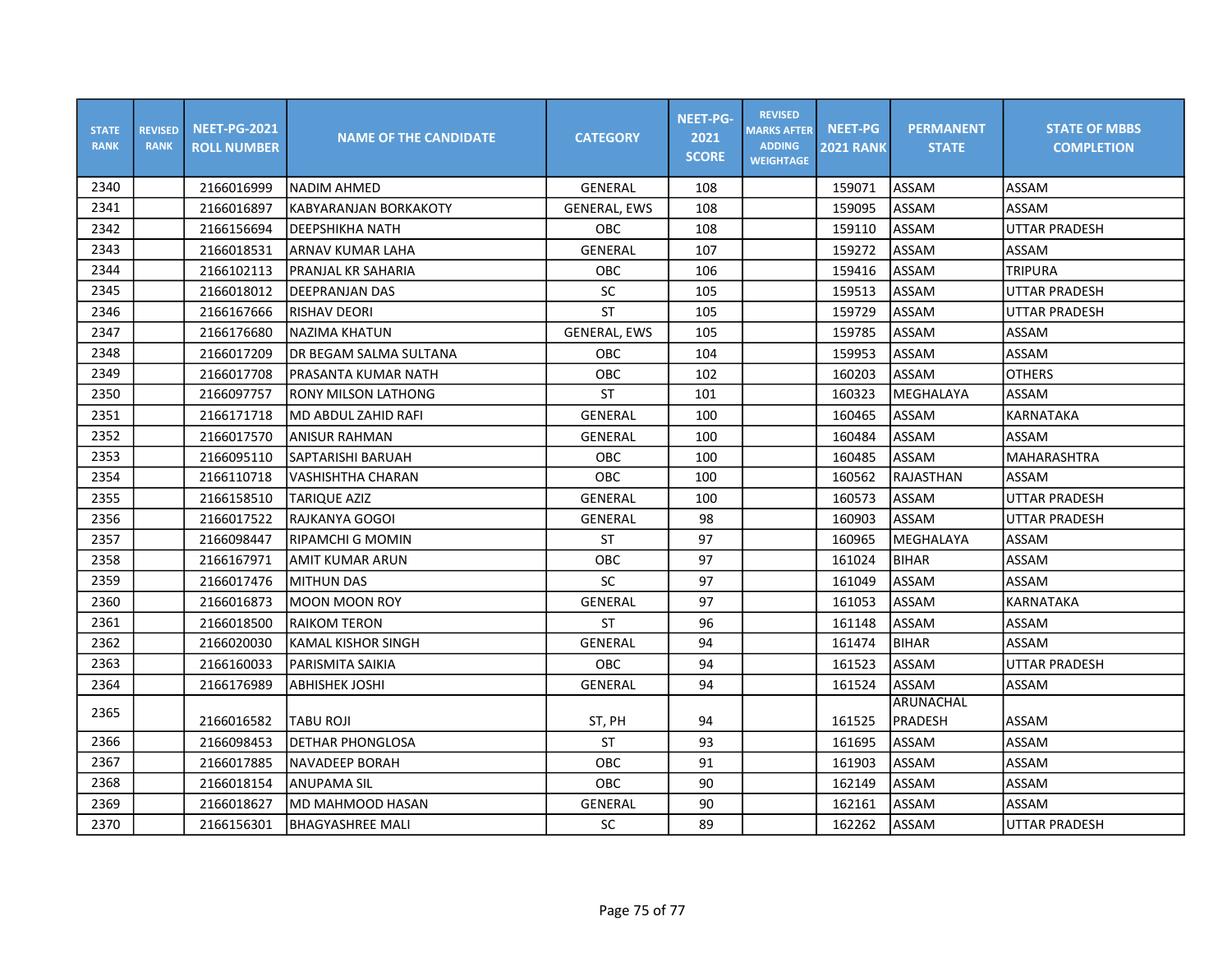| <b>STATE</b><br><b>RANK</b> | <b>REVISED</b><br><b>RANK</b> | <b>NEET-PG-2021</b><br><b>ROLL NUMBER</b> | <b>NAME OF THE CANDIDATE</b> | <b>CATEGORY</b>     | <b>NEET-PG-</b><br>2021<br><b>SCORE</b> | <b>REVISED</b><br><b>MARKS AFTER</b><br><b>ADDING</b><br><b>WEIGHTAGE</b> | <b>NEET-PG</b><br><b>2021 RANK</b> | <b>PERMANENT</b><br><b>STATE</b> | <b>STATE OF MBBS</b><br><b>COMPLETION</b> |
|-----------------------------|-------------------------------|-------------------------------------------|------------------------------|---------------------|-----------------------------------------|---------------------------------------------------------------------------|------------------------------------|----------------------------------|-------------------------------------------|
| 2371                        |                               | 2166018816                                | <b>SUJIPTA DAS</b>           | <b>SC</b>           | 87                                      |                                                                           | 162496                             | <b>ASSAM</b>                     | ASSAM                                     |
| 2372                        |                               | 2166176805                                | ASHRAFUL ALOM JWADDER        | GENERAL             | 87                                      |                                                                           | 162535                             | ASSAM                            | <b>OTHERS</b>                             |
| 2373                        |                               | 2166017176                                | SANJIT BASUMATARY            | ST, PH              | 86                                      |                                                                           | 162558                             | ASSAM                            | ASSAM                                     |
| 2374                        |                               | 2166098348                                | SASHI KANTA PANYANG          | <b>ST</b>           | 86                                      |                                                                           | 162562                             | ASSAM                            | ASSAM                                     |
| 2375                        |                               | 2166017898                                | CHIRANJEEV KUMAR SHARMA      | <b>GENERAL</b>      | 86                                      |                                                                           | 162574                             | ASSAM                            | <b>UTTAR PRADESH</b>                      |
| 2376                        |                               | 2166176402                                | PARAMITA MITRA               | GENERAL, PH         | 86                                      |                                                                           | 162615                             | <b>WEST BENGAL</b>               | ASSAM                                     |
| 2377                        |                               | 2166017486                                | <b>JINTI DAS</b>             | SC                  | 85                                      |                                                                           | 162760                             | <b>ASSAM</b>                     | ASSAM                                     |
| 2378                        |                               | 2166176777                                | <b>PALLAB DUTTA</b>          | <b>GENERAL</b>      | 85                                      |                                                                           | 162849                             | ASSAM                            | ASSAM                                     |
| 2379                        |                               | 2166018656                                | MAUSAM YADAV                 | OBC                 | 85                                      |                                                                           | 162867                             | <b>ASSAM</b>                     | ASSAM                                     |
| 2380                        |                               |                                           |                              |                     |                                         |                                                                           |                                    | ARUNACHAL                        |                                           |
|                             |                               | 2166016947                                | <b>KOJ RINYO</b>             | <b>ST</b>           | 84                                      |                                                                           | 162980                             | PRADESH                          | ASSAM                                     |
| 2381                        |                               | 2166171719                                | <b>JAIBA RAFI</b>            | <b>GENERAL</b>      | 82                                      |                                                                           | 163152                             | <b>ASSAM</b>                     | <b>KARNATAKA</b>                          |
| 2382                        |                               | 2166097756                                | lCLINE SENGSRANG CH MARAK    | <b>ST</b>           | 82                                      |                                                                           | 163160                             | MEGHALAYA                        | ASSAM                                     |
| 2383                        |                               | 2166018873                                | <b>AMEERUL ISLAM</b>         | <b>GENERAL</b>      | 81                                      |                                                                           | 163222                             | <b>ASSAM</b>                     | <b>KARNATAKA</b>                          |
| 2384                        |                               | 2166098357                                | <b>MADHAB LAGACHU</b>        | <b>ST</b>           | 76                                      |                                                                           | 163707                             | <b>ASSAM</b>                     | ASSAM                                     |
| 2385                        |                               | 2166176659                                | <b>NAZRUL ISLAM</b>          | GENERAL             | 75                                      |                                                                           | 163815                             | <b>ASSAM</b>                     | ASSAM                                     |
| 2386                        |                               | 2166017302                                | <b>BHUBAN DEORI</b>          | ST                  | 73                                      |                                                                           | 164070                             | ASSAM                            | ASSAM                                     |
| 2387                        |                               | 2166171458                                | <b>DORIN NATH</b>            | <b>OBC</b>          | 73                                      |                                                                           | 164072                             | ASSAM                            | <b>MAHARASHTRA</b>                        |
| 2388                        |                               | 2166018604                                | <b>KAUSTAV SINHA</b>         | GENERAL             | 71                                      |                                                                           | 164227                             | ASSAM                            | <b>UTTAR PRADESH</b>                      |
| 2389                        |                               | 2166017238                                | <b>SAKIL AHMED</b>           | <b>GENERAL</b>      | 70                                      |                                                                           | 164265                             | <b>ASSAM</b>                     | ASSAM                                     |
| 2390                        |                               | 2166018037                                | <b>HIRAK JYOTI TALUKDAR</b>  | SC                  | 69                                      |                                                                           | 164386                             | ASSAM                            | ASSAM                                     |
| 2391                        |                               | 2166017155                                | <b>ASHISHA SONOWAL</b>       | <b>ST</b>           | 69                                      |                                                                           | 164406                             | ASSAM                            | ASSAM                                     |
| 2392                        |                               | 2166017203                                | <b>SHARIFUL ISLAM MULLAH</b> | <b>GENERAL, EWS</b> | 69                                      |                                                                           | 164421                             | ASSAM                            | ASSAM                                     |
| 2393                        |                               | 2166142894                                | <b>SANHITA NATH</b>          | <b>OBC</b>          | 68                                      |                                                                           | 164500                             | ASSAM                            | ASSAM                                     |
| 2394                        |                               | 2166017005                                | <b>MUKUL MECH</b>            | <b>ST</b>           | 66                                      |                                                                           | 164570                             | ASSAM                            | ASSAM                                     |
| 2395                        |                               | 2166176705                                | <b>KABERI BORAH</b>          | OBC                 | 66                                      |                                                                           | 164632                             | <b>ASSAM</b>                     | ASSAM                                     |
| 2396                        |                               | 2166093996                                | <b>JYOTISHREE SINGH</b>      | GENERAL             | 65                                      |                                                                           | 164697                             | ASSAM                            | ASSAM                                     |
| 2397                        |                               | 2166018362                                | CHANDANA MALAKAR             | SC                  | 65                                      |                                                                           | 164700                             | ASSAM                            | ASSAM                                     |
| 2398                        |                               | 2166155944                                | <b>NASREEN AHMED</b>         | <b>GENERAL</b>      | 64                                      |                                                                           | 164804                             | <b>ASSAM</b>                     | <b>UTTAR PRADESH</b>                      |
| 2399                        |                               | 2166098454                                | <b>MERINA TERANGPI</b>       | ST                  | 62                                      |                                                                           | 164865                             | <b>ASSAM</b>                     | ASSAM                                     |
| 2400                        |                               | 2166173576                                | JEEVAN KHASIA                | <b>ST</b>           | 53                                      |                                                                           | 165386                             | ASSAM                            | ASSAM                                     |
| 2401                        |                               | 2166176454                                | TOUFIQUE AHMED               | GENERAL             | 52                                      |                                                                           | 165398                             | ASSAM                            | ASSAM                                     |